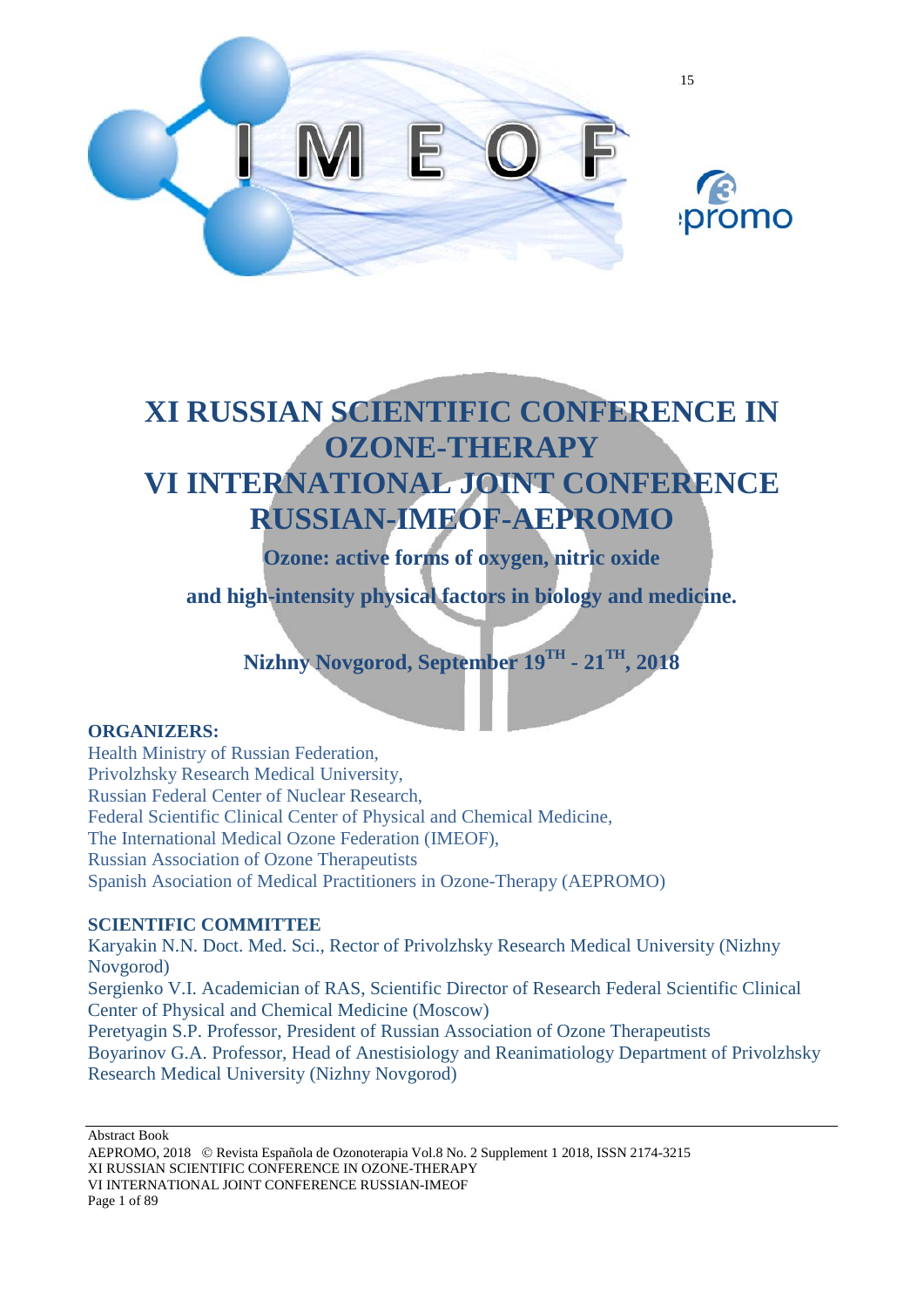Abstract Book AEPROMO, 2018 Revista Española de Ozonoterapia Vol. 8 No. 2 Supplement 1 2018, ISSN 2174-3215 XI RUSSIAN SCIENTIFIC CONFERENCE IN OZONE-THERAPY VI INTERNATIONAL JOINT CONFERENCE RUSSIAN-IMEOF

Selemir V.D. Doct. Phys-Math. Sci., Correspondant Member of RAS, Russian Federal Center of Nuclear Center (Sarov) Schwartz Adriana M.D., Gynecologist. Head of Fiorela Clinic. President of AEPROMO and IMEOF (Spain)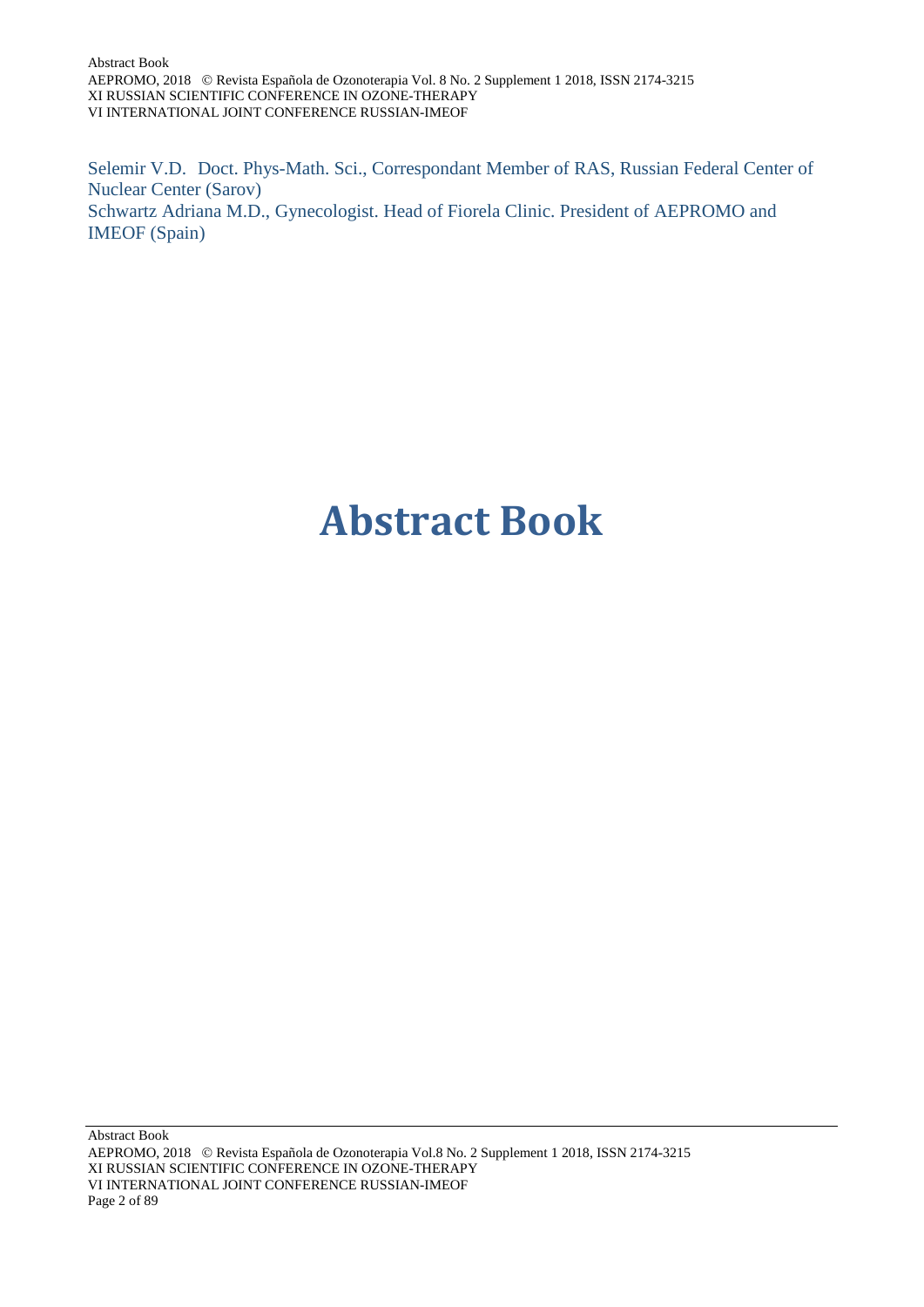#### **Index**

- 1. NITRIC OXIDE AND LONG-TERM SENSITIZATION IN TERRESTRIAL SNAIL
- 2. CONDITION OF FREE RADICAL OXIDATION DEPENDING ON BODY FAT MASS (ACCORDING TO BIOIMPEDANSOMETRY) IN ADOLESCENTS WITH NORMAL BODY MASS INDEX
- 3. ANTIOXIDANT STATUS OF THE ORGANISM AT COMBINED BURN INJURY TREATMENT OF COLD PLASMA
- 4. CAN BIOFILM BACTERIAL INFECTIONS BE TREATED WITH OZONE?
- 5. NEW POSSIBILITIES IN THE TREATMENT OF COMPLICATED FORMS OF CERVICAL ECTOPY IN WOMEN WITH MISCARRIAGE
- 6. THE INFLUENCE OF THE OZONE ON ACTIVITY OF ATPASE IN RATS ERYTHROCYTE UNDER EXPERIMENTAL BLOOD LOSS
- 7. THE EFFECTS OF THE INHIBITORY PEPTIDE ZIP AND A DONOR OF NITRIC OXIDE ON THE PROCESS OF RECONSOLIDATION OF CONTEXTUAL CONDITIONING IN TERRESTRIAL SNAIL
- 8. ASSESSMENT OF OXIDREDUCTASE ACIDITY IN BLOOD OF BURN RATS EXPOSED TO EXOGENOUS NO-THERAPY IN EXPERIMENT
- 9. VOGH-KOYANAGI-HARADA DISEASE
- 10. THE ALDEHYDE DEHYDROGENASE ACTIVITY IN HEART OF RATS WITH COMBINED THERMAL INJURY UNDER THE INFLUENCE OF DINITROSYL IRON COMPLEXES
- 11. MEDICAL OZONE IN THE REHABILITATION OF WOMEN OF REPRODUCTIVE AGE AFTER RADIOWAVE SURGERY FOR NON-MALIGNANT DISEASES OF THE CERVIX
- 12. EPR STUDY OF NITRIC OXIDE PRODUCTION CHANGES IN TISSUES OF HEART AND LIVER OF RATS WITH THE 30-DAY RESTRICTION OF MOTOR ACTIVITY AND SUBSEQUENT RECOVERY
- 13. HEMODYNAMIC EFFECTS OF OZONE-BACTERIOPHAGOTHERAPY OF CHRONIC ENDOMETRITIS
- 14. COMPLEX LABORATORY MONITORING OF LOCAL OZONE THERAPY USING IN DERMATOLOGICAL PRACTICE
- 15. FACIAL BIOSTIMULATION WITH PRP ACTIVATED WITH OZONE RESOUND ON CELLULAR REDOX BALANCE AND IMPROVES LIPOATROPHY IN HIV PATIENTS
- 16. PRODUCTS OF OZONOLYSIS OF OLIVE OIL AND CREAM BASES AS A KEY FOR ITS SANOGENIC ACTION
- 17. THE INTENSITY OF FREE RADICAL PROCESSES IN MITOCHONDRIA OF LIVER OF RATS DURING DEEP HYPOTHERMIA

AEPROMO, 2018 Revista Española de Ozonoterapia Vol.8 No. 2 Supplement 1 2018, ISSN 2174-3215 XI RUSSIAN SCIENTIFIC CONFERENCE IN OZONE-THERAPY VI INTERNATIONAL JOINT CONFERENCE RUSSIAN-IMEOF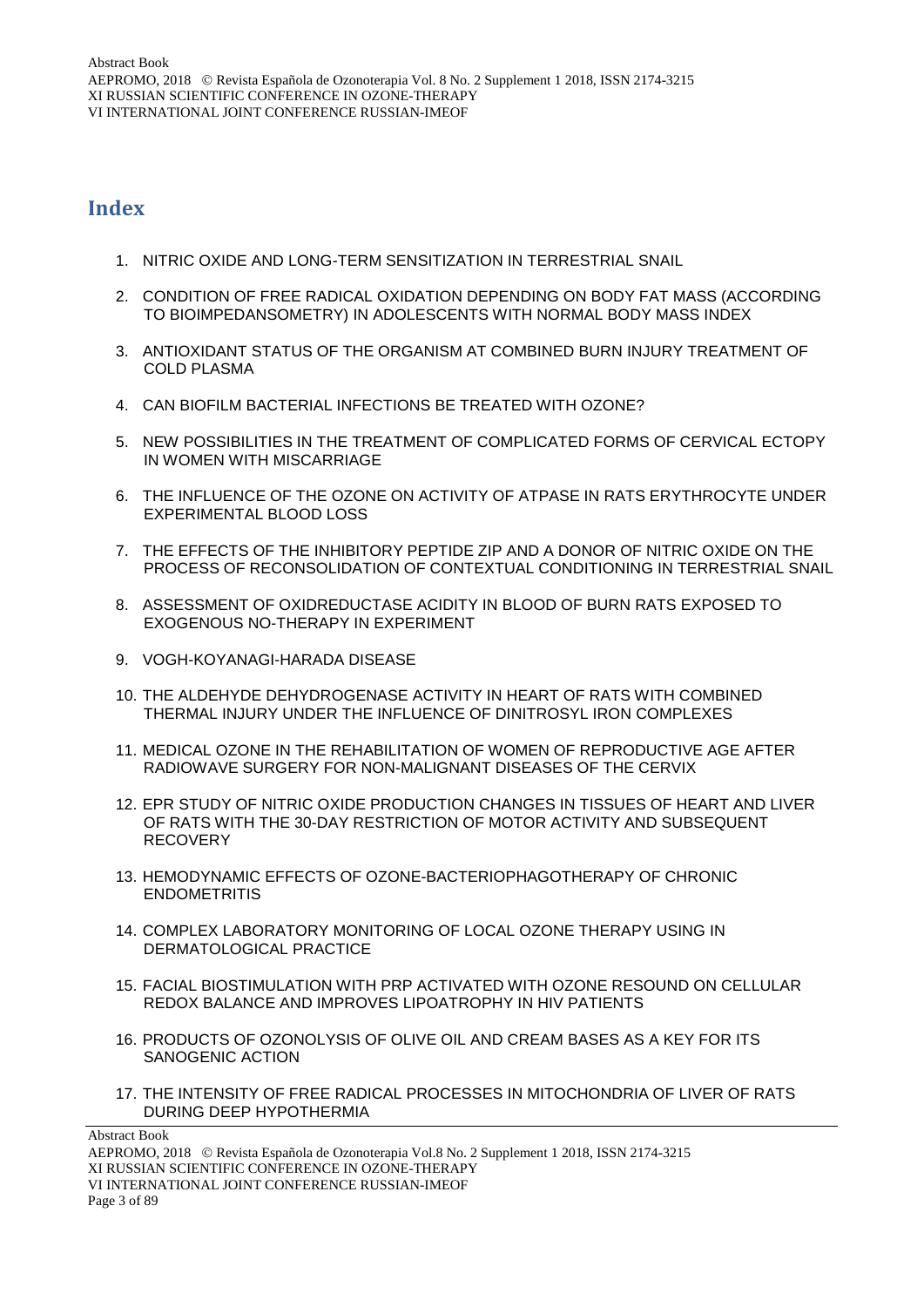- 18. THE INTENSITY OF FREE RADICAL PROCESSES IN SYNAPTOSOMES OF RAT BRAIN WITH ISCHEMIA AND REPERFUSION
- 19. OZONE-SURGICAL DEBRIDEMENT IN TRAUMA SURGERY
- 20. COMBINATION OF REGIONAL ANTI-INFLAMMATORY AND OZONE BLOCKADES IN TREATMENT OF HAND AND FINGER INFECTION
- 21. EVALUATION OF BIOCHEMICAL PARAMETERS OF BLOOD SERUM AFTER SUBCHRONIC EXPOSURE OF SINGLET OXYGEN IN THE EXPERIMENT
- 22. MEDICAL OZONE PROMOTES NRF2 PHOSPHORYLATION REDUCING OXIDATIVE STRESS AND PROINFLAMMATORY CYTOKINES IN MULTIPLE SCLEROSIS PATIENTS
- 23. COLD PLASMA AS A BIOREGULATOR: BIOPHYSICAL AND PHYSIOLOGICAL ASPECTS
- 24. MODIFICATION OF BLOOD PHYSICAL AND CHEMICAL PROPERTIES UNDER THE ACTION OF HELIUM COLD PLASMA
- 25. BIOCRYSTALLOMICS IN PERSONIFICATION AND MONITORING OF TREATMENT AT PATIENTS WITH BURNS
- 26. METABOLIC ESTIMATION OF SUBCHRONIC TOXICITY OF NITRIC OXIDE
- 27. THE INFLUENCE OF INHALATIONS OF REACTIVE OXYGEN SPECIES ON MICROCIRCULATION
- 28. DOSE-DEPENDENT EFFECT OF SINGLET OXYGEN OF SOME PHYSICAL AND CHEMICAL PARAMETERS OF THE BLOOD
- 29. EVALUATION OF THE EFFECT OF OZONE THERAPY ON THE OSSEOINTEGRATION OF DENTAL IMPLANTS
- 30. POSSIBLE MAJOR AUTOHEMOTHERAPY (MAHT) COMPLICATIONS IN THE PRACTICE OF OZONE THERAPY DEPARTMENT OF THE SANATORIUM
- 31. ASSESSMENT OF THE STATE OF MICROCIRCULATION UNDER THE INFLUENCE OF EXOGENOUS NITRIC OXIDE ON THE BACKGROUND OF THERMAL INJURY
- 32. OZOTENS-THERAPY OF DORSALGIAS AND ARTRALGIAS
- 33. NEW PERIOPERATIVE NITRIC OXIDE INHALATION TECHNIQUE FOR PATIENTS WITH HIGH PULMONARY HYPERTENSION DURING OPERATIONS WITH CARDIOPULMONARY BYPASS
- 34. CLINICAL INVESTIGATION OF EFFICACY NITRIC OXIDE PRECONDITIONING ON MYOCARDIAL PROTECTION DURING CARDIAC VALVES OPERATIONS WITH CARDIOPULMONARY BYPASS
- 35. OZONUCLEOLYSIS IN BRACHALGIA
- 36. IV OZONATED MARINE PLASMA AS A KEY ELEMENT IN THE RESTORATION AND REGENERATION OF FUNCTIONS AND / OR TISSUES

Abstract Book

AEPROMO, 2018 Revista Española de Ozonoterapia Vol.8 No. 2 Supplement 1 2018, ISSN 2174-3215 XI RUSSIAN SCIENTIFIC CONFERENCE IN OZONE-THERAPY VI INTERNATIONAL JOINT CONFERENCE RUSSIAN-IMEOF Page 4 of 89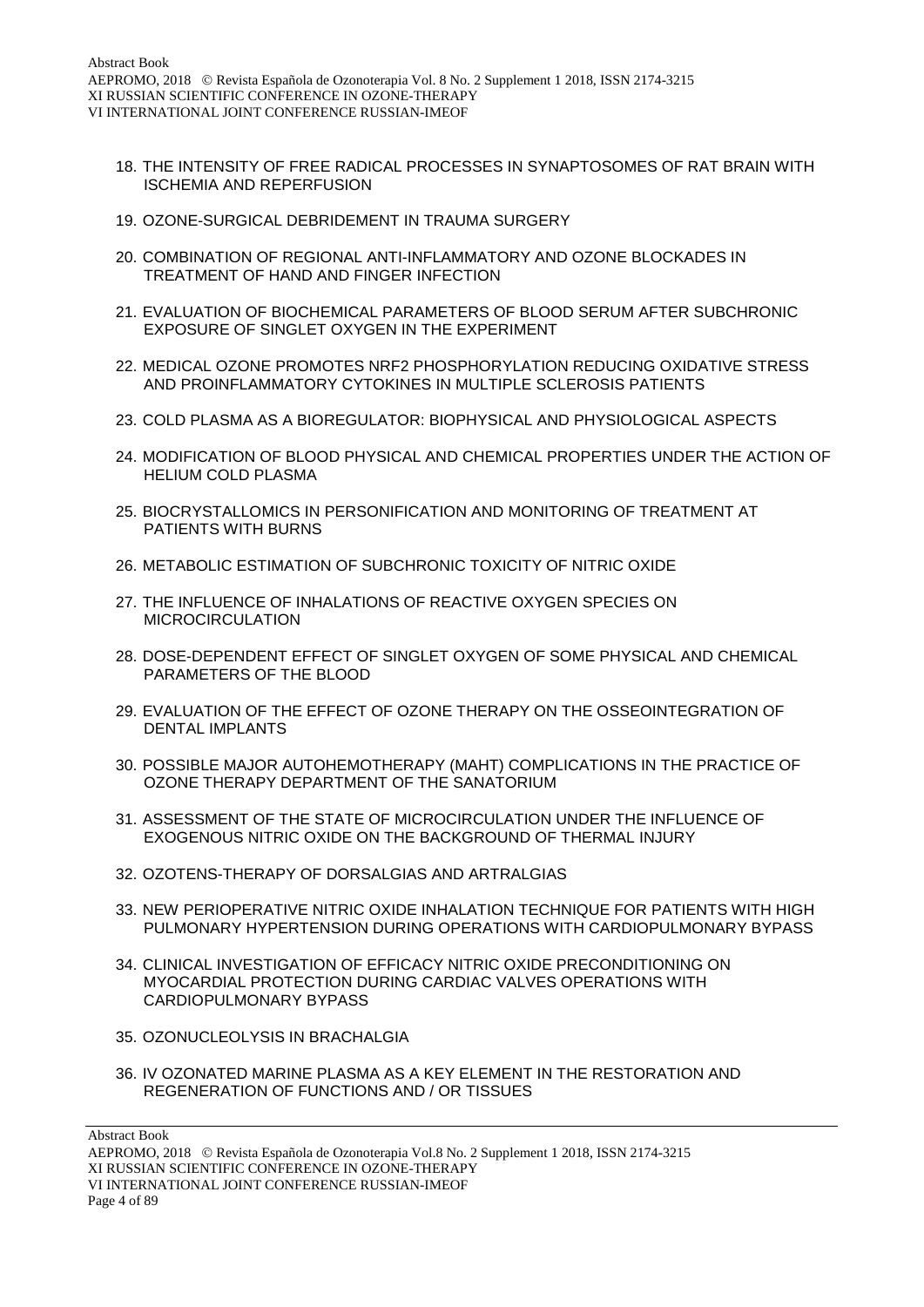- 37. PIE DIABÉTICO, TRATAMIENTO MÉDICO MULTIDISCIPLINARIO Y OZONOTERAPIA, UNA ALTERNATIVA MÁS
- 38. OZONE AS EFFECTIVE COMPONENT OF COMBINED TECHNOLOGY OF BONE GRAFTS **STERILIZATION**
- 39. OZONE THERAPY IN HUMAN PAPILLOMAVIRUS (HPV) INFECTION
- 40. INTRADISCAL OZONE FOR BACKACHE, A PAKISTAN
- 41. I EXPERIENCE
- 42. THE USE OF A MEDICAL OZONIZER FOR THE PURPOSE OF INDUCING DNA DAMAGE FOR THE MODIFICATION OF COMET ASSAY TECHNIQUE
- 43. DNA DAMAGE IN RAT BLOOD LEUKOCYTES AFTER OZONE-PHOTODYNAMIC THERAPY OF EXPERIMENTAL MALIGNANT NEOPLASMS
- 44. THE STATE OF OXIDATIVE METABOLISM IN LUNG AND HEART OF RATS AFTER A PROLONGED COURSE OF NITRIC OXIDE INHALATIONS
- 45. OZONE THERAPY IN SMALL ANIMALS VETERINARY MEDICINE. PRACTICAL APPLICATION
- 46. OZONE THERAPY IN A COMPLEX TREATMENT OF PATIENTS WITH ATHEROSCLEROSIS
- 47. SOME RESULTS OF THE OUTCOME AFTER OZONE THERAPY DIAGNOSED WITH DIABETES
- 48. EVALUATION OF INTEGRAL INDICATORS OF SYSTEMIC INFLAMMATORY REACTION IN PATIENTS WITH SURGICAL INFECTION OF SOFT TISSUES WHEN USING OZONE THERAPY
- 49. THE USE OF OZONE THERAPY IN CHRONIC OBLITERATING DISEASES OF LOWER LIMB **ARTERIES**

Editorial and Production Staff: Scientific Committee 2018 © ARO

© IMEOF http://imeof.org/

© Revista Española de Ozonoterapia. http://www.revistaespañoladeozonoterapia.es/index.php/reo All rights reserved. No part of the contents of this CD-ROM may be reproduced, changed, adapted, translated, stored in a retrieval system or transmitted in any form or by any means without the prior permission of the Copyright holder.

Abstract Book

AEPROMO, 2018 Revista Española de Ozonoterapia Vol.8 No. 2 Supplement 1 2018, ISSN 2174-3215 XI RUSSIAN SCIENTIFIC CONFERENCE IN OZONE-THERAPY VI INTERNATIONAL JOINT CONFERENCE RUSSIAN-IMEOF Page 5 of 89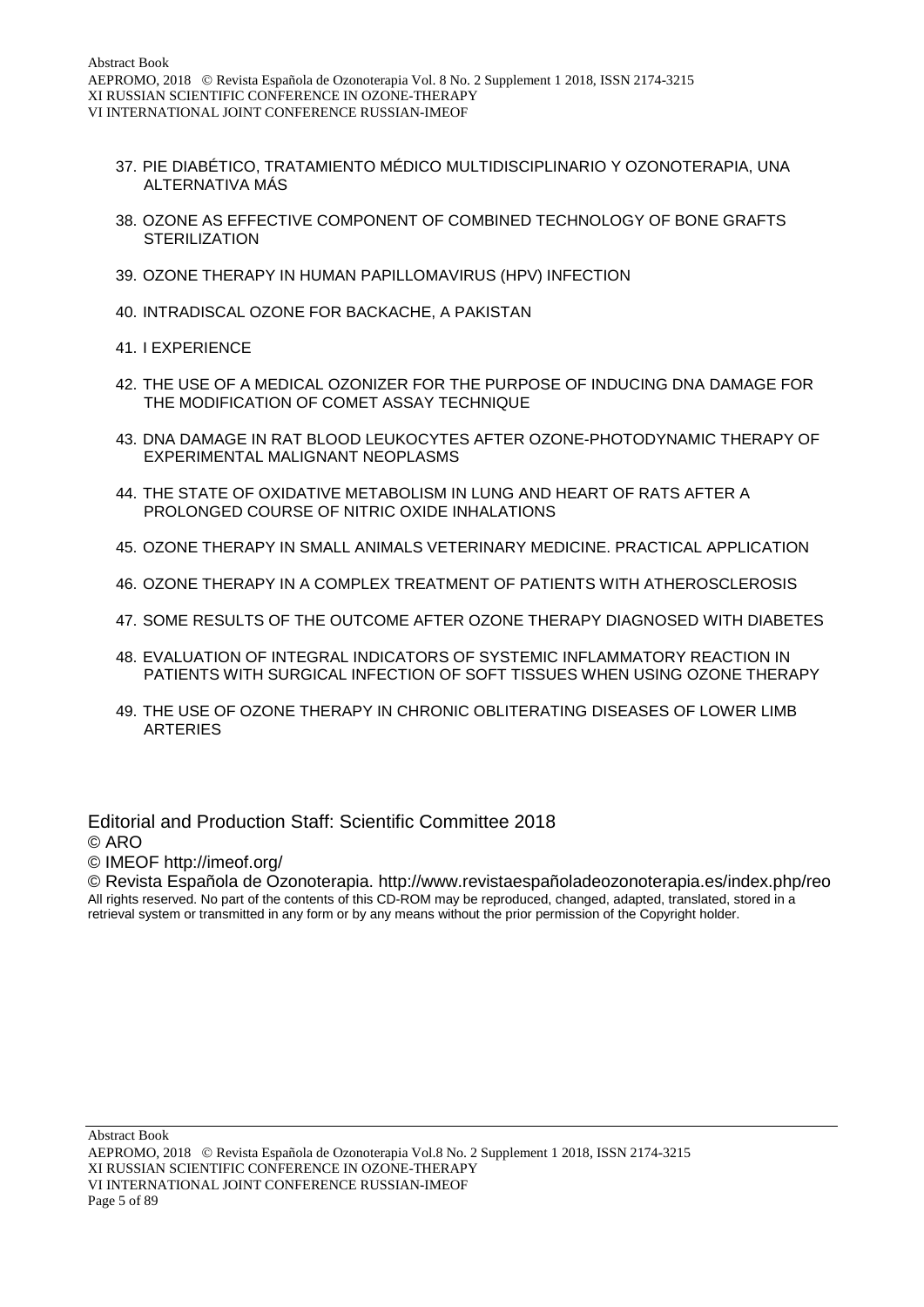### **NITRIC OXIDE AND LONG-TERM SENSITIZATION IN TERRESTRIAL SNAIL**

V.V. Andrianov<sup>1</sup>, T.Kh. Bogodvid<sup>1,2</sup>, A.Kh. Vinarskya<sup>3</sup>, I.B. Deryabina<sup>1</sup>, L.N. Muranova<sup>1</sup>, Kh.L. Gainutdinov<sup>1</sup>

*1 Kazan Federal University (Institute of Fundamental Medicine and Biology),*

*2 Volga Region State Academy of Physical Culture, Sport and Tourism, Kazan;*

*3 Institute of High Nerve Activity and Neurophysiology of the Russian Academy of Sciences, Moscow, Russia* 

Long-term sensitization (LTS) is a form of a long-term plasticity, in which there are signs of both nonassociative and associative learning. Previously, we found that the production of LTS in terrestrial snails depends on calcium ions; it was shown that LTS is accompanied by a decrease in the membrane and threshold potentials of the command neurons of the defensive reflex. Nitric oxide (NO) is considered in present as a new signaling molecule, which plays the role of a universal regulator. There is a lot of evidences of its involvement in plasticity-related processes. Therefore, the aim of this investigation was to study the dynamics of NO products during elaboration of LTS in the terrestrial snail.

The terrestrial snail Helix lucorum was chosen as an object for experiments. LTS of defensive reflex closure of the pneumostome was received by application of electrical stimuli in the head 4 times a day with intervals of 1.5-2 hours for 4 days. We studied the change in the production of NO during elaboration of LTS using the electron paramagnetic resonance (EPR) spectroscopy method. EPR measurements were carried out in the X-range spectrometer EPR ER-200 of Brucker company at a temperature of 77 K. Typical EPR spectra of nervous system and heart tissues represent triplet signals from the spin trap complex with iron and nitrogen oxide. The intensity and area of these signals is a measure of the amount of NO that is produced for the time being the spin trap in the animal's body. The obtained results show that after the elaboration of LTS of the defensive reflex, the intensity of NO production in the examined tissues of the snail decreases.

The work is performed according to the Russian Government Program of Competitive Growth of Kazan Federal University (No 17.9783.2017/8.9) and Russian Foundation for Basic Research (grant 18-015- 00274\_a).

**Keywords:** nitric oxide, nerve system, long-term sensitization

Abstract Book

AEPROMO, 2018 Revista Española de Ozonoterapia Vol.8 No. 2 Supplement 1 2018, ISSN 2174-3215 XI RUSSIAN SCIENTIFIC CONFERENCE IN OZONE-THERAPY VI INTERNATIONAL JOINT CONFERENCE RUSSIAN-IMEOF Page 6 of 89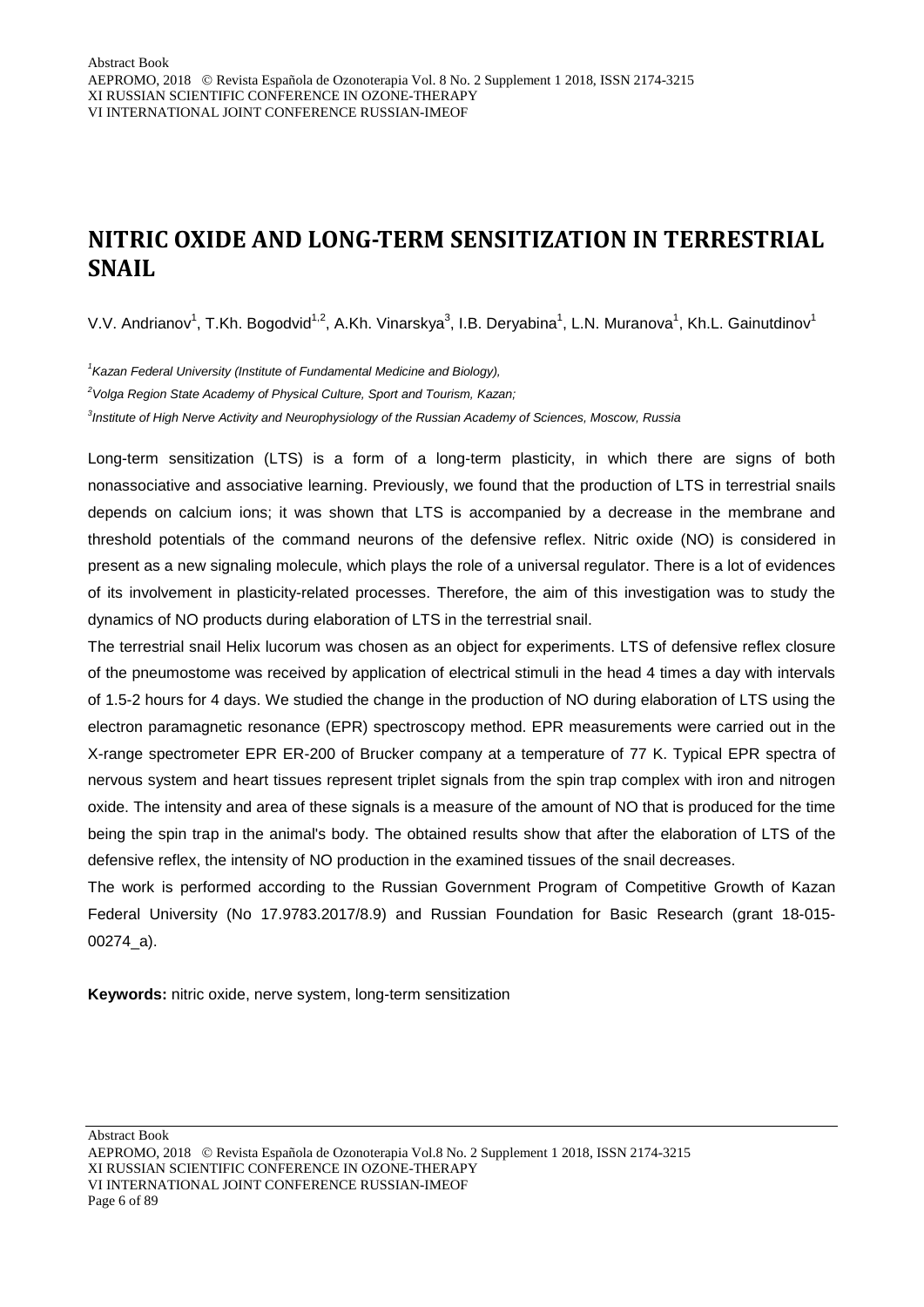### **CONDITION OF FREE RADICAL OXIDATION DEPENDING ON BODY FAT MASS (ACCORDING TO BIOIMPEDANSOMETRY) IN ADOLESCENTS WITH NORMAL BODY MASS INDEX**

V.V. Bekezin, O.V. Peresetskaya

*Smolensk State Medical University, Russia, Smolensk*

It is interesting from a practical point of view to determine the role of excess body fat mass at normal BMI indicators in the risk of metabolic disorders, including oxidative stress. **The aim of the study** was to evaluate the characteristics of free radical oxidation in adolescents with a normal body mass index (BMI), depending on body composition according to bioimpedansometry.

#### **Materials and methods of research**

The main group included 75 children of adolescence (11-17 years old) with normal parameters of BMI (25th percentile <BMI (kg /  $m^2$ )> 75th percentile) of the 1 st-2 nd group of health. Then all adolescents of the main group were divided into 2 subgroups depending on the % BFM index according to bioimpedansometry. The 1st group consisted of 30 adolescents with % BFM indicating excess weight or obesity. The 2nd group included 45 adolescents with % BFM corresponding to the norm or fitness standard. The comparison group was presented by 30 adolescents with primary uncomplicated obesity of the 1st-2nd degree (according to the body mass index).

All the adolescents were tested for anthropometric indices (body mass index, waist circumference), a general blood test, a biochemical blood test with determination of lipid parameters (total cholesterol, triglycerides) and carbohydrate (glucose) metabolism, fibrinogen. An oral glucose-tolerant test, daily monitoring of arterial pressure were held. Bioimpedansometry was used to evaluate the composition of the body. It was held on the apparatus of Medass (Russia). Evaluation of parameters of free radical oxidation (FRO) was carried out by the method of induced chemiluminescence (IChL) of blood serum on the domestic biochemiluminometer BLM 3606 M-01 (Russia). The value of the total light-sum (S total) and the first peak of induced chemiluminescence (H (conditional units)) were determined. In addition, an integrated indicator chemiluminescent oxidation coefficient (ChOC): (S total  $\times$  H) / 10<sup>6</sup> (unit units) was calculated in the examined children. It indicated the state of the oxidative status of the child as a whole. STATISTICA 6.0, Microsoft Excel 2003 were used for statistical processing of the material.

#### **Results and discussion**

A comparative analysis of parameters of oxidative status in the examined groups showed that in adolescents of the 1st subgroup H, S total (p <0,05) and ChOC (p <0,05) were higher by 17,7%, 21,0% and 42,5% than in the adolescents of the 2nd subgroup, respectively. At the same time, all the parameters of the oxidative

AEPROMO, 2018 Revista Española de Ozonoterapia Vol.8 No. 2 Supplement 1 2018, ISSN 2174-3215 XI RUSSIAN SCIENTIFIC CONFERENCE IN OZONE-THERAPY VI INTERNATIONAL JOINT CONFERENCE RUSSIAN-IMEOF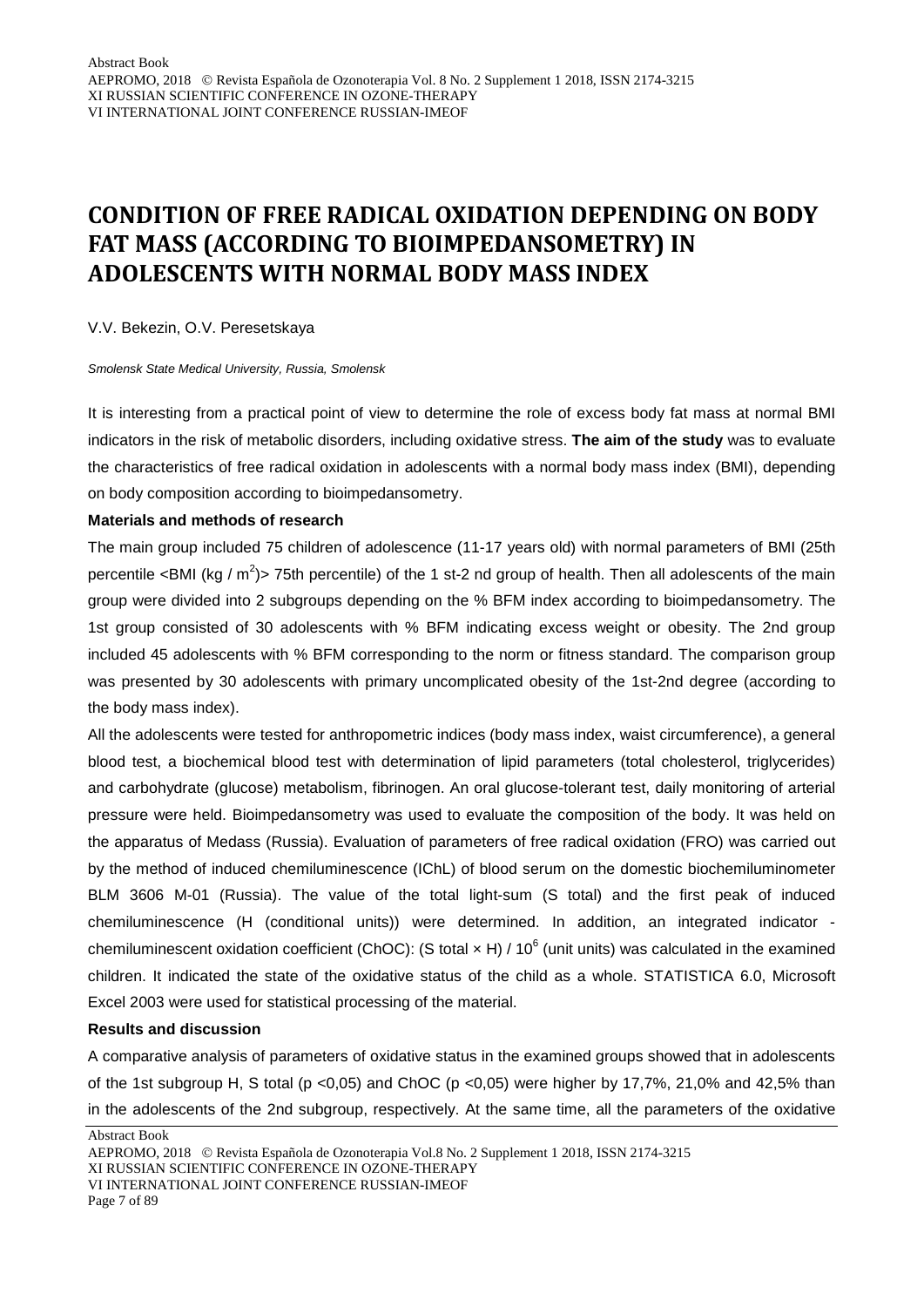status in adolescents of the 2nd subgroup were significantly lower than the similar in the adolescents of the comparison group. And in children of the 1st subgroup only ChOC had a significantly lower value than the ChOC in the adolescents of the comparison group.

A further correlation analysis between anthropometry (BMI) and body composition (% BFM from bioimpedansometry data), on the one hand, and free radical oxidation of blood serum according to IChL (S total, ChOC), on the other, revealed various correlation links in the examined groups. So, a significant positive correlation between BMI and IChL parameters (S total ( $r = 0,317$ ), ChOC ( $r = 0,489$ )) was recorded in adolescents of the comparison group. In adolescents of the 1st subgroup, a weaker positive correlation was recorded only between BMI and ChOC parameters (r = 0,302). A reliable positive correlation was also recorded between % BFM and IChL parameters in both the adolescents of the comparison group (S total ( $r =$ 0,408), ChOC ( $r = 0.562$ )), and in adolescents of the 1st subgroup (S total ( $r = 0.364$ ), ChOC ( $r = 0.472$ )). In adolescents of the 2nd subgroup, reliable correlations between anthropometry (BMI) and body composition (% BFM), on the one hand, and serum FRO parameters (S total, ChOC), on the other hand, were not revealed.

#### **Conclusion**

Features of the oxidative status in adolescents, depending on the composition of their body according to bioimpedansometry, indicate the role of excess % BFM in oxidative stress, which is one of the pathogenetic mechanisms of metabolic shifts at obesity. Adolescents with normal BMI, but overweight and obese according to bioimpedansometry, should be considered a high-risk group for the development of obesity and metabolic disorders.

**Key words:** oxidative stress, bioimpedansometry, body fat, children

Abstract Book

AEPROMO, 2018 Revista Española de Ozonoterapia Vol.8 No. 2 Supplement 1 2018, ISSN 2174-3215 XI RUSSIAN SCIENTIFIC CONFERENCE IN OZONE-THERAPY VI INTERNATIONAL JOINT CONFERENCE RUSSIAN-IMEOF Page 8 of 89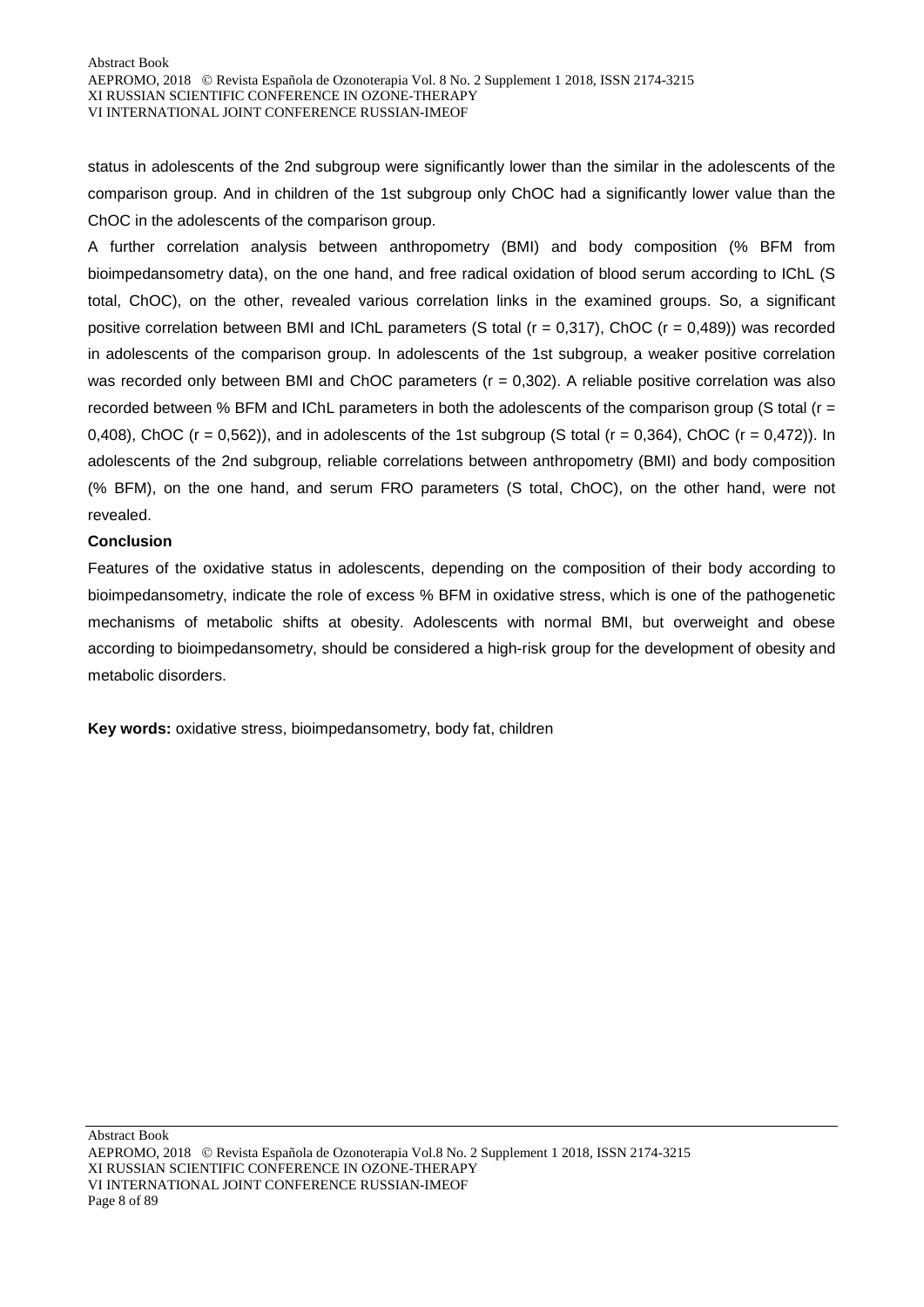### **ANTIOXIDANT STATUS OF THE ORGANISM AT COMBINED BURN INJURY TREATMENT OF COLD PLASMA**

K.L. Belyaeva, N.V. Didenko, A.I. Dudar, A.G. Soloveva

*Privolzhskiy Research Medical University, Nizhny Novgorod, Russia*

#### **Introduction**

In the pathogenesis of the burn disorders development during the period of burn shock and toxemia, an increase in the activity of antioxidant enzymes (superoxide dismutase (SOD), catalase) is observed in erythrocytes due to the entry of decomposition products of damaged tissues into the blood. Therefore, the study of antioxidant link characteristics in blood at the thermal trauma and the search for ways to correct them is topical. The basis of used in the research the air-plasma scalpel-coagulator-stimulator SCAP / NO-01 "Plazon" is the effect on body tissues of the gas flow formed by cooling air plasma and containing NO molecules.

#### **Materials and methods**

Studies were carried out on 70 male Wistar rats weight in 200-250 g. Animals were divided into 7 groups: the 1st group is the intact animals, the  $2^d$ ,  $3^d$  and  $4^{\text{th}}$  is control groups, the  $5^{\text{th}}$ ,  $6^{\text{th}}$  and  $7^{\text{th}}$  is experienced groups. The rats of control and experimental groups simulated a combined thermal trauma (CTT) by applying a burned hot body to a 20% body surface (3c) and a thermo inflammation injury (10c); animals were deduced from the experiment on days 1<sup>st</sup>, 7<sup>th</sup> and 14<sup>th</sup>. Rats of 5<sup>th</sup>, 6<sup>th</sup> and 7<sup>th</sup> groups were irradiated daily by a stream of "Plazon" apparatus air plasma at the distance of 1 cm from the burn surface within 2 minutes. The concentration of nitric oxide reaching the burn surface was ~ 3000 ppm. In the studies, spectrophotometric methods used to determine the total activity of SOD in the 1:10 hemolysate, catalase in 1:100 hemolysate such as determine the protein content in the sample to calculate the specific activity of the enzymes. For the research, the Power Wave spectrophotometer (Japan) was used.

#### **Results**

The increase in the specific activity of SOD at the CTT on the  $7<sup>th</sup>$  day was 3.29 times (p = 0.031) and on the 14th day it was 2.75 times ( $p = 0.029$ ) respectively compared with the norm. Catalase activity increased 2.42 times (p = 0.025) on the 1<sup>st</sup> day, in 6.90 times (p = 0.034) on 14<sup>th</sup> day. The obtained data corresponds to the picture of developing hypoxia and the dynamics of indices in toxemia, ends between 7 and 14 days. We were get an increase in the specific activity of SOD on 2.20 times (p = 0.033) for 1<sup>st</sup> day and on 2.15 times (p = 0.032) on day 7, comparing the experiment with the norm. Also, an increase in catalase activity was found 3.13 times (p = 0.035) for the 1<sup>st</sup> day, 2.83 times (p = 0.031) on day 7 compared with the norm. The obtained data demonstrate the exit from the toxemia stage between 1 and 7 days. In comparison with the control

Abstract Book

XI RUSSIAN SCIENTIFIC CONFERENCE IN OZONE-THERAPY

VI INTERNATIONAL JOINT CONFERENCE RUSSIAN-IMEOF

Page 9 of 89

AEPROMO, 2018 Revista Española de Ozonoterapia Vol.8 No. 2 Supplement 1 2018, ISSN 2174-3215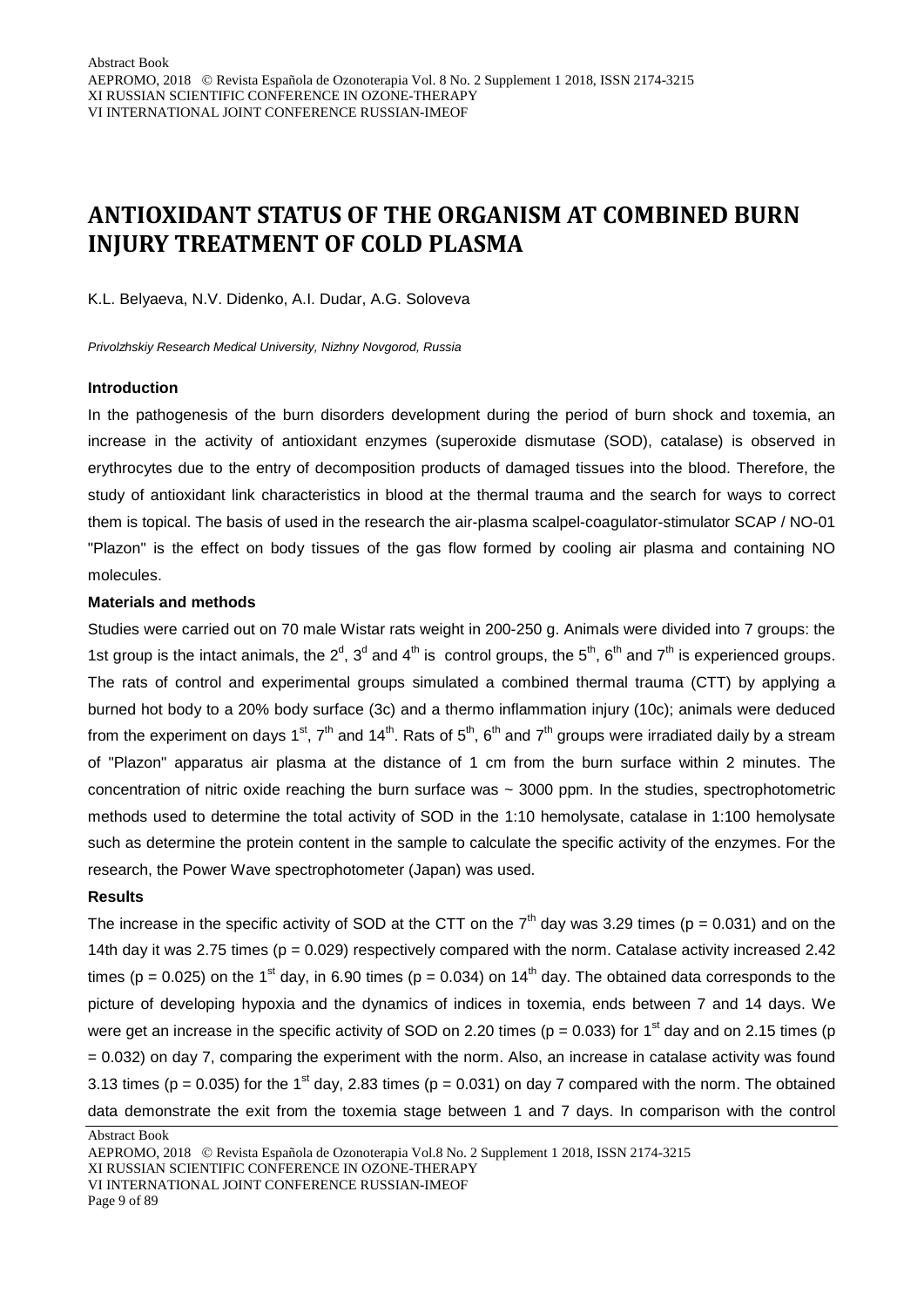experiment, an increase in the specific activity of SOD was observed by 1.28 times ( $p = 0.023$ ) on the 1<sup>st</sup> day of treatment, and on the  $7<sup>th</sup>$  day decrease in 1.52 times (p = 0.032). Thereby, decrease of catalase activity was established in 1.64 times ( $p = 0.027$ ) on the 14<sup>th</sup> day of treatment. Thus, we can assume that the use of "Plazon" in the treatment of thermal injuries can reduce the treatment time, increasing the healing rate of the wound, normalizing the antioxidant status.

#### **Conclusion.**

The statistically significant decrease was received in the specific activity of SOD at the  $7<sup>th</sup>$  day, decrease in specific activity of catalase at the  $14<sup>th</sup>$  day on 1.64 times. The data indicate an accelerated cure of thermal trauma with application of the "Plazon", being that a reduction in the stage of toxemia, accelerated normalization of the antioxidant status of the organism was established.

**Key words:** cold plasma, nitric oxide, burn injury, burn disease, superoxide dismutase, catalase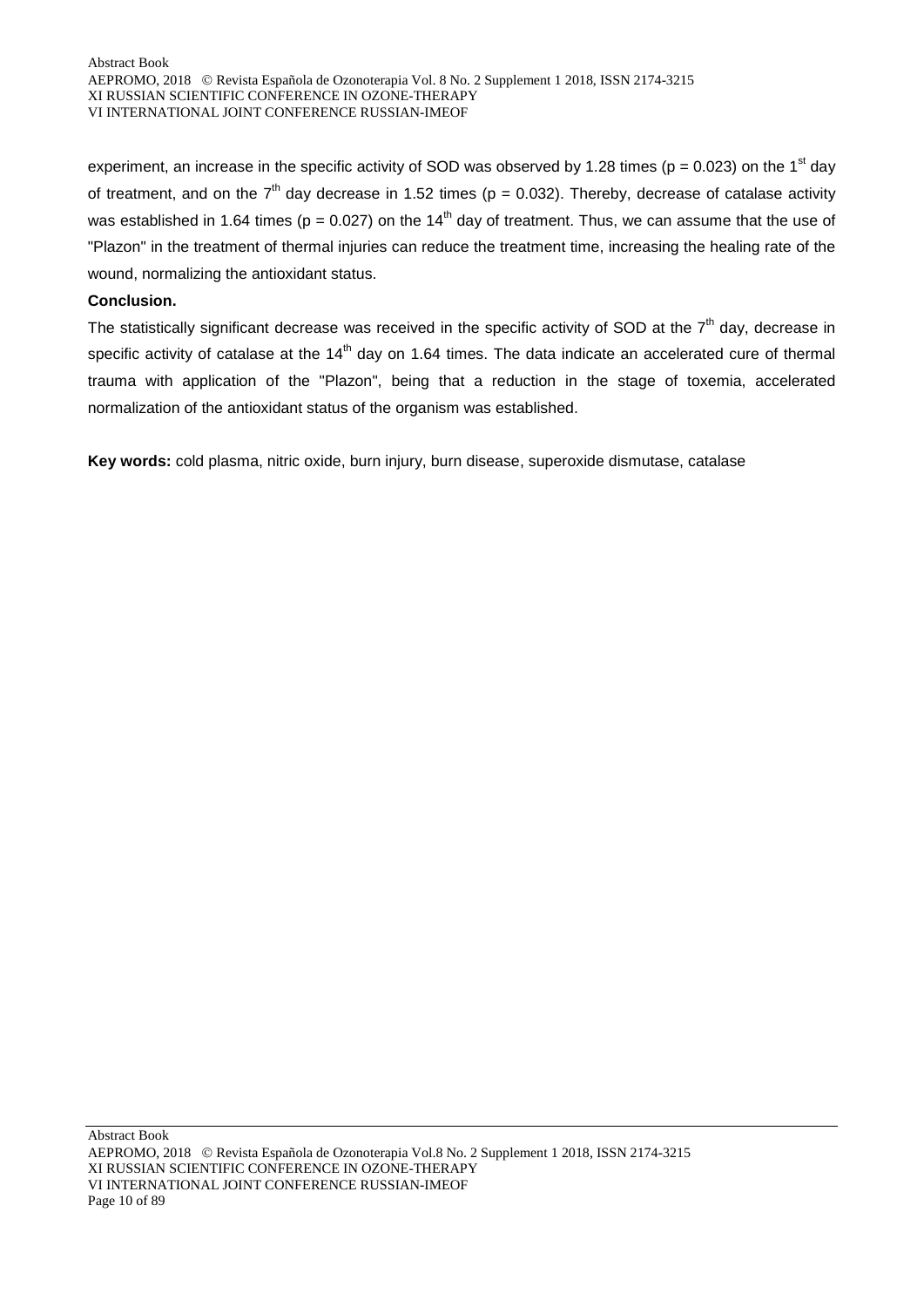### **CAN BIOFILM BACTERIAL INFECTIONS BE TREATED WITH OZONE?**

G.A. Boyarinov, L.V. Boyarinova, A.S. Gordetsov, A.P. Medvedev, I.S. Simutis, N.A. Azov

*Privolzhsky Research Medical University. Nizhny Novgorod, Russia*

One of the most common forms of bacteria is biofilms. By biofilm is understood: structured highly ordered community of bacterial cells, enclosed in a polymer matrix and attached to living and implanted in the body surfaces, having a system of internal communications and a system of interaction with the outside world. Being in the composition of biofilms, bacteria are protected from the action of phagocytes and antibacterial substances.

Ozone and ozonides can have a negative impact on all stages of biofilm formation.

*Antiadhesive effect of ozone.* Ozone has the ability to simultaneously attack the entire outer shell of the bacterium, including its functionally important formations: outgrowths, crypts, flagella, cilia, and being a bipolar molecule, it acts on electrostatic, hydrophobic, van der Waals processes and as a result of these interactions the repulsive force increases like surfaces and the primary contact of bacteria with the surface is disrupted.

*The interaction of ozone with the signal molecules of the microbial community.* In gram-negative bacteria, signaling molecules of interaction between microorganisms in biofilms are acylgoserine lactones. As a result of the interaction of ozone with acylgoserine lactones, they are oxidized, the lactone cycle is broken and a carboxylic acid is formed. Gram-positive bacteria perform communications in biofilms using oligopeptide signaling molecules. In the interaction of ozone with oligopeptides, the latter are oxidized to amino acids, as a result, the level of signal molecules of the microbial community decreases, which causes a violation of the exchange of information between microorganisms in the biofilm. The microbial community ceases to function as a single organism.

*Disorganization by ozone of the matrix structure of the biofilm.* Polysaccharide chains in biofilms are crosslinked by hydrogen bonds. Ozone, being a bipolar molecule, acts on intramolecular hydrogen bonds and, as a result, changes the spatial configuration of polysaccharides. The ozone-induced disorganization of the matrix structure of the biofilm opens up access to bacteria of antibiotics, phagocytes, ozone itself and ozonides and, as a result, allows eradication of the microbial population.

**Key words:** eradication, bacterial biofilm, ozone

Abstract Book AEPROMO, 2018 Revista Española de Ozonoterapia Vol.8 No. 2 Supplement 1 2018, ISSN 2174-3215 XI RUSSIAN SCIENTIFIC CONFERENCE IN OZONE-THERAPY VI INTERNATIONAL JOINT CONFERENCE RUSSIAN-IMEOF Page 11 of 89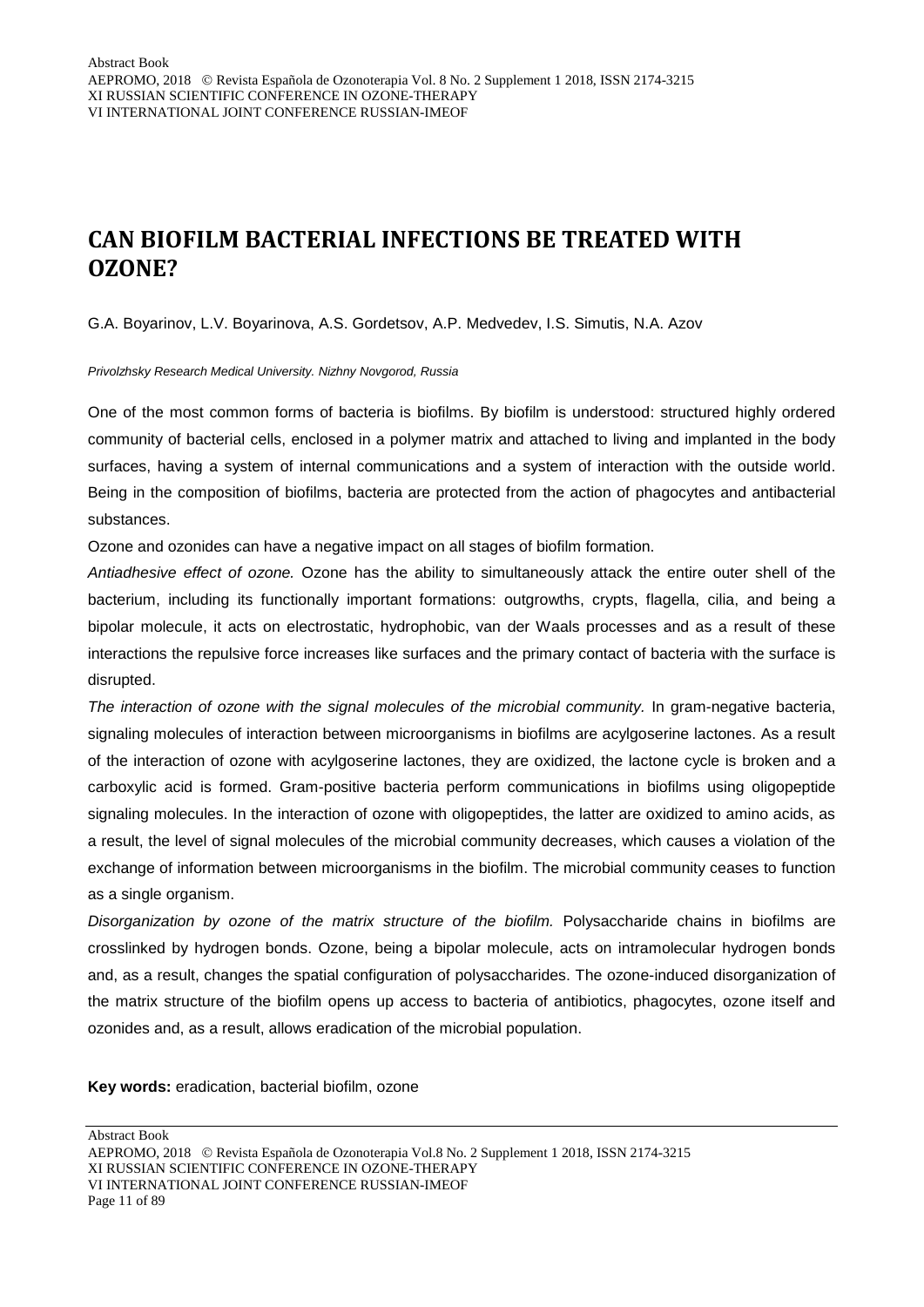### **NEW POSSIBILITIES IN THE TREATMENT OF COMPLICATED FORMS OF CERVICAL ECTOPY IN WOMEN WITH MISCARRIAGE**

E.L. Boyko

*Ivanovo Research Institute of Maternity and Childhood named after V.N. Gorodkov, Ivanovo, Russia*

#### **Introduction**

The main cause of high prevalence of urogenital infections, obstetric complications and spontaneous abortions is an increase in the period between the onset of sexual activity and marriage, as well as low awareness of the population about reproductive health.

#### **Material and methods**

There were 300 women under observation with a history of miscarriage and an ectopic cervix. To compare the effectiveness of the proposed methods of vaginal sanitation in preoperative preparation before the destructive treatment of the pathological focus on the cervix, in a simple, randomized way, all the patients were divided into groups that were comparable in their clinical characteristics. The first group consisted of 150 women who, before destructive treatment of the pathological focus on the cervix, were treated with medication, identical and mandatory for both sex partners, with the use of anti-inflammatory and antibacterial agents, the second group - patients ( $n = 150$ ), in addition to copper-kamentoznom treatment used ozonotherapy in the form of a small autohaemotherapy in both spouses. In addition, the vaginal instillation in women with an ozonized saline solution was combined with applications of the partner's urethra with ozonized olive oil Ozonid. For the entire period of treatment, patients were advised to use the barrier method of contraception (condom) in a constant regime.

#### **Results**

The combination of drug treatment and ozonotherapy made it possible to achieve almost complete elimination in women and men of the causative agents of the combined infection in 93.0% and 94.0% of observations, respectively, whereas with the use of traditional medicamental therapy only, a positive effect was achieved in 65% and 62.0% of observations, respectively (p <0.05 in all cases).

#### **Discussion**

The basis for the action of ozonotherapy is the ability to reduce microbial invasion. The presence of infectious and inflammatory diseases of the male reproductive system leads to a decrease in the probability of conception of the child, the formation of a pathological embryo, an increased risk of complications of pregnancy and its spontaneous interruption. That is, it is the man who infects the woman with sexually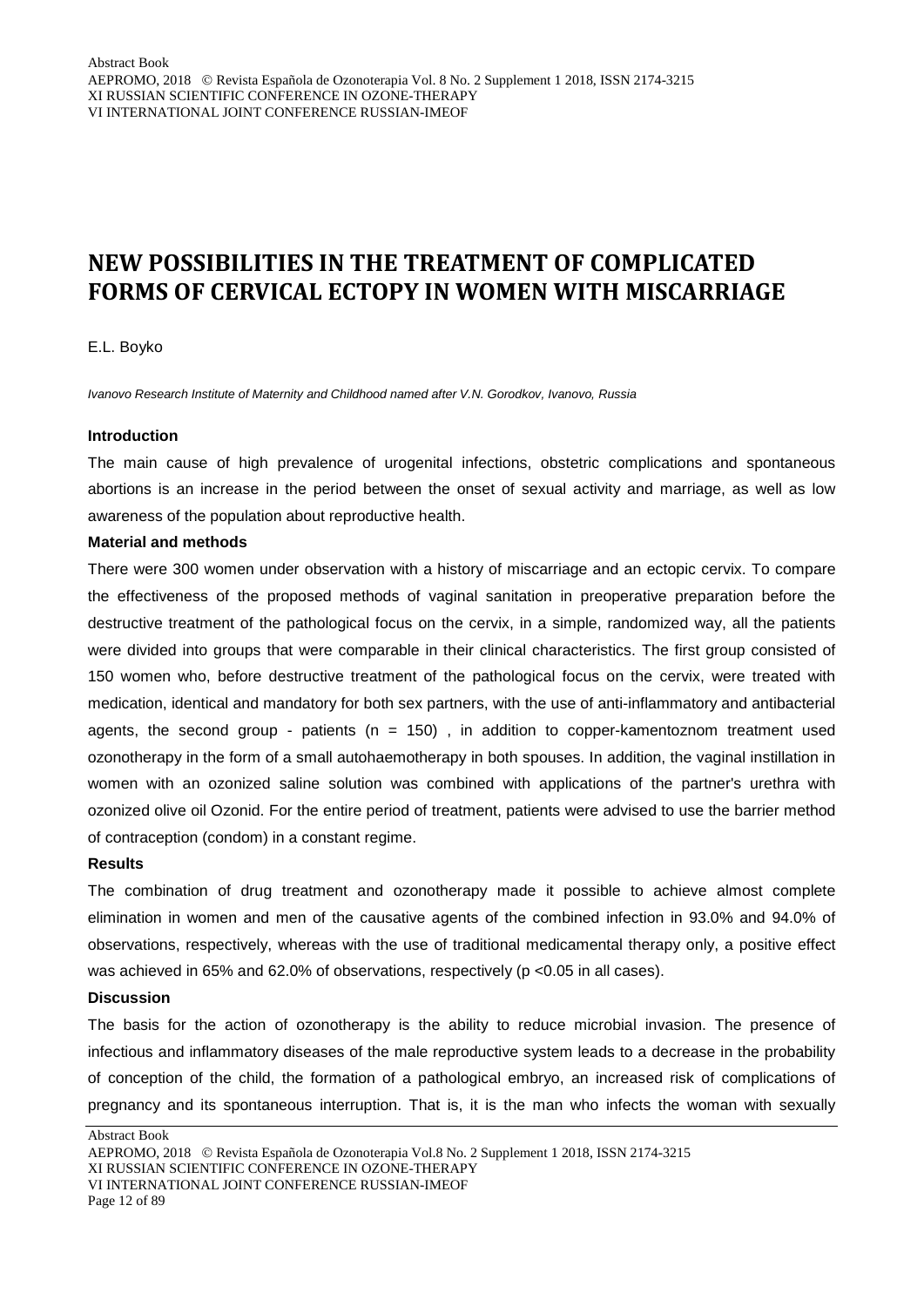transmitted infections, which leads to a violation of the placenta microbioma and its incorrect formation, accompanied by a spontaneous termination of pregnancy in the early stages. Thus, the use of medical ozone in the framework of preoperative preparation before destructive treatment of a pathological focus on the cervix can improve the effectiveness of therapeutic measures, reduce the area of pathological changes, favorably affect the outcome of radio-wave destruction of the pathological focus on the cervix, reduce the epithelization time and the number recurrence of cervical disease in women.

**Key words:** cervical ectopia, miscarriage, medical ozone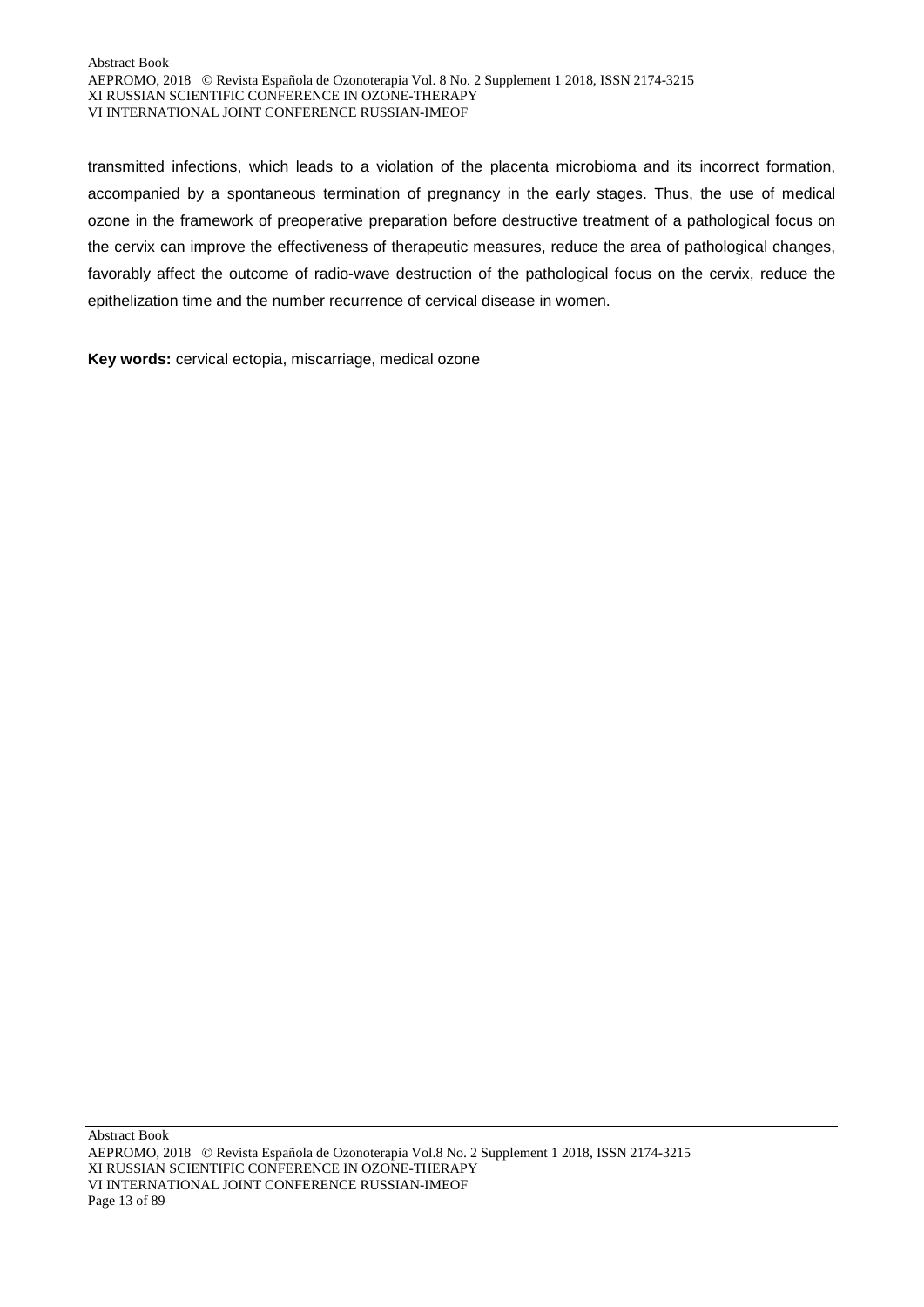### **THE INFLUENCE OF THE OZONE ON ACTIVITY OF ATPASE IN RATS ERYTHROCYTE UNDER EXPERIMENTAL BLOOD LOSS**

A.V. Deriugina<sup>1</sup>, G.A. Boyarinov<sup>2</sup>, I.S. Simutis<sup>2</sup>, A.A. Martusevich<sup>2</sup>

*1 Nizhny Novgorod State University named after N.I. Lobachevsky, Nizhny Novgorod, Russia 1 Privolzhsky Research Medical University, Nizhny Novgorod, Russia*

#### **Introduction**

The activity of adenosine phosphatase (ATPase) plays a leading role in the implementation of the mechanisms of biochemical adaptation, because it is an integral enzyme of erythrocyte membranes involved in the regulation of cell ionic homeostasis. Given the fact that ATPase is highly sensitive to composition of the lipids in the microenvironment of the enzyme and to their physical and chemical state, it is important to study the effect of ozone on the activity of ATPase of erythrocytes under the blood loss.

The **purpose of this study** was to investigate the dependence of the activity of ATPase of red blood cells from blood loss, as well as the possibility of correction of the detected changes by ozone administration.

#### **Material and methods**

Blood loss was modeled by taking 3 ml of blood from the caudal artery in rats. The animals were divided into 2 groups (n=15 in each group). Within 1 hour after blood loss we carried out transfusion of erythrocyte mass obtained by erythrocytes mixing with saline (group 1 – control of transfusion) or with ozonized saline (group 2 – experimental group). The concentration of ozone in the saline solution was 2 mg/l. The saturation of the saline with ozone-oxygen gas flow was made immediately prior to mixing it with erythrocyte mass by ozone generator "UOTA-60-01-Medozon" (Russia). Blood sampling for analysis was carried out during the blood loss and after 1, 24 h and 5 days after modeling of this exposure.

#### **Results**

In group 1, the activity of ATPase decreased during 24 h after transfusion of erythrocyte mass (to 79% from initial level) with recovery of the parameter to the values of intact animals in  $5<sup>th</sup>$  day after manipulation. Transfusion of ozonized erythrocyte mass to experimental animals (group 2) led to initially reducing of the activity of ATPase (at 11% to initial level) with the recovery to the level of intact animals after 24 h of the experiment and subsequent increase in enzyme activity on  $5<sup>th</sup>$  day of the post-transfusion period (at 23%). Given that inflammation mediators, such as derivatives of lysophospholipids (arachidonic acid and its metabolites), inhibit the activity of ATPases, it can be assumed that these processes take place in blood loss. In addition, ATPase is not only an ion pump, but also a receptor that binds digitalis-like factors and transmits a signal into the cell. An increase in endogenous "digoxin-like factors" in blood loss, as a typical stress reaction, will also determine the decrease in enzyme activity. At the same time, a less pronounced decrease in the activity of ATPase and its subsequent growth under the action of ozone proves the direct

AEPROMO, 2018 Revista Española de Ozonoterapia Vol.8 No. 2 Supplement 1 2018, ISSN 2174-3215 XI RUSSIAN SCIENTIFIC CONFERENCE IN OZONE-THERAPY VI INTERNATIONAL JOINT CONFERENCE RUSSIAN-IMEOF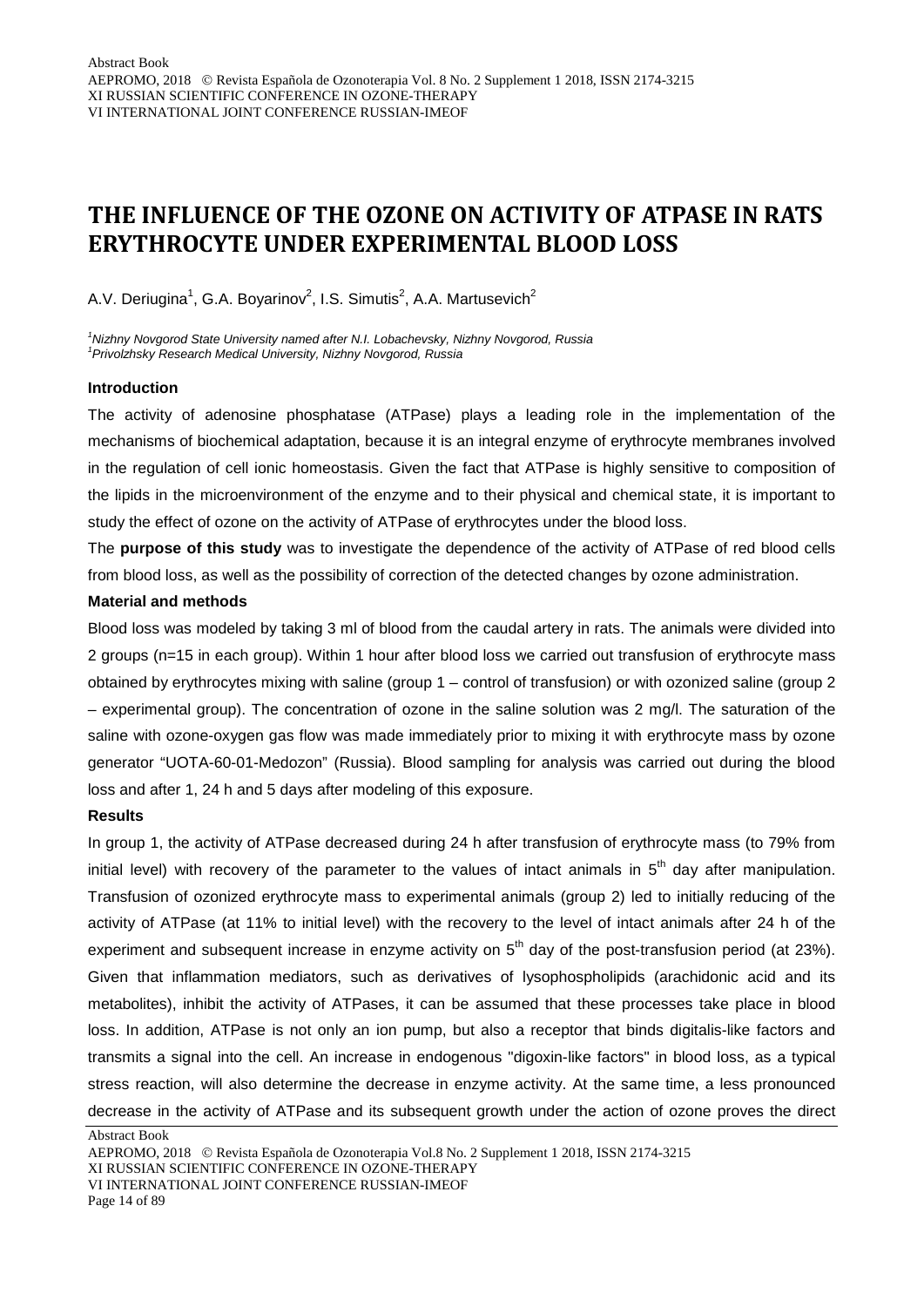effect of ozone on the enzyme activity and may be due to the optimization of pro - and antioxidant systems of cells.

#### **Conclusion**

Thus, the effect of ozone on the activity of ATPase in blood loss can be considered as a compensatory adaptive reaction of red blood cells, aimed at preventing violations of ion homeostasis of cells. The increase in the activity of ATPase is probably associated with the optimization of intracellular processes and the activation of glycolysis.

**Key words:** ATPase, ozonised saline, blood loss

Abstract Book AEPROMO, 2018 Revista Española de Ozonoterapia Vol.8 No. 2 Supplement 1 2018, ISSN 2174-3215 XI RUSSIAN SCIENTIFIC CONFERENCE IN OZONE-THERAPY VI INTERNATIONAL JOINT CONFERENCE RUSSIAN-IMEOF Page 15 of 89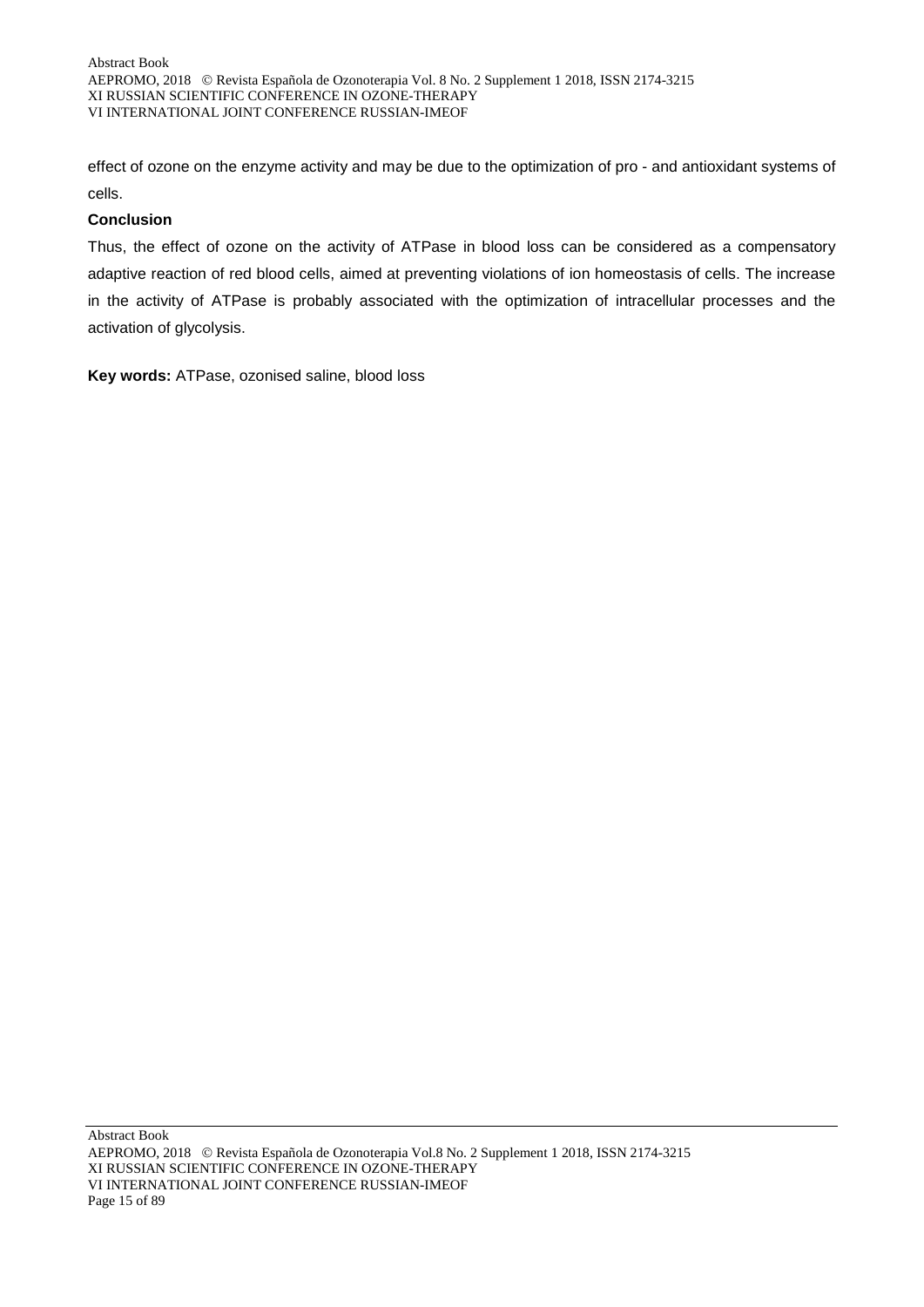### **THE EFFECTS OF THE INHIBITORY PEPTIDE ZIP AND A DONOR OF NITRIC OXIDE ON THE PROCESS OF RECONSOLIDATION OF CONTEXTUAL CONDITIONING IN TERRESTRIAL SNAIL**

I.B. Deryabina<sup>1</sup>, V.V. Andrianov<sup>1</sup>, T.Kh. Bogodvid<sup>1,2</sup>, L.N. Muranova<sup>1</sup>, D.I. Silantieva<sup>1</sup>, Kh.L. Gainutdinov<sup>1</sup>

*1 Kazan Federal University (Institute of Fundamental Medicine and Biology), 2 Volga Region State Academy of Physical Culture, Sport and Tourism, Kazan;*

To present, the idea has been formed that long-term processes of memory formation are associated with a new protein synthesis. It has been shown that it may happened the memory amnesia, if consolidated and stable long-term memory (LTM) will be reactivated prior to amnesic influence. It has been found that isoform of brain-specific protein kinase C, known as Mzeta protein kinase (PKMzeta), is necessary for learning. A significant part of these experiments was carried out using Zeta inhibitor peptide (ZIP), including learning on mollusks. Participation in the learning processes of nitric oxide (NO), which is currently considered as a new signaling molecule, is also shown. Thus, the research of the role of protein kinase PKMzeta and NO in the formation and reconsolidation of LTM is an actual task of neurobiology.

The terrestrial snail Helix lucorum was chosen as an object for experiments. It was formed the conditioned situational reflex (CSR), when the animals could distinguish the test signals applied in different situations (on a ball and flat surface). For the formation of CSR snails for 5 days showed 5 electrical stimuli per day when they are on the ball. Behavioral reactions were tested in 2 contexts: 1) on a ball (i.e., in standard conditions), 2) on a flat surface (i.e., in conditions other than standard). It was demonstrated a significant increase in defensive reactions when snails was on the ball, which demonstrates learning. The day after the test, a session of "reminders" was conducted and then immediately blocked protein biosynthesis by injection of anisomycin (AN). The results show that the reconsolidation of LTM occurs not only after a complete blockade of protein biosynthesis by AN after a reminder of the conditioned stimulus, but also after blockade of the protein kinase PKMzeta and similar protein kinases, by inhibitory peptide ZIP. The obtained results showed that the NO donor sodium nitroprusside don't affect the disruption of memory reconsolidation process, caused by ZIP, but at the same time inhibit the disruption of the memory reconsolidation process, caused by anisomycin.

The work is performed according to the Russian Government Program of Competitive Growth of Kazan Federal University (No 17.9783.2017/8.9) and Russian Foundation for Basic Research (grant 18-015- 00274\_a).

**Key words:** nitric oxide, learning, long-term memory, proteinkinasa PKMzeta, reconsolidation of memory

Abstract Book

AEPROMO, 2018 Revista Española de Ozonoterapia Vol.8 No. 2 Supplement 1 2018, ISSN 2174-3215 XI RUSSIAN SCIENTIFIC CONFERENCE IN OZONE-THERAPY VI INTERNATIONAL JOINT CONFERENCE RUSSIAN-IMEOF Page 16 of 89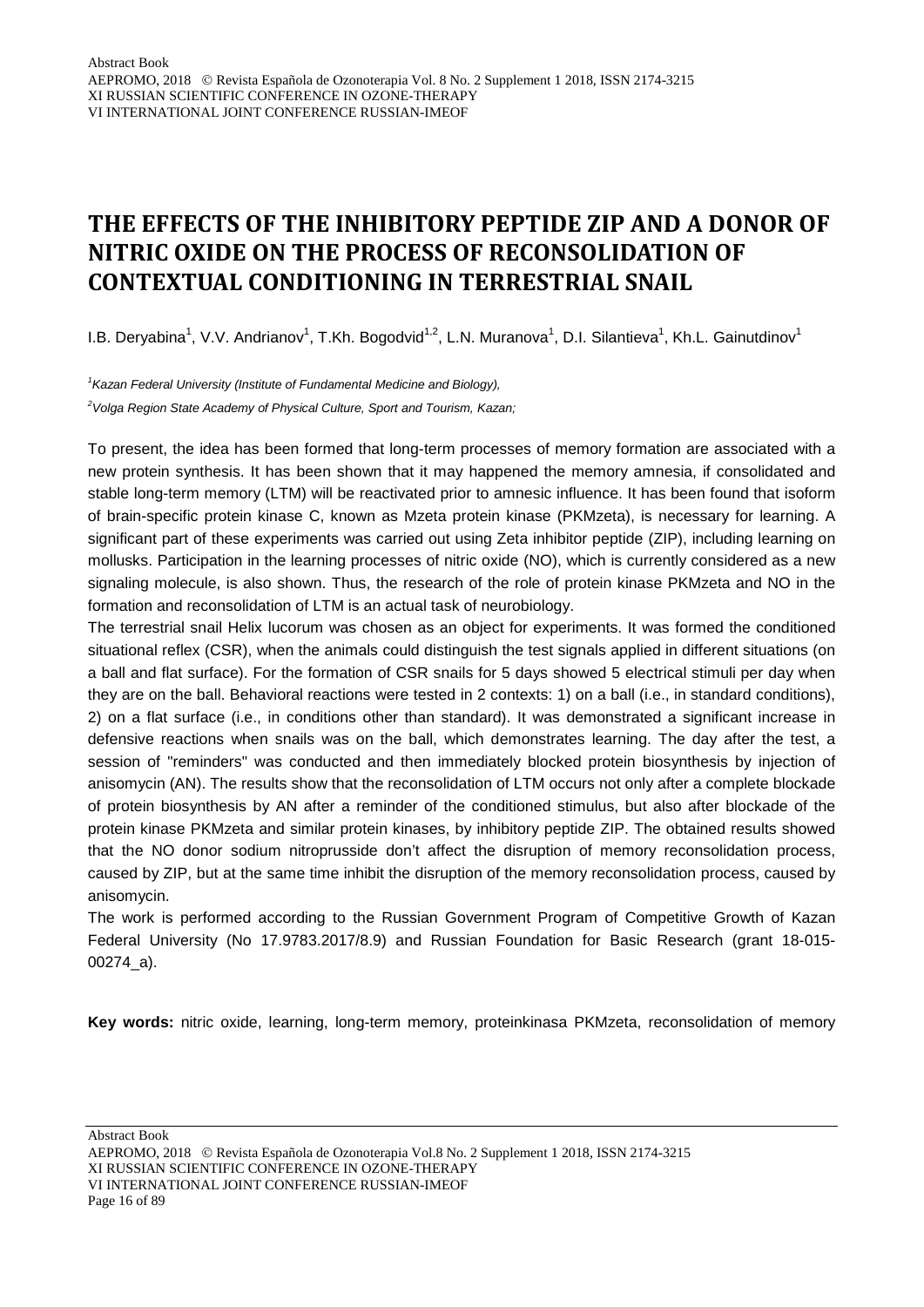### **ASSESSMENT OF OXIDREDUCTASE ACIDITY IN BLOOD OF BURN RATS EXPOSED TO EXOGENOUS NO-THERAPY IN EXPERIMENT**

#### N.V. Didenko, K.L. Belyaeva, A.G**.** Soloveva

*Privolzhsky Research Medical University, Nizhny Novgorod, Russia*

At the heart of exogenous NO-therapy lies both the effect of the cold-plasma flow and the properties of the nitric oxide molecule (NO) itself. This compound is known for its antibacterial properties, and it is also a universal regulator of metabolic processes. Usage of pharmaceuticals to regulate the synthesis of NO in the body is associated with the occurrence of a number of side effects; therefore, an additional search for noninvasive physical regulators of nitric oxide is needed, and an assessment of their effect in the treatment of burn wounds.

The **aim of the study** was to evaluate the specific activity of oxidoreductases in blood of subjected to combined thermal trauma rats, also the effect of daily 14-day course of exogenous NO-therapy on the burn wound.

#### **Material and methods**

The work was performed on 30 Wistar rats weighing 250 grams divided into 2 experimental and 1 control (intact rats) groups. In the experimental groups animals suffered from the combined thermal trauma (CTT): a contact thermal burn injured on an area of 20% body surface (3 sec.) in combination with thermoinflammation trauma (10 sec.) under anesthesia. In the first group (n = 10) were rats with CTT. In group 2 (n = 10), after the burn, the «PLAZON» apparatus (Russia) was used for production of NO-containing cold plasma flow during 14 days. The NO concentration on the axis of the plasma flow was ~ 3000 ppm. Duration of the procedure is 2 minutes. The animals were withdrawn from the experiment on the 14th day after the burn application. In the blood of rats, the activity of aldehyde dehydrogenase (AlDH), lactate dehydrogenase in direct reaction (LDHd), and lactate dehydrogenase in reverse reaction were determined (LDHr). The results of the studies are processed using Student's t-test.

#### **Results and discussion**

As a result of the study, we were found decrease of the specific activity of LDHd in 2.44 times ( $p = 0.023$ ), LDHr in 1.65 times ( $p = 0.031$ ), at CTT compared respectively with the control. The decrease in LDH activity may contribute to the accumulation of lactate in tissues of the burned rats, which is an indirect indicator of tissue hypoxia. It was noted that under the influence of exogenous NO-therapy, activity of LDHd increased in 1.78 times ( $p = 0.029$ ) compared to burned rats. In this case, the specific activity of LDHr under the action of exogenous NO increased in 1.87 times ( $p = 0.032$ ) compared with CTT animals. It was shown that the specific activity of AIDH decreased in 1.85 times ( $p = 0.033$ ) in comparison CTT with the control. Reducing of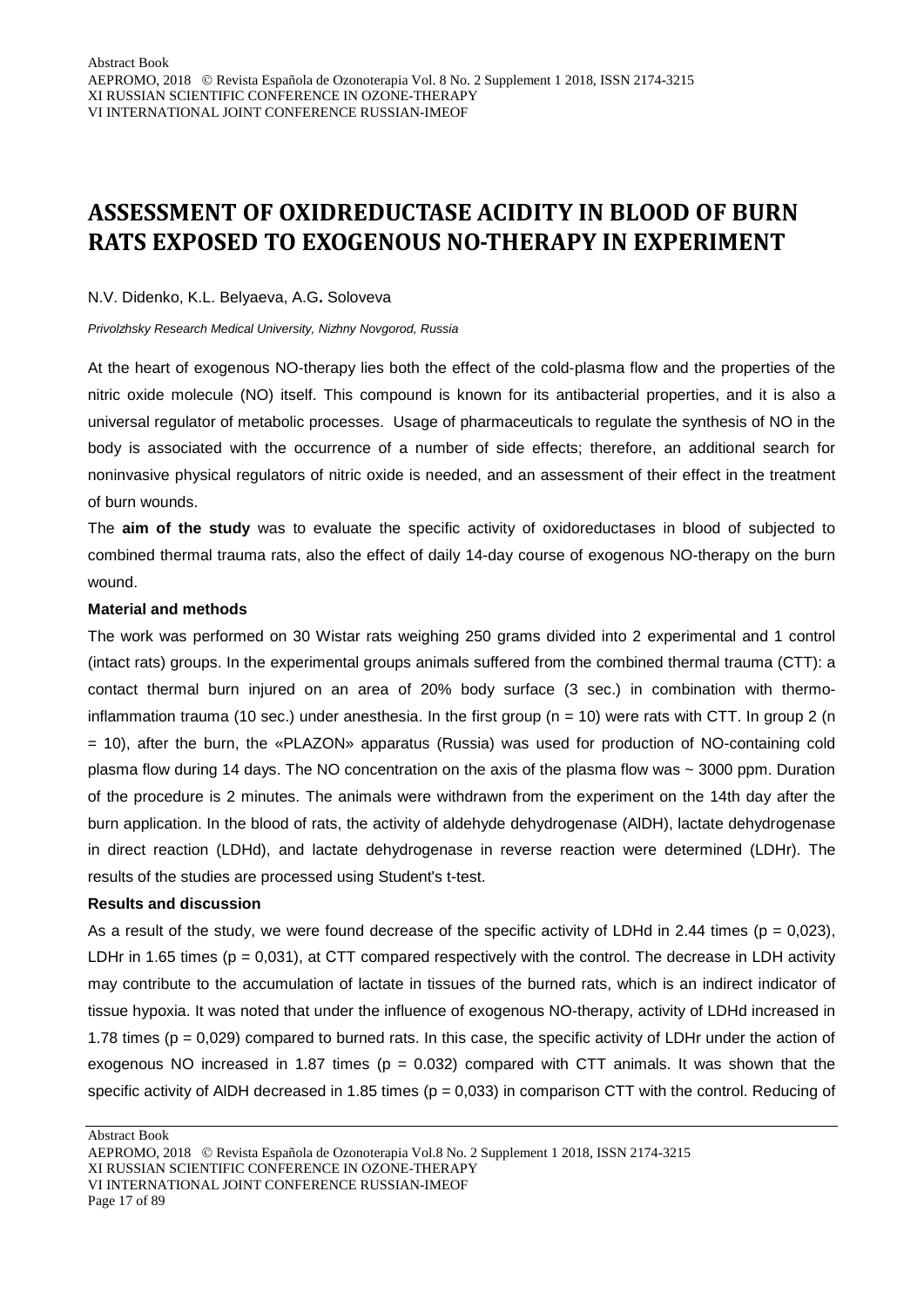the enzyme activity leads to accumulation of a large amount of aldehydes, which are toxic to burned rats organisms. However, due to the application of exogenous NO-therapy to the burn wound of rats, the specific activity of AlDH in the blood increased in 5,98 times (p = 0,035) compared to animals with CTT.

#### **Conclusion**

It was revealed that the application of exogenous NO-therapy during 14 days to rats with the burn wound of CTT caused to an increased specific activity of LDHd and LDHr, as well as AlDH compared with burned animals.

**Key words:** exogenous NO-therapy, oxidoreductase, burn wound

AEPROMO, 2018 Revista Española de Ozonoterapia Vol.8 No. 2 Supplement 1 2018, ISSN 2174-3215 XI RUSSIAN SCIENTIFIC CONFERENCE IN OZONE-THERAPY VI INTERNATIONAL JOINT CONFERENCE RUSSIAN-IMEOF Page 18 of 89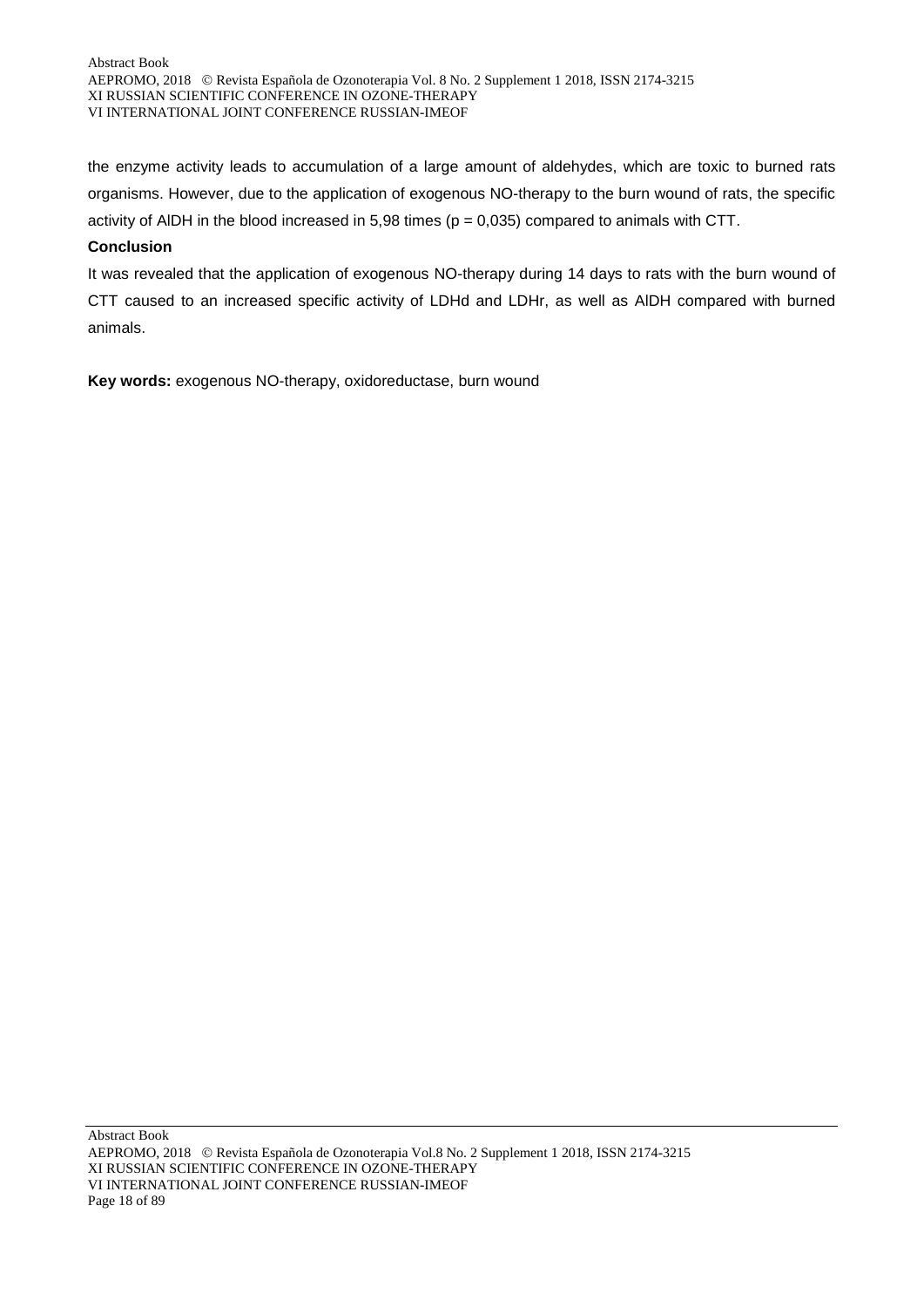### **VOGH-KOYANAGI-HARADA DISEASE**

Feliciano Wong Ortiz

#### *Aquiles Serdán, Villahermosa Tabasco, Mexico*

#### **Definition**

Uveitis is the most remarkable ocular sign of the Vogt-Koyanagi-Harada syndrome (VKH), an autoimmune uveo-meningeal disorder characterized by bilateral ocular inflammation, serous retinal detachment, extra ocular irritations e.g. meningismus, neurological signs and skin manifestations.

#### **Background**

The Persian ophthalmologist Ali Ibn Isa was the first who reported the VKH pathology in the 10th century, he described the whitening of the hair, eyebrows, and eyelashes and the physical appearance of ocular inflammation. In 1906 Vogt and Koyanagi, described a condition characterized by bilateral iridocyclitis, uveitis and meningoencephalitis associated with vitiligo, alopecia, poliosis and auditory manifestation. In 1926, Harada reported a case with primary posterior uveitis associated with retinal exudative detachment and the integumentary manifestations previously mentioned. Since 1951, the medical literature has agreed to name this disease as Vogt-Koyanagi-Harada Syndrome (VKH).

#### **Epidemiology**

The incidence and prevalence of VKH syndrome varies worldwide. It has been strongly linked to susceptible populations like Asians, Afro-Americans, Hispanic and dark-pigmented skin Caucasians. In Japan, it is 15 per million habitants prevalent and the incidence is 6,5 cases per million.

VKH syndrome affects mainly in the third and fourth decade of life, with a slightly higher incidence in women. It is extremely rare in childhood. Monozygotic twins' cases have been described simultaneously in the same city; it shows that it is probably influenced by genetic factors or viral etiology.

#### **Etiopathogenesis**

Cytomegalovirus and Epstein - Barr virus have reported allergic mechanisms and viral infections. And also anti-retina, anti-choroidal and anti-cochlear circulating autoantibodies, as well as HLA II (DR1, DR4, DR53, DQA1, DQB1)

#### **Clinical Features**

TheVKH syndrome is divided in 3 phases:

*Phase I The Prodromal:* precedes common ocular symptoms and usually manifests with headache, lowgrade fever, intense ocular pain, photophobia and vitiligo. The prodromal phase of VKH syndrome must be considered likely to manifest variable duration.

*Phase II Ophthalmologic and Neurologic:* It manifests bilateral uveitis, it may start affecting one eye first. Symptoms comprise blurry vision, photophobia, dysacusis and meningismus. Corneal keratic precipitates, small nodules on the pupillary border and papilledema with non-hemorrhagic retinal detachment; all these signs are manifestations of a granulomatous reaction in the ocular uvea.

Phase II can be prolonged for weeks or months. The neurological involvement can occur before, during and after ocular involvement and have a variable location and severity. It may be manifested by a meningoencephalitis with headache, meningeal signs, quantitative and qualitative commitment of conscience; cranial nerves detachments mainly II and VIII, and may compromise III, IV, V, VI and VII cranial nerves.

The involvement of the VIII nerve causes neurosensory hearing loss, sometimes bilateral and variably associated with tinnitus. There are also some endocrine disorders caused by hypothalamic inflammation such as amenorrhea, pituitary dysfunction, diabetes insipidus, hyperglycemia and hypocholesterolemia.

Sometimes it is possible to confuse the symptomatology with intracranial hypertension since it can cause headache and vomit. Nevertheless, intracranial pressure is usually normal and only a small percentage is subtly elevated.

The dermatological findings are alopecia, vitiligo, and poliosis, all of which may appear before, during or after ocular involvement.

Abstract Book

VI INTERNATIONAL JOINT CONFERENCE RUSSIAN-IMEOF

Page 19 of 89

AEPROMO, 2018 Revista Española de Ozonoterapia Vol.8 No. 2 Supplement 1 2018, ISSN 2174-3215 XI RUSSIAN SCIENTIFIC CONFERENCE IN OZONE-THERAPY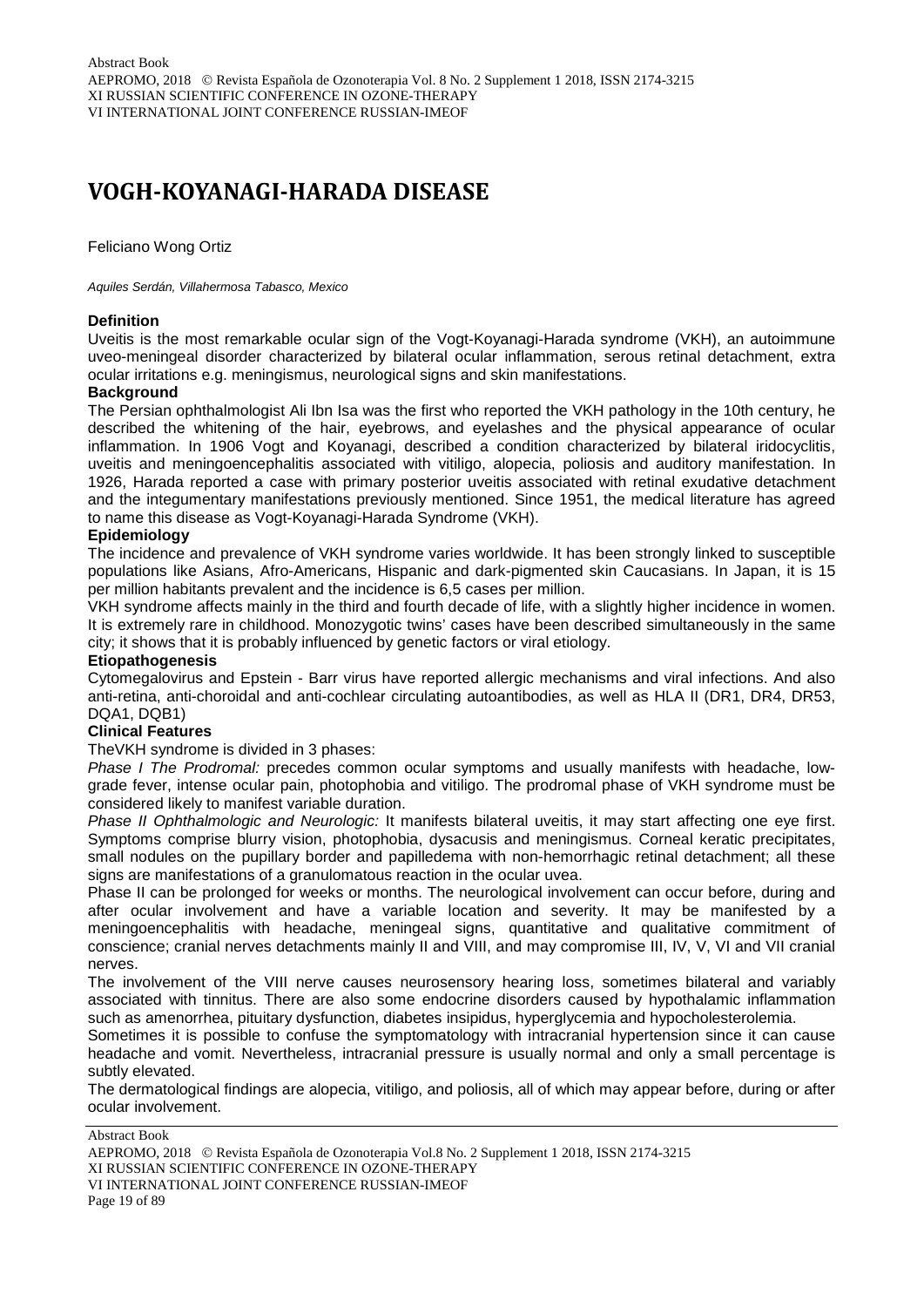*Phase III Convalescence:* this phase usually lasts from weeks to several months or continues manifesting by recurrent episodes of uveitis, dysacusis, poliosis,vitiligo and alopecia. The ocular test can reveal depigmentation of the perilimbal area.

VKH is classified in three distinct categories:

- 1): There is ocular involvement with no compromise of ear or skin that makes VKH suspect.
- 2): Ocular findings. Auditory and integumentary manifestations.
- 3): Ocular signs with two or more other systems.

#### **Clinical case**

A 35-year-old Hispanic woman, without remarkable medical history, started her treatment in May 2015 with decreased bilateral visual acuity and greater involvement in the left eye. Conjunctival hyperemia, bilateral retroocular pain, otalgia, moderate to intense bitemporal headache, with progressive loss of visual acuity and remissions and exacerbations of symptoms.

At the initial treatment, the patient was prescribed oral Prednisone 100 mg daily, bilateral betamethasone weekly, Azathioprine 50mg, improving in visual acuity and Optical Coherence Tomography (OCT) confirmed folding of the retina in both eyes. After a month of ongoing treatment, the patient suffered a relapse, presented serous retinal detachment in both eyes and exacerbations of meningeal symptoms.

It was decided to prescribe the patient with ozone therapy treatment, retroocular and major autohemotherapy; Maht 20 micrograms per 100 ml (Application every 5 days) and local 5 micrograms per milliliter, 2ml. The patient showed symptomatic improvement the next day. Coherence Tomography (OCT) confirmed adhesion of the retina in both eyes.

The initial treatment and ozone therapy weekly continued in the prescription. Betamethasone ocular treatment was withdrawn and steroid reduction was initiated oral via.

| <b>Type</b> | Exams                                                | <b>Results</b>                                                                   |
|-------------|------------------------------------------------------|----------------------------------------------------------------------------------|
|             | Ultrasensitive C-Reactive Protein.                   | 1.42 mg/L V.R. 0-5<br>٠                                                          |
| Immunology  | Native double-stranded Anti- DNA<br>Antibodies.      | Negative 24.86 UI/ml                                                             |
|             | Anti-Cardiolipin Antibodies, IgG<br>and IgM          | antibody<br>Anti<br>IgG<br>Cardiolipin<br>(Negative<br>1.54GLP/MI)               |
|             |                                                      | Anti<br>antibody<br>Cardiolipin IgM (Negative 1.7<br>MLP/M1)                     |
|             | Antibodies Anti-Smith (Sm)                           | Negativeless than 2.0 U/mL                                                       |
|             | Antibodies vs I and II Herpes<br>Simplex IgG and IgM | Antibodies<br>Herpes<br><b>VS</b><br>Simple $1 \text{ IgG}(0.73 \text{ UI/ml})$  |
|             |                                                      | Antibodies vs<br>Herpes<br>Simple 1 IgM (0.54 UI/ml)                             |
|             |                                                      | Antibodies<br><b>VS</b><br>Herpes<br>Simple $2 \text{ IgG} (0.47 \text{ UJ/ml})$ |
|             |                                                      | Antibodies<br>Herpes<br>vs<br>Simple2 IgM (1.25 UI/ml)                           |
|             | Antibodies vs Toxoplasma IgG and<br>IgM              | Antibodies vs Toxoplasma<br>٠<br>IgG(0.02)                                       |
|             |                                                      | Antibodies vs Toxoplasma<br>IgM(0.11)                                            |
|             |                                                      | Antibodies<br>Antinuclears<br>(Negative)                                         |

*Chart 1.1 Exams done before treatment*

AEPROMO, 2018 Revista Española de Ozonoterapia Vol.8 No. 2 Supplement 1 2018, ISSN 2174-3215 XI RUSSIAN SCIENTIFIC CONFERENCE IN OZONE-THERAPY VI INTERNATIONAL JOINT CONFERENCE RUSSIAN-IMEOF Page 20 of 89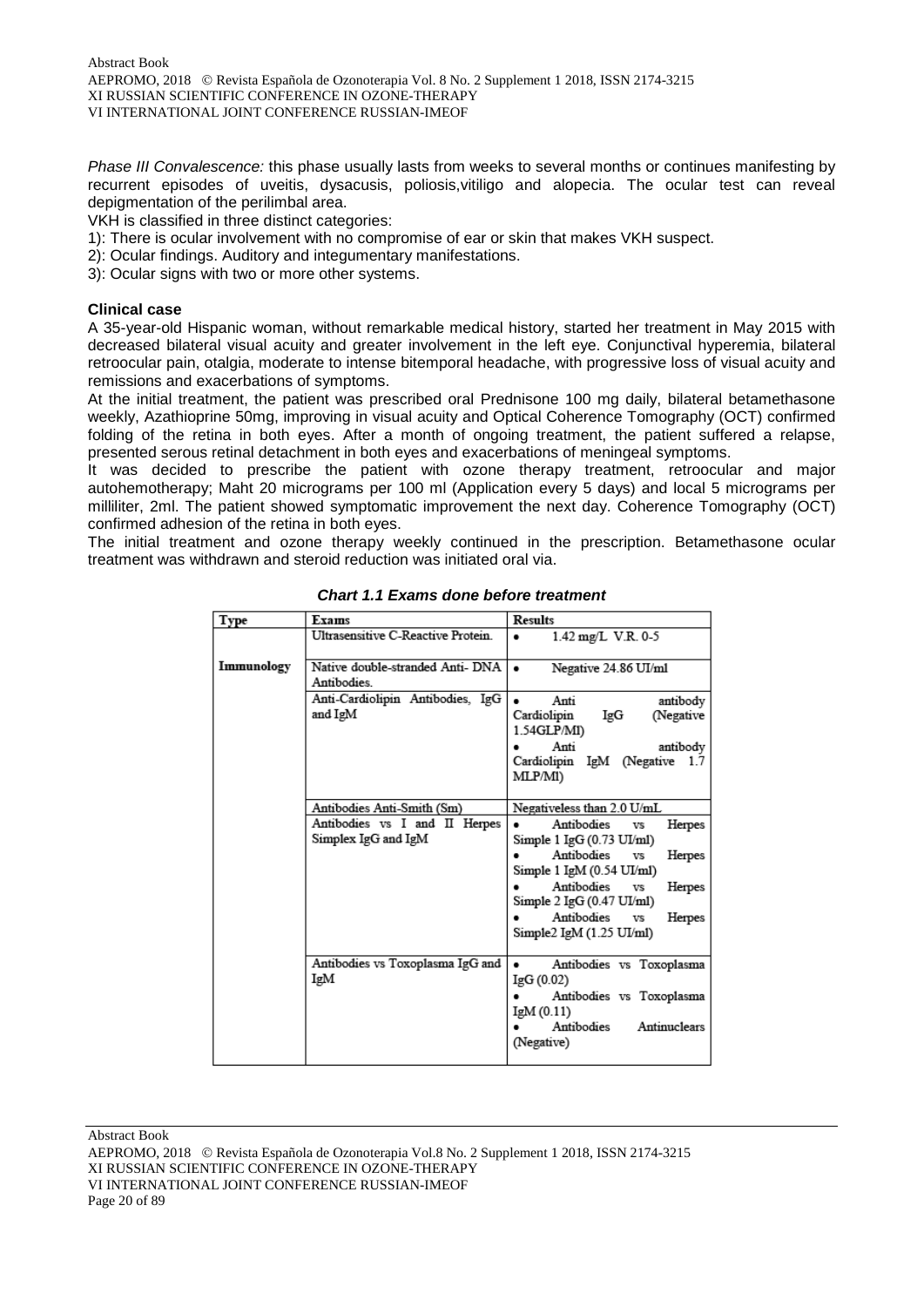

*Fluorescein Angiography. Optical Coherence Tomography (OCT)*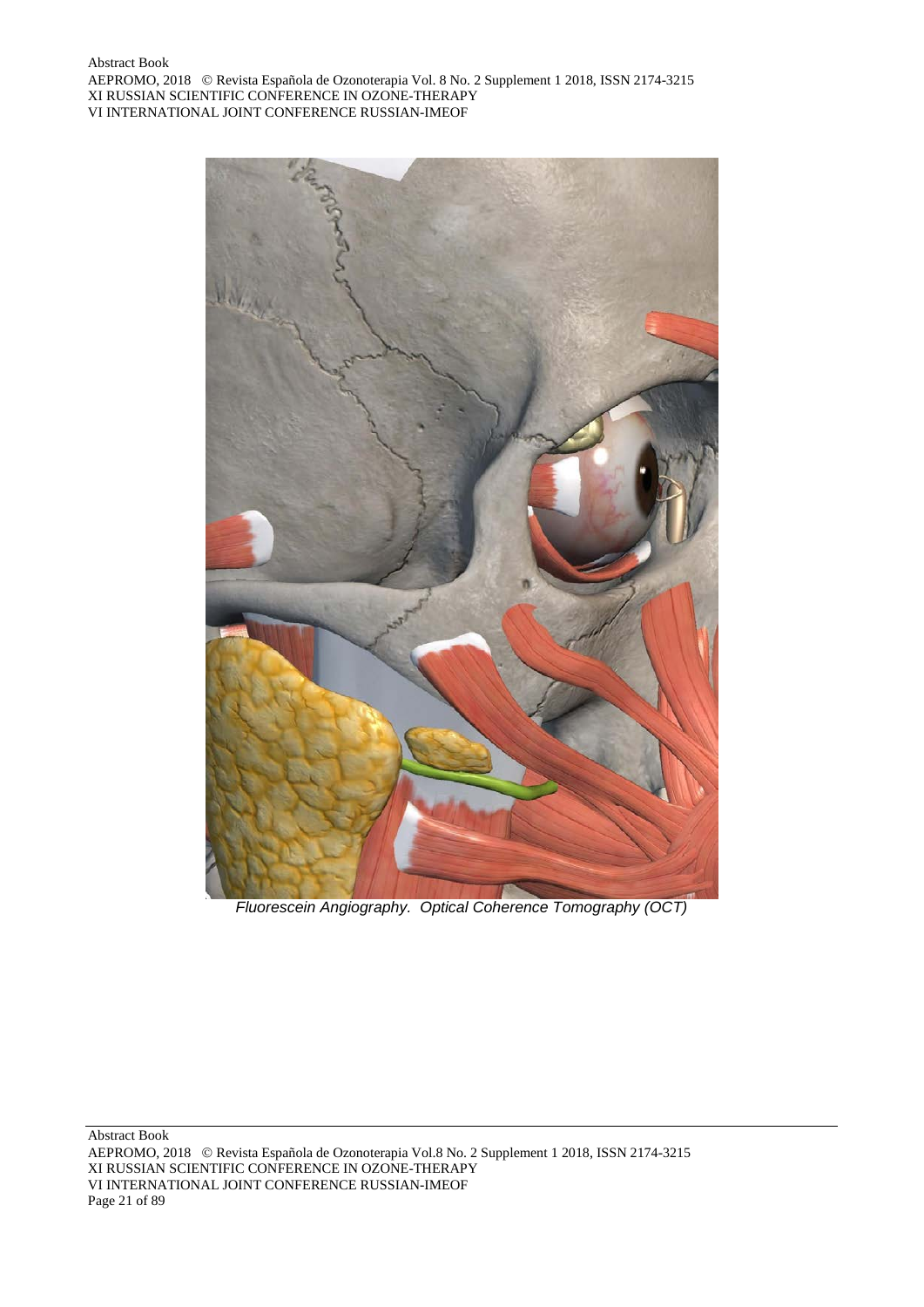

Fig.1.1 Early and progressively increasing hyperfluorescence, spreading and blocking the sub retinal area.





Fig. 1.2 White-yellow lesions are observed in the left eye.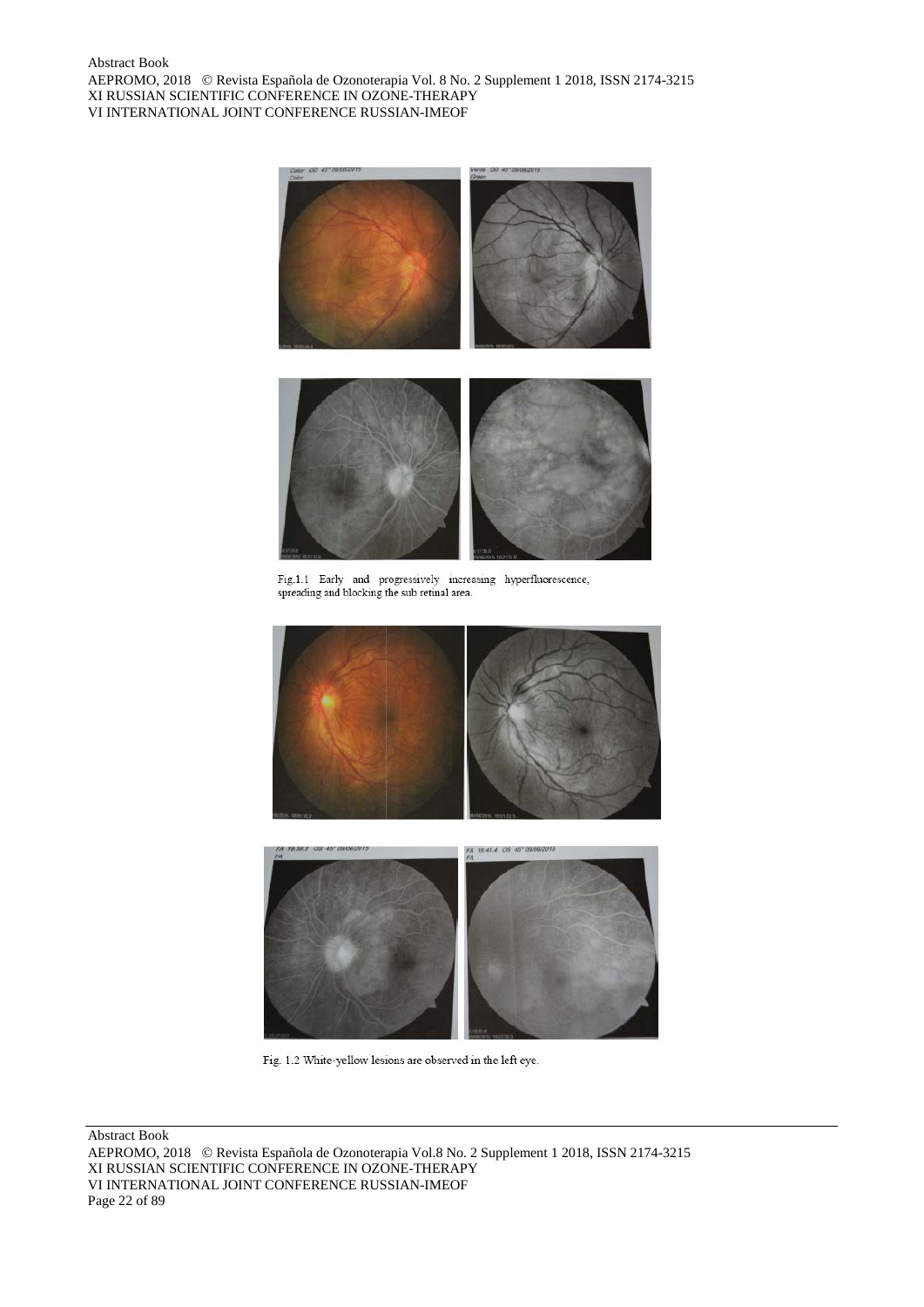

Fig. 1.3 Serous detachment of the retina.

Abstract Book

AEPROMO, 2018 Revista Española de Ozonoterapia Vol.8 No. 2 Supplement 1 2018, ISSN 2174-3215 XI RUSSIAN SCIENTIFIC CONFERENCE IN OZONE-THERAPY VI INTERNATIONAL JOINT CONFERENCE RUSSIAN-IMEOF Page 23 of 89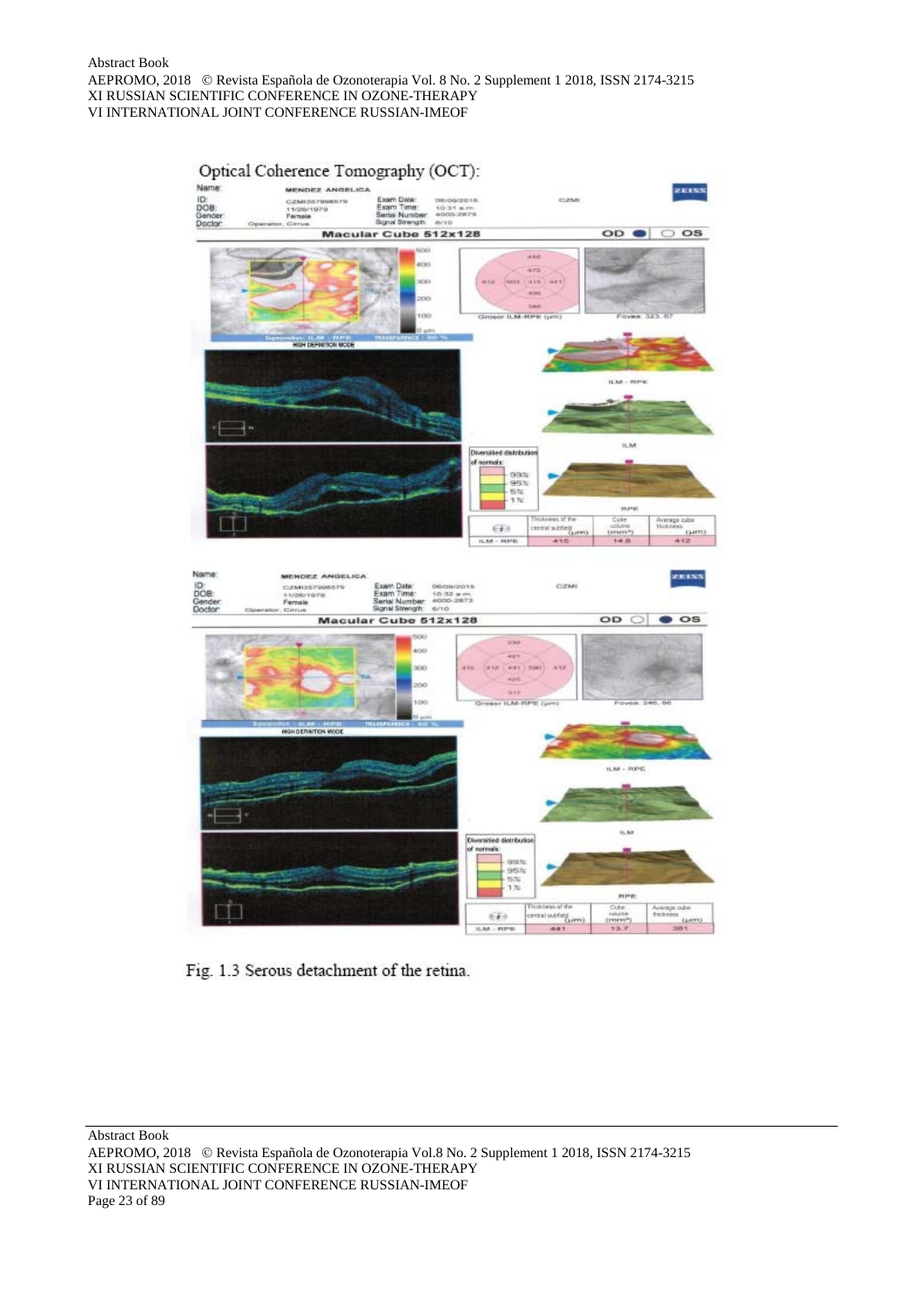

Fig 1.4 The adhesion of the retina is more observed in the right eye. After treatment with oral Prednisone and Azathioprine.

Abstract Book

AEPROMO, 2018 Revista Española de Ozonoterapia Vol.8 No. 2 Supplement 1 2018, ISSN 2174-3215 XI RUSSIAN SCIENTIFIC CONFERENCE IN OZONE-THERAPY VI INTERNATIONAL JOINT CONFERENCE RUSSIAN-IMEOF Page 24 of 89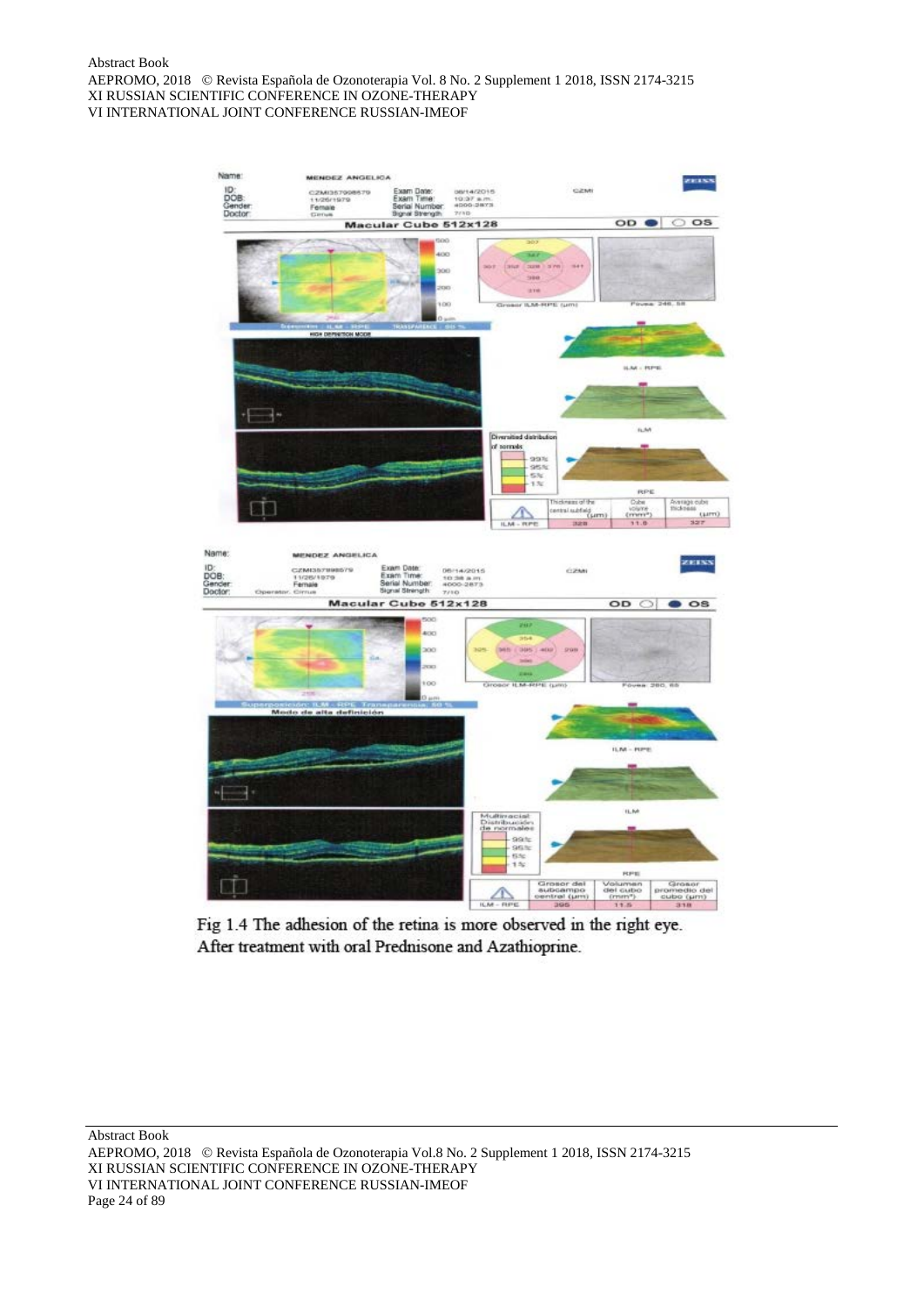

Fig 1.5 Serous detachment of the sub foveal retina.

Abstract Book

AEPROMO, 2018 Revista Española de Ozonoterapia Vol.8 No. 2 Supplement 1 2018, ISSN 2174-3215 XI RUSSIAN SCIENTIFIC CONFERENCE IN OZONE-THERAPY VI INTERNATIONAL JOINT CONFERENCE RUSSIAN-IMEOF Page 25 of 89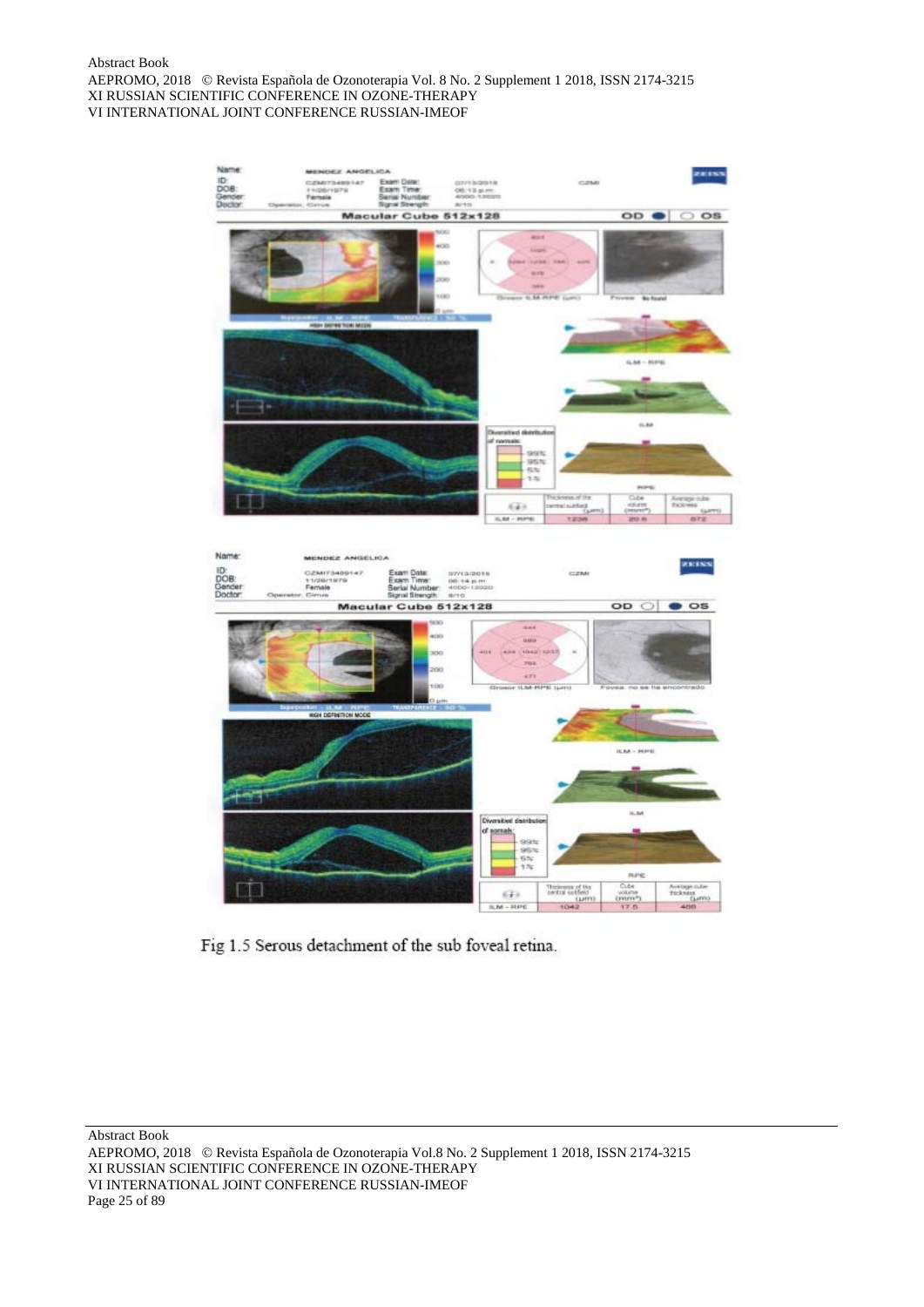

Fig 1.6 Total retinal folding after treatment with ozone therapy.

#### **Discussion**

We described a patient with a uncommon case of VKH, since she does not present signs in the anterior segment of the eye, only bilateral retinal detachment and meningeal symptoms.

The spectacular response, almost immediate to ozone therapy, corroborates its anti-inflammatory and immuno modulatory action.

The cause of VKH disease is still unknown, there are no specific tests to diagnose this disease.

AEPROMO, 2018 Revista Española de Ozonoterapia Vol.8 No. 2 Supplement 1 2018, ISSN 2174-3215 XI RUSSIAN SCIENTIFIC CONFERENCE IN OZONE-THERAPY VI INTERNATIONAL JOINT CONFERENCE RUSSIAN-IMEOF Page 26 of 89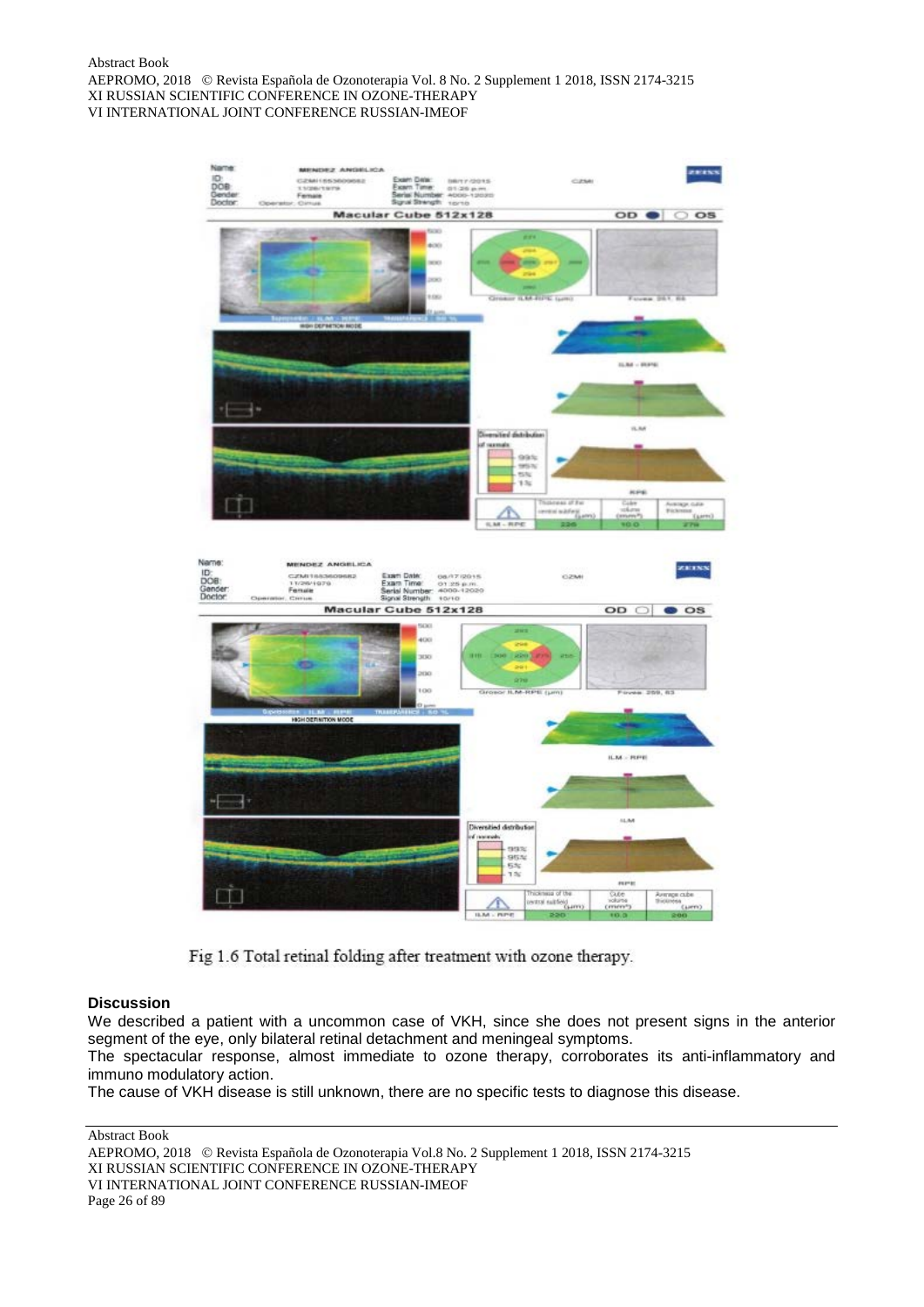VKH syndrome diagnosis is supported by a suggestive combination of the clinical signs of bilateral retinal detachment and uveo-meningeal signs.

In literature, therapeutic schemes are proposed such as: oral steroids, intravenous steroids and regional cortico steroids, cyclosporine, antimetabolites and alkylating agents.

In recurrent cases (which are not few, just not published) cyclosporine, chlorambucil, cyclophosphamide, azathioprine, methotrexate, tacrolimus, mycophenolate, adalimumab and rituximab even endovenous immuno globulins have been used with varying effectiveness.

In general, we do not know an effective treatment without or with minor risks for this disease. The answer can be the ozone therapy, we know its anti-inflammatory, immune modulatory effects and its harmlessness.

#### **References**

1. Adams R.D., Victor M., Ropper A.H. Principles of Neurology. Edit. Wonsiewilz M., Naurozov M. Ed. McGraw-Hill. Co. New York. Sixth Ed. pp: 748, 1997.

2. Duanes's Clinical Ophtalmology. Edit. Tasman W. M.D. Ed. Lippincott - Raven. Washington. New York. 1995.

3. Fishman R. Cerebrospinal fluid in diseases of the nervous system. Edit. Mills L.E. Ed. W.B. Saunders Co. Philadelphia.Pennsylvania 19106. SecondEdition. pp. 291, 1992.

4. Foster D.J., Rao N.A., Hill R.A., Nguyen Q.H., Baerveldt G. Incidence and management of glaucoma in Vogt- Koyanagi-Harada syndrome. Ophthalmology 100 (5): 613-618, 1993.

5. Jahara T., Sekitawi T. Neurological evaluation of Harada's Disease. ActaOtolaryngol Suppl. Stockh 519: 110-113, 1995.

6. Krashy J., Honzova S. The Vogt-Koyanagi-Harada Syndrome in Children.Cesk-Oftalmol. 51 (3): 156-164, 1995.

7. Manor R.S. en Handbook of Clinical Neurology. Ed. Vinken P.J., Bruyn G.W. Edit. North Holland Publishing Co. Amsterdam 1978 pp. 513-544.

8. Moorthy R.S., Inomata H., Rao N.A. Vogt-Koyanagi-Harada Syndrome. Surv.Ophthalmol. 39 (4): 265-292, 1995.

9. Murakami S., Jnaba Y., Mochizuki M., Nakajima A., Urayama A. A nation wide survey on the occurrence of Vogt-Koyanagi-Harada disease in Japan.Jpn - J - Opththalmol. 38 (2): 208-213, 1994.

10. Rutzen A.R., Ortega-Larrolea G., Frambach D.A., Rao N.A. Macular edema in chronic Vogt- Koyanagi-Harada Syndrome. Retina 15 (6): 475-479, 1995.

11. Rutzen A.R., Ortega-Larrolea G., Schwab I.R., Rao N.A. Simultaneus onset of Vogt- Koyanagi-Harada syndrome in monozigotic twins". Am-J-Ophthalmol. 119 (2): 239-240, 1995.

12. Vargas L.M. The black painting and the Vogt-Koyanagi-Harada syndrome. J-Fla-Med- Assoc. 82 (8): 533-534, 1995.

13. Wendell R., Helveston M.D. and Gilmore R. Treatment of Vogt-Koyanagi-Harada syndrome with intravenous inmunoglobulin. Neurology 46: 584-585, 1996.

**Key words:** Vogt-Koyanagi-Harada syndrome, ozone therapy

AEPROMO, 2018 Revista Española de Ozonoterapia Vol.8 No. 2 Supplement 1 2018, ISSN 2174-3215 XI RUSSIAN SCIENTIFIC CONFERENCE IN OZONE-THERAPY VI INTERNATIONAL JOINT CONFERENCE RUSSIAN-IMEOF Page 27 of 89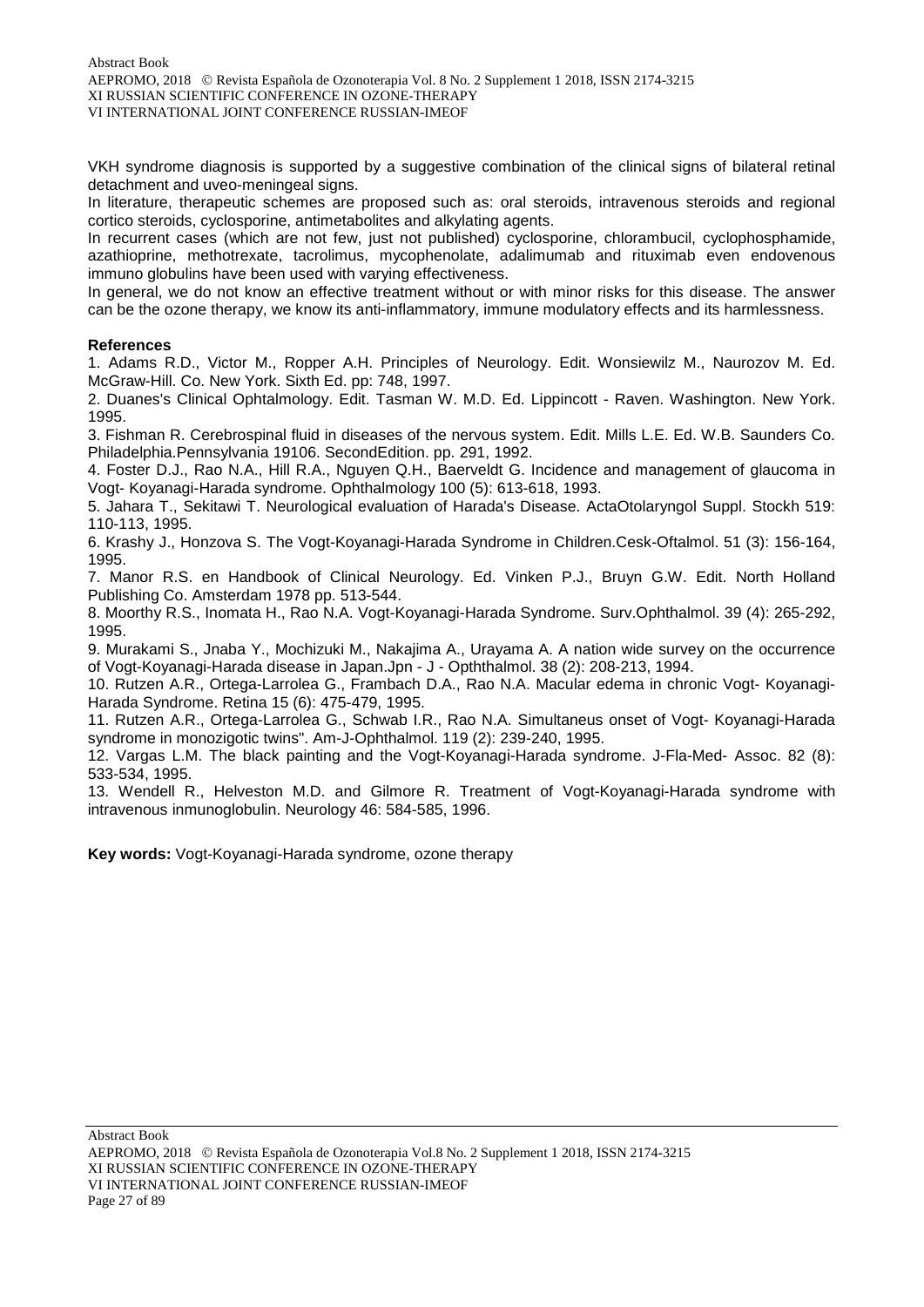### **THE ALDEHYDE DEHYDROGENASE ACTIVITY IN HEART OF RATS WITH COMBINED THERMAL INJURY UNDER THE INFLUENCE OF DINITROSYL IRON COMPLEXES**

A.I. Dudar<sup>1</sup>, A.G. Soloveva<sup>2</sup>, A.S. Koryagin<sup>1</sup>, K.L. Belyaeva<sup>2</sup>

*1 Lobachevsky University, 603950, Nizhny Novgorod, Russia 2 Privolzhsky Research Medical university, Nizhny Novgorod, Russia*

#### **Introduction**

It is known that severe thermal trauma is complicated by the early development of the syndrome of multiple organ failure and endogenous intoxication. In particular, the content of highly toxic aldehydes is increased. The aldehyde dehydrogenase (AlDH) plays the main role in the utilization of which. Recently nitric oxide is widely used in the treatment of a number of diseases, but the role of dinitrosyl iron complexes (DNIC) in the metabolism of aldehydes and their effect on oxidoreductase activity in burns has been poorly studied.

**The aim of the work** was to study the activity of AlDH in the heart of rats with combined thermal injury under the influence of DNIC.

#### **Material and methods**

The experiment was performed on Wistar rats. Three groups of rats were formed: the first - control (healthy animals,  $n = 15$ ); the second - animals with a burn ( $n = 15$ ), which every day intraperitoneally were injected by 1 ml of saline solution; the third - animals with a burn daily treated an intraperitoneal injections of a 10% solution of DNIC (1 ml, 0.3 mmol / l) (n = 15). DNIC with a glutathione was prepared by Vanin's method. The concentration of DNIC was determined spectrophotometrically on a Power Wave XS spectrophotometer (Bio-Tek, USA) in the wavelength range 410-700 nm. The combined thermal trauma was applied under anesthesia (Zoletil + Xylon). The activity of AlDH was evaluated in heart homogenate. The results of the studies were processed using Student's t-test.

#### **Results and discussion**

It was shown that the specific activity of aldehyde dehydrogenase in the heart significantly decreased by days 3 after the burn by 38% in comparison with healthy animals. There was a decrease in AlDH activity by 28% compared to healthy animals by days 10 after the burn. Thus during the thermal trauma the activity of aldehyde dehydrogenase decreased on the  $3<sup>rd</sup>$  and 10<sup>th</sup> days, the greatest fall was observed on the 3<sup>rd</sup> day after the burn.

AEPROMO, 2018 Revista Española de Ozonoterapia Vol.8 No. 2 Supplement 1 2018, ISSN 2174-3215 XI RUSSIAN SCIENTIFIC CONFERENCE IN OZONE-THERAPY VI INTERNATIONAL JOINT CONFERENCE RUSSIAN-IMEOF Page 28 of 89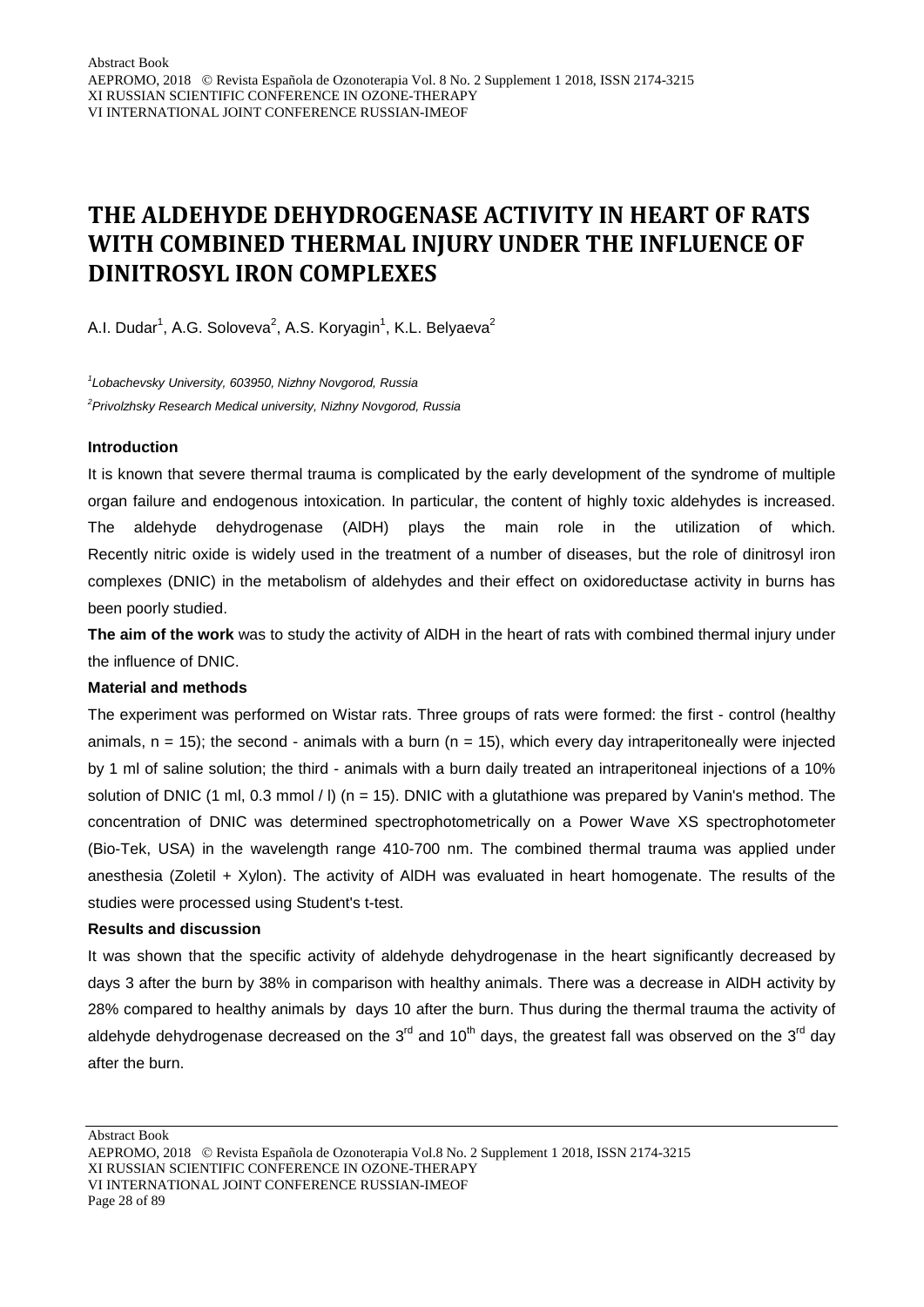The introduction of dinitrosyl iron complexes in the thermal injury had a statistically significant effect on the activity ALDH in heart. Trends were noted to increase the activity of the enzyme at day 3 to 10% after injury (compared to burn) and a statistically significant increase of 23% on day 10 compared to untreated animals with thermal trauma.

#### **Conclusion**

Thus a decrease in the activity of aldehyde dehydrogenase in the heart during thermal trauma was shown. The normalizing effect of DNIC on the catalytic properties of aldehyde dehydrogenase was revealed.

**Key words:** burn, aldehyde dehydrogenase, nitric oxide

Abstract Book AEPROMO, 2018 Revista Española de Ozonoterapia Vol.8 No. 2 Supplement 1 2018, ISSN 2174-3215 XI RUSSIAN SCIENTIFIC CONFERENCE IN OZONE-THERAPY VI INTERNATIONAL JOINT CONFERENCE RUSSIAN-IMEOF Page 29 of 89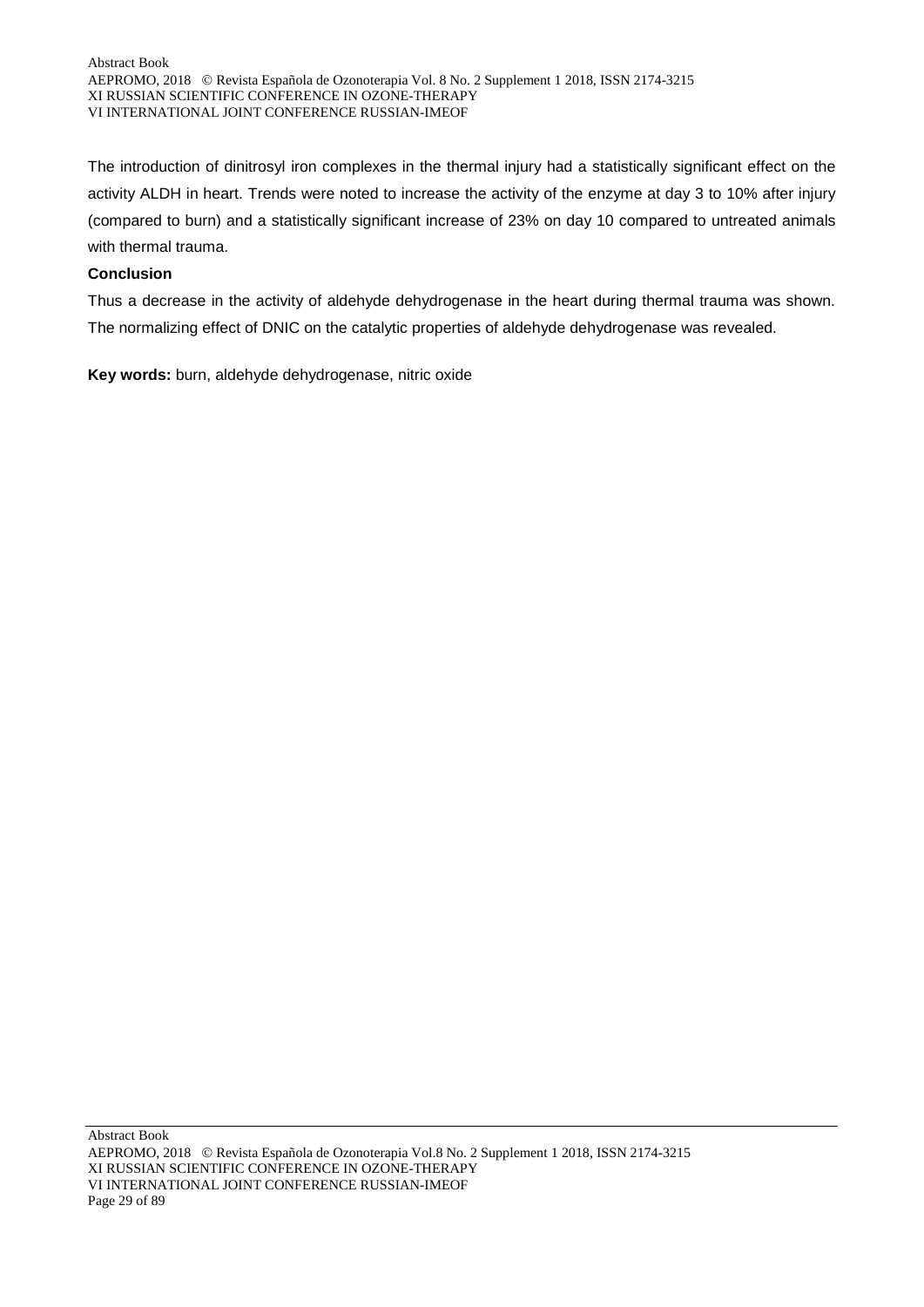### **MEDICAL OZONE IN THE REHABILITATION OF WOMEN OF REPRODUCTIVE AGE AFTER RADIOWAVE SURGERY FOR NON-MALIGNANT DISEASES OF THE CERVIX**

T.A. Fedorova, O.V. Golubkova, E.M. Bakuridze, S.R. Gurbanova, M.N. Kostava

*National Medical Research Centre of obstetrics, gynecology & perinatology named after acad. V.I.Kulakov, Moscow, Russia*

The **aim of the investigation** is to increase the efficiency of treatment of non-malignant cervical lesions in women of reproductive age using modern technologies (radiosurgery and ozone therapy).

The study group consisted of 82 women aged 17 to 48 years. Clinical, laboratory and special methods of examination were used, on the basis of which the diagnosis was made of chronic cervicitis (endo-and EC zocervicitis with ectopia)-44 patients, CIN II - 25 women, para-and hyperkeratosis, acanthosis of multilayered planar epithelium (including leukoplakia without atypia) - in 13 patients. Used radiosurgical device "Surgitron" company "Ellman international" (USA), which is a high frequency electrosurgical instrument with the output frequency of 3.8 MHz, which enables non-contact dissection of tissue. All radiosurgical procedures were performed after the above examination on the 5th-9th day of the menstrual cycle. In the absence of contraindications every other patient went on a course of rehabilitation therapy by medical ozone. 41 women (group 1 study) in two weeks of the radiowave surgical procedure and the separation of the eschar, to pursue a course of ozone therapy included the infusion of ozonized physiological solution with ozone concentration of 1.5 mg/l, in combination with vaginal irrigations of ozonized distilled water with the concentration of ozone 3 mg/l, with a gradual decrease in ozone concentrations up to 1.5 mg/l. For obtaining ozonized solutions were used the apparatus "Medozon" (Russia). The course consisted of 5-7 daily sessions, depending on the degree of epithelialization. The second group of patients - 41 women after radiowave excision did not receive any additional therapy. Control examination of patients after treatment was carried out in 1, 3, 6, 9, 12 months. The status of the cervix was evaluated using clinical, cytological and colposcopic study. After the radiowave treatmaent stenosis, strictures, disorders of cervical architectonics, bleeding, with the exception of minor blood secretions in the rejection of the scab, was not observed in any case. Full epithelialization one month after treatment in the first group of women was revealed in 43% of women cases, in 3 months – in 50%, in 6 months – 3.5%, in 12 months – 3.5% of women. In the second group of women, cervical epithelialization was significantly slower: one month after treatment, complete epithelization was noted in only 13% of women, 3 three months – in 29%, 6 months – in 9.7% of women, 9 - in 13%, 12 months– in 3.2% of women. The conducted research testifies to expediency and high efficiency of ozone therapy in patients with non-malignant diseases of the cervix uteri after radiowave exposure. A simple method of ozone therapy used after radiosurgical treatment, increases the

Abstract Book

VI INTERNATIONAL JOINT CONFERENCE RUSSIAN-IMEOF

Page 30 of 89

AEPROMO, 2018 Revista Española de Ozonoterapia Vol.8 No. 2 Supplement 1 2018, ISSN 2174-3215 XI RUSSIAN SCIENTIFIC CONFERENCE IN OZONE-THERAPY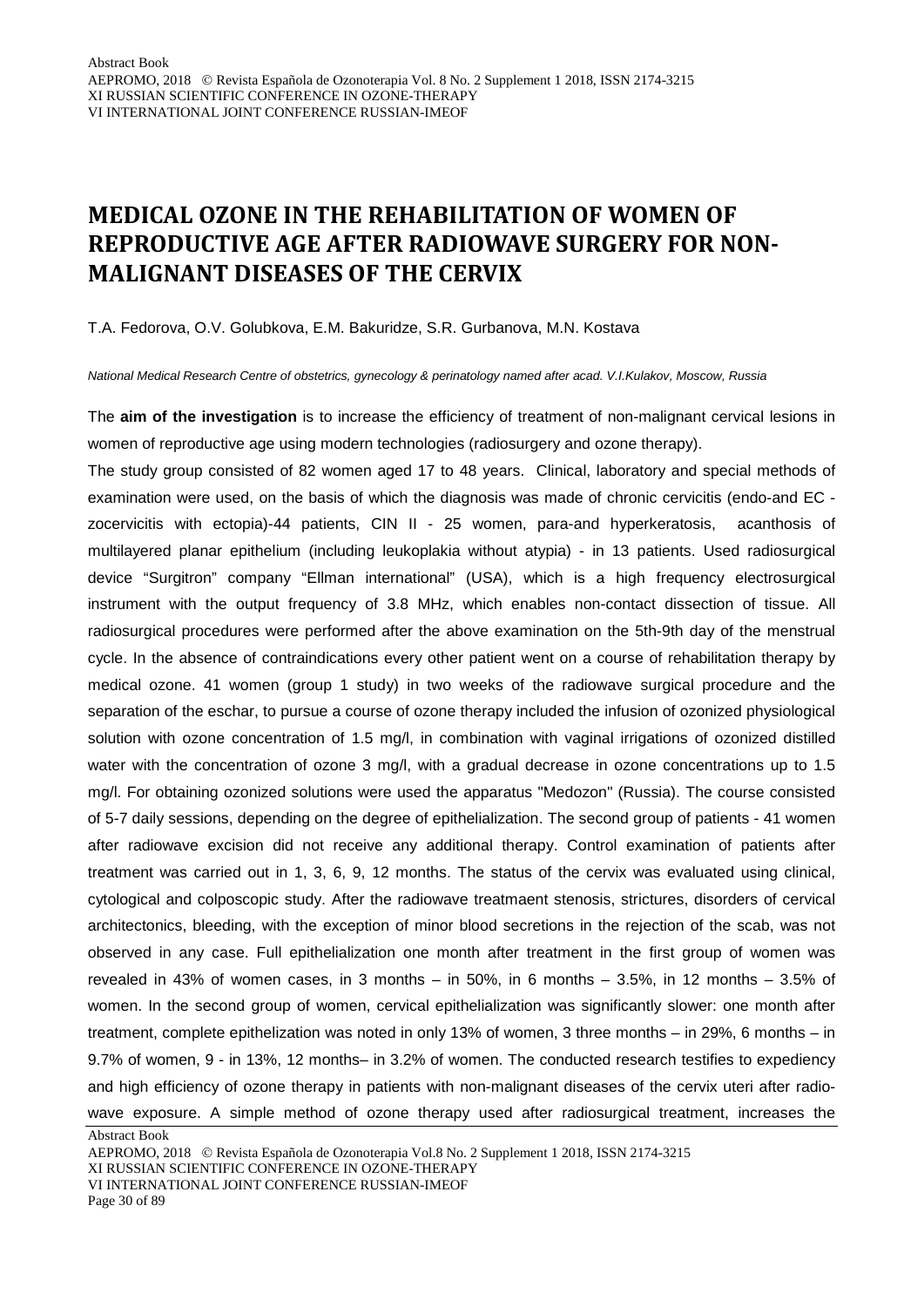#### Abstract Book AEPROMO, 2018 Revista Española de Ozonoterapia Vol. 8 No. 2 Supplement 1 2018, ISSN 2174-3215 XI RUSSIAN SCIENTIFIC CONFERENCE IN OZONE-THERAPY VI INTERNATIONAL JOINT CONFERENCE RUSSIAN-IMEOF

treatment efficiency through the elimination of concomitant nonspecific inflammation and activation of epithelization processes due to bactericidal, virusolitical, reparative effects. Ozone therapy like intravenous infusions and vaginal irrigation with ozonated solutions after radiosurgery allows to optimize treatment of non-malignant diseases of the cervix uteri in women of reproductive age.

**Key words:** non-malignant cervical lesions, radio-wave exposure, оzone therapy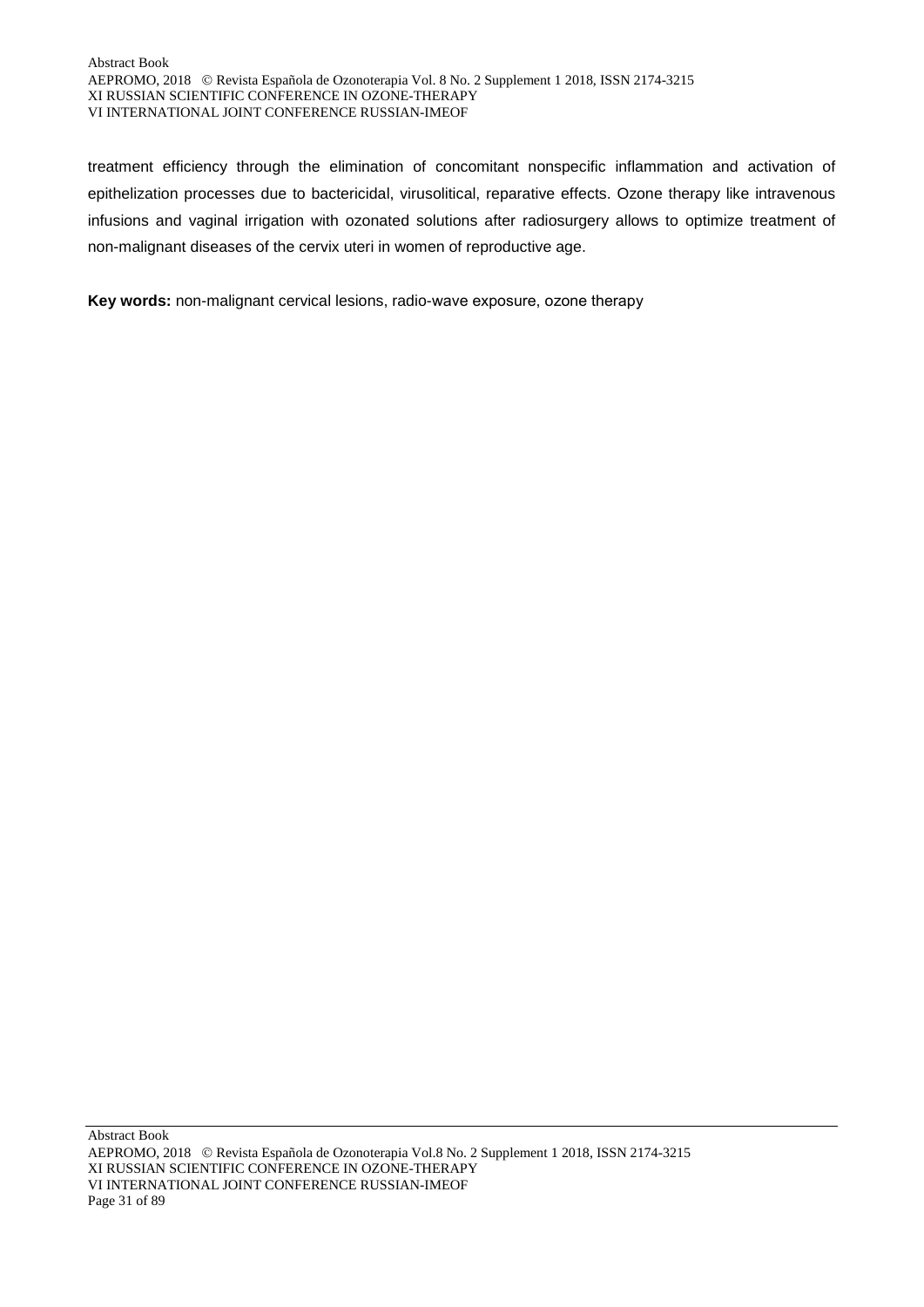### **EPR STUDY OF NITRIC OXIDE PRODUCTION CHANGES IN TISSUES OF HEART AND LIVER OF RATS WITH THE 30-DAY RESTRICTION OF MOTOR ACTIVITY AND SUBSEQUENT RECOVERY**

Kh.L. Gainutdinov<sup>1,2</sup>, T.L. Zefirov<sup>2</sup>, V.V. Andrianov<sup>1,2</sup>, G.G. Yafarova<sup>1,2</sup>, M.I. Sungatullina<sup>2</sup>, V.S. Iyudin<sup>1</sup>, N.I. Ziyatdinova<sup>2</sup>, S.V. Yurtaeva<sup>1</sup>, F.G. Sitdikov<sup>2</sup>

*1 E.K.Zavoisky Kazan Physical-Technical Institute of the KSC of RAS, Kazan, Russia 2 Kazan Federal University (Institute of Fundamental Medicine and Biology), Kazan, Russia*

Hypokinesia (restriction of motor activity - MA) is one of the most important medical and social problems caused by lifestyle, professional activity, a long bed rest, etc. Thus there is a decrease in loading on the muscular apparatus, consumption of oxygen by tissues and activity of oxidative processes significantly decrease, there are changes of contractile function of a heart muscle. Nitric oxide (NO) plays an important role in the adaptation to various conditions in external environment. Based on this, the aim of the study was to study the possible changes in the production of NO in the tissues of the heart and liver of rats, which were restored within 2 weeks after a long (30 days) restriction of MA.

White outbred rats of different age were used for experiments. The restriction of MA of growing rats was achieved by placing them in pen-case cages. Limitation of MA started from age of 20-day-old rats and to 25 day limitation of MA stay animals in pen-case cages made up 23 hours. We studied the changes in the amount of NO in the tissues of the heart and liver using the electron paramagnetic resonance (EPR) spectroscopy method. It was applied the technique of spin traps, which allows to detect NO in small concentrations used the complex of  $Fe^{2+}$  with diethyldithiocarbamate c (DETC). EPR measurements were carried out in the X-band on the EPR spectrometer ER-200 by Bruker at a temperature of 77 K. The number of NO was estimated by the intensity of the characteristic EPR signal belonging to the complex (DETC) $_2$ - $Fe<sup>2+</sup>$ -NO. We found that the amount of NO formed in the tissues of the ventricles and atria of the heart increases after a 30 - day restriction of MA by 2-3 times. It was found that 2 weeks after recovery of MA, the level of NO production in the heart tissues decreases even more.

The work is performed according to the Russian Government Program of Competitive Growth of Kazan Federal University (No 17.9783.2017/8.9).

**Key words:** nitric oxide, heart, hypokinesia, electron paramagnetic resonance

Abstract Book

AEPROMO, 2018 Revista Española de Ozonoterapia Vol.8 No. 2 Supplement 1 2018, ISSN 2174-3215 XI RUSSIAN SCIENTIFIC CONFERENCE IN OZONE-THERAPY VI INTERNATIONAL JOINT CONFERENCE RUSSIAN-IMEOF Page 32 of 89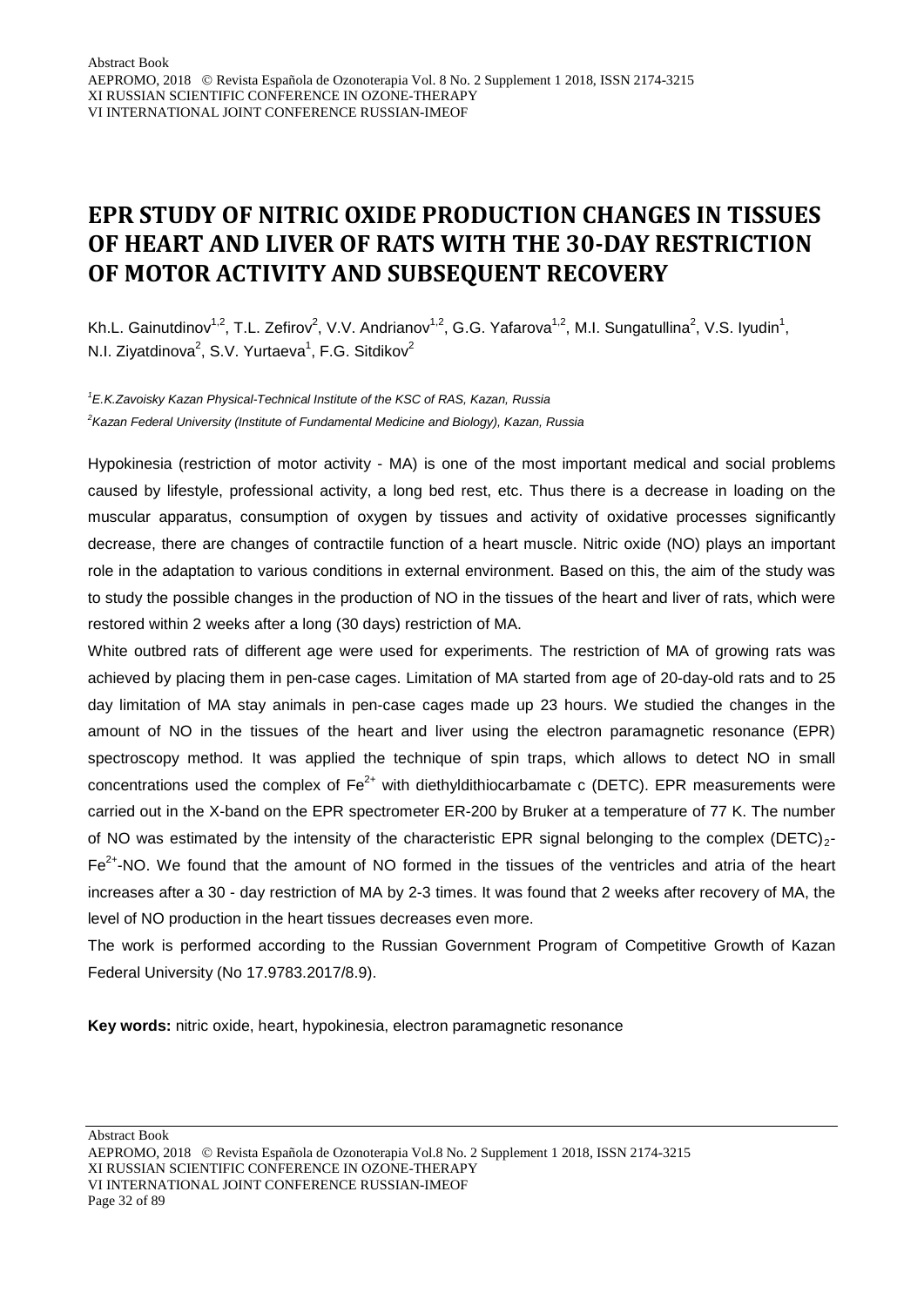### **HEMODYNAMIC EFFECTS OF OZONE-BACTERIOPHAGOTHERAPY OF CHRONIC ENDOMETRITIS**

G.O. Grechkanev, T.G. Khodosova, T.M. Motovilova, N. Nikishov, Kh.M. Clemente Apumait, Y.A. Gagaeva, E.S. Mukhina, A.R. Khamidova

*Privolzhsky Research Medical University, Russia, Nizhny Novgorod*

#### **Introduction**

One of the urgent problems of modern gynecology is chronic endometritis (CHE), which is a frequent cause of infertility, miscarriage, and failures in the implementation of assisted reproductive technologies. Ophthalmic bacteriophage therapy, combining antimicrobial effects of phages and ozone with its known hemorheological effects, is a promising method of complex effect on the homeostasis of patients with CHE. **The aim of the study** was to establish the nature of the effect of ozone-bacteriophage therapy on the blood flow in the uterine artery basin in patients with chronic endometritis.

#### **Material and methods**

100 patients aged 24-42 years with a diagnosis of chronic endometritis were examined. Group I (50 patients) received 5-7 intrauterine irrigations with ozonated saline followed by administration of the preparation of piobacteriophage into the uterine cavity. Group II (50 patients) received traditional treatment in the form of broad-spectrum antibiotics, vitamin complexes, microelements and physiotherapy. All patients underwent ultrasound of the pelvic organs and dopplerometric study of hemodynamics of uterine vessels on the 19-24 day of the cycle before treatment and 1 month after its completion.

#### **Results**

Source the majority of patients by ultrasound scanning in the period of "window of implantation" was marked hypoplasia of the endometrium, hypovascularization one of the walls of the uterus, disorders of blood flow at the level of arcuate, radial, basal arteries, spiral arteries were visualized in less than 1/3 of patients.

As a result of ozone-bacteriophage therapy, in 80% of patients it was found that there was an increase in the frequency of visualization of spiral arteries and the restoration of blood flow in vessels of all calibers (from uterine arteries to spiral arteries), and an increase in the thickness of the endometrium by 48,2%. In group II, the majority (78%) of women continued to have insufficient blood supply and signs of endometrial hypoplasia.

**Key words:** chronic endometritis, ozone-bacteriophage therapy, blood flow

AEPROMO, 2018 Revista Española de Ozonoterapia Vol.8 No. 2 Supplement 1 2018, ISSN 2174-3215 XI RUSSIAN SCIENTIFIC CONFERENCE IN OZONE-THERAPY VI INTERNATIONAL JOINT CONFERENCE RUSSIAN-IMEOF Page 33 of 89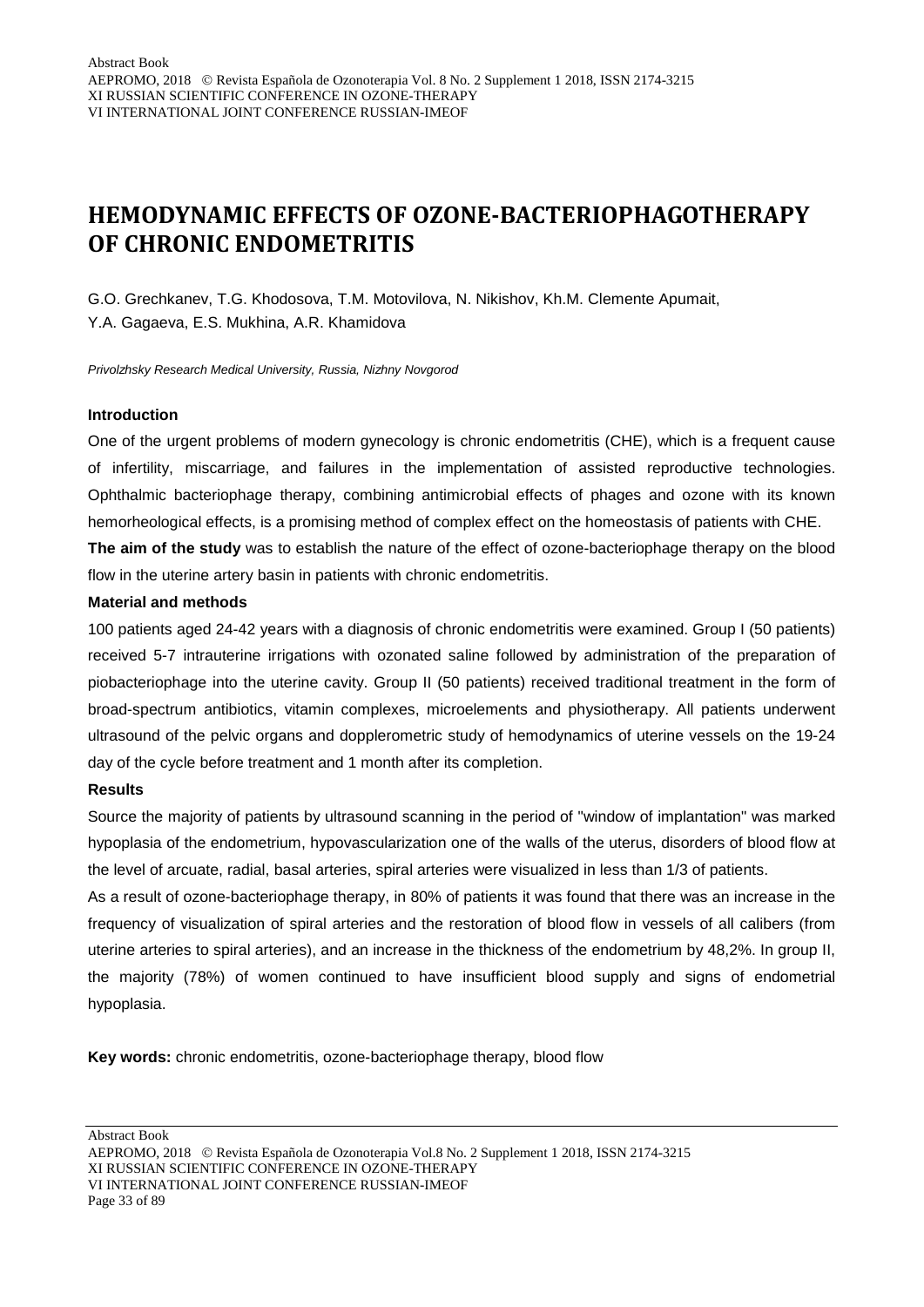### **COMPLEX LABORATORY MONITORING OF LOCAL OZONE THERAPY USING IN DERMATOLOGICAL PRACTICE**

O.A. Greckaneva<sup>1</sup>, O.A. Bitkina<sup>1</sup>, S.A. Sokolov<sup>2</sup>, I.V. Gabasov<sup>1</sup>, P.A. Pazheva<sup>1</sup>

*1 Privolzhsky Research Medical University, Nizhny Novgorod, Russia 2 "Medozons Ltd", Nizhny Novgorod, Russia*

#### **Introduction**

Successful clinical using of local ozonids-containing preparations in different fields of medicine (dermatovenereology, gynecology, stomatology, combustiology) last 2-3 decades needs pathogenetic rationale. Wide production of local drugs contained of chemical modified ozonized olive oil began only several years ago in several countries (Russia, Ukraine, Italy, Cuba, Spain, Turkey, USA, Mexico). One of perspective variant of its using is trichology. Relevance of such preparations on trichological market is positioned with powerful antioxidative effect and restoration of functional activity of cells and de novo formation of hair follicles. Many modern local drugs (peptide preparations, Selencin, Quilibe line) introduce on activation of oxygen provision of hair follicle. Improvements of microcirculation during local ozone therapy of different skin diseases including scalp involvements have been demonstrated several times with laser Doppler flowmetry. Such estimation of treatment efficacy of different dermatoses was conducted in psoriasis, lichen ruber planus, atopic dermatitis, lichen sclerosus et athrophicus, diffuse alopecia, alopecia areata.

**Aim of investigation:** carrying out of experiments in vitro и in vivo as demonstration of influence of new ozonids-contained local preparations on hair and scalp skin condition in dynamic.

#### **Materials and methods**

For investigation of ozonids-contained cream-mask 1500 mcg from Ozodermis series influence in vitro condition we used trichoscope Aramo SG with lens for enlargement of hair imagination in 60, 200 and 1000 sizes. Initial photos, photos in dynamics after expositions of local preparations during 15, 30 and 45 minutes have been used for analysis.

For study of scalp area condition in course treatment with cream-mask Ozodermis 1500 mcg in 12 volunteers (6 males and 6 females) we measured control points in parietal and occipital lobes (tattoo tags fixation) before application, after 15 and 30 minutes of application, and after 6 weeks of applications 3 times a week during 15 minutes. Control complex estimation used trichoscopy, phototrichogramme, lase analyzer of microcirculation with laser Doppler flowmetry method and diagnostic combine for study of functional parameters of skin Multi Skin Test Center MC 1000 (corneometry, sebummetry and elastometry sensors). Volunteers were 22-23 years without any diseases of scalp skin. Every investigation with laser Doppler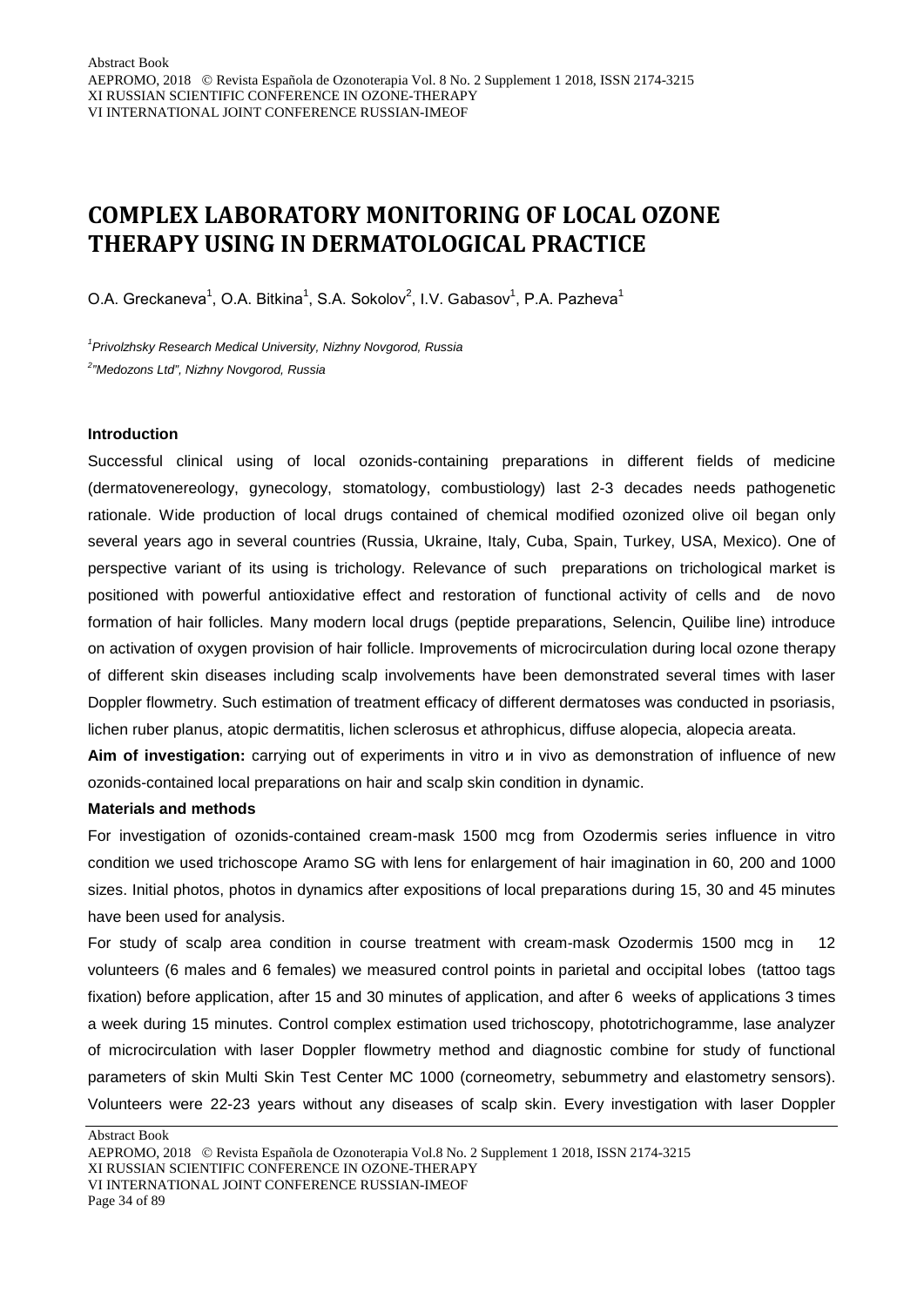flowmetry was during 400 seconds with probe mm in diameter in red channel of laser radiation (wavelength 0,63 mcm, probing depth about 0,8 mm), and also in infrared channel (wavelength 1,15 мкм, probing depth about 1,6 mm including deeply located microvessels). The analysis of the received LDF data allowed us to evaluate the area's state of skin microcirculation in perfusion units, as well as to estimate the microcirculation's control elements quantity: the active control factors (endothelial, myogenic and neurogenic mechanisms of vessels wideness regulation) and the passive control factors (respiratory and cardiac mechanisms). Statistical processing of the data was carried out by Microsoft XL.

#### **Results**

Trichoscopy in vitro in prolonged exposition before 45 minutes do not demonstrated damage effect of ozonids-contained preparation with modified olive oil. Dynamic complex instrumental study in 6-weeks using of cream-mask Ozodermis with peroxide value 1500 mcg were more informative as phototrichogramme results with increment of hair density on  $\text{sm}^2$ , enlargement of hair stem diameter, rising level of anagen hair. Microcirculation data on lase Doppler flowmetry method had tendency to elevation. In 50% of group after 6 weeks of application we note decrement of sebummetry parameters.

#### **Conclusion**

Local application of ozonids-contained preparations in trichology has perspectives in alopecias connected with disorders of oxygen metabolism (alopecia areata, diffuse reactive alopecias) and in seborrheic dermatitis at the expense of suppression of yeast-like fungi as a result of fungicidal activity of ozonized olive oil. Laser Doppler flowmetry using for estimation treatment efficacy has value in local therapy with ozonidscontained preparations as method of activation of tissue oxygen metabolism.

**Key words:** dermatology, local ozone therapy, lazer Doppler flowmetry

Abstract Book AEPROMO, 2018 Revista Española de Ozonoterapia Vol.8 No. 2 Supplement 1 2018, ISSN 2174-3215 XI RUSSIAN SCIENTIFIC CONFERENCE IN OZONE-THERAPY VI INTERNATIONAL JOINT CONFERENCE RUSSIAN-IMEOF Page 35 of 89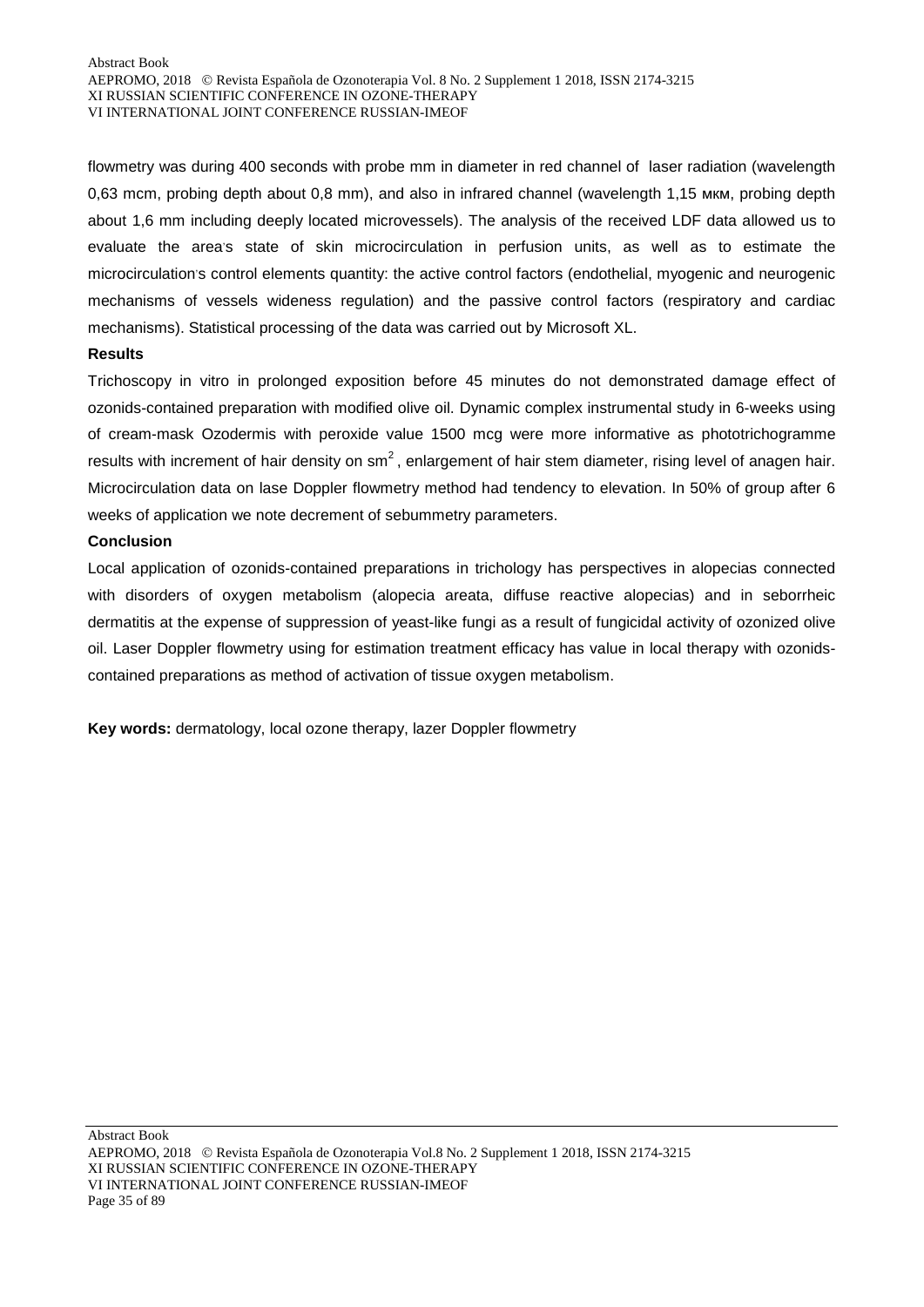### **FACIAL BIOSTIMULATION WITH PRP ACTIVATED WITH OZONE RESOUND ON CELLULAR REDOX BALANCE AND IMPROVES LIPOATROPHY IN HIV PATIENTS**

Lizette Gil-del Valle<sup>1</sup>, Miguel Angel Acosta<sup>2</sup>, Carlos Luis Rabeiro-Martinez<sup>2</sup>, Rosario Gravier-Hernández<sup>1</sup>, María C. Hernández González-Abreu<sup>1</sup>, Yusimit Bermúdez-Alfonso<sup>1</sup>, Mayda Rosa Font<sup>2</sup>, Daymé Hernández-Requejo<sup>2</sup>

*1 Pharmacological Research Department, Institute "Pedro Kourí" (IPK), La Habana, Cuba 2 Medical Department, Hospital, Institute "Pedro Kourí" (IPK), La Habana, Cuba*

#### **Introduction**

Infection by both human immunodeficiency virus (HIV) generates sustained inflammation with increased reactive oxygen species production. Pathogenic impact of high-grade local and systemic oxidative stress indexes in antiretroviral treated patients are higher and recognized to influencing in lipodystrophy which is proposed can be ameliorate with platelet rich plasma (PRP). The aim of this quasi-experimental study was to determine the effect and safety of facial bioestimulation of PRP activated with ozone and calcium in lipoatrophy -aids Cuban individuals.

#### **Methods**

Blood samples were drawn from 30 individuals. Total peroxide (HPO), malondialdehyde and advanced oxidation protein products (AOPP) as damage indexes and antioxidant responses (glutathione, peroxidation potential, superoxide dismutase and catalase) were assessed. Also haematological and hemochemical indexes and progression markers (viral load, T CD4+ lymphocyte absolute count) were determined and also quality of life questionnaires. Different statistical analyses were done comparing baseline respect final values of variables after 5 interventions during a year.

#### **Results**

Reductions of lipoatrophy lesion at 75% of patients and significant differences in global indexes of damage and antioxidant status of 80% of patients at the end of the study was demonstrated (p< 0,05). The comparison revealed a significantly smaller damage (HPO, AOPP) and lower antioxidant status (SOD, CAT) compared to baseline values (p< 0,05). Non-significant modifications was observed in hematological and hemohemical indexes (p>0,05) with 75% improves of two dimension in quality of life. Non adverse reactions were observed during study period.

AEPROMO, 2018 Revista Española de Ozonoterapia Vol.8 No. 2 Supplement 1 2018, ISSN 2174-3215 XI RUSSIAN SCIENTIFIC CONFERENCE IN OZONE-THERAPY VI INTERNATIONAL JOINT CONFERENCE RUSSIAN-IMEOF Page 36 of 89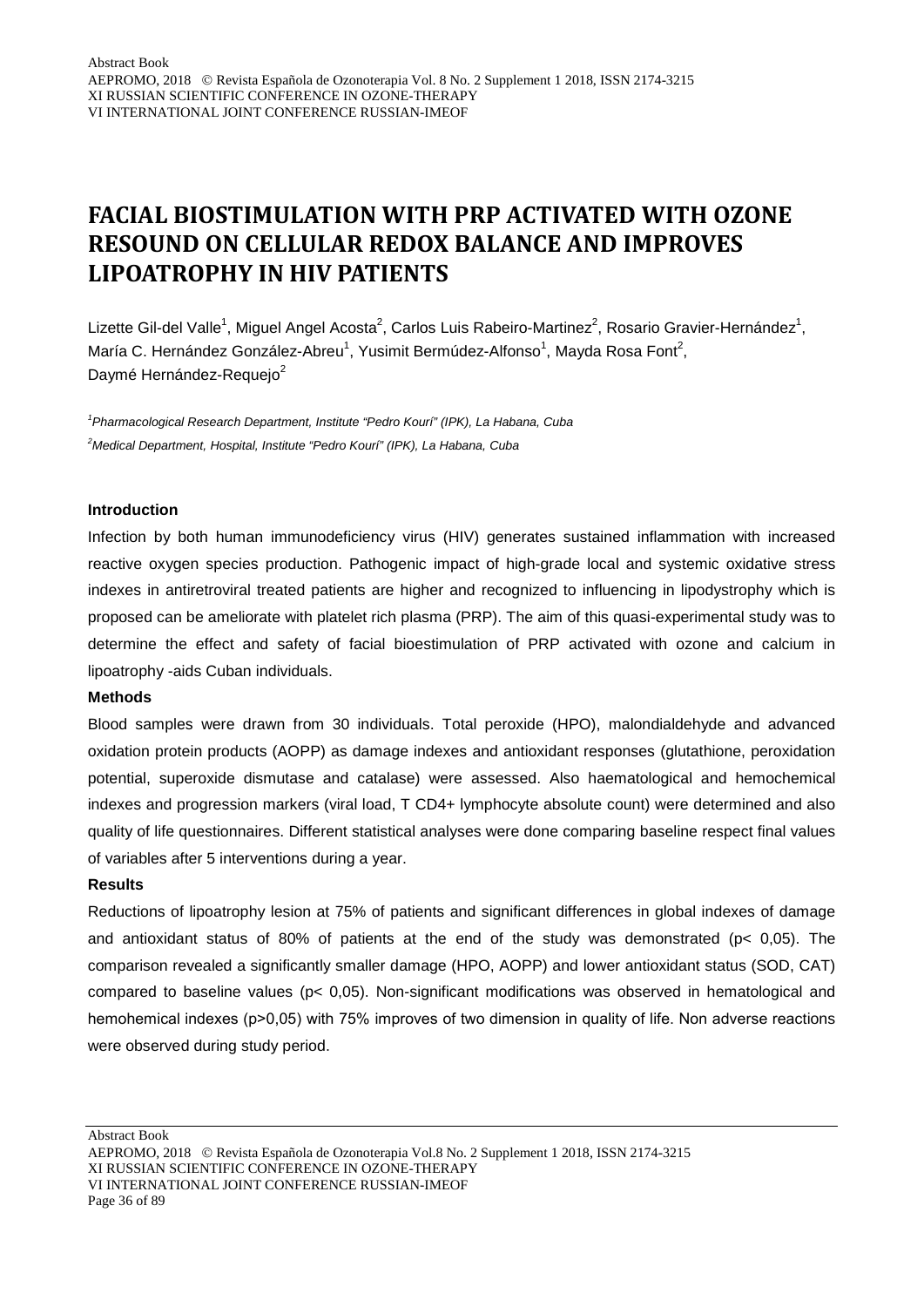# **Conclusions**

These results corroborate that beneficial reductions of oxidative stress occurs in lipoatrophy aids patients during safety PRP-ozone facial bioestimulation with high perception of health improve by patients. Redox indexes diagnosis should be considering in early diagnostics, prevention and treatment with PRP, which would be worthwhile to conduct a more comprehensive study and manage of lipoatrophy.

**Key words:** facial bioestimulation, ozone, PRP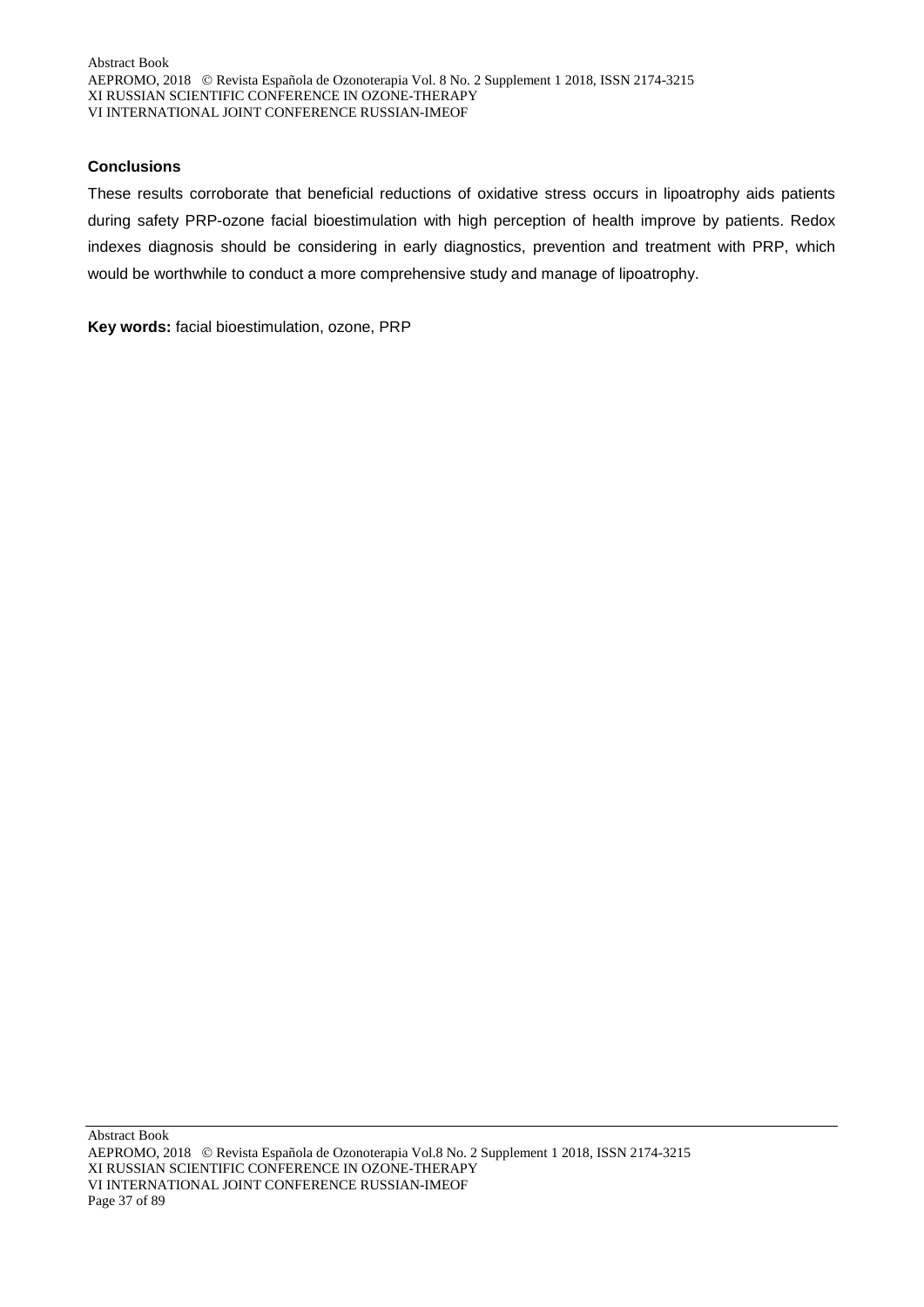# **PRODUCTS OF OZONOLYSIS OF OLIVE OIL AND CREAM BASES AS A KEY FOR ITS SANOGENIC ACTION**

A.S. Gordetsov<sup>1</sup>, S.P. Peretyagin<sup>2</sup>, A.V. Kadomtseva<sup>2</sup>, A.N. Novikova<sup>2</sup>, S.V. Zimina<sup>2</sup>, S.A. Sokolov<sup>2</sup>, A.S. Zhiltsov<sup>2</sup>, A.K. Martusevich<sup>1</sup>, A.G. Soloveva<sup>1</sup>, O.V. Grechkaneva<sup>2</sup>

*1 Privolzhsky Research Medical University, Nizhny Novgorod, Russia 2 Association of Russian Ozone Therapeutists, Nizhny Novgorod, Russia*

**The aim of this work** was the study of modification of the compounds from olive oil and cream basis during its ozonolysis, which causes its sanogenic activity.

### **Material and methods**

We studied the composition of hydrophilic cream with reactive oxygen species is generated though ozonolysis by IR-spectrometry method, modifying for organic substances. In special spectrum field (4000 - 400 sm<sup>-1</sup>) we tested a number of specimens (oleic acid, medical olive oil before and after its ozonation and cream basis is used for generation of ozonized products with different concentration of reactive oxygen species (3, 5, 10 and 30%). In all specimens were estimated pro- and antioxidant activity in cream basis and final products by Fe-induced biochemilunescence method ("BHL-06" device, Russia). We also studied oxidative and restorative potential and pH of all specimens with standardized device "InoLab pH7110" (Germany). The level of reactive oxygen species was fixed by iodometric titration (ISO 3960-2013). Crystallogenic properties of indicated compounds were tested with teziocrystalloscopy technique (Martusevich A.K., Grishina A.A., 2009). Description of crystalloscopic facias was executed with special semiquantitive criterias. Additionally we registered dehydrogenase activity in studied compositions with laser diagnostic complex "LAKK-M" (Russia). Statistic calculations were provided by standard algorithms with Statistica 6.1 for Windows.

#### **Results**

Our studies allow to demonstrate the critical role of some organic substances in determination of sanogenic potential of creams with different concentration of reactive oxygen species. These molecules are ozonides and hydroperoxides is generating directly during ozonation. In addition, different aldehydes, azelainic, pelargonic and other short-chain organic acids also play an important role in positive bioregulatory effect of tested compositions.

### **Conclusion**

In whole, sanogenic activity of creams is saturating by reactive oxygen species is associated with autocatalytic oxidative processes. They are induced by ozonation of cream basis.

**Key words:** ozone, olive oil, ozonolysis, metabolic potential, cream, reactive oxygen species

AEPROMO, 2018 Revista Española de Ozonoterapia Vol.8 No. 2 Supplement 1 2018, ISSN 2174-3215 XI RUSSIAN SCIENTIFIC CONFERENCE IN OZONE-THERAPY VI INTERNATIONAL JOINT CONFERENCE RUSSIAN-IMEOF Page 38 of 89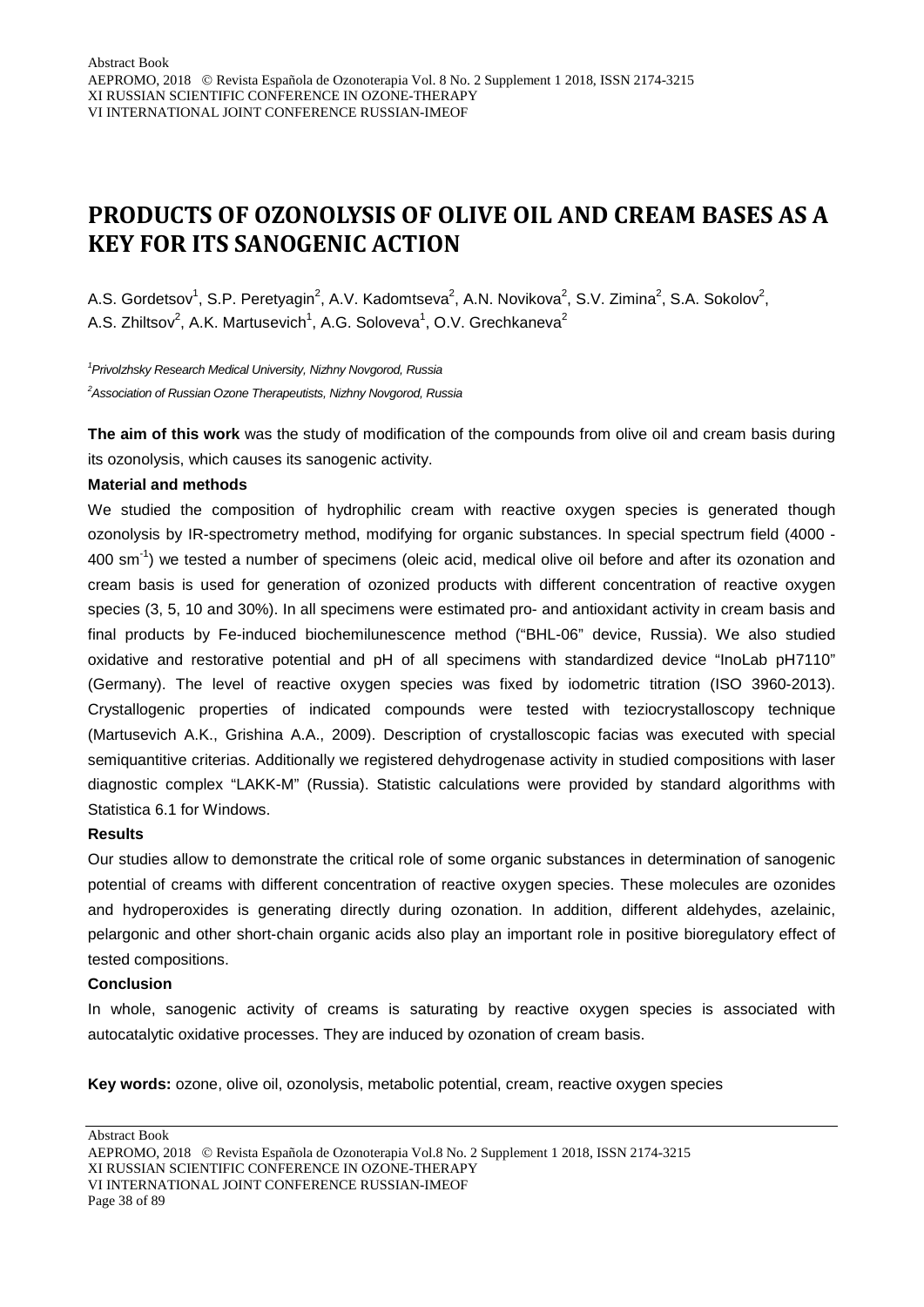# **THE INTENSITY OF FREE RADICAL PROCESSES IN MITOCHONDRIA OF LIVER OF RATS DURING DEEP HYPOTHERMIA**

S.I. Khizriyeva, R.A. Khalilov, A.M. Dzhafarova

*Dagestan State University, Makhachkala, Russia*

Deep hypothermia has been used in medicine for a long time with cerebral ischemia, stroke, cardiac arrest, hypoxia. However, in the case of an exsidental (unintended) hypothermia, the processes generating ATP are suppressed, which can lead to activation of free radical processes and oxidative stress. The purpose of our study is to study the intensity of free radical processes with deep hypothermia (body temperature 19-20 ° C) in mitochondria of rat liver.

The study was carried out on males of white, uncommon rats weighing 180-220 g. Hypothermia was caused in a cold chamber in which circulated water with a temperature of 4-5 ° C. The intensity of free-radical processes was determined from the content of oxidative modification products of lipids and malonic dialdehyde (MDA) proteins and carbonyl groups, also in the content of sulfhydryl groups (SH groups) of the protein fraction and reduced mitochondrial glutathione (GSH).

In the study of lipid peroxidation products and oxidative modification of proteins with deep hypothermia in rat liver mitochondria found elevated levels of MDA by 20% in the experimental group relative to the control group twice carbonyl groups relative to control. However, the level of sulfhydryl groups in the protein fraction of mitochondria did not change. Reduction of reduced glutathione in hypothermic rats is insignificant. Thus, the data obtained by us testify to the intensification of free-radical processes, while at the same time, the stability of SH-groups of proteins in mitochondria of rat liver is observed.

**Key words:** deep hypothermia, malonic dialdehyde, glutathione, free radical processes

AEPROMO, 2018 Revista Española de Ozonoterapia Vol.8 No. 2 Supplement 1 2018, ISSN 2174-3215 XI RUSSIAN SCIENTIFIC CONFERENCE IN OZONE-THERAPY VI INTERNATIONAL JOINT CONFERENCE RUSSIAN-IMEOF Page 39 of 89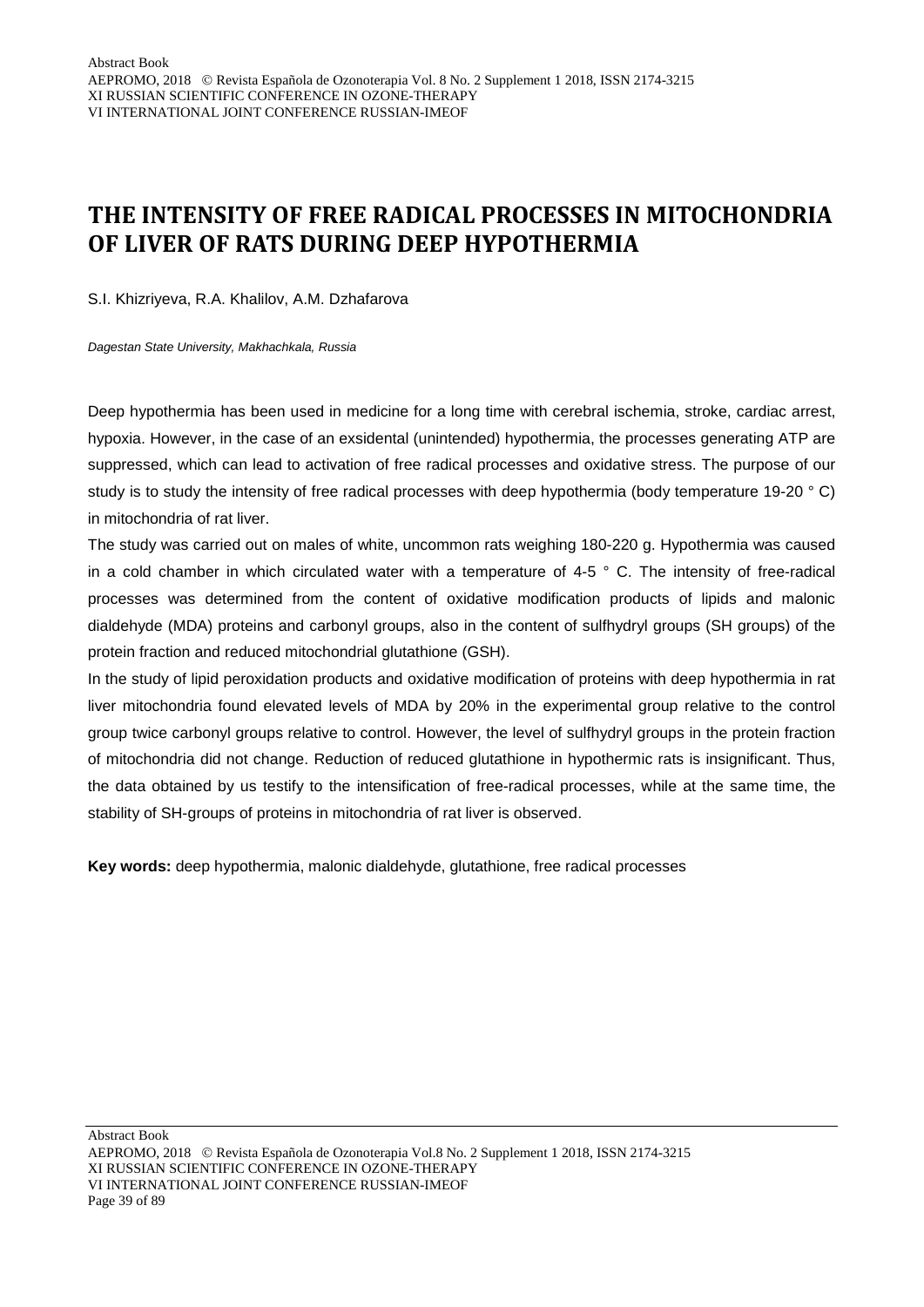# **THE INTENSITY OF FREE RADICAL PROCESSES IN SYNAPTOSOMES OF RAT BRAIN WITH ISCHEMIA AND REPERFUSION**

N.K. Klichkhanov, Zh.G. Ismailova, M.D. Astaeva

*Dagestan State University, Makhachkala, Russia*

#### **Introduction**

Oxidative stress plays an important role in the ischemic damage of neurons, leading to their death. At the same time, cellular targets and the mechanisms that underlie radical-mediated damage to neurons at the level of synaptic contacts have not been adequately studied. In this paper, the effect of cerebral ischemia and subsequent reperfusion on the intensity of oxidative modification of lipids and membrane proteins, as well as the activity of antioxidant protection in the synaptosomes was studied.

#### **Materials and methods of research**

Male Wistar rats weighing 200-220 grams were used in the study. Brain ischemia was caused by the occlusion of two carotid arteries within 1 h, and reperfusion (1 h) by the removal of ligatures. All surgical procedures were performed under anesthesia (intraperitoneal administration of sodium thiopental in a dose of 40-50 mg / kg). False-operated animals served as controls. Synaptosomes from the cerebral cortex were isolated by differential centrifugation in a sucrose density gradient, and their membranes after osmotic shock. In the suspension of synaptosomes, the content of malonic dialdehyde (MDA), a marker of lipid peroxidation (LPO), was studied, and in synaptic membranes, the content of carbonyl groups, a marker of oxidative modification of proteins. Both their baseline and in vitro accumulation in Fenton were evaluated. In synaptoplasm, the content of reduced glutathione (GSH), activity of superoxide dismutase (SOD) and catalase was determined.

# **Results and discussion**

1 hour after the restoration of the blood flow in the brain, the level of MDA in the synaptosomes did not differ significantly from the control level, and in the in vitro incubated in the Fenton medium, the amount of MDA in the suspension of synaptosomes increased by 78%. In proteins of synaptic membranes during reperfusion, the content of carbonyl groups increases by 49%, but the amount of carbonyl groups incubated with oxidants does not increase with respect to the control. Ischemia and subsequent reperfusion significantly suppress antioxidant protection of synaptic endings of neurons: GSH content is reduced by 63%, SOD activity by 64%, and catalase activity by 69% relative to control.

#### **Conclusion**

AEPROMO, 2018 Revista Española de Ozonoterapia Vol.8 No. 2 Supplement 1 2018, ISSN 2174-3215 XI RUSSIAN SCIENTIFIC CONFERENCE IN OZONE-THERAPY VI INTERNATIONAL JOINT CONFERENCE RUSSIAN-IMEOF Page 40 of 89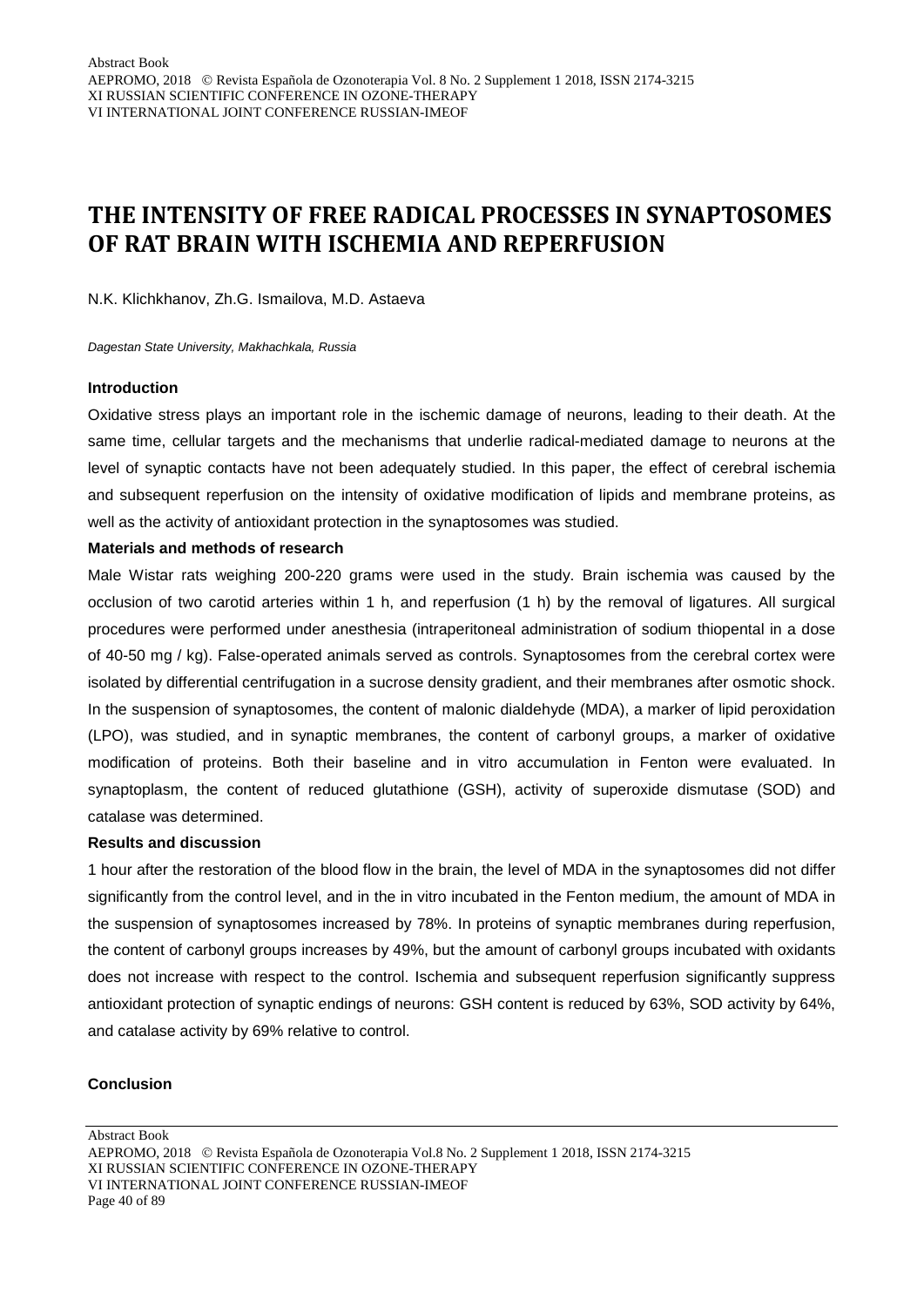The data obtained show that ischemia / reperfusion stimulates the formation of reactive oxygen species in the synaptic endings of neurons, which leads to the oxidation of membrane lipids and proteins. At the same time, the oxidation of membrane lipids is significantly increased. The degree of oxidative modification of membrane proteins is also increasing. The development of oxidative stress is also evidenced by a sharp decrease in the content of GSH in synaptosomes. A significant decrease in the activity of antioxidant enzymes in ischemia / reperfusion can also be the result of their oxidative modification. In general, the obtained data indicate that in cerebral ischemia / reperfusion in the region of synaptic endings of neurons oxidative stress develops, which may be the reason for the violation of the synaptic function.

**Key words:** ischemia, reperfusion, synaptosomes, reactive oxygen species, oxidative stress

Abstract Book AEPROMO, 2018 Revista Española de Ozonoterapia Vol.8 No. 2 Supplement 1 2018, ISSN 2174-3215 XI RUSSIAN SCIENTIFIC CONFERENCE IN OZONE-THERAPY VI INTERNATIONAL JOINT CONFERENCE RUSSIAN-IMEOF Page 41 of 89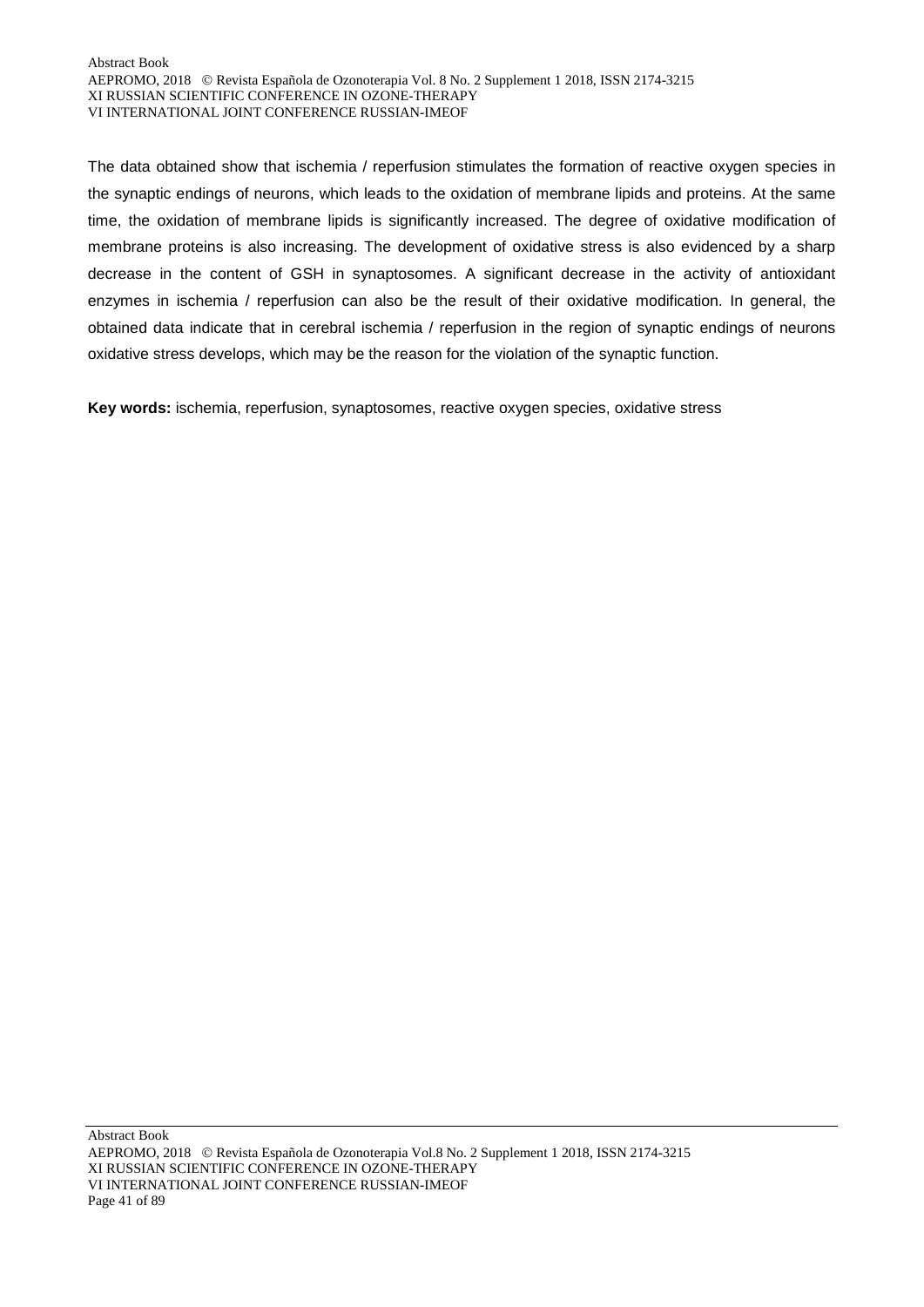# **OZONE-SURGICAL DEBRIDEMENT IN TRAUMA SURGERY**

V.N. Knyazev

*RF Military Clinical Hospital, Special Task Medical Detachment, Russia Clinical Hospital "Medical Unit of Ministry of Internal Affairs of Russia in Moscow city", Russia*

The material includes the best practices and other authors' data on staging surgical approach of battle wounds and injuries. In the ischemic tissues with propensity for the infectious complications the traumatic fascial compartment is formed, the syndrome which should be resolved immediately with the help of surgical and medicamental approach. It is not always possible to achieve the complete bacterial decontamination of wound process only with the help of surgical processing (debridement). Additional physico-chemical effects on the infected wound: negative pressure wound therapy (NPWT), ultrasonic cavitation, vulnerosorption includes the ozone as well, which was first used during the World War I to treat purulent wounds, fistulas, and burns.

In the trauma surgery of present day, the ozone therapy is presented as an option of adjuvant treatmentevacuative support. The assistance system with the developed method of ozone therapy is oriented to its staging implementation as an ozone-surgical debridement. The combination of local infiltration and regional ozone therapy with an ozone concentration of 1.0-3.0 mg/l blocks the tissue hypoxia, ischemia, sludge, and hypertensive compartment syndrome.

The range of emergency aid defines the stage of treatment-evacuative support. The paramount importance has the urgent delivery of the wounded and injured to the stages of medical care having the urgent ozone therapy in the form of blockades which simultaneously complements the surgical aid.

At the forward aid posts, in the conditions of the dressing room, during the primary surgical aid the antiinflammatory ozone blockades should be implemented by the puncturing of tissues with the help of portable ozonizers.

In the reception and sorting module of field hospitals at the stage of qualified care during the primary surgical treatment, the sectional saturation of tissues with ozone accompanies the main elements of the debridement: discission, extirpation, fasciotomy, drain on a step-by-step basis.

In the in-patient hospitals of specialized base hospitals and traumatic centers, the ozone therapy can be used in complex treatment as a sorption method of detoxification. By the bandaging and surgical treatments, the wound cavities are drained with the active ozonation, by closing of tissue with ozonized oil. The treatment is supported by the chambered aerations with the ozone-aseptic environment.

Thus, at all stages, along with the surgical aid, the ozonation systematic method is successively implemented. By influencing the general and local stages of the wound process the conditions for

Abstract Book

XI RUSSIAN SCIENTIFIC CONFERENCE IN OZONE-THERAPY

VI INTERNATIONAL JOINT CONFERENCE RUSSIAN-IMEOF

Page 42 of 89

AEPROMO, 2018 Revista Española de Ozonoterapia Vol.8 No. 2 Supplement 1 2018, ISSN 2174-3215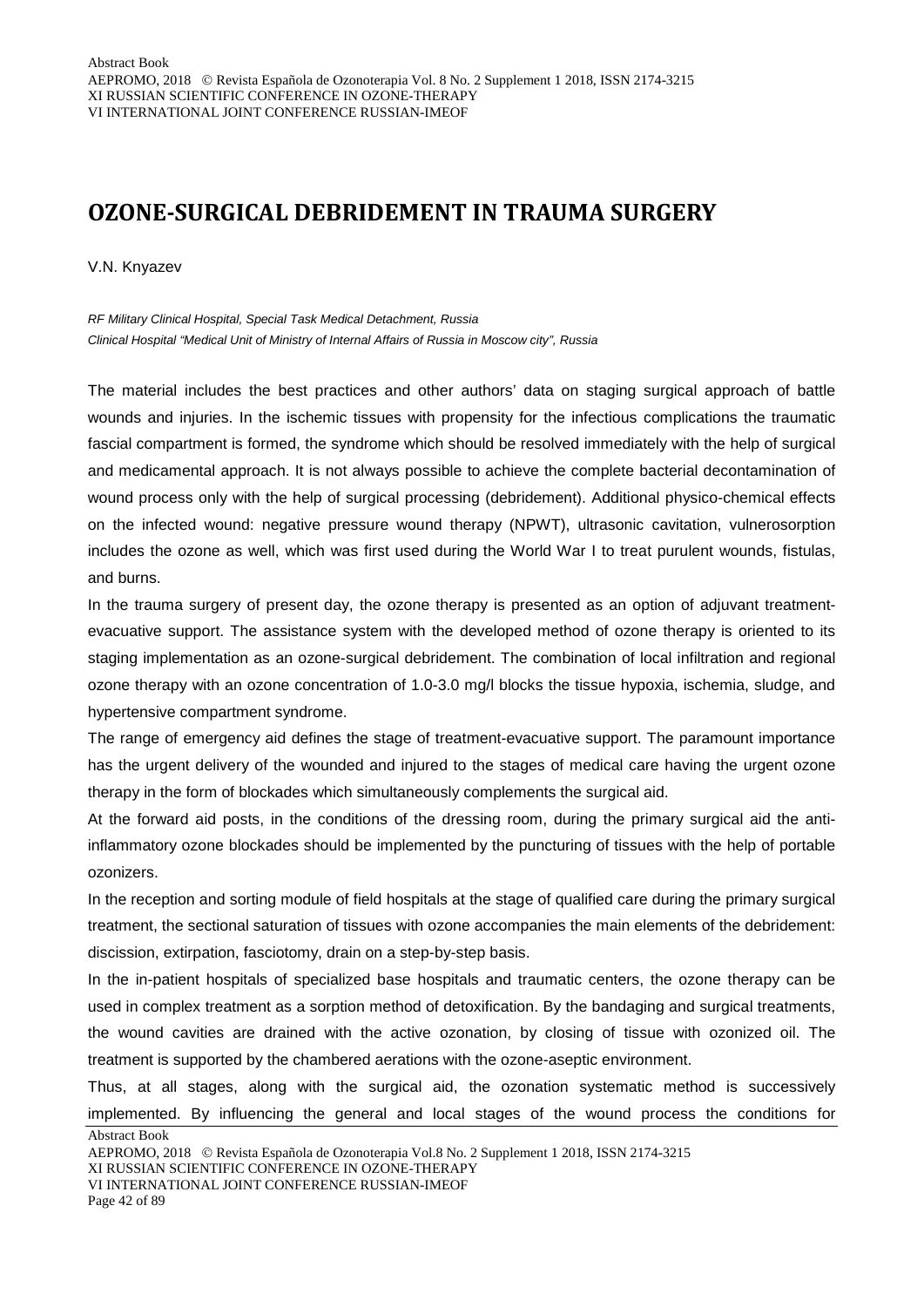morphological zones regression are formed. Forming the effect of hydro-preparation, vacuum, antiseptic, adsorbent and drainage, the ozone-surgical debridement acquires the status of military-field ozone therapy in providing of urgent assistance during the evacuation stages.

**Key words:** stages of surgical approach, ozone-surgical debridement

Abstract Book AEPROMO, 2018 Revista Española de Ozonoterapia Vol.8 No. 2 Supplement 1 2018, ISSN 2174-3215 XI RUSSIAN SCIENTIFIC CONFERENCE IN OZONE-THERAPY VI INTERNATIONAL JOINT CONFERENCE RUSSIAN-IMEOF Page 43 of 89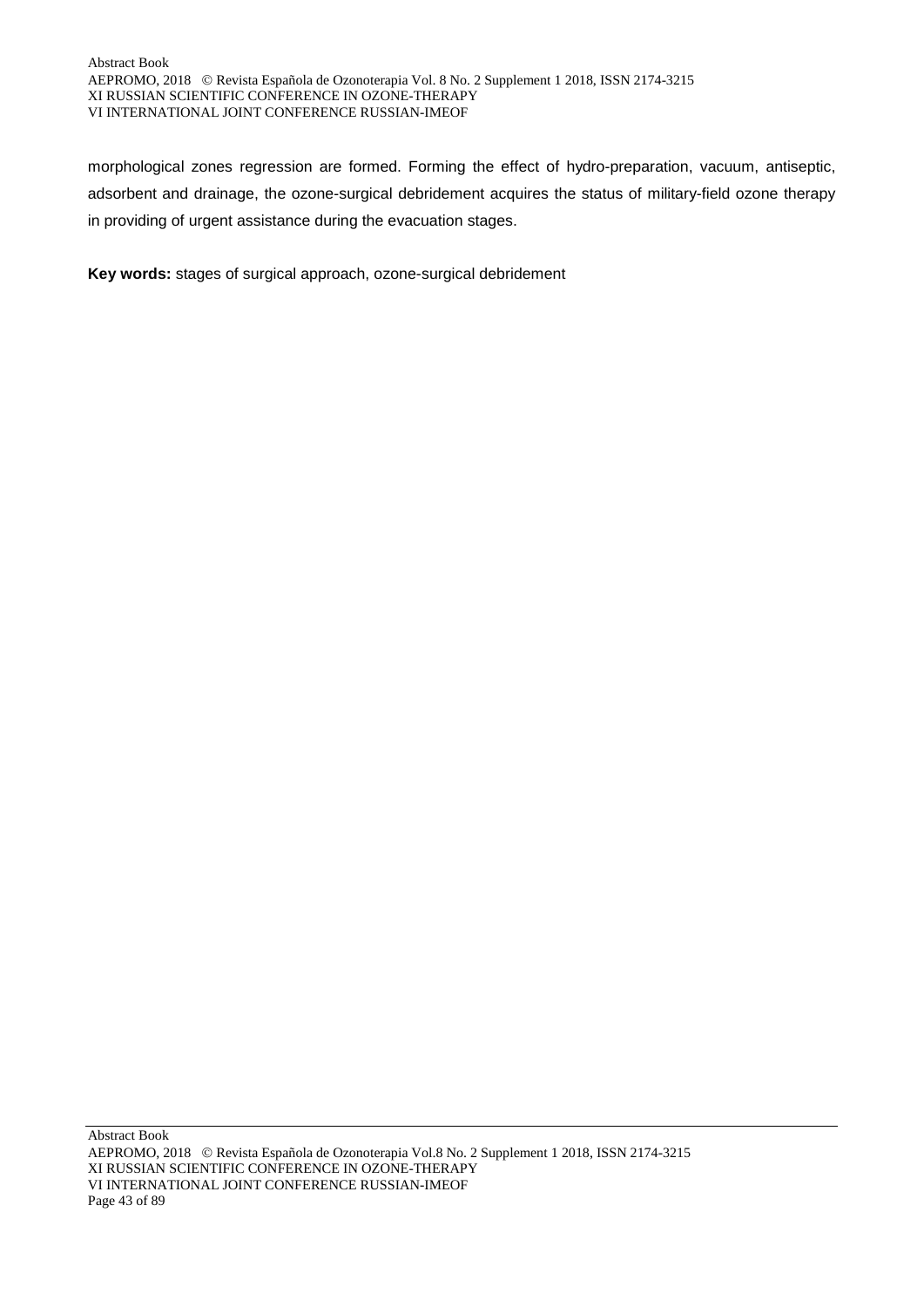# **COMBINATION OF REGIONAL ANTI-INFLAMMATORY AND OZONE BLOCKADES IN TREATMENT OF HAND AND FINGER INFECTION**

V.N. Knyazev, E.M. Fominykh, S.I. Miroshin, A.V. Nizovoy, A.I. Kovalyov

*Clinical Hospital "Medical Sanitary Unit of the Ministry of Internal Affairs of Russia in Moscow", Moscow, Russia Privolsky Research Medical Univerity, Nizhny Novgorod, Russia The Main Clinical Hospital of the Ministry of Internal Affairs of Russia, Moscow, Russia Military Medical Academy named after S.M. Kirov, Saint-Petersburg, Russia Moscow State University named after M.V. Lomonosov, Moscow, Russia*

Treatment approaches of purulent diseases have historically changed over the years. However, surgical treatment remains the most important element of therapy. The radicalism of surgery is caused by the emergence of secondary necrosis. From the pathogenetic point of view, the tissue hypoxia and the histolytic effects of microbic enzymes determine formation of necrotic tissues. At purulent septic diseases and reinfection, we developed the methods of Novocain blockades using various antibiotics and antihypoxants for the purpose of secondary necrosis prevention. In the instructions for military field surgery, there is one of the formulas for such blockades: 10 ml of 0.5% novocaine, 30 mg of prednisolone, 1 gram of cefazolin. Blockade is recommended at the end of surgical treatment for various lesions and purulent diseases. However, such blockades were not used to treat hand and finger infection. On the other hand, bandaging at panaritium is extremely painful, that complicates performing of stage necrectomies. We used the blockade in this formula in cases of destructive forms of hand and fingers phlegmons. The blockade was performed immediately after the surgery, as well as before the bandagings from 1 to 4 days of the postoperative period. The treatment of 115 patients was carried out in this way.

With acquisition of portable ozonizers and with receiving of positive experience in the treatment of phlegmons of various localizations we began to introduce ozone blockades into practice as well. The devitalized tissues were impregnated with an ozone-oxygen mixture with an ozone concentration of 1.0-3.0 mg/l. In total 108 patients were treated with ozonated solutions. The results were estimated clinically (including the degree of edema, hyperemia, the character of the wound fluid), with the help of microbiological cultures, cytogram analysis, comparison of the wound pH level, assessment of the index of double plasma bounds.

The clinical efficacy of the offered approach has been achieved with the combination of regional antiinflammatory and ozone blockades. With the use of anti-inflammatory blockades, the hospitalization terms reduced by 3.2 days and at ozonization of the injectable solutions by 3.6 days. In the previous years, it was necessary to amputate a finger or a phalanx quite often (on average 2.1%). After the introduction of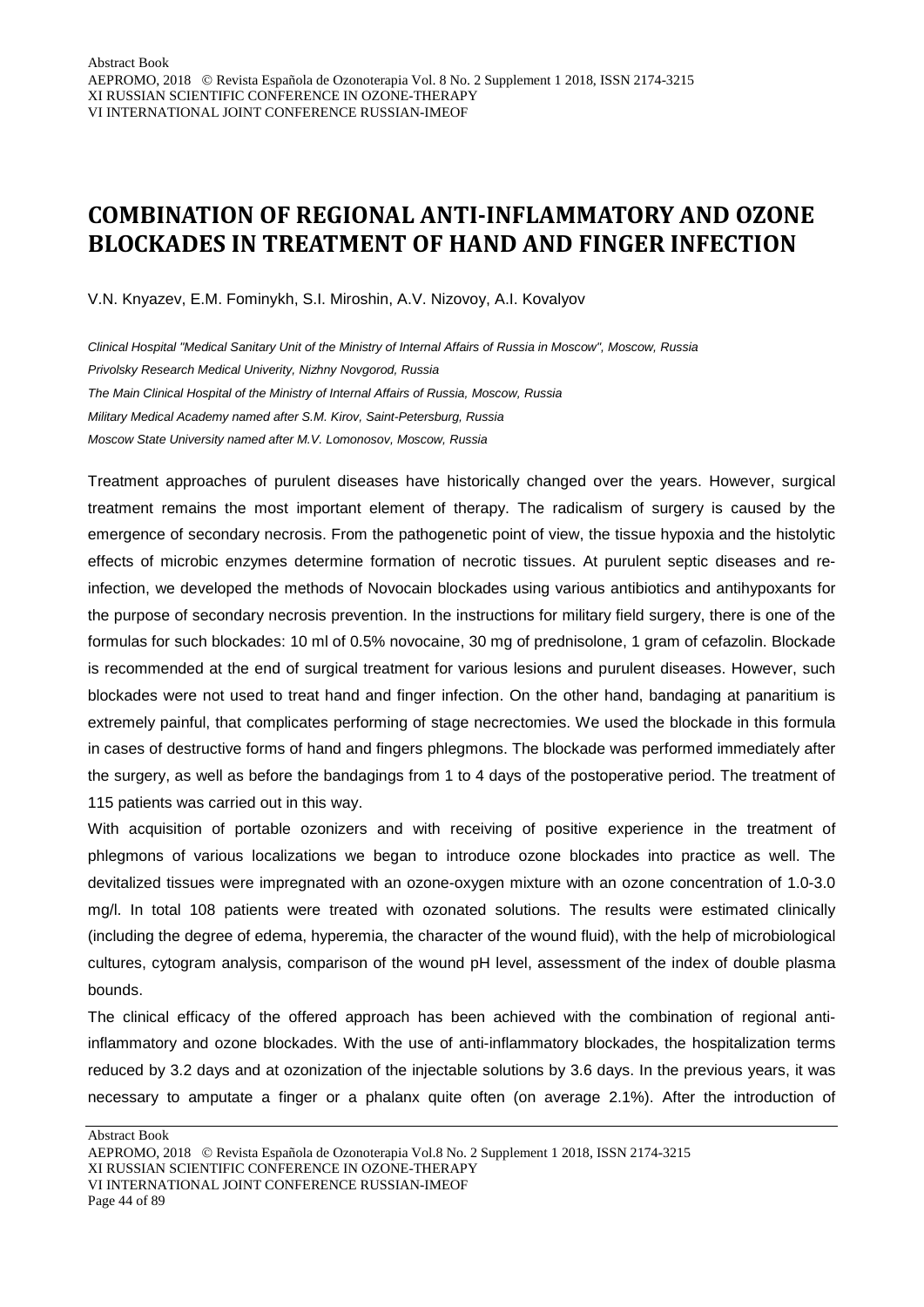blockades, the cases of finger amputation became single and did not exceed 1% per year. When comparing the obtained signatures from the wound surface the regenerative type of the cytogram started to prevail. The pH level of the wound fluid the next day after the surgical treatment became normal. These indicators are explained by the fact that ozone contributed to a reduction of tissue hypoxia and restoration of metabolic processes with pH level correction in the affected tissues on the multivalent basement, blocking the morphological zones of ischemia and toxemia. Thus, the complete surgical treatment, antibacterial therapy, and combination of adjuvant blockades have reduced the number of complications, repeated surgeries, and treatment periods. The function of hands and fingers in all patients is preserved.

**Keywords:** hand infection, secondary necroses, regional anti-inflammatory and ozone blockades

Abstract Book AEPROMO, 2018 Revista Española de Ozonoterapia Vol.8 No. 2 Supplement 1 2018, ISSN 2174-3215 XI RUSSIAN SCIENTIFIC CONFERENCE IN OZONE-THERAPY VI INTERNATIONAL JOINT CONFERENCE RUSSIAN-IMEOF Page 45 of 89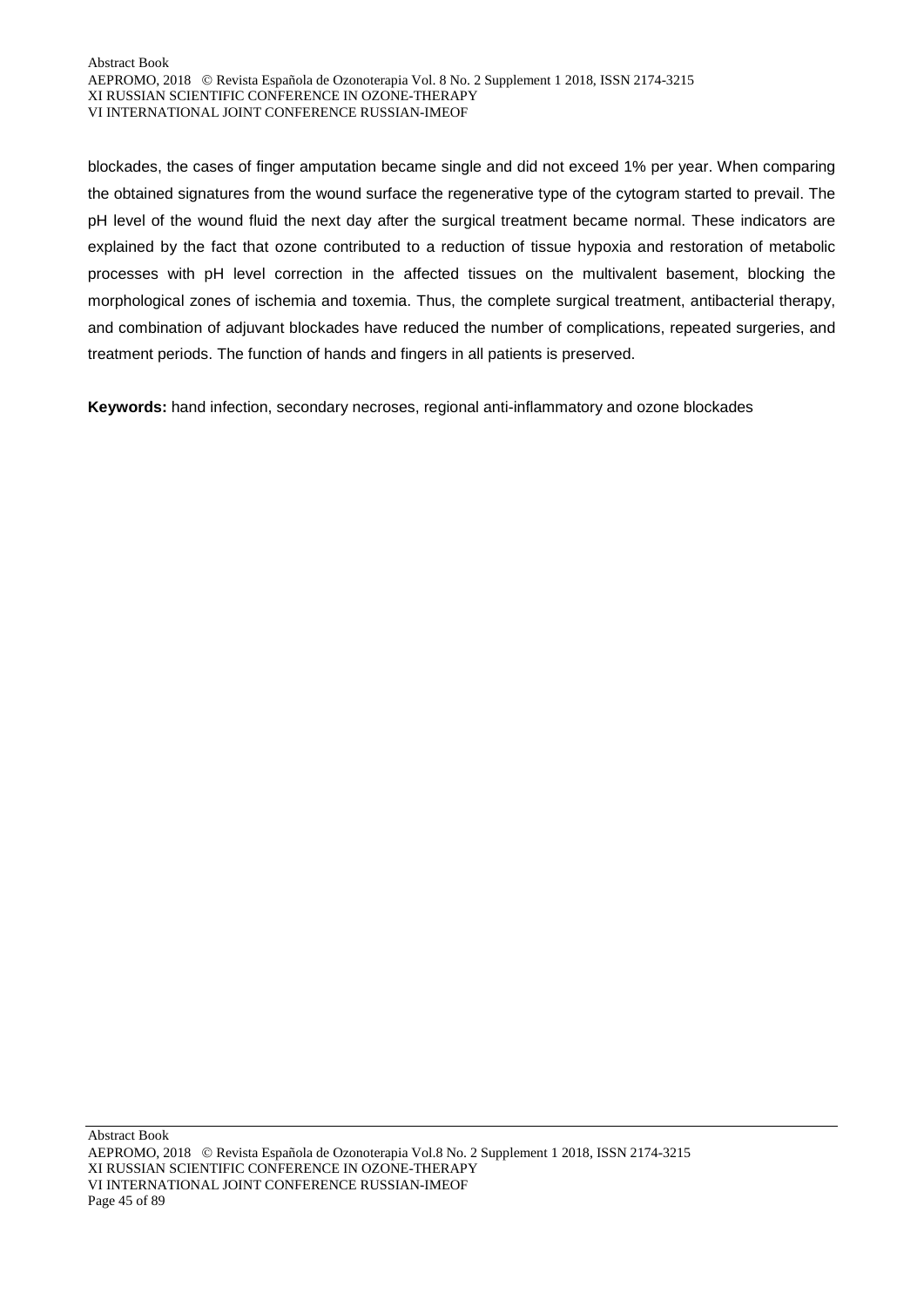# **EVALUATION OF BIOCHEMICAL PARAMETERS OF BLOOD SERUM AFTER SUBCHRONIC EXPOSURE OF SINGLET OXYGEN IN THE EXPERIMENT**

V.L. Kuznetsova<sup>1</sup>, A.G. Soloveva<sup>1</sup>, S.P. Peretyagin<sup>2</sup>, A.A. Martusevich<sup>2</sup>, M.V. Presnyakova<sup>1</sup>

*1 Privolzhsky Research Medical university, Nizhny Novgorod, Russia 2 Association of Russian Ozone Therapeutists, Nizhny Novgorod, Russia*

### **Introduction**

Singlet-oxygen therapy is used as an alternative method of stimulating of antioxidant protection. However, singlet oxygen (SO) has a strong oxidizing potential.

**The aim** of the study was a biochemical assessment of subchronic inhalation of SO in the experiment.

### **Materials and methods**

We formed 3 groups from 19 Wistar rats in the experiment: 1-healthy animals (control), 2 and 3 – rats were exposed to a gas mixture containing SO. SO received using the "Airnergy" (Germany) with the capacity of the generator 100%. The procedure was repeated daily for 30 days, with a duration of 10 minutes. Rats of 2 groups were removed from the experiment on the  $30<sup>th</sup>$  day, animals of 3 groups-on the 60<sup>th</sup> day (30 days after the course of action) by decapitation under anesthesia (zoletil + xyl). The determination of biochemical parameters of blood serum (glucose, total bilirubin, urea, creatinine, total protein, albumin, aspartate aminotransferase, alanine aminotransferase) was carried out on an automatic analyzer ILAB 650 (Italy, USA, Japan). Statistical analysis was carried out using Statistica 6 (StatSoft, Inc.). The comparison of independent variables was performed by the Mann-Whitney U-criterion.

### **Results and discussion**

The decrease of glucose content in blood serum in rats of the  $2<sup>nd</sup>$  group was revealed. The decrease in glucose concentration is probably due to its active use in glycolysis. In the  $3<sup>rd</sup>$  group the glucose content was higher than in the control and the second group. Gluconeogenesis and tricarboxylic acid cycle influence on glucose level. The activity of aspartate aminotransferase (ASAT) increased in the  $2^{nd}$  and  $3^{rd}$  group of animals in comparison with control. ASAT activity was higher in the  $3<sup>rd</sup>$  group than in the  $2<sup>nd</sup>$  group. This indicates a decrease in adaptive mechanisms. The albumin level in the  $2^{nd}$  and  $3^{rd}$  group was lower than in the control.

The content of urea was higher in animals of the 2nd group in comparison with control on the background of stable creatinine level. The increase in urea concentration due to the decrease in albumin indicates the active use of amino acids in the process of gluconeogenesis. The level of urea in the  $3<sup>rd</sup>$  group was lower than in the  $2<sup>nd</sup>$  group and corresponded to the control range. There was a decrease in the total protein

AEPROMO, 2018 Revista Española de Ozonoterapia Vol.8 No. 2 Supplement 1 2018, ISSN 2174-3215 XI RUSSIAN SCIENTIFIC CONFERENCE IN OZONE-THERAPY VI INTERNATIONAL JOINT CONFERENCE RUSSIAN-IMEOF Page 46 of 89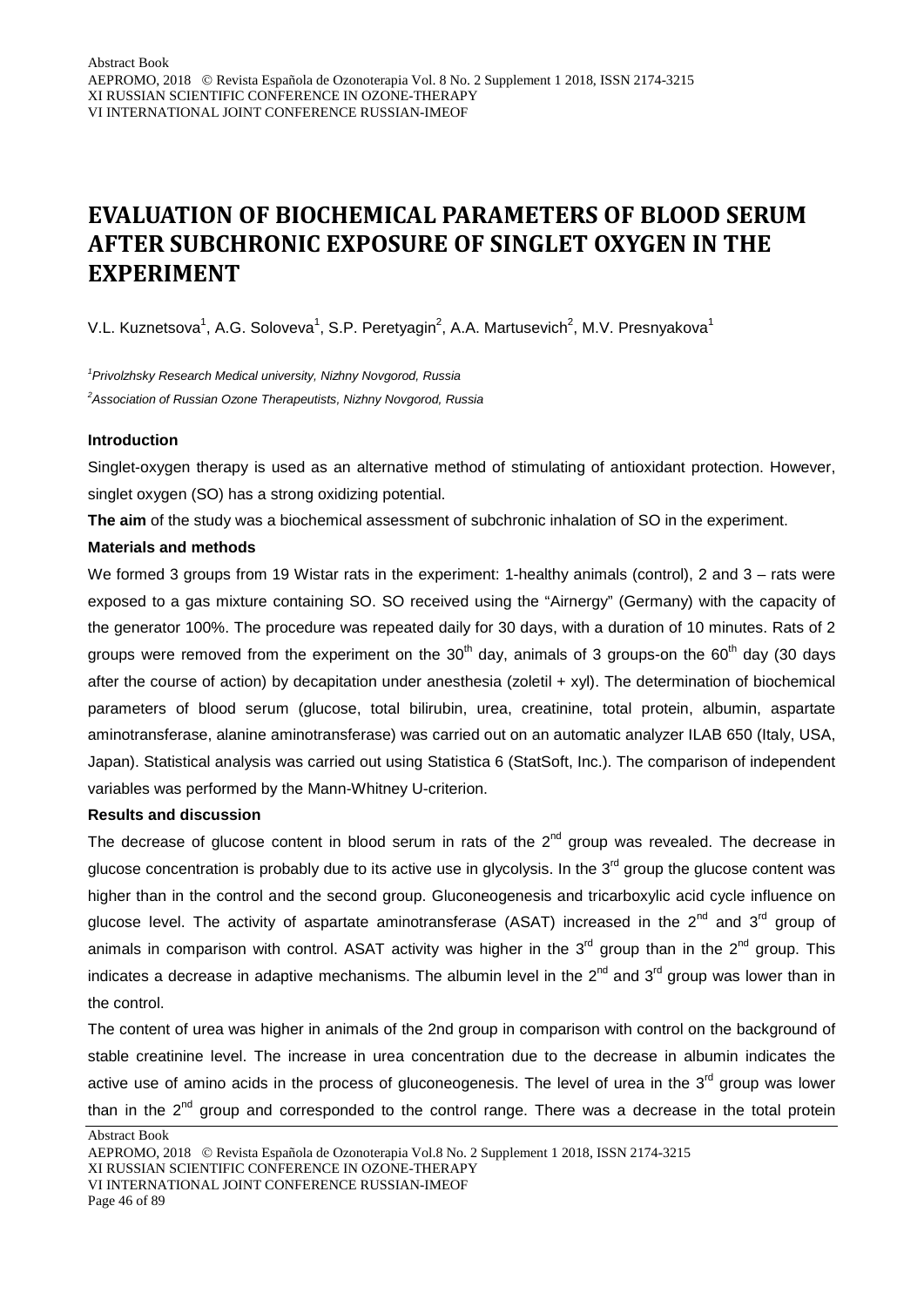content in group 3 in comparison with the indicator of group 2. This could reduce the concentration of the final product of protein metabolism-urea.

There were no statistically significant differences in the indicators of total protein, creatinine, total bilirubin and alanine aminotransferase activity in rats of the second group compared to the control.

### **Conclusion**

Thus, the activation of energetic metabolism as a result of chronic exposure of singlet oxygen was revealed. The decrease in protein metabolism (total protein, albumin, urea) and the increase in glucose concentration were established during the subchronic use of singlet oxygen.

**Key words:** singlet oxygen, biochemical parameters, serum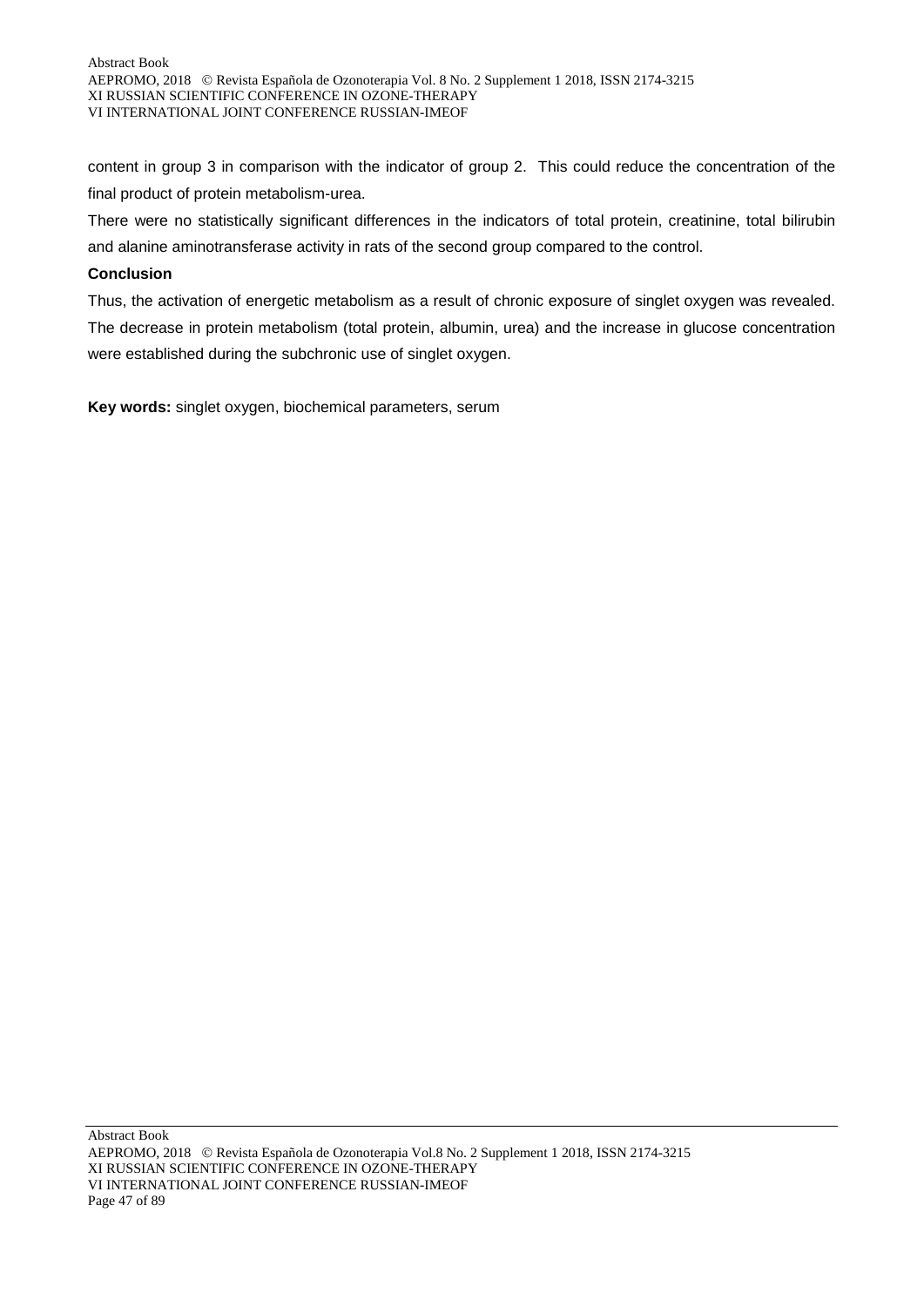# **MEDICAL OZONE PROMOTES NRF2 PHOSPHORYLATION REDUCING OXIDATIVE STRESS AND PROINFLAMMATORY CYTOKINES IN MULTIPLE SCLEROSIS PATIENTS**

Livan Delgado-Roche<sup>1</sup>, Mario Riera-Romo<sup>1</sup>, Fernando Mesta<sup>2</sup>, Yanet Hernández-Matos<sup>3</sup>, Juan M. Barrios<sup>4</sup>, Gregorio Martínez-Sánchez<sup>5</sup>

 *Department of Pharmacology, Center of Marine Bioproducts, Havana 10600, Cuba. Instituto de Ciencias Biomédicas, Universidad Autónoma de Ciudad Juárez, Ciudad Juárez 32315, Chihuahua, México. Pharmacy and Food Science Institute, University of Havana, Havana, Cuba. Laboratory of Oxidative Stress, Mexican Association of Oxidative Stress, Mexico D.F., Mexico. Scientific Advisor, Free lance, Ancona, Italy.*

#### **Introduction**

Oxidative stress and inflammation play key roles in the pathogenesis of Multiple sclerosis (MS). Different drugs have been used in the clinical practice, however, there is not a completely effective treatment. Due to its potential therapeutic action, medical ozone represents a promising approach for neurodegenerative disorders. The **aim of the present study** was to address the role of ozone therapy on the cellular redox state in MS patients.

### **Material and methods**

Ozone (20 μg/mL) was administered three times per week during a month by rectal insufflation. The effect of ozone therapy on biomarkers of oxidative stress and inflammation was addressed by spectrophotometric and ELISA techniques. Furthermore, we investigated the action of ozone on CK2 expression and Nrf2 phosphorylation by western blotting analysis.

#### **Results**

Medical ozone significantly improved (p<0.05) the activity of antioxidant enzymes and increased the levels of cellular reduced glutathione. In accordance, a significant reduction (p<0.05) of oxidative damage on lipids and proteins was observed in ozone-treated patients. As well, the levels of proinflammatory cytokines TNF and IL-1<sup> $\Box$ </sup> were lower after ozone treatment. Ozone therapy incremented the CK2 expression together with Nrf2 phosphorylation in mononuclear cells of MS patients.

#### **Conclusion**

These findings suggest that ozone´s antioxidant and anti-inflammatory effects might be partially associated with an induction of Nrf2 phosphorylation and activation. These results provide new insights on the molecular

Abstract Book

VI INTERNATIONAL JOINT CONFERENCE RUSSIAN-IMEOF

Page 48 of 89

AEPROMO, 2018 Revista Española de Ozonoterapia Vol.8 No. 2 Supplement 1 2018, ISSN 2174-3215 XI RUSSIAN SCIENTIFIC CONFERENCE IN OZONE-THERAPY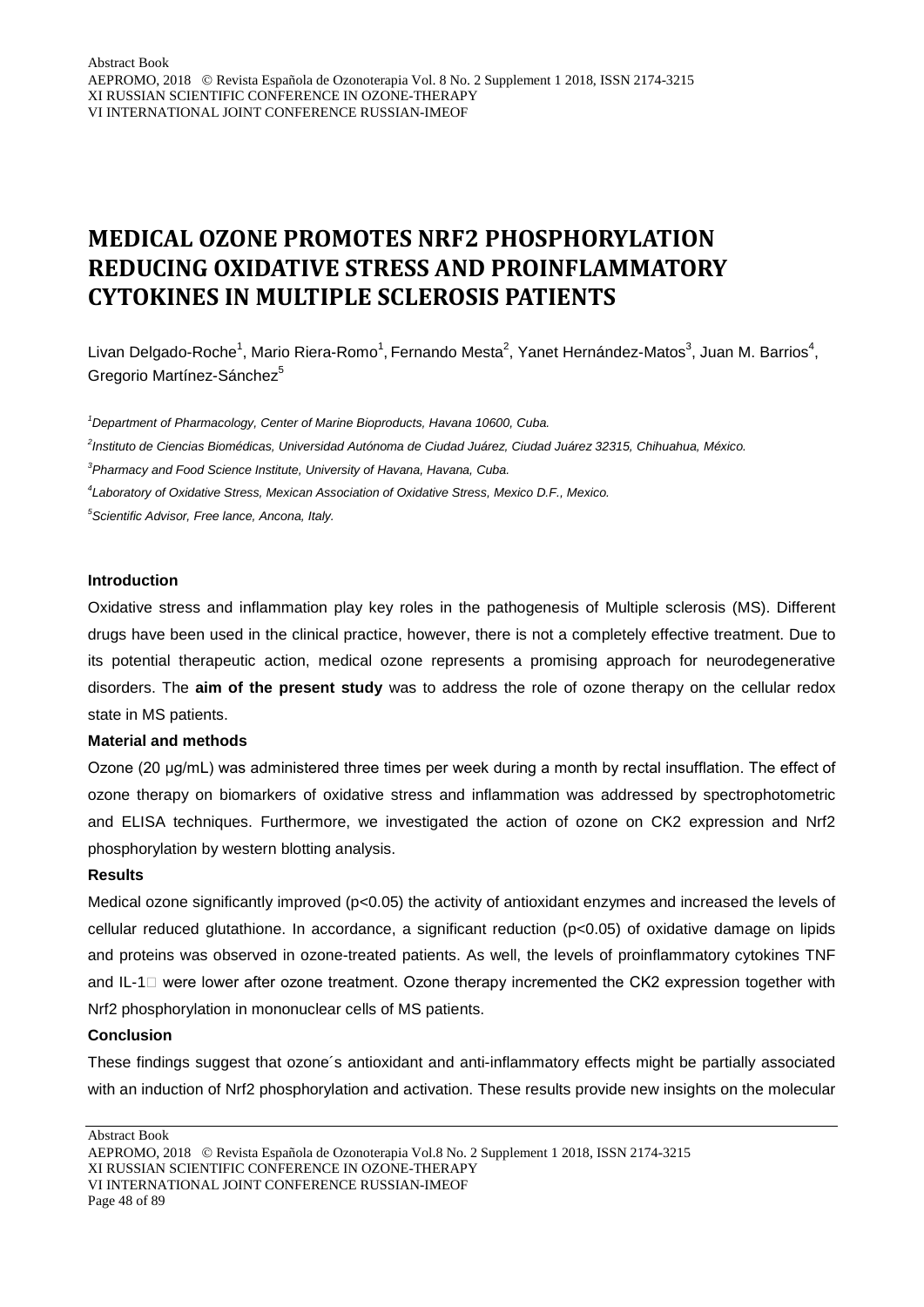events modulated by ozone and pointed out ozone therapy as a potential therapeutic alternative for MS patients.

**Key words:** multiple sclerosis, ozone therapy, oxidative stress, proinflammatory cytokines, CK2 expression, Nrf2 phosphorylation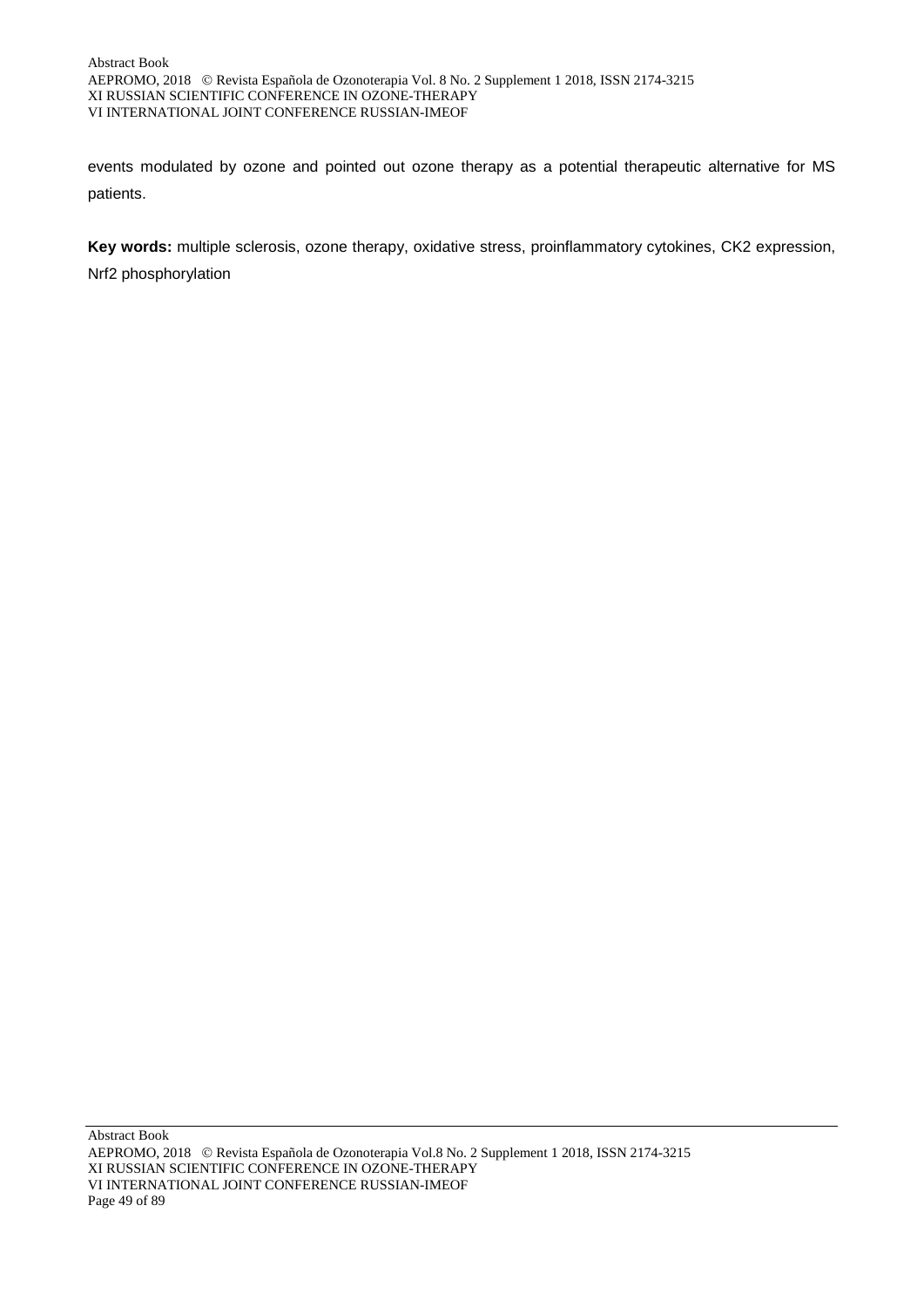# **COLD PLASMA AS A BIOREGULATOR: BIOPHYSICAL AND PHYSIOLOGICAL ASPECTS**

A.K. Martusevich<sup>1</sup>, A.V. Kostrov<sup>2</sup>, S.Yu. Krasnova<sup>1</sup>

*1 Privolzhsky Federal Medical Research Centre, Nizhny Novgorod, Russia <sup>2</sup> Institute of Applied Physics, Nizhny Novgorod, Russia*

Plasma medicine is one of the most modern synthetic scientific directions born at the junction of plasma physics and biomedicine. At the same time, the greatest attention of researchers is attracted by the field of plasma medicine associated with the disclosure of biological and sanogenetic effects of cold plasma. Currently cold plasma is commonly understood as an ionized gas of different composition, cooled to physiological temperature (30-40 $\rm ^{0}C$ ). In recent decades a number of potentially beneficial effects for medical purposes have been experimentally and clinically demonstrated for this factor. First of all, antibacterial activity associated with the direct damaging effect of cold plasma on the cell wall of microorganisms is well studied and described.

Special interest, in our opinion, has the bioregulatory properties of cold plasma with respect to the functional and metabolic parameters of living systems. So, the regenerative activity of the factor and its ability to inhibit tumor growth was previously demonstrated. Of course, these empirical facts require multi-stage verification, but even the existence of such data indicates the presence of secondary, indirect biological effects of cold plasma, which allows us to consider it as a potential bioregulator.

In our previous studies, performed both in vitro and in vivo, the existence of secondary bioregulatory properties in cold plasma was shown and verified. In particular, even a short treatment (1-3 min.) of blood samples with a flow of helium cold plasma led to the formation of a biosystem response (according to metabolic and physico-chemical criteria), and it is important to emphasize the dose dependence of the detected shifts. It should also be noted that the nature of the changes was significantly different from the "pattern" of the response to the similar effect of the non-ionized helium flow from the same source. Interestingly, the reaction of isolated blood from the body as a simple model biosystem as a whole human blood turned out to be co-directed by shifts in the same blood parameters of rats subjected to short-term (1-2 min.) exposure to cold plasma on the pre-epilated areas of the back. As with in vitro experiments, in this case a moderate antioxidant effect of the factor and its positive effect on the intermediate link of energy metabolism are shown. In addition, a modulating effect of helium cold plasma on the parameters of systemic and local hemodynamics was demonstrated.

AEPROMO, 2018 Revista Española de Ozonoterapia Vol.8 No. 2 Supplement 1 2018, ISSN 2174-3215 XI RUSSIAN SCIENTIFIC CONFERENCE IN OZONE-THERAPY VI INTERNATIONAL JOINT CONFERENCE RUSSIAN-IMEOF Page 50 of 89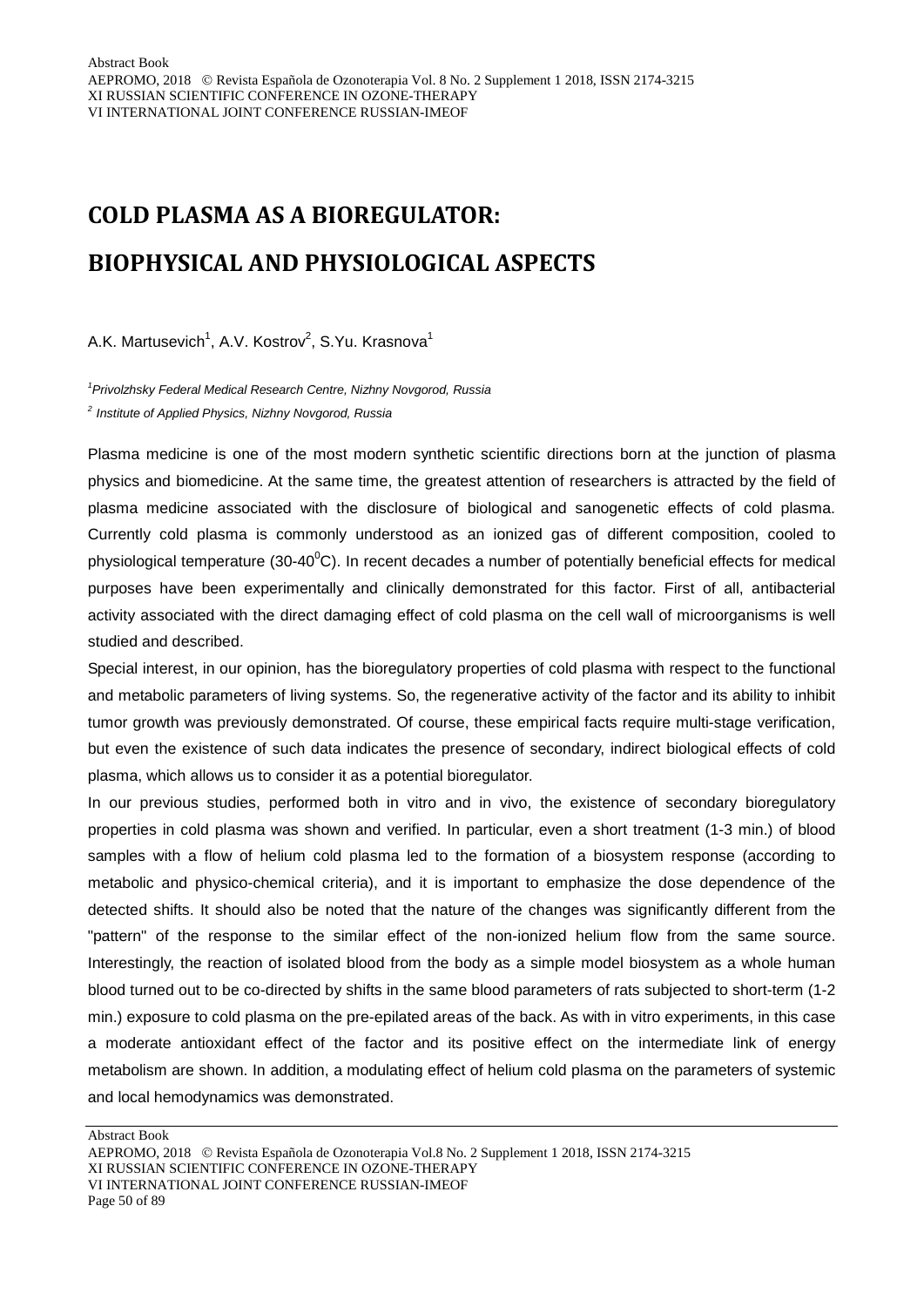Thus, plasma biomedicine is a promising, dynamically developing direction, integrating biophysical and biomedical approaches and capable of forming new medical technologies, potentially useful for the correction of various diseases, pathological conditions, injuries and burns.

**Key words:** cold plasma, biological effects, antibacterial activity, metabolism, hemodynamics

Abstract Book AEPROMO, 2018 Revista Española de Ozonoterapia Vol.8 No. 2 Supplement 1 2018, ISSN 2174-3215 XI RUSSIAN SCIENTIFIC CONFERENCE IN OZONE-THERAPY VI INTERNATIONAL JOINT CONFERENCE RUSSIAN-IMEOF Page 51 of 89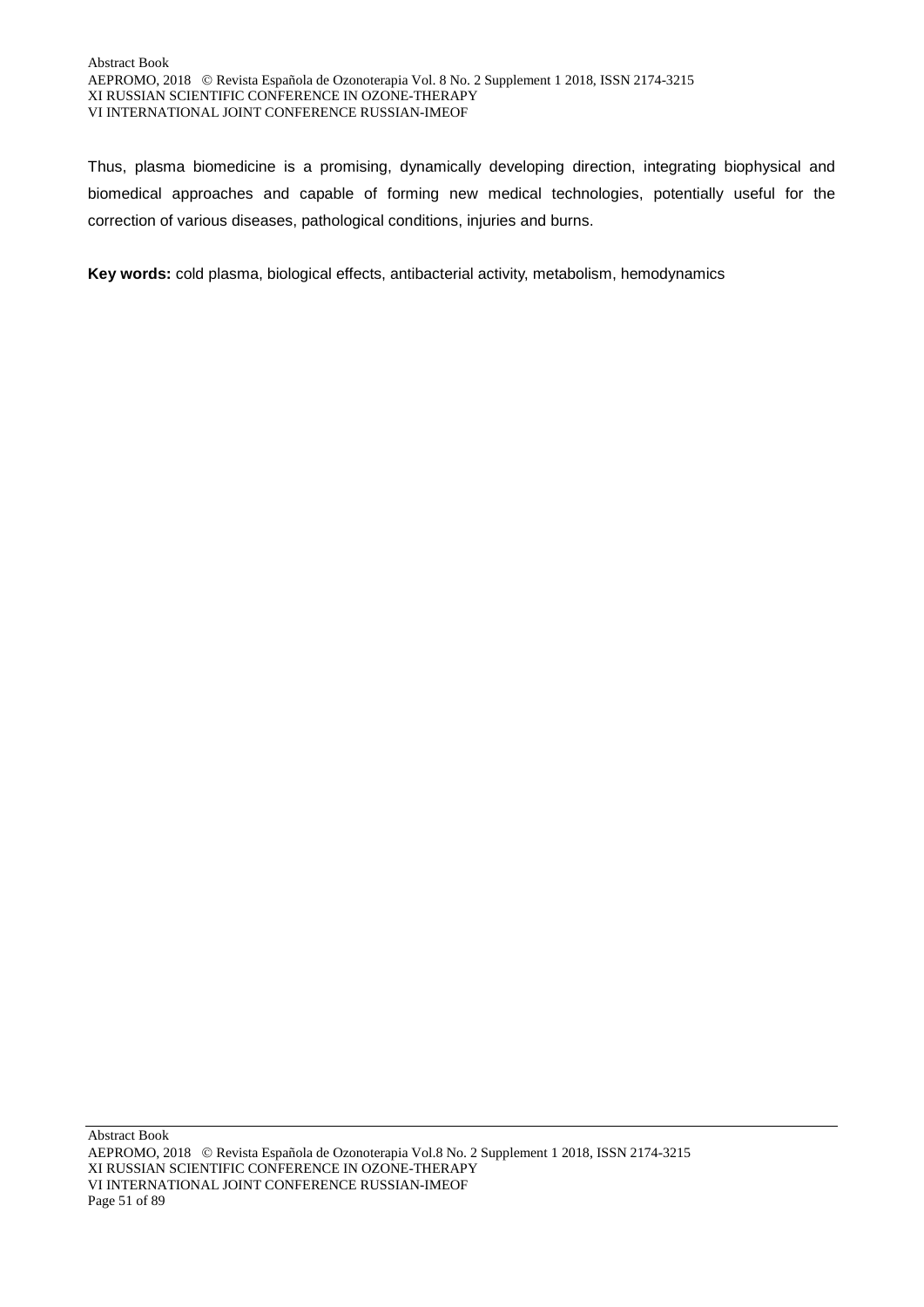# **MODIFICATION OF BLOOD PHYSICAL AND CHEMICAL PROPERTIES UNDER THE ACTION OF HELIUM COLD PLASMA**

A.K. Martusevich<sup>1</sup>, A.G. Soloveva<sup>1</sup>, S.Yu. Krasnova<sup>1</sup>, A.G. Galka<sup>1,2</sup>, D.V. Yanin<sup>1,2</sup>

*1 Privolzhsky Research Medical University, Nizhny Novgorod, Russia 2 Institute of Applied Physics, Nizhny Novgorod, Russia*

The aim of the study was comparative estimation of the changes of oxidative metabolism and crystallogenic properties of blood plasma under processing with cold helium plasma and non-ionized helium flow.

# **Material and methods**

We studied the influence of microwave-generating cold plasma on the specimens of whole human blood. The exposure time was 1 and 3 min. Before processing all blood specimens were divided into 5 portions. First portion was control (without any manipulations), second and third portion were treated with cold plasma, fourth and fifth ones were sparged with non-ionized helium flow. In all portions we estimated the parameters of oxidative metabolism and crystallogenic activity. For oxidative metabolism estimation we used Fe-induced biochemiluminescense with registration of light sum as an index of intensity of lipid peroxidation and parameter tg2 $\alpha$  as a criterion of total antioxidative activity. Crystallogenic properties were studied with teziocrystalloscopy method. For description of crystalloscopic facia we used own semi-quantitive criterias.

### **Results**

It was stated that cold helium plasma and non-ionized helium modified these parameters under blood processing in vitro. For cold helium plasma this effect was realized by stimulation of antioxidant activity and crystallogenic properties of blood plasma. In opposite, non-ionized helium flow had prooxidant effect and demonstrated the inhibition of biological fluid crystallization.

### **Conclusion**

Our data shown that most optimal time for blood processing with cold plasma is 1 min.

**Key words:** cold plasma, biological effects, blood plasma, oxidative metabolism, crystallogenic properties

AEPROMO, 2018 Revista Española de Ozonoterapia Vol.8 No. 2 Supplement 1 2018, ISSN 2174-3215 XI RUSSIAN SCIENTIFIC CONFERENCE IN OZONE-THERAPY VI INTERNATIONAL JOINT CONFERENCE RUSSIAN-IMEOF Page 52 of 89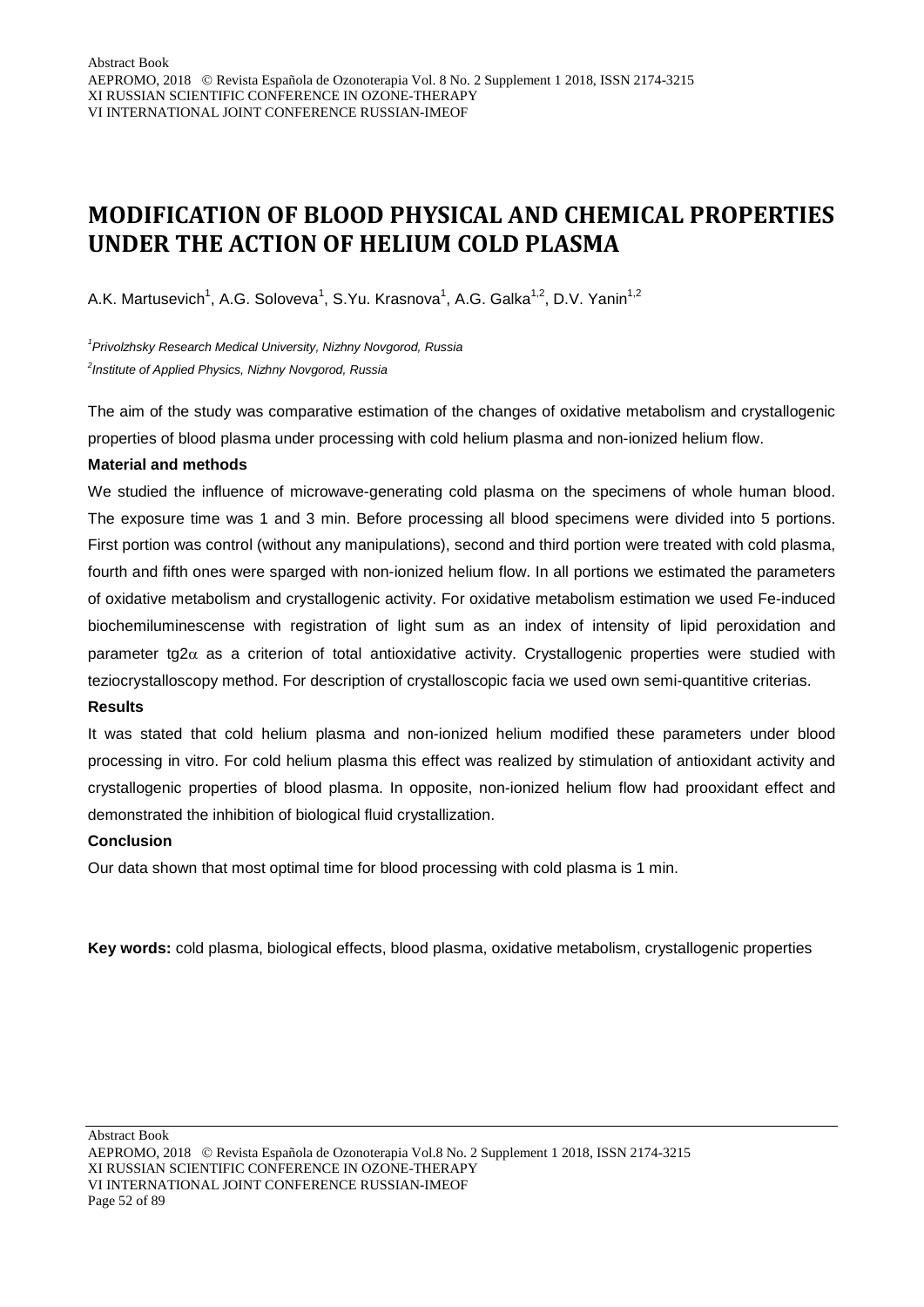# **BIOCRYSTALLOMICS IN PERSONIFICATION AND MONITORING OF TREATMENT AT PATIENTS WITH BURNS**

A.K. Martusevich<sup>1,2,4</sup>, S.P. Peretyagin<sup>2</sup>, A.A. Martusevich<sup>2,3</sup>, L.K. Kovaleva<sup>4</sup>

*1 Privolzhsky Research Medical University, Nizhny Novgorod, Russia*

*2 Association of Russian Ozone Therapeutists, Nizhny Novgorod, Russia*

*3 Nizhny Novgorod State University named after N.I. Lobachevsky, Nizhny Novgorod, Russia*

*4 Kirov State Medical University, Kirov, Russia*

The **purpose of this study** was to evaluate the informative value of the study of crystallogenic properties of blood serum in the monitoring of the effectiveness of ozone therapy in patients with burn disease.

### **Material and methods**

The study included 30 patients with thermal injury, divided into 2 equal groups. Patients of first (main) group received a standard treatment protocol in accordance with federal management of burn patients, which was supplemented with a course of systemic ozone therapy. This course, starting with 3-4 days post-burn period, consisted of 10 daily procedures intravenous administration of ozonized physiological solution (200 ml; ozone concentration of 3000 mcg/l). Patients of the second group (comparison group) received treatment only in the framework of the approved federal standard. Before and after the course of ozone therapy the patients had received blood samples with subsequent separation of the serum. Evaluation of crystallogenic properties of the blood serum was performed by the method of teziocrystalloscopy.

### **Results**

In the process of complex treatment, representatives of both groups showed a clear tendency to normalize own and initiated crystallization of blood serum, but the severity of these shifts was different. Thus, in patients of the comparison group, there was a moderate increase in crystallizability and structure index in the crystallographic facies of blood serum (p<0.05). In addition, an increase in the correctness of the latter structure was recorded, which was realized in the form of a decrease in the facia destruction degree (p<0.05). Also, there was a slight expansion of the marginal zone of serum crystalloscopic facies (by 13%; p<0,1). In patients with burns, who additionally received an ozonated physiological solution infusions, a more pronounced tendency to normalize the crystallogenic properties of blood serum was registered. In particular, the appearance of not only single-crystalline, but also small dendritic elements was found in the crystallographic facies of the biological liquid, which caused a significant increase in crystallizability and structure index. This level of the parameter is statistically significantly higher than the figures for the first observation point (p<0.05). It should be noted that in this case, the values of both indicators significantly

Abstract Book AEPROMO, 2018 Revista Española de Ozonoterapia Vol.8 No. 2 Supplement 1 2018, ISSN 2174-3215 XI RUSSIAN SCIENTIFIC CONFERENCE IN OZONE-THERAPY VI INTERNATIONAL JOINT CONFERENCE RUSSIAN-IMEOF Page 53 of 89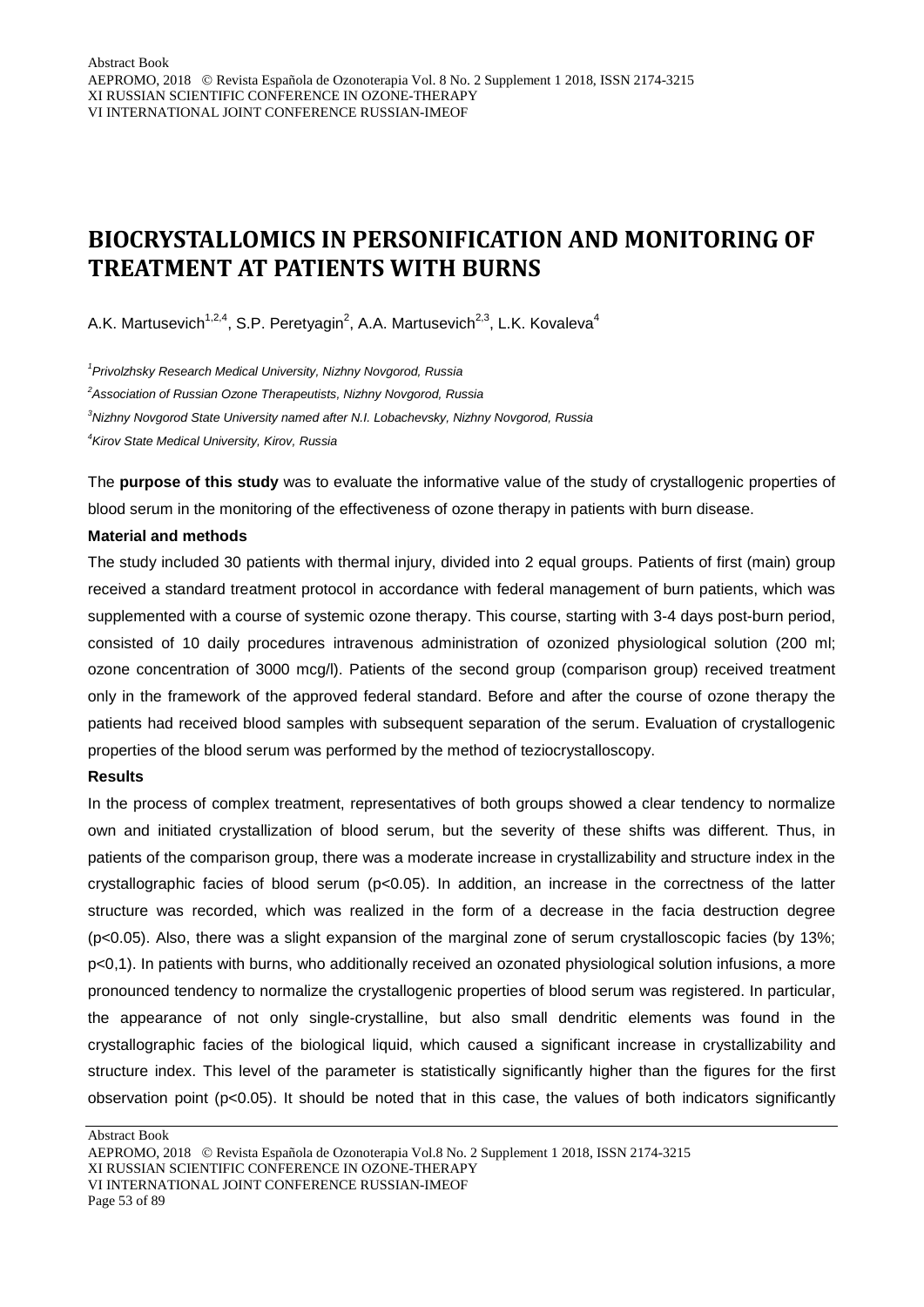exceed those found for patients of the comparison group (p<0.05). The degree of destruction of facies in patients of the main group is reduced more clearly that the patients of the comparison group (p<0.05). The size of the marginal zone of the micro product also increases significantly (by 29%; p<0.05).

### **Conclusion**

It is established that the addition of a standard protocol of management of severe burned patients to the course of systemic ozone therapy (the introduction of ozonized physiological solution) contributes to the optimization of physico-chemical properties and, therefore, the component composition of blood serum. In addition, the results allow us to consider the study of crystallogenic properties of this biosubstrate as a method of evaluating the efficiency of correction of metabolic disturbances that occur during the development of the victims of burn disease.

**Key words:** burns, metabolic rehabilitation, crystallization, blood serum, biocrystallomics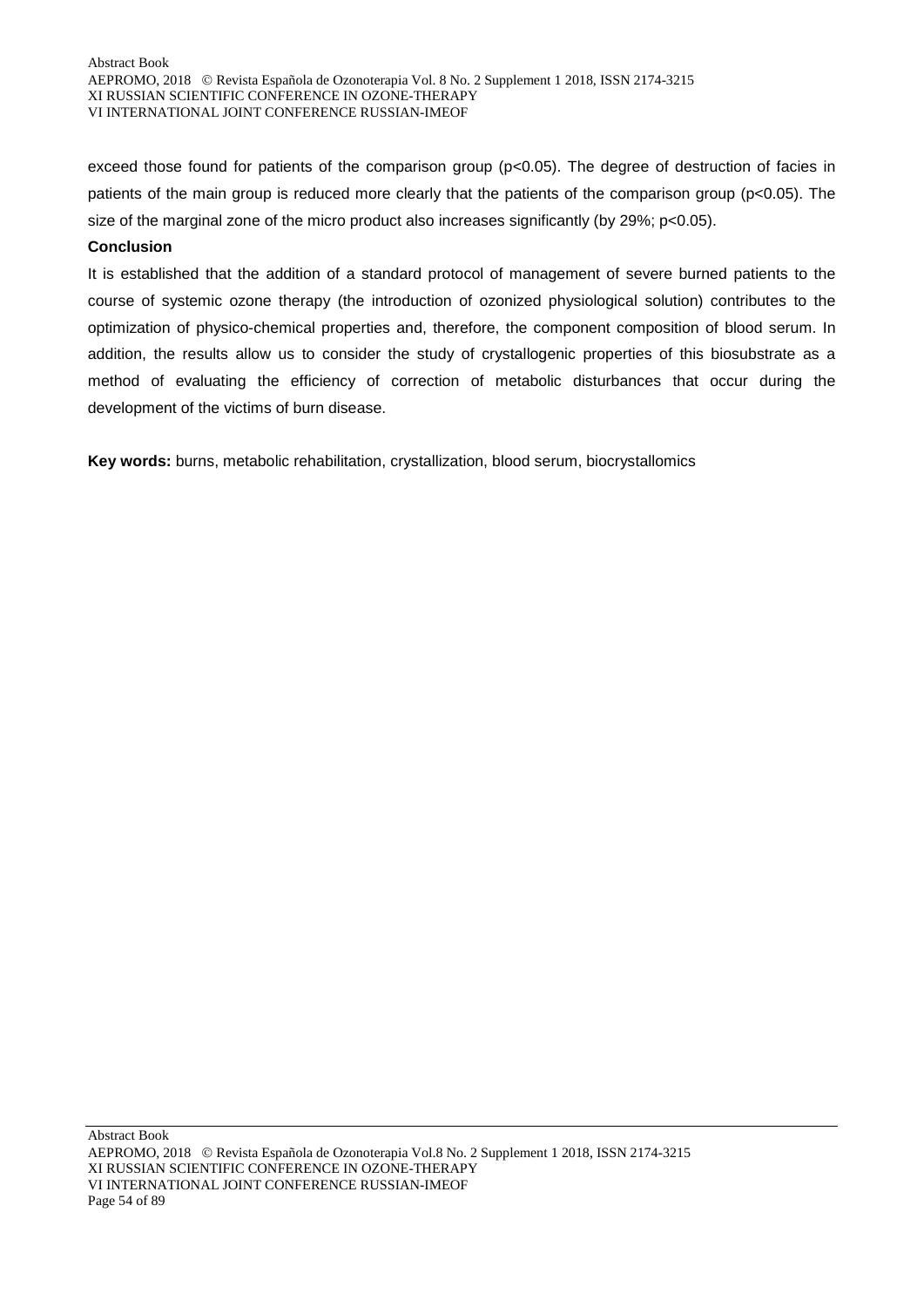# **METABOLIC ESTIMATION OF SUBCHRONIC TOXICITY OF NITRIC OXIDE**

A.K. Martusevich<sup>1,2,4</sup>, A.G. Soloveva<sup>1</sup>, A.A. Martusevich<sup>2,3</sup>, S.P. Peretyagin<sup>2</sup>, A.D. Plekhanova<sup>4</sup>

*1 Privolzhsky Research Medical University, Nizhny Novgorod, Russia*

*2 Association of Russian Ozone Therapeutists, Nizhny Novgorod, Russia*

*3 Nizhny Novgorod State University named after N.I. Lobachevsky, Nizhny Novgorod, Russia*

*4 Nizhny Novgorod State Agricultural Academy, Kirov, Russia*

The **aim of the study** was to assess the effect of a long course of inhalations NO (30 days) on the parameters of oxidative metabolism of the blood.

#### **Material and methods**

The experiment included 30 male Wistar rats. Three groups of animals were formed: a control group  $(n=10)$ , including animals that did not perform manipulations; and two main groups (n=10 in each), animals that received inhalations of a gas mixture containing an increased concentration of oxygen (93±3%) or nitric oxide (concentration – 20 ppm), respectively. Inhalations were carried out daily for 30 days, their duration was 10 minutes.the state of oxidative and energy metabolism of rat blood in the dynamics of influence was determined.For oxidative metabolism estimation in blood plasma and erythrocytes we used Fe-induced biochemiluminescense with registration of light sum as an index of intensity of lipid peroxidation and parameter tg2 $\alpha$  as a criterion of total antioxidative activity. Level of malonic dialdehyde was tested with V.G. Sidorkin and I.A. Chuloshnikova (1993) method. Activity of superoxide dismutase was studied with T.V. Sirota (1999) method.

#### **Results**

It is established that inhalations of oxygen and nitric oxide in long-term use (30 days) have a different effect on the parameters of oxidative and energy metabolism of rat blood. The antioxidant effect of moderate stimulation of lipoperoxidation processes and marked increase of antioxidant activity of blood plasma was noted. At the same time, a more pronounced increase in the total activity of plasma antioxidants was found for oxygen inhalations, whereas the use of NO significant component of the metabolic response is the strengthening of the catalytic properties of erythrocyte superoxide dismutase. According to the parameters of energy metabolism, a more favorable reaction was noted during the inhalation of oxygen, and when exposed to NO, a moderate activation of the enzyme reverse reaction was registered.

**Key words:** nitric oxide, inhalation, subchronic toxicity

AEPROMO, 2018 Revista Española de Ozonoterapia Vol.8 No. 2 Supplement 1 2018, ISSN 2174-3215 XI RUSSIAN SCIENTIFIC CONFERENCE IN OZONE-THERAPY VI INTERNATIONAL JOINT CONFERENCE RUSSIAN-IMEOF Page 55 of 89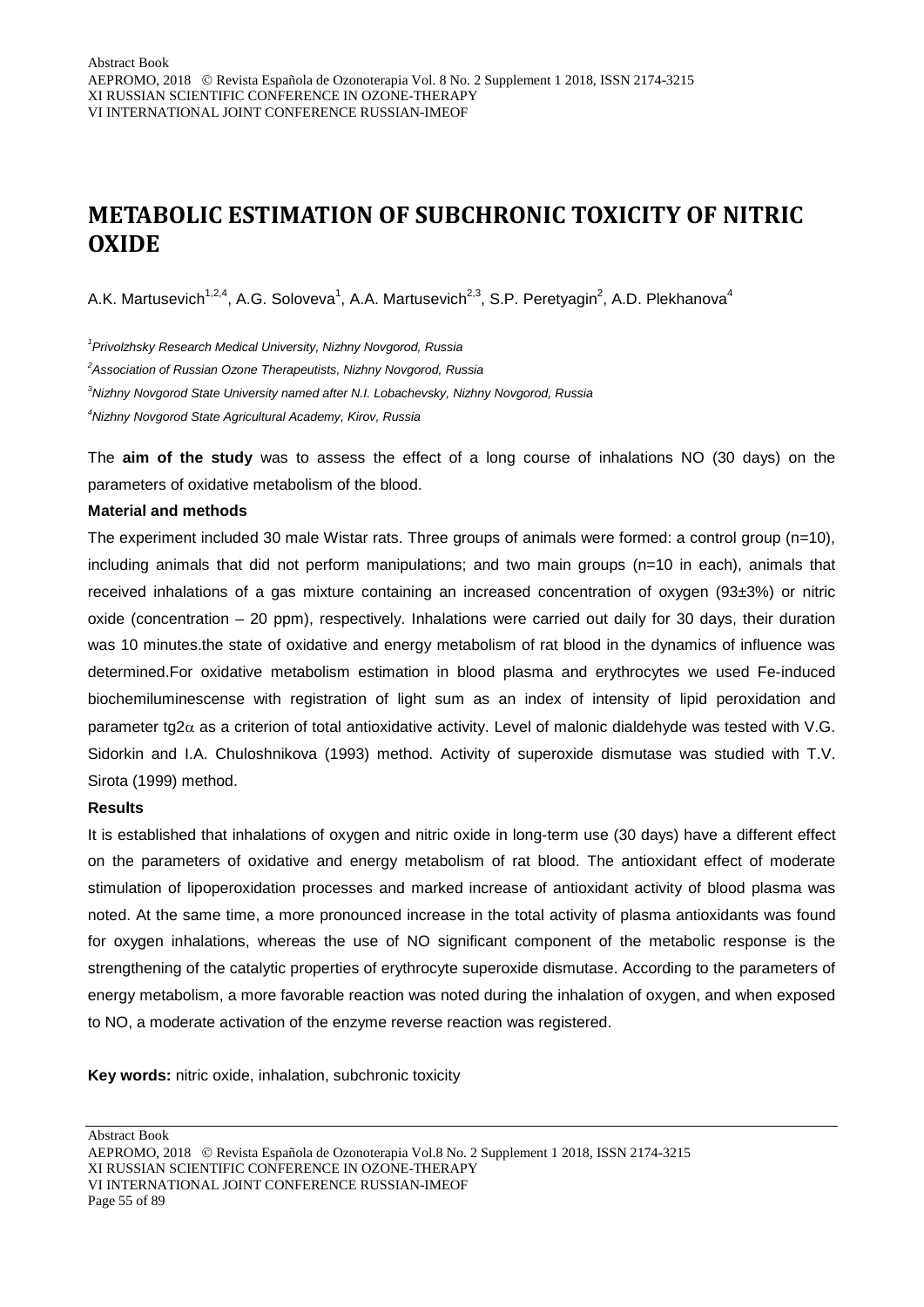# **THE INFLUENCE OF INHALATIONS OF REACTIVE OXYGEN SPECIES ON MICROCIRCULATION**

A.K. Martusevich<sup>1,2</sup>, P.V. Peretyagin<sup>1,3</sup>, A.A. Martusevich<sup>2,3</sup>, S.P. Peretyagin<sup>2</sup>

*1 Privolzhsky Research Medical University, Nizhny Novgorod, Russia*

*2 Association of Russian Ozone Therapeutists, Nizhny Novgorod, Russia*

*3 Nizhny Novgorod State University named after N.I. Lobachevsky, Nizhny Novgorod, Russia*

The **aim of the work** was a comparative assessment of the influence of inhalations of ozone and singlet oxygen on the intensity and regulatory mechanisms of microcirculation of rats.

#### **Material and methods**

The first group of rats (n=10) was intact. Animals of the second to fifth groups (n=10 in each group) received daily inhalations for 10 days. Inhalations of singlet oxygen gas mixture were carried out in the second group, using 100% capacity of the generator "Airnergy Professional plus" (Germany), in the third – dry ozoneoxygen mixture (ozone concentration  $-60 \mu g/l$ ), in the fourth – moistened ozone, in the fifth – ozone-oxygen mixture passed through a layer of olive oil. The duration of all procedures is 10 minutes. The state of microcirculation was assessed by laser Doppler flowmetry at "LAKK-M" device (Russia). The intensity of blood flow through microvessels was monitored by the index of microcirculation, the activity of regulatory mechanisms – by the level of the relevant components (endothelial, neurogenic, myogenic, cardiac and respiratory), and the nature of the inclusion of shunting paths - by the value of the shunting index.

#### **Results**

It was revealed that only singlet oxygen inhalations contribute to the increase of blood flow intensity along the microcirculatory bed (by 14%; p<0.05). The remaining effects provided a decrease in the microcirculation index, and when using moistened ozone and oil ozonides, this effect was moderate (by 25 and 16%, respectively; p<0.05). On the contrary, inhalations of dry ozone-oxygen mixture led to severe depression of microcirculation (at 66%; p<0.05).

When using a dry ozone-oxygen mixture, the inhibition of all "internal" regulatory mechanisms (endothelial, neurogenic and myogenic) in combination with stimulation of "external" influences (respiratory and cardiac components) was observed. On the contrary, inhalations of singlet oxygen gas mixture provide primary activation of endothelial and neurogenic mechanisms, while maintaining the rest at a level close to intact. The peculiarity of the action of moistened ozone is the stimulation of the myogenic component of regulation, and oil ozonides – the maximum safety of all mechanisms. After a course of inhalations of singlet oxygen and moistened ozone, a decrease in shunting was recorded (by 20 and 25%, respectively; p<0.05 for both cases) and its approach to 1 rel. un.

AEPROMO, 2018 Revista Española de Ozonoterapia Vol.8 No. 2 Supplement 1 2018, ISSN 2174-3215 XI RUSSIAN SCIENTIFIC CONFERENCE IN OZONE-THERAPY VI INTERNATIONAL JOINT CONFERENCE RUSSIAN-IMEOF Page 56 of 89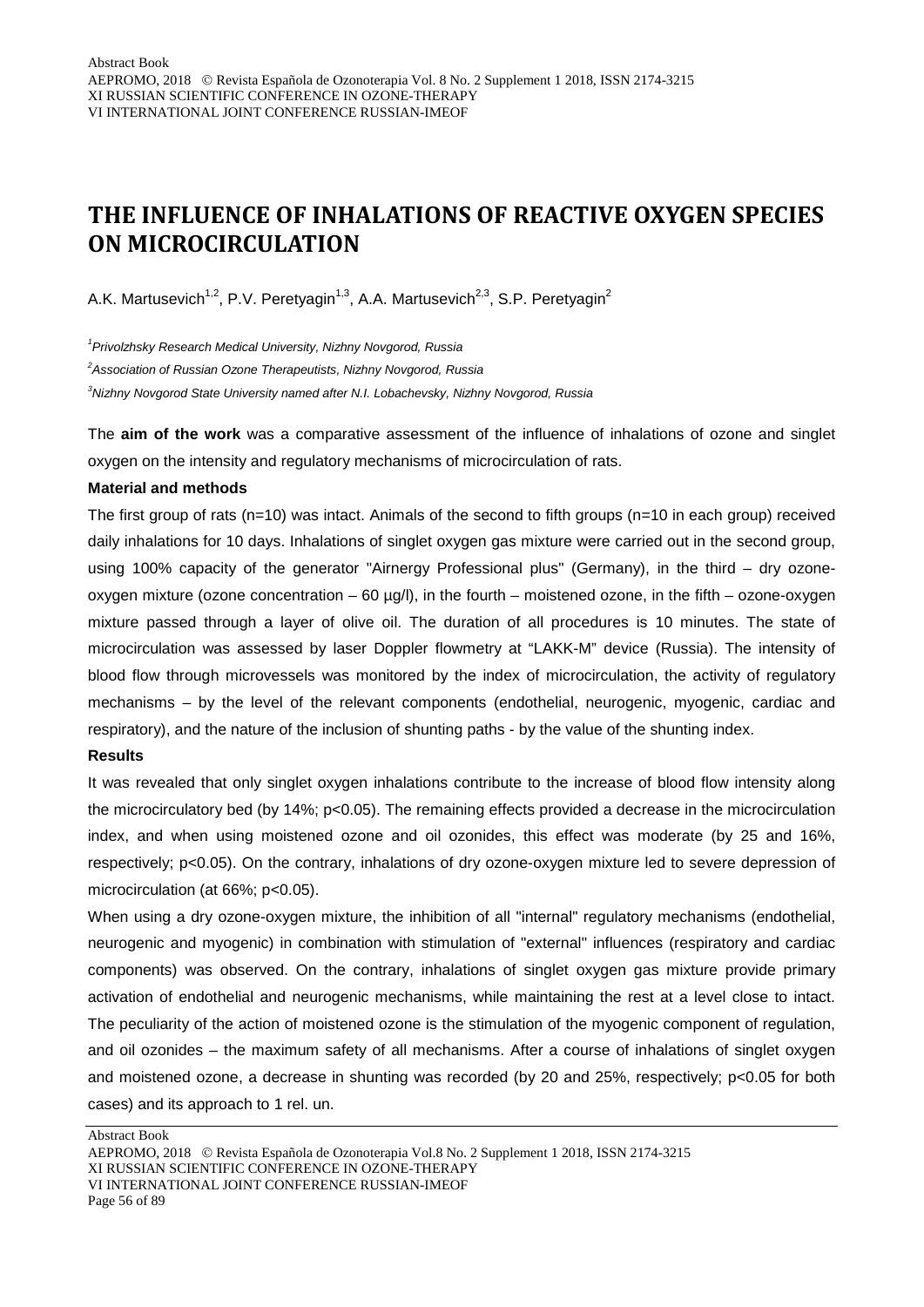# **Conclusion**

Thus, the optimal reaction of local hemodynamics on the inhalation of the gas stream from the generator of singlet oxygen and moistened ozone-oxygen mixture compared to dry ozone and oil ozonide. A special feature of the action of singlet oxygen is the stimulation intensity of the microcirculation by the activation of the "internal" regulatory mechanisms.

**Key words:** singlet oxygen, ozone, oil ozonides, inhalation, hemodynamics, microcirculation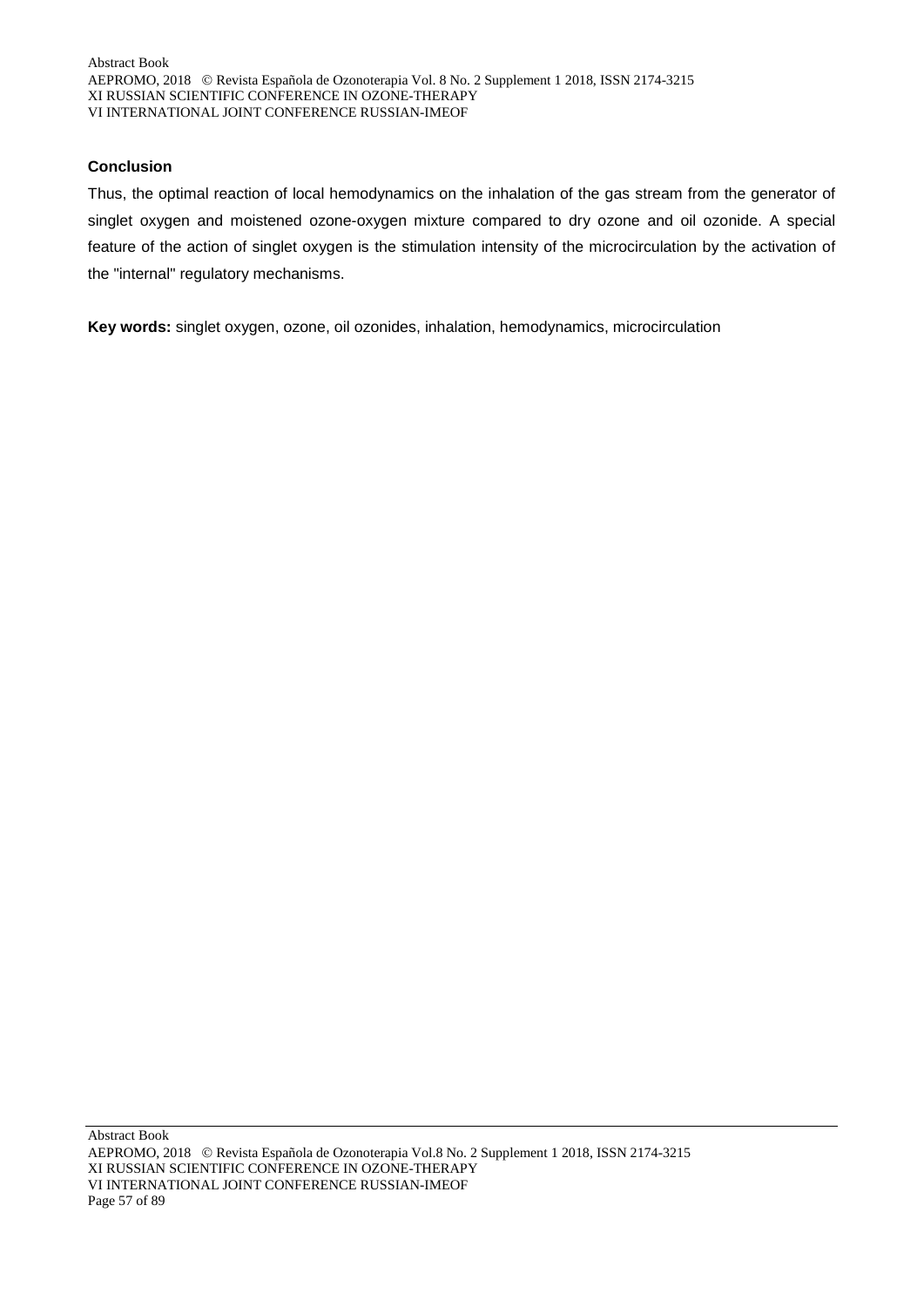# **DOSE-DEPENDENT EFFECT OF SINGLET OXYGEN OF SOME PHYSICAL AND CHEMICAL PARAMETERS OF THE BLOOD**

A.A. Martusevich<sup> $1,2$ </sup>, A.V. Deryugina<sup>1</sup>

*1 Nizhny Novgorod State University named after N.I. Lobachevsky, Nizhny Novgorod, Russia 2 Association of Russian Ozone Therapeutists, Nizhny Novgorod, Russia*

#### **Introduction**

The **aim of the work** was to assess the dynamics of physical and chemical parameters of blood in its treatment with singlet oxygen in vitro.

#### **Material and methods**

Samples of whole preserved blood from healthy donors (n=10) were used for the study. Each sample was divided into 5 portions of 5 ml and placed in clean dry test tubes. The first portion was control, it had no impact. The second portion was treated by bubbling with an oxygen-ozone mixture (ozone concentration – 500  $\mu$ g/l), the third - pure oxygen, the fourth and fifth – a gas mixture containing singlet oxygen (at a generator power of 50 and 100%, respectively). The duration of the bubbling was 3min. in all cases. Synthesis of ozone-oxygen mixture was carried out with the help of ozonator "Medozons-BM" (Russia). The air stream containing singlet oxygen, obtained with the use of "Airnergy" device (Germany). Exposure after processing was 3 minutes. The acid-base equilibrium and partial pressure of blood gases were determined using an automatic analyzer "ABL-77". The results were processed using Statistica 6.0.

### **Results**

Taking into account the fact that as a result of the studied effects oxygen-containing gas mixtures are introduced into the blood, after their completion, significant shifts in the gas composition of the blood were observed. In particular, all considered factors provided reduction of partial pressure of carbon dioxide practically on 50% in relation to initial level (p<0,05), however only pure oxygen and oxygen-ozone mix considerably raised partial pressure of oxygen in blood more than in 2 times in comparison with control values (p<0,05).

Under the influence of the reactive oxygen species the parameters of acid-base balance of the blood are changed. Thus, all the studied factors lead to moderate latching of blood samples (0.13; 0.20; 0.18; 0.18 and 0.20 rel. units in the processing of oxygen, oxygen-ozone mixture and singlet oxygen for 50 and 100% rower, respectively (p<0.05 for all cases). The mechanism of these shifts may be associated with the generation of hydroxide ions in the degradation of reactive oxygen species in the biological fluid, as well as with a decrease in the concentration of dissolved carbon dioxide. The last tendency is equally visible for all studied influences both on the general level of this parameter, and concentration of bicarbonate in blood plasma

(over 70-75% from the original values (p<0.05).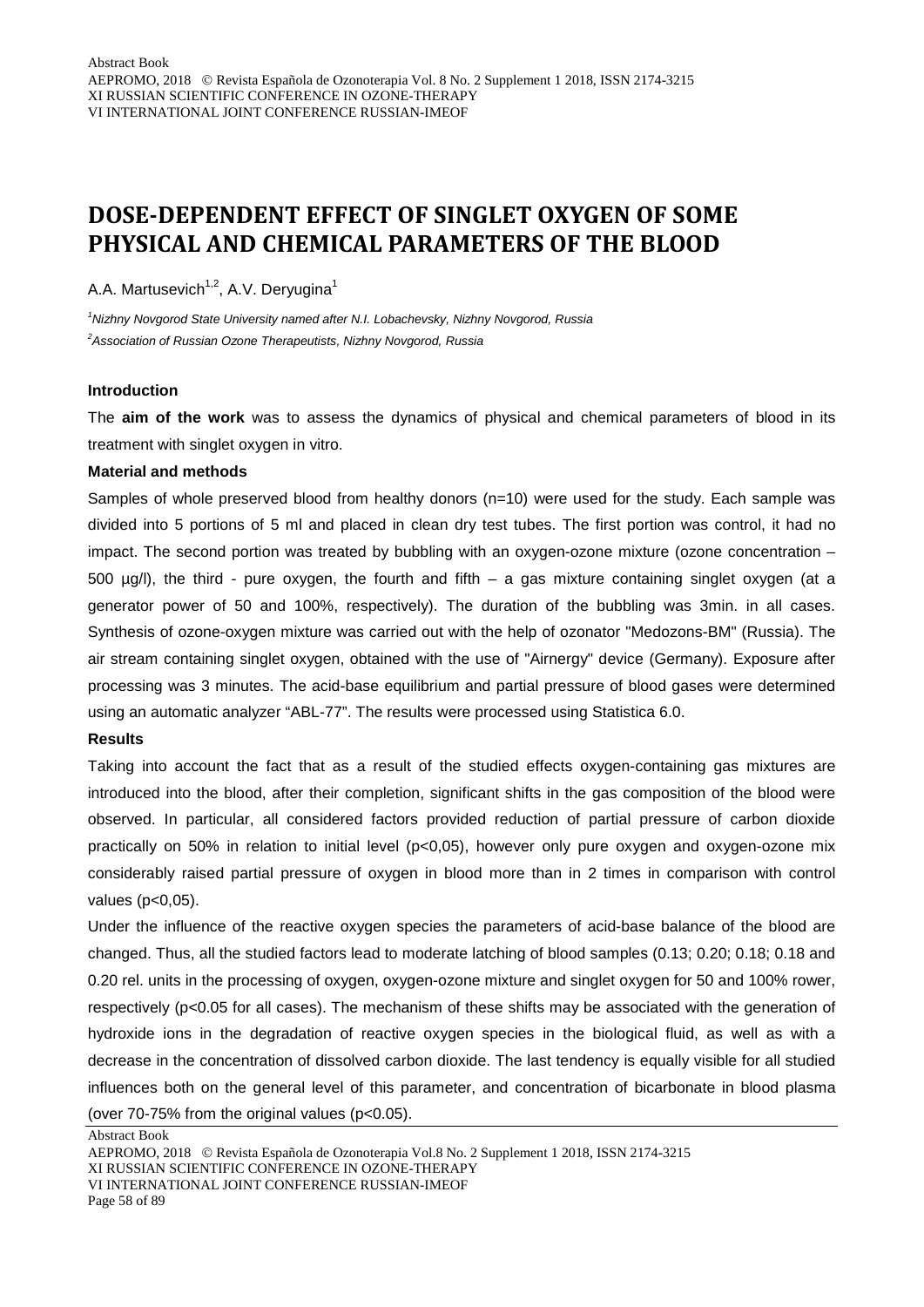# **Conclusion**

In general, it is found that the treatment of blood with singlet oxygen in vitro optimizes the gas composition and parameters of the acid-base balance of the biological fluid.

**Key words:** singlet oxygen, blood, acid-base equilibrium, partial pressure of blood gases

Abstract Book AEPROMO, 2018 Revista Española de Ozonoterapia Vol.8 No. 2 Supplement 1 2018, ISSN 2174-3215 XI RUSSIAN SCIENTIFIC CONFERENCE IN OZONE-THERAPY VI INTERNATIONAL JOINT CONFERENCE RUSSIAN-IMEOF Page 59 of 89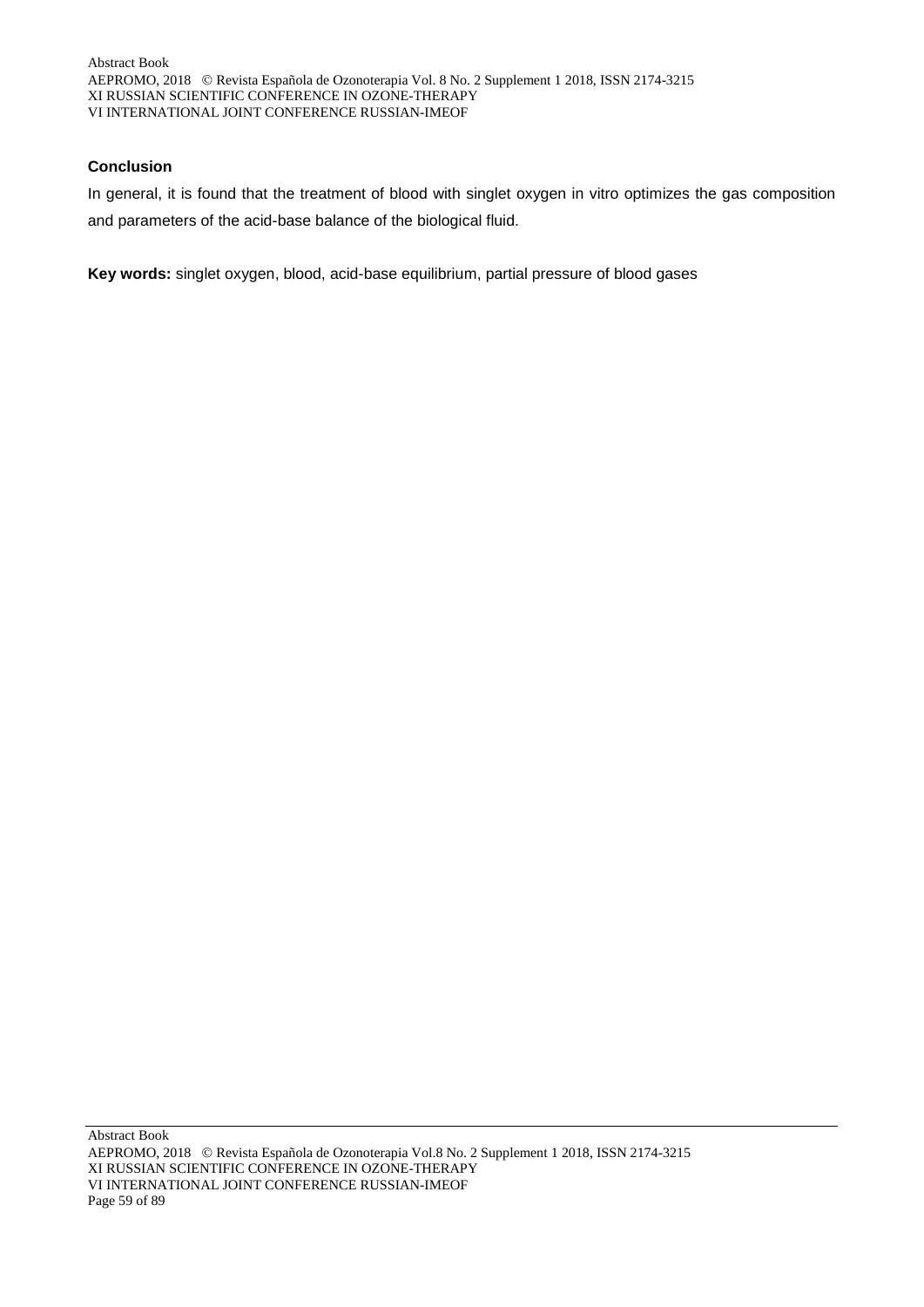# **EVALUATION OF THE EFFECT OF OZONE THERAPY ON THE OSSEOINTEGRATION OF DENTAL IMPLANTS**

Iman Mohamed Sobhy

*Alexandria University, Alexandria, Egypt Pharos University in Alexandria, Alexandria, Egypt International Scientific Committee of Ozone Therapy (ISCO3)*

The success of dental implants has been attributed to osseointegration or direct contact of the implant surface and bone. The purpose of this study was to evaluate the effect of ozone therapy on the osseointegration of dental implants inserted in experimental animals as well as in patients received implant supported mandibular overdentures. Eight New Zealand white mature male rabbits were received 16 dental implants inserted in both tibiae, as well as in eight completely edentulous male patients were received mandibular implant overdentures supported by two implants in the canine area. The implants in the right tibiae and in the right canine regions (control group) were inserted by the conventional method. The implants in the left tibiae and left canine regions (test group) were inserted by the conventional method nevertheless; irrigation with ozonized water of 25µg/mL concentration was applied during the osteotomy procedure. Ozone gas of 60 µg/mL concentration was applied topically in the performed osteotomy sites before the insertion of the implants. After implantation two rabbits were euthanized after two, four, six and eight weeks. The tibiae were dissected from each rabbit and specimens were prepared for histologically and histomorphometric analysis. Clinical and radiographic evaluations were carried out for every patient at the time of loading the prosthesis, then three, six and up to 12 months respectively. Within the limits of this study, the results suggest that the success of osseointegration of the dental implants was achieved in both groups. Moreover, the ozonized group may reveal acceleration of osseointegration, also it may influence bone density in peri-implant interface.

**Key words:** dental implants, ozone therapy, osseointegration, experiment

AEPROMO, 2018 Revista Española de Ozonoterapia Vol.8 No. 2 Supplement 1 2018, ISSN 2174-3215 XI RUSSIAN SCIENTIFIC CONFERENCE IN OZONE-THERAPY VI INTERNATIONAL JOINT CONFERENCE RUSSIAN-IMEOF Page 60 of 89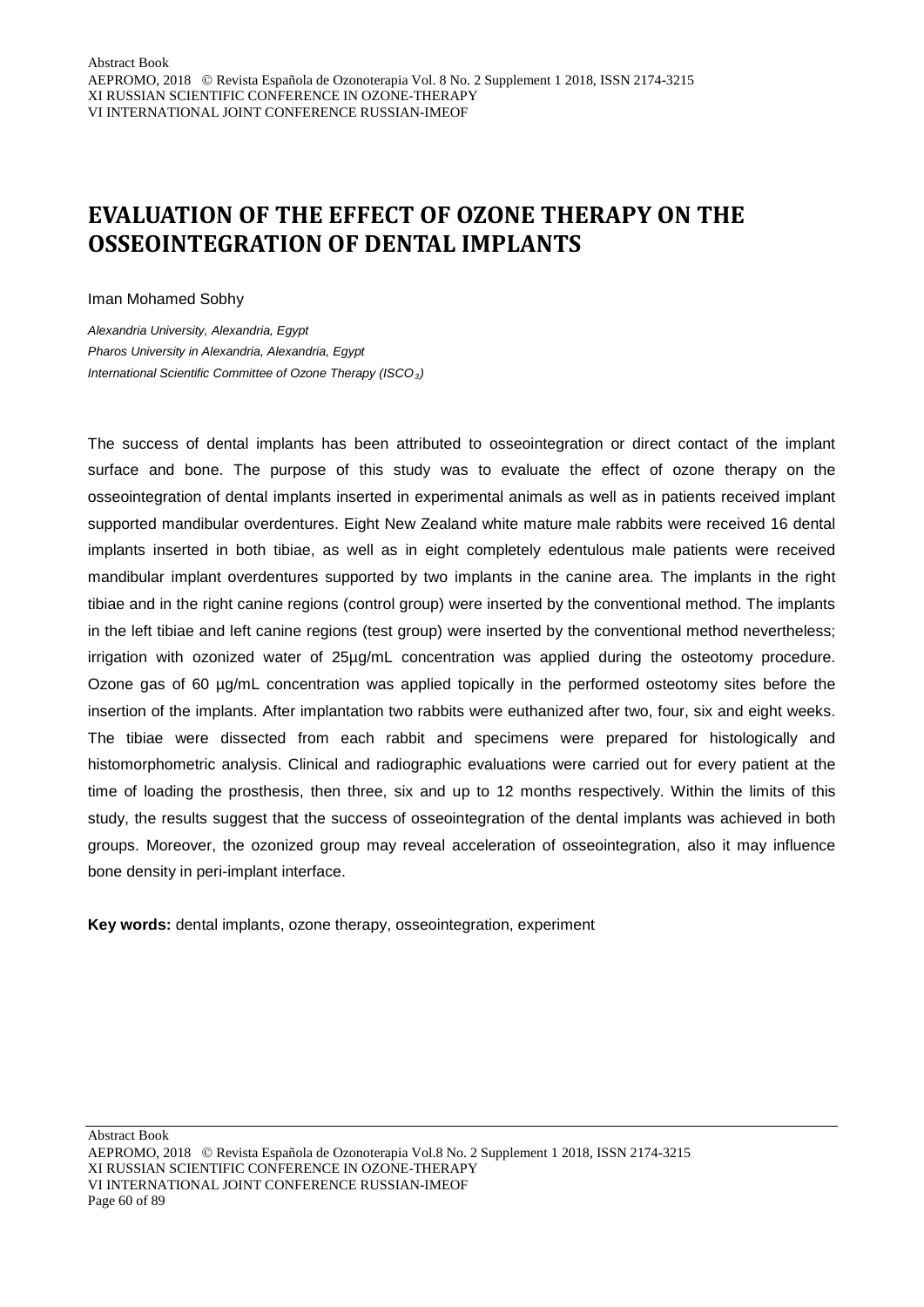# **POSSIBLE MAJOR AUTOHEMOTHERAPY (MAHT) COMPLICATIONS IN THE PRACTICE OF OZONE THERAPY DEPARTMENT OF THE SANATORIUM**

P. Mukhin, S. Bershtein

*The Revital Park sanatorium, LLC, Russia*

We would like to tell the specialists, who practised Major Autohemotherapy, about possible complications which patients can have, according to practice of the sanatorium's Ozone Therapy Department.

Major Autohemotherapy (MAHT) is a systemic treatment method with the help of medical ozone. At the present time MAHT is an essential method of systemic ozone therapy included in the Madrid Declaration on ozone therapy by the International Scientific Committee of ozone therapy on the  $4<sup>th</sup>$  of June in 2010 (ISCO3). MAHT means treatment of a patient`s blood using a gaseous ozone-oxygen mixture and reinfusion of the blood.

There are exceedingly rare cases of MAHT complications in literature (Jacobs, Marie Theres, 1982).

*MAHT procedure.* Our specialists use blood bags (a South Korean product), which are with a volume of 250 ml, for blood drawing. The blood bags consist of 35 ml of Glugicirum (anticoagulant-conservative). In a therapeutic context a patient is in prone position and a specialist, following aseptic and antiseptic techniques, draws 100 ml of the patient`s blood which gets into the Hemocon and are mixed with the same volume of a gaseous ozone-oxygen mixture. Blood reinfusion gets into the patient`s vein through the same needle. A resend rate of ozone blood depends on a distance between the blood bags and the patient. This procedure takes about 10 minutes. At the end of the procedure the specialist applies a tight sterile dressing the patient has to wear for an hour after the procedure.

Over 18000 procedures have been conducted at the sanatorium's Ozone Therapy Department for 11 years (2007-2017). About 6500 people have been treated (a course vary between 1-2 and 7-8 procedures). Average and high doses have been used (from 0,5 to 5 ml per procedure).

Patients can often have minor local injuries after using a puncture needle by a specialist. Patients can manage or reduce a risk of having these injuries if they follow recommendations on wearing and using selfadhesive bandages.

Patients can rarely have transient losses of consciousness or light-headednesses. It is necessary to have a patient`s medical history such as blood drawing and procedure tolerance, check a patient`s psychoemotional state correctly, control a patient`s blood pressure before the procedure to avoid these problems.

10 cases of allergic reactions have been registered (0,15 per cent out of the treated patients or one reaction out of 1800 procedures) at the Ozone Therapy Department for 11 years. Only once the procedure has been

AEPROMO, 2018 Revista Española de Ozonoterapia Vol.8 No. 2 Supplement 1 2018, ISSN 2174-3215 XI RUSSIAN SCIENTIFIC CONFERENCE IN OZONE-THERAPY VI INTERNATIONAL JOINT CONFERENCE RUSSIAN-IMEOF Page 61 of 89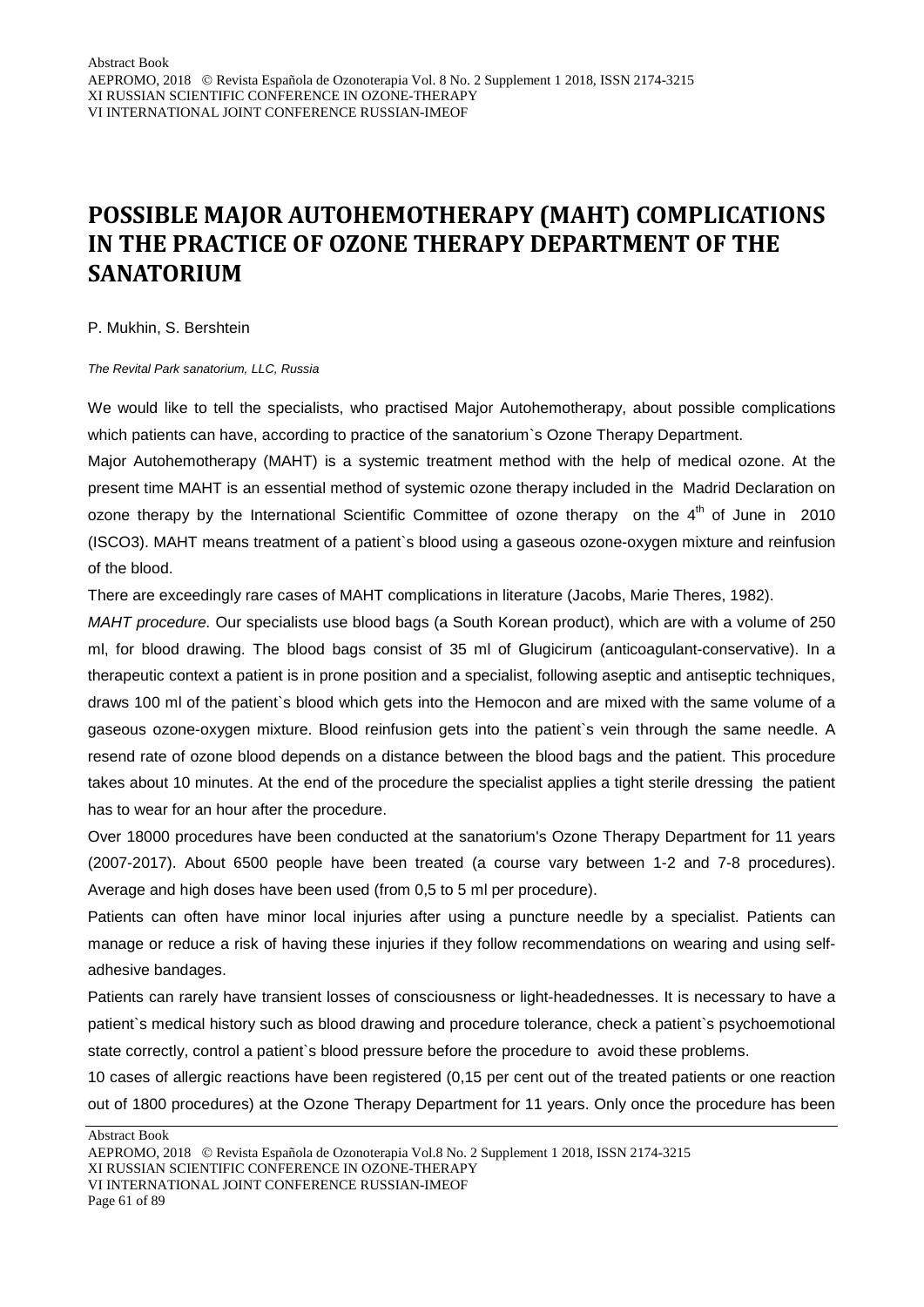stopped because of a case of the patient`s repeated sneezing during the first MAHT. There has been one case of neck edema but the patient has complicated anamnesis for allergic events (during the third procedure of the first course). There have been 3 cases of urticaria after refresher MAHT courses and 5 cases of anaphylactic reactions (4 patients in the refresher course of treatment and one patient during the first procedure) during autoblood reinfusion.

Our specialists have taken standard measures without using adrenergic agonists to avoid an anaphylactic shock after these complications. Thus, allergic reactions are possible during MAHT. Patients can have some reactions such as urticaria and edema several hours later after the procedure. Perhaps these reactions are not the results of MAHT. The complications during the therapy can be caused by a patient`s reaction to Glugicirum. A cough during the procedure is a serious symptom which can suggest an anaphylaxis reaction.

**Key words:** major autohemotherapy, complications, an anaphylaxis reaction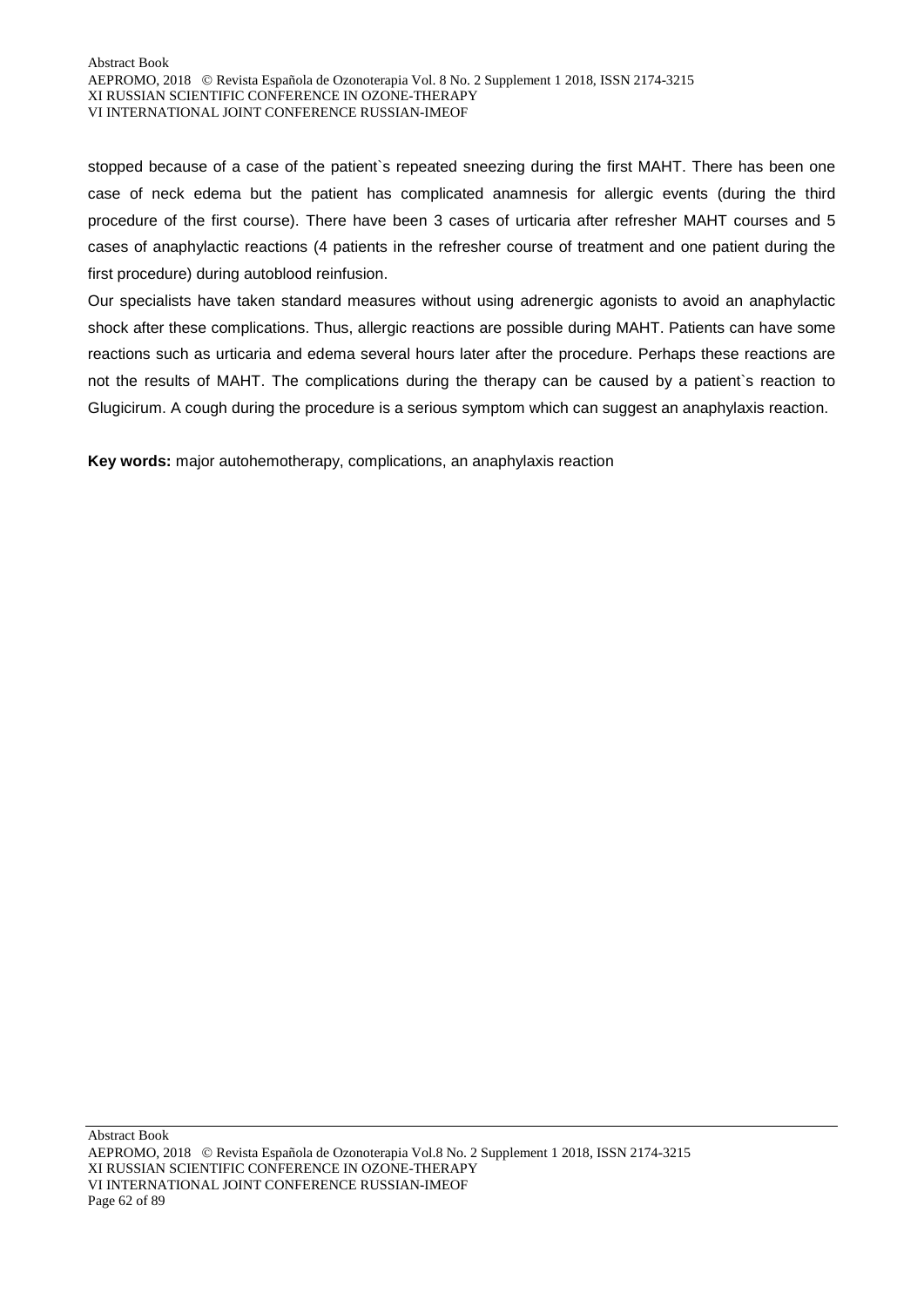# **ASSESSMENT OF THE STATE OF MICROCIRCULATION UNDER THE INFLUENCE OF EXOGENOUS NITRIC OXIDE ON THE BACKGROUND OF THERMAL INJURY**

P.V. Peretyagin, N.V. Didenko, K.L. Belyaeva, A.G. Soloveva

*Privolzhsky Research Medical University, Nizhny Novgorod, Russia*

#### **Introduction**

In the early period of the combined thermoinsulation injury in the problems of comprehensive treatment along with activities for the fight against pain, compensation of the deficits of the volume of circulating plasma, the elimination of violations of hemorheology, increasing neutralization of endotoxemia, the maintenance and stimulation of excretory functions of the body include the treatment of circulatory and transport dysfunction.

#### **Materials and methods**

The experiment was performed on 18 Wistar rats weighing 180-250 g., divided into 2 equal groups. In the first group (n=9) and control animals caused a combined thermal injury, including contact burns on 20% of p. T. animal and thermoinsulation injury, the second  $(n=9)$  – experimental – thermal injury is followed using the apparatus "PLASON" (Moscow), in the regime of NO-therapy at minimum flow rate and distance from the wound  $1.5 - 2$  cm for 2 min.

The state of microcirculation was assessed using laser Doppler flowmetry (LDF) on the device "LAKK-M" (NPO "Lazma", Moscow). The indicator of microcirculation (PM), as well as active (endothelial, neurogenic, myogenic) and passive (respiratory, cardiac) regulatory factors were considered. The state of microcirculation of animals was registered initially, as well as on the 7th and 14th days from the beginning of the experiment. Analysis and statistical processing of the obtained data was carried out using Statistica 6.1.

#### **Results and discussion**

It was found that the microcirculation index in the control group decreased at all stages: on the 7th day the decrease was 39%, and on the 14th day-46% (p<0.05). It is shown that on the 7th day in the experimental group the indicator normalizes relative to control values in the same period, with the subsequent intensification up to 223% of normal values. The reaction of regulatory factors proved to be multidirectional. Thus, in the control group, the growth of the respiratory component was revealed by 9% compared to the 7th, and 68% compared to the 14th day relative to the starting values. In the experimental group, on the contrary, a decrease of 36% and 62% (p<0.05), respectively, relative to the norm was observed in the same period. Such a reaction can be explained by the fact that the additional application of nitric oxide increases venous outflow.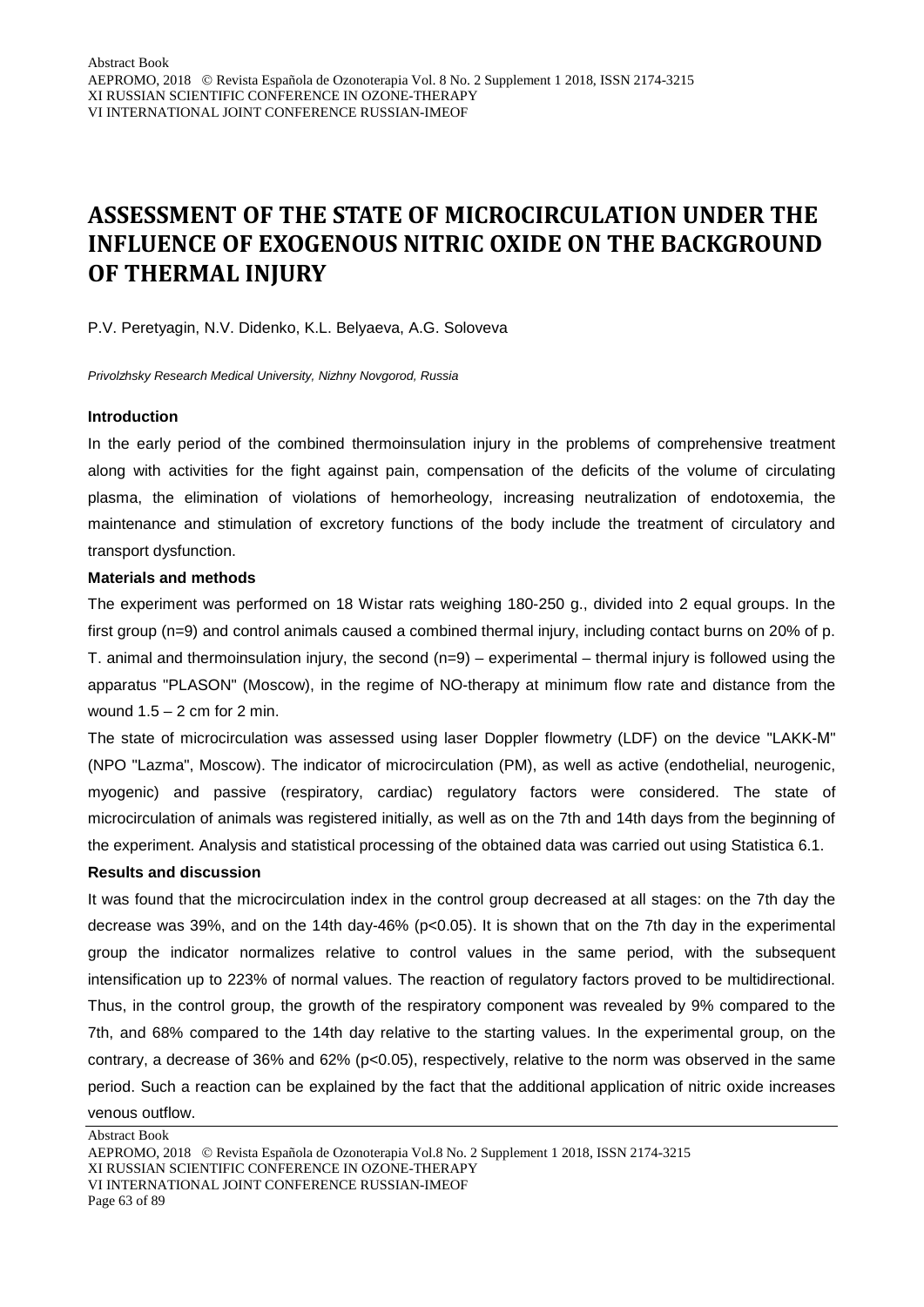# **Conclusion**

Thus, it is shown that external application of the source of exogenous nitric oxide promotes intensification of microcirculation at the combined thermal trauma, to a greater extent due to passive factors of regulation, mainly respiratory.

**Key words:** microcirculation, thermal trauma, nitric oxide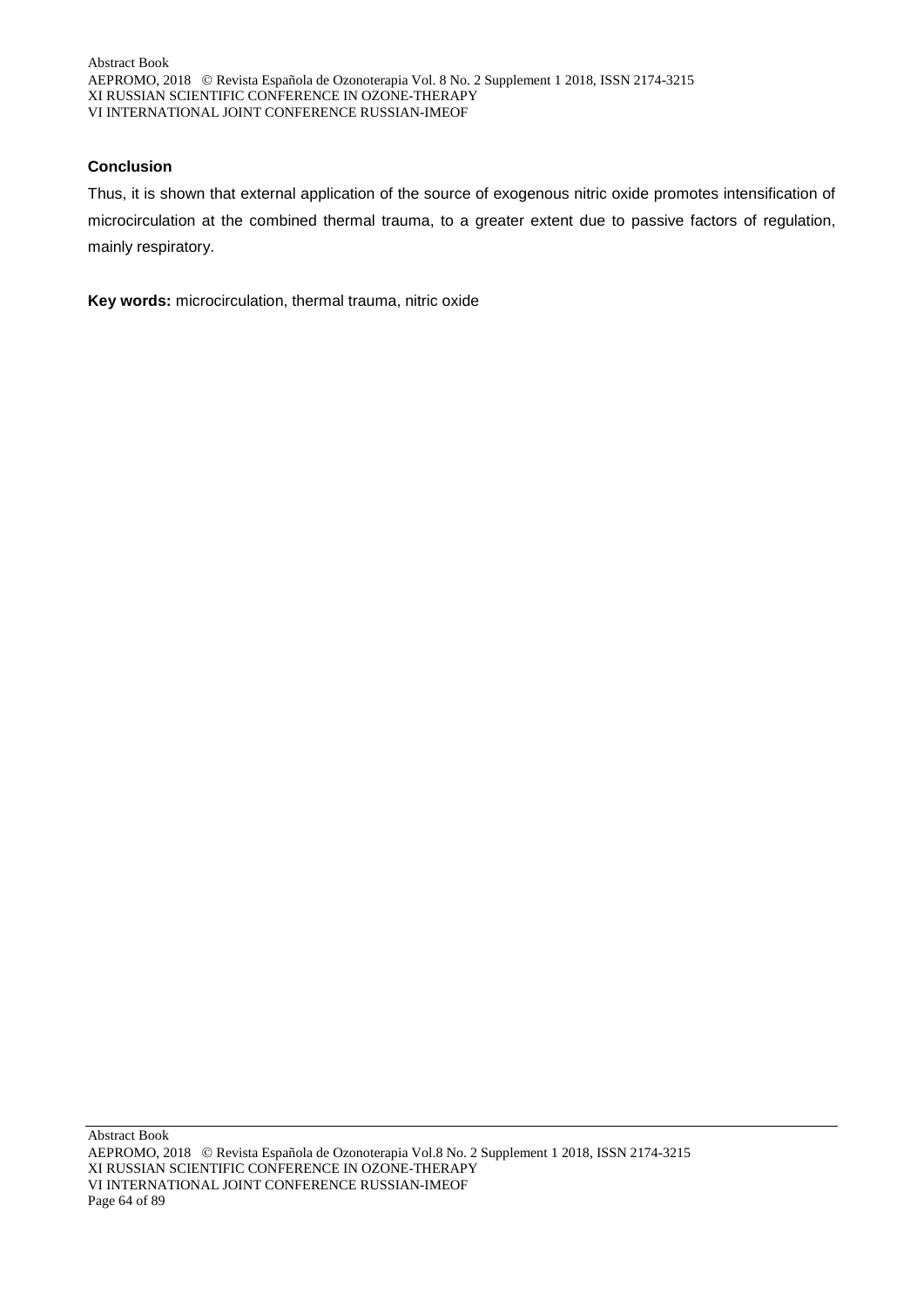# **OZOTENS-THERAPY OF DORSALGIAS AND ARTRALGIAS**

S.P. Peretyagin<sup>1</sup>, A.V. Novikov<sup>2</sup>, S.A. Sokolov<sup>1</sup>, S.E. Khrulev<sup>2</sup>

*1 Association of Russian Ozone Therapeutists, Nizhny Novgorod, Russia 2 Privolzhsky Research Medical University, Nizhny Novgorod, Russia*

It is known that about 90% of diseases is associating with pain syndrome are treated by specialists from primary medical care (Scoping Document for WHO Guidelines, 2012). Neurolodists stated that most important cause of pain syndrome in dorsopatia is degenerative processes in vertebras as a component of osteochondrosis pathogenesis. Other serious problem of modern orthopedics are arthralgias, which are combined with posttraumatic osteochondrosis of крупных суставов.

The **aim of this work was** the study of possibilities of electromyostimulation (EMS) with transcutaneous electrophoresis of cream with reactive oxygen species in correction of pain syndrome at patients with dorsoalgias and arthralgias.

#### **Material and methods**

We evaluated 43 patients with lumbar dorsopathy or arthralgia of the knee (62-73 years old), divided into 2 groups. Patients of control group (n=20) got standard analgesics, vascular and antioxidant therapy, vitamins. Physiotherapy for these patients included EMS on some zones (thoracic and lumbar paraarticular zones of the spine, paraartral zones near the knee). Patients of main group (n=23) additionally got a innovative manipulation – OZOTENS-Therapy, which based on EMS, but it modified with electrophoresis of creams with high dose of reactive oxygen species (6000 mg O2/kg). Procedures were performed on low-frequency electro- impulse massager "MN8002 COMBO". All the patients were tested clinically (estimation of pain syndrome), instrumentally (computer tomography and magnetic resonance tomography of lumbar region of the spine or knee zone; study of central and peripheral hemodynamics, microcirculation state; spirometry) and laboratory (by parameters of blood oxidative and energy metabolism, acid-base balance indexes). Statistic calculations were provided by standard algorithms with Statistica 6.1 for Windows.

#### **Results**

Our studies allow to demonstrate significant clinical improvement in 19 patient of main group (88,6%) and 15 patients of control group (75%). This dynamics is characterized by clear decreasing of pain syndrome and full restoration of motions in lumbar region of the back. In addition, OZOTENS–therapy caused the stimulation of microcirculation (at 1.6-3.3 times to initial level, p<0.05) with prevalence of parasympathetic influence, increasing of myocardium work and power and respiratory support. We laboratory fixed that OZOTENS–therapy led to intensification of free radical processes with prevalent activation of antioxidant reserves and optimization of energy metabolism.

AEPROMO, 2018 Revista Española de Ozonoterapia Vol.8 No. 2 Supplement 1 2018, ISSN 2174-3215 XI RUSSIAN SCIENTIFIC CONFERENCE IN OZONE-THERAPY VI INTERNATIONAL JOINT CONFERENCE RUSSIAN-IMEOF Page 65 of 89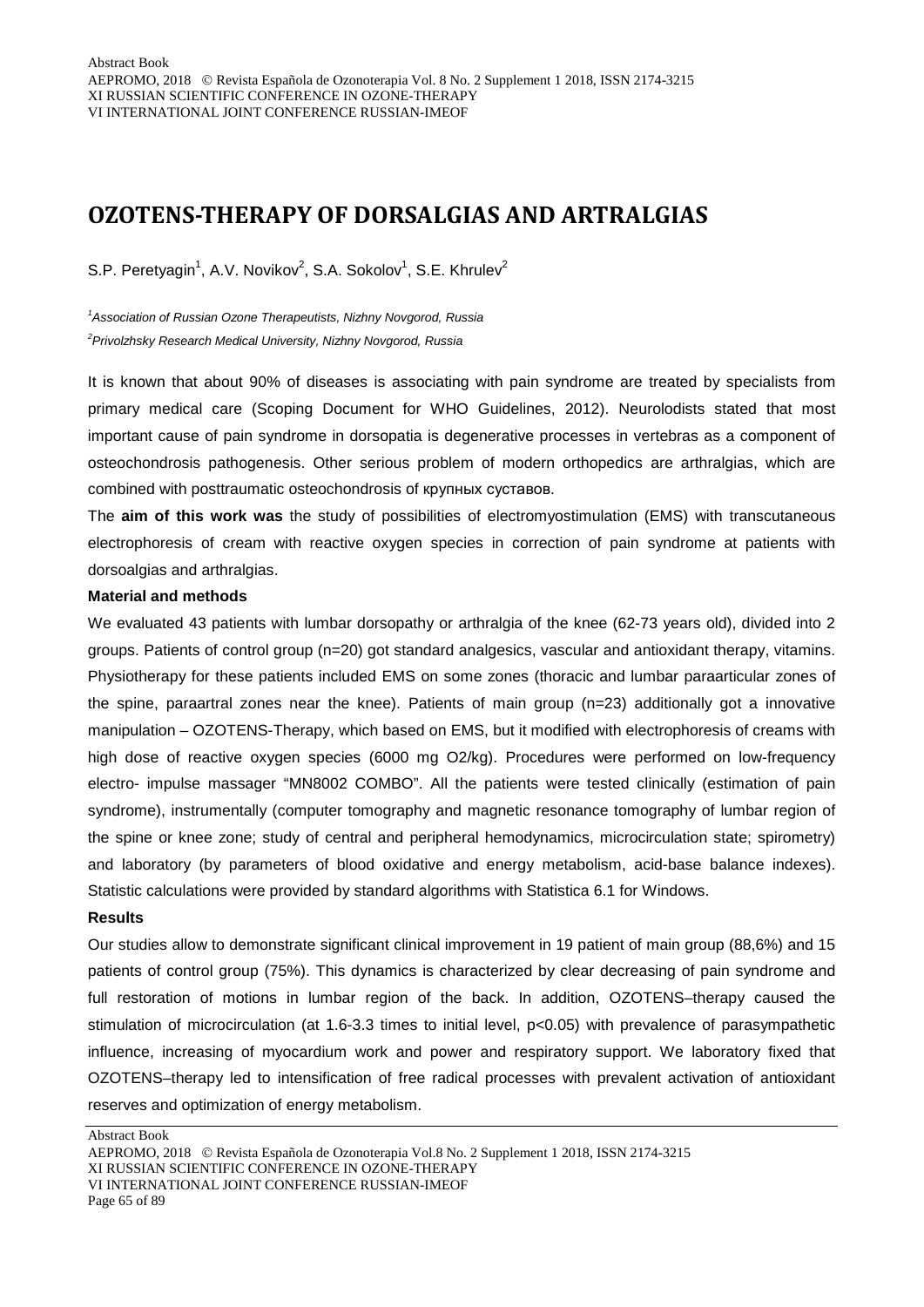### **Conclusion**

In whole, our study shown that sanogenic effects of EMS/OZOTENS-therapy include myostimulation, myorelaxation, electrolypolysis and bioactivating action on needed zones. Transcutaneous transport of reactive oxygen soecies from cream occurs by eletroporation of biological structures.

**Key words:** dorsalgia, artralgia, ozone-contianing cream, electromyostimulation, elecroporation, electrophoresis

Abstract Book AEPROMO, 2018 Revista Española de Ozonoterapia Vol.8 No. 2 Supplement 1 2018, ISSN 2174-3215 XI RUSSIAN SCIENTIFIC CONFERENCE IN OZONE-THERAPY VI INTERNATIONAL JOINT CONFERENCE RUSSIAN-IMEOF Page 66 of 89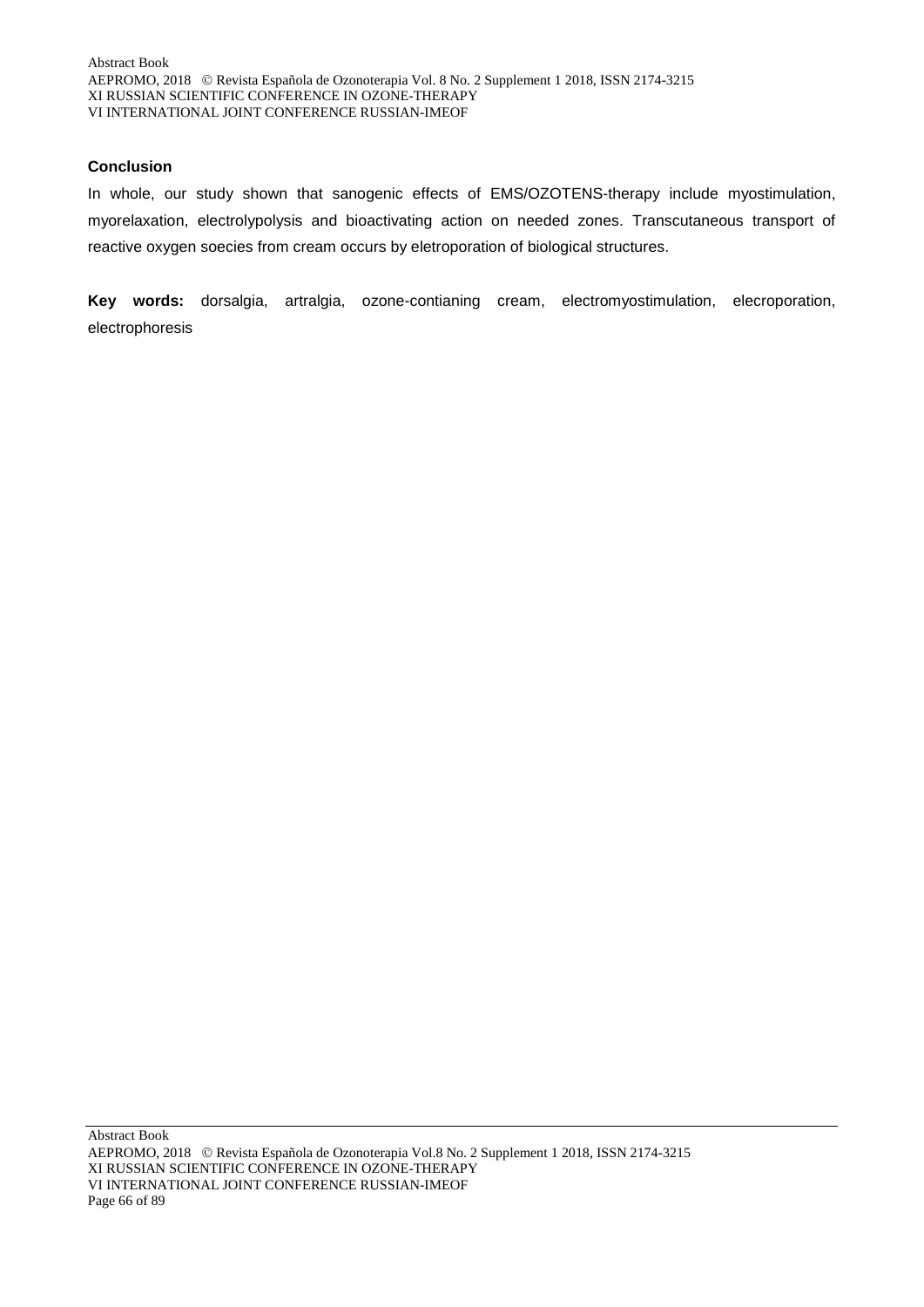# **NEW PERIOPERATIVE NITRIC OXIDE INHALATION TECHNIQUE FOR PATIENTS WITH HIGH PULMONARY HYPERTENSION DURING OPERATIONS WITH CARDIOPULMONARY BYPASS**

V. Pichugin<sup>1</sup>, S. Domnin<sup>2</sup>, V. Bober<sup>2</sup>, I. Seyfetdinov<sup>2</sup>

*1 Privolzhsky Research Medical University, Nizhny Novgorod, Russia 2 Specialized Clinical Cadiac Surgery Hospital, Nizhny Novgorod, Russia*

The **aim of the study** was to evaluate the effectiveness of a new technique of permanent inhaled NO therapy on lungs protection during cardiac valve operations with cardiopulmonary bypass (CPB) in patients with high pulmonary hypertension.

### **Material and methods**

The study included 47 patients of both sexes aged 25 to 76 years (mean age 58.9  $\pm$  1.9) who underwent heart valve operations or combined interventions. The mean pulmonary artery pressure was  $42.2 \pm 1.5$  mm Hg. All patients gave informed consent, and the study was approved by the ethics committee of the institution. Patients were divided into two groups: the first (27 patients) - control, where no specific measures were taken to protect the lungs; the second (20 patients) - patients received NO inhalation from transferring to artificial ventilation during the whole operation, pulmonary artery perfusion and lungs ventilation with NO during CPB were performed. A comparative evaluation was carried out based on the dynamics of the lungs functional parameters.

### **Results**

NO inhalation before CPB was carried out at a concentration of 17.8  $\pm$  0.71 ppm, during CPB 17.4  $\pm$  0.67 ppm, in the post- CPB period - 18.5  $\pm$  0.60 ppm. The content of NO<sub>2</sub> was: before CPB - 1.40  $\pm$  0.06 ppm, during CPB - 1.40  $\pm$  0.06 ppm, after CPB - 1.60  $\pm$  0.12 ppm. The content of methaemoglobin in all patients did not exceed 1.5%. The administration of inhaled NO therapy was accompanied by a significantly lower alveolar-arterial oxygen difference during operation, a significantly higher oxygenation index from the onset of NO inhalation, and a higher level at the end of the surgery, significantly lower intrapulmonary shunting after CPB and preservation initial values of pulmonary compliance at all stages of the operation.

#### **Conclusion**

Abstract Book

AEPROMO, 2018 Revista Española de Ozonoterapia Vol.8 No. 2 Supplement 1 2018, ISSN 2174-3215 XI RUSSIAN SCIENTIFIC CONFERENCE IN OZONE-THERAPY VI INTERNATIONAL JOINT CONFERENCE RUSSIAN-IMEOF Page 67 of 89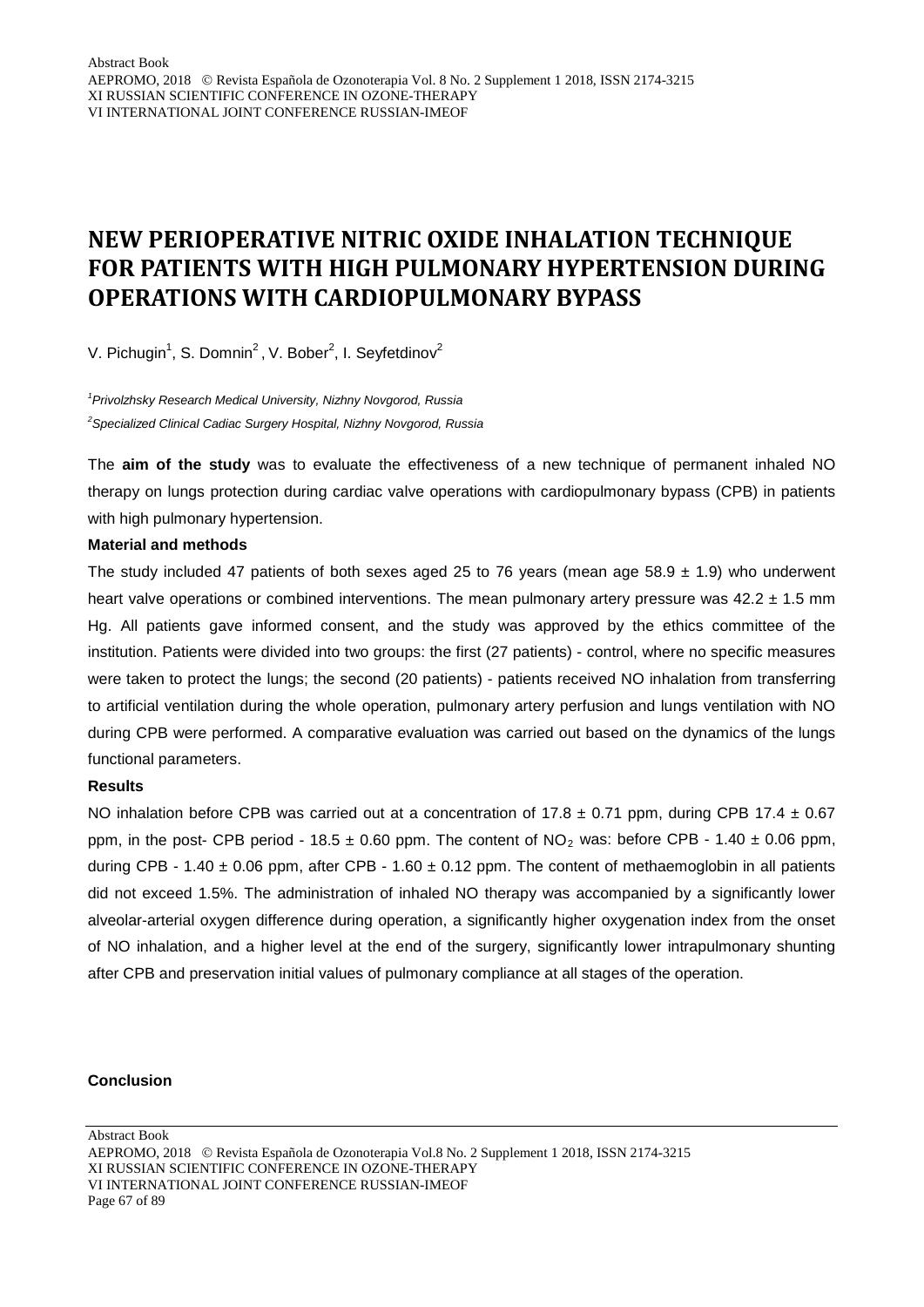The application of the new perioperative nitrous oxide inhalation technique effectively preserved the oxygenating function of the lungs, pulmonary compliance, decreased the intrapulmonary shunting of the blood after CPB in high risk patients with severe pulmonary hypertension.

**Key words:** inhalation therapy, nitric oxide, lungs protection, operations with cardiopulmonary bypass

Abstract Book AEPROMO, 2018 Revista Española de Ozonoterapia Vol.8 No. 2 Supplement 1 2018, ISSN 2174-3215 XI RUSSIAN SCIENTIFIC CONFERENCE IN OZONE-THERAPY VI INTERNATIONAL JOINT CONFERENCE RUSSIAN-IMEOF Page 68 of 89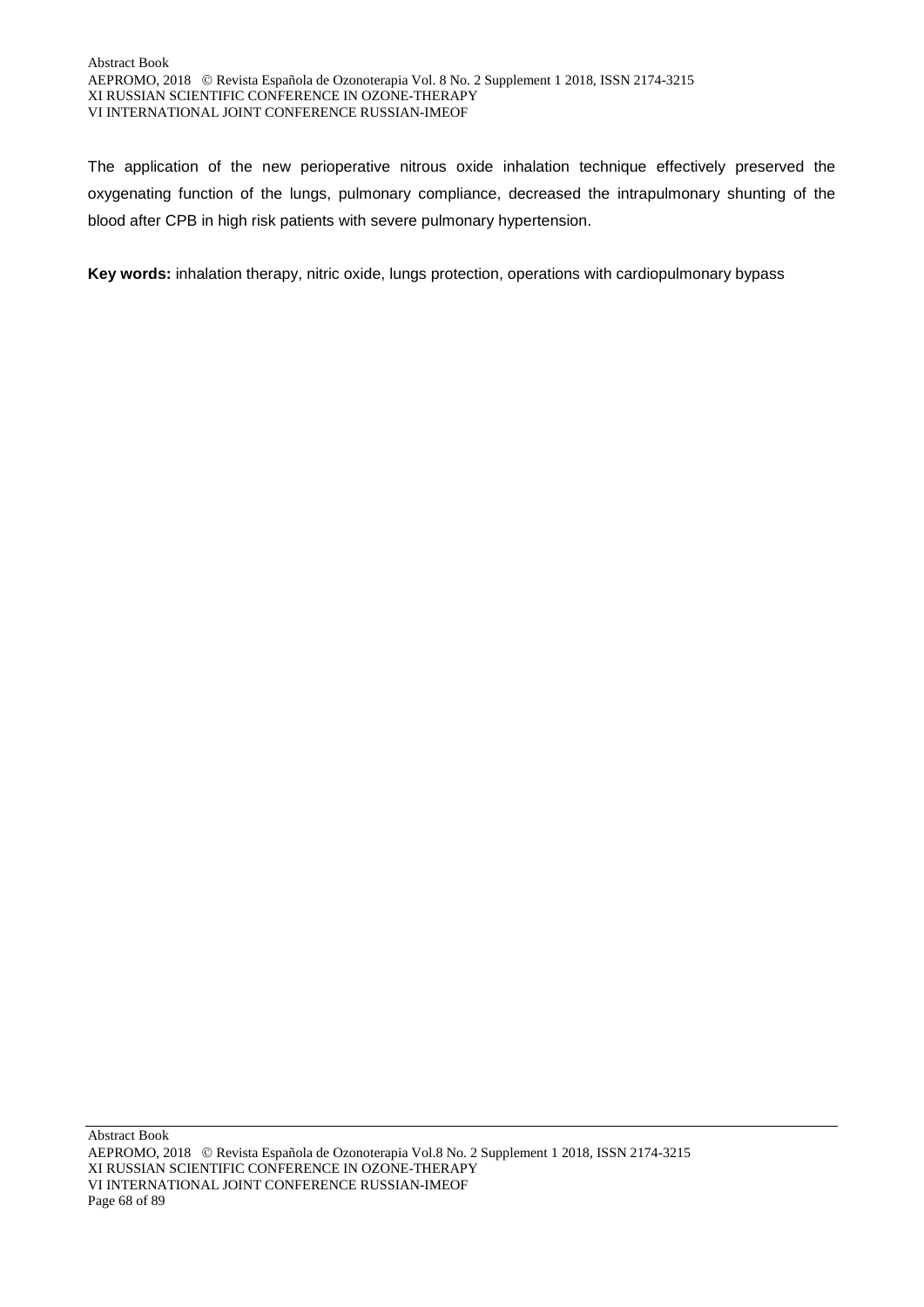# **CLINICAL INVESTIGATION OF EFFICACY NITRIC OXIDE PRECONDITIONING ON MYOCARDIAL PROTECTION DURING CARDIAC VALVES OPERATIONS WITH CARDIOPULMONARY BYPASS**

V. Pichugin, I. Seyfetdinov, S. Domnin, E. Sandalkin

#### *Privolzhsky Research Medical University, Nizhny Novgorod, Russia*

**The aim of the study** was to evaluate the effect of intraoperative NO inhalation therapy on the effectiveness of myocardial protection during heart valves surgery in conditions of cardiopulmonary bypass (CPB) and combined pharmacological cardioplegia with crystalloid solutions (Custadiol).

### **Material and methods**

The study included 60 patients of both sexes aged 33 to 75 years (mean age 57.6  $\pm$  0.9) who underwent heart valve operations or combined interventions. The operations were performed under conditions of normothermic CPB and combined cardioplegia («Custadiol»). All patients were randomized into two groups: the first (30 patients) - control, where as the main method of protecting the myocardium was cardioplegia based on "Сustadiol"; the second (30 patients) - additionally, all patients underwent inhalation therapy with nitric oxide from the moment of transferring to artificial ventilation throughout the operation. As a generator of nitric oxide, the «Tianox» apparatus (Russia) was used, nitrogen oxide (0.3-0.4 l / min) was supplied to the inspiratory path in a stream of pure oxygen (1.5-2 l / min) at a concentration of 20-25 ppm. Clinical evaluation was carried out on the basis of clinical indices (the rate of spontaneous cardiac recovery, post-ischemic heart rhythm disturbances, dosages of inotropic drugs) and the dynamics of the marker of myocardial damage (troponin I) in the postoperative period (after surgery, 12, 24 and 48 hours).

#### **Results**

The spontaneous cardiac recovery after ischemia was more often observed in patients in the 2nd group (56.6%), in the 1st group - in 40%, the more rare development of postischemic rhythm disturbances (13.3%, in 1 st group - 26,7%). There were no significant differences in the dosages of inotropic drugs. Dynamics of troponin I concentration: baseline levels did not have significant differences. At the end of the operation, the level of this indicator significantly increased in both groups of patients: in the first group - from  $0.010 \pm 0.008$ to 2.620  $\pm$  0.206 ng / ml, in the second group with 0.010  $\pm$  0.001 to 1.180  $\pm$  0.149 ng / ml, it should be noted that the level of the marker at this stage in patients of the 2 nd group was significantly lower (2 times) than in the patients of the 1 st group. Twelve hours after the operation, both groups showed a significant increase in the concentration of troponin I (in the first group, from  $2,620 \pm 0,206$  to  $3,410 \pm 0,407$  ng / ml, in the second group from 1,180  $\pm$  0,149 to 2,020  $\pm$  0,167 ng / ml). However, the level of the marker in the patients of the 2

Abstract Book

XI RUSSIAN SCIENTIFIC CONFERENCE IN OZONE-THERAPY

VI INTERNATIONAL JOINT CONFERENCE RUSSIAN-IMEOF

Page 69 of 89

AEPROMO, 2018 Revista Española de Ozonoterapia Vol.8 No. 2 Supplement 1 2018, ISSN 2174-3215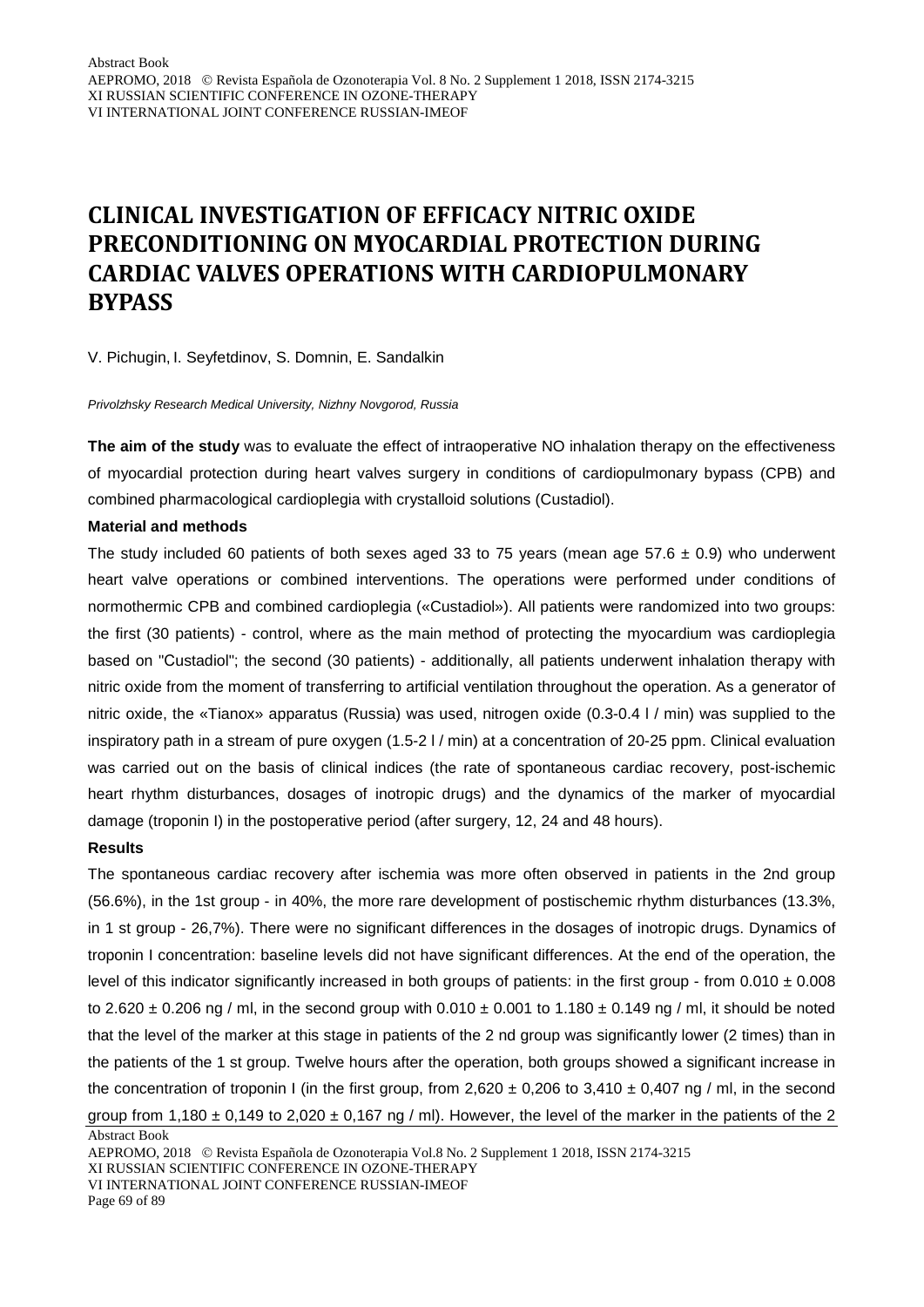nd group is also significantly lower than in the patients of the 1 st group. Decrease in the concentration of troponin I started 24 hours after the operation, which continued to the end of 2 (after 48 hours) days. At these stages, there were no significant differences.

# **Conclusion**

Clinical evidence suggests a protective effect of inhaled nitric oxide on the myocardium. The effect of pharmacological preconditioning manifested itself in an increase in the frequency of independent cardiac recovery after ischemia, a decrease in the rate of postischemic rhythm disturbances and lower levels of troponin I over the next 12 hours of the postoperative period. Nevertheless, further clinical studies are needed to confirm the effect of this technology.

**Key words:** inhalation therapy, nitric oxide, pharmacological preconditioning, myocardial protection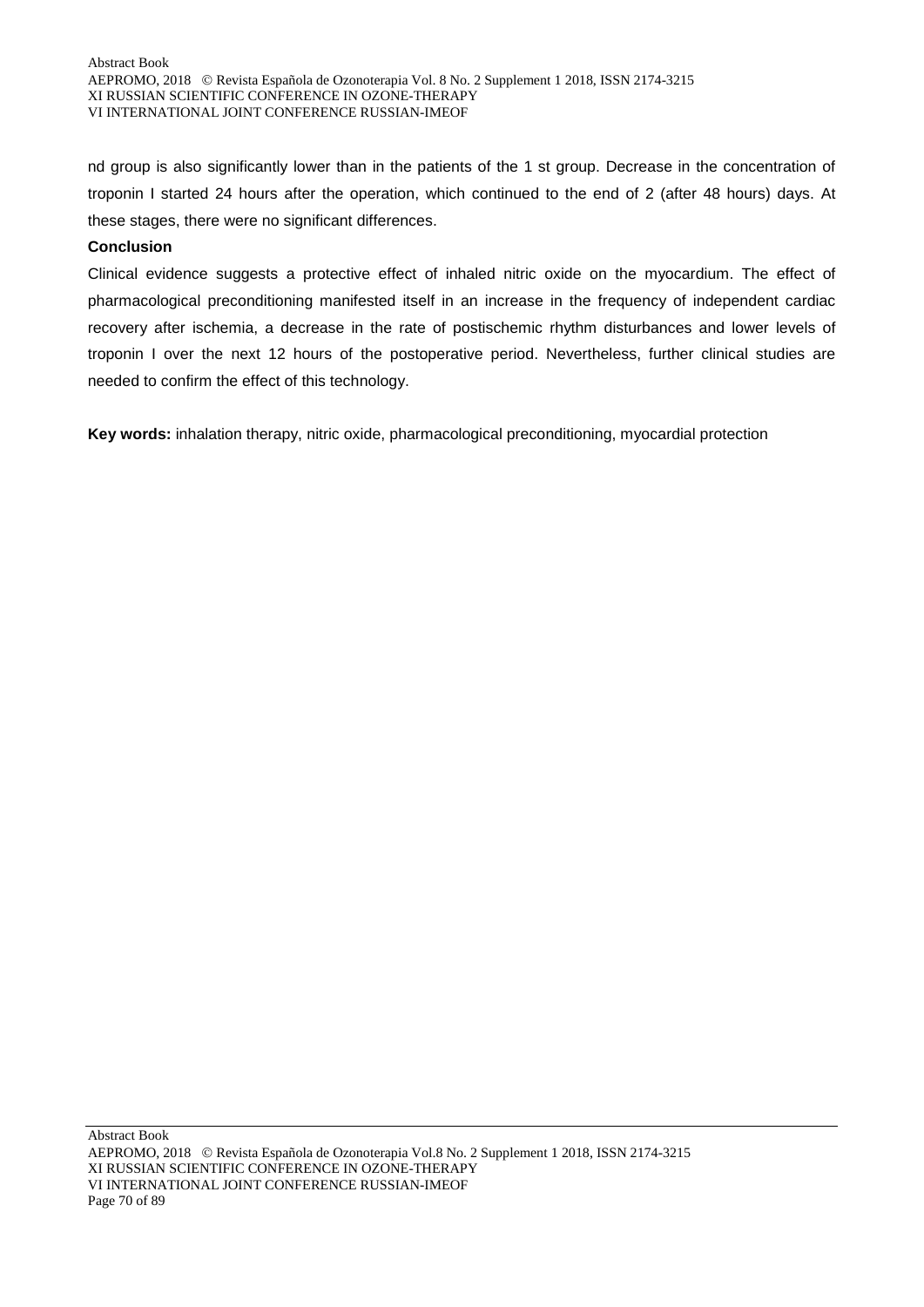# **OZONUCLEOLYSIS IN BRACHALGIA**

Umair Rashid<sup>1</sup>, A. Hameed<sup>1</sup>, M Farooq<sup>1</sup>, Marco Leonardi<sup>2</sup>

*1 Punjab Institute of Neuro Sciences, Lahore, Pakistan 2 IRCCS, N. Research Hospital, University of Bologna, Italy*

# **Background and purpose**

Direct injection of Oxygen-Ozone in the cervical discs has proved to be the effective alternative to surgery in patients with cervical disc herniation in many countries around the world. We report our experience with ozonucleolysis with patients effected by pain in cervical region (Brachalgia) due to disc herniation including post operative recurrence or disc prolapse.

# **Methods**

4000 patients were treated with single session of Oxygen Ozone therapy from 2005-2017. All the patients had CT or MRI evidence of cervical disc prolapse with clinical signs of cervical nerve root compression. The procedure was performed under angio fluoroscopy using 22/23 G spinal needle with out any form of anesthesia. All the patients received intra discal injection of Oxygen Ozone mixture at a ozone concentration 30 ugm/ml. Among 4000 patients 3000 were males and 1000 were females between the age of 20-70 yrs. Therapeutic out come was assessed 5 months after treatment by using modified MacNab method.

### **Results**

A satisfactory therapeutic outcome was obtained. 60% of the patients showed complete recovery with resolution of symptoms. 20% of the patients complained of occasional episodic neck pain and arms pain with no limitation of occupational activity. 5% of cases showed insufficient improvement. 5% of cases had no improvement and went for surgery. 10% of cases never turned up after the first visit.

### **Conclusion**

Intradiscal and periganglionic injection of Ozone for herniated cervical disc has revolutionized percutaneous approach to nerve root diseases making it safer, cheaper and easier to repeat than treatments currently in use.

**Key words:** ozonucleolysis, brachalgia, disc herniation, ozone

AEPROMO, 2018 Revista Española de Ozonoterapia Vol.8 No. 2 Supplement 1 2018, ISSN 2174-3215 XI RUSSIAN SCIENTIFIC CONFERENCE IN OZONE-THERAPY VI INTERNATIONAL JOINT CONFERENCE RUSSIAN-IMEOF Page 71 of 89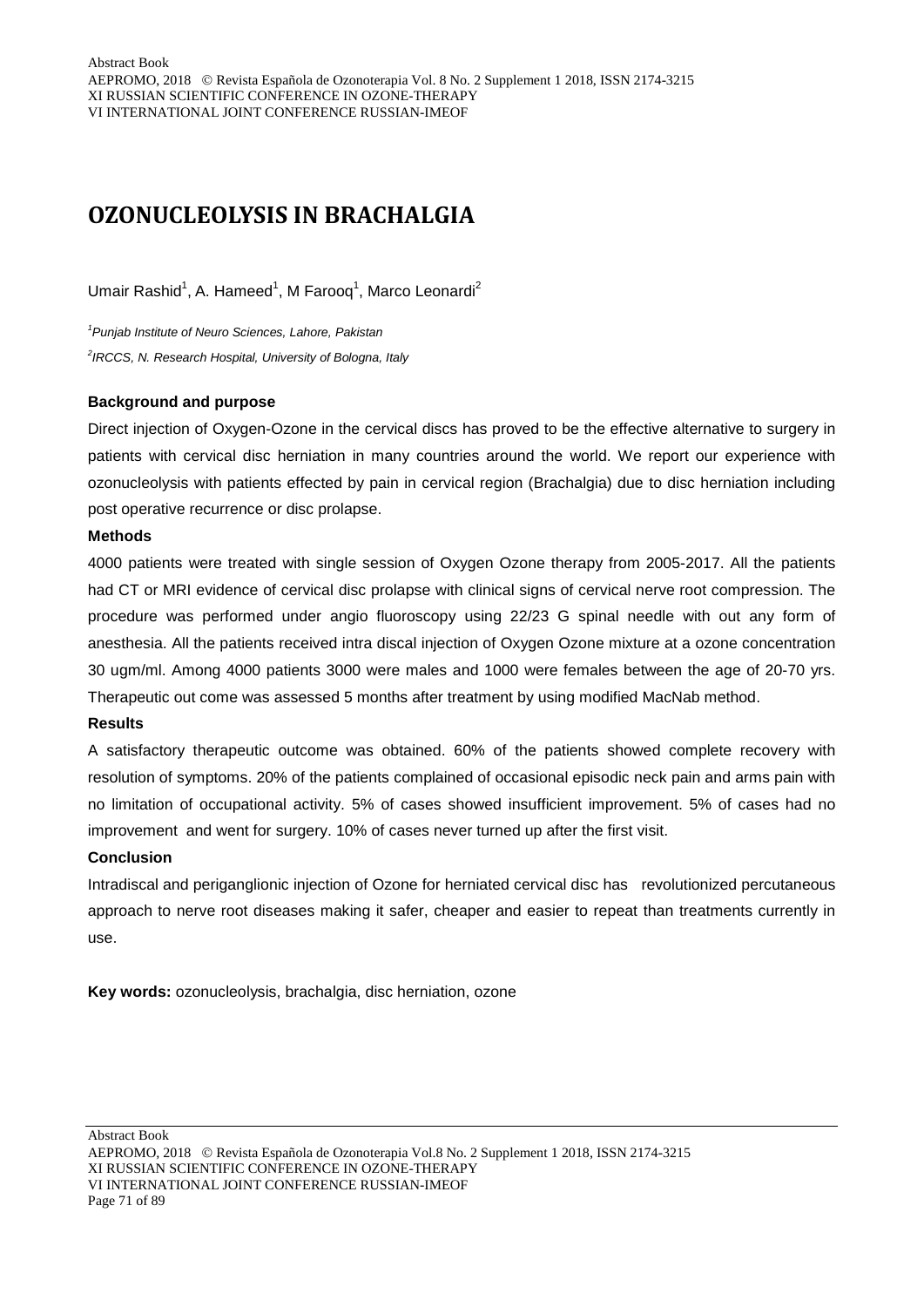# **IV OZONATED MARINE PLASMA AS A KEY ELEMENT IN THE RESTORATION AND REGENERATION OF FUNCTIONS AND / OR TISSUES**

### Rauber Beatriz

*Academia de Ciencias, Tecnología, Medicina y Terapias Integrativas ACITEMYTI. Lope de Vega 136, Colonia Polanco CP 11560, Ciudad de México, México*

This paper is intended to promote the dissemination, research and use of ozonated marine plasma and to provide ozone therapy with a broader field of application without risks and with better results.

Patients were randomly selected according to case complexity and chronicity.

CASE 1: man, 40 years old. Chronic rheumatoid arthritis, thirty years of evolution, agressive and not cured or alleviated in any way, accompanied by severe fibromyalgia and subcutaneous nodules.

CASE 2: woman, 50 years old. Multiple abscesses in different parts of the body, eight years of evolution without results.

CASE 3: man, 67 years old. Abscess in left foot, of unknown etiology, that finally developed sepsis.

In all three cases IV ozonated marine plasma was used in the form of localized ozone injections; hypobaric capsule; medical equipment ozonator OXI3.

Marine plasma provides the possibility of achieving results quickly and optimally, without risks and with the following advantages: balance of the interior milieu, alkalinity, oxygen saturation, hydration, nutrition, original DNA (carrying the information regarding the origins of cellular life), organic elements and ionic substitution. It possesses all the chemical elements of the periodic table.

Limitations: it is highly important to administer in small doses given the power of the results (not yet measured, but proven in each case); increase in frequency of Jarisch-Herxheimer reaction after sessions, it is easy to recover from and there are no complications when patients are properly informed.

**Key words:** marine plasma, restoration, regeneration, alkalinity, oxygen saturation, ozonides, nutrition

AEPROMO, 2018 Revista Española de Ozonoterapia Vol.8 No. 2 Supplement 1 2018, ISSN 2174-3215 XI RUSSIAN SCIENTIFIC CONFERENCE IN OZONE-THERAPY VI INTERNATIONAL JOINT CONFERENCE RUSSIAN-IMEOF Page 72 of 89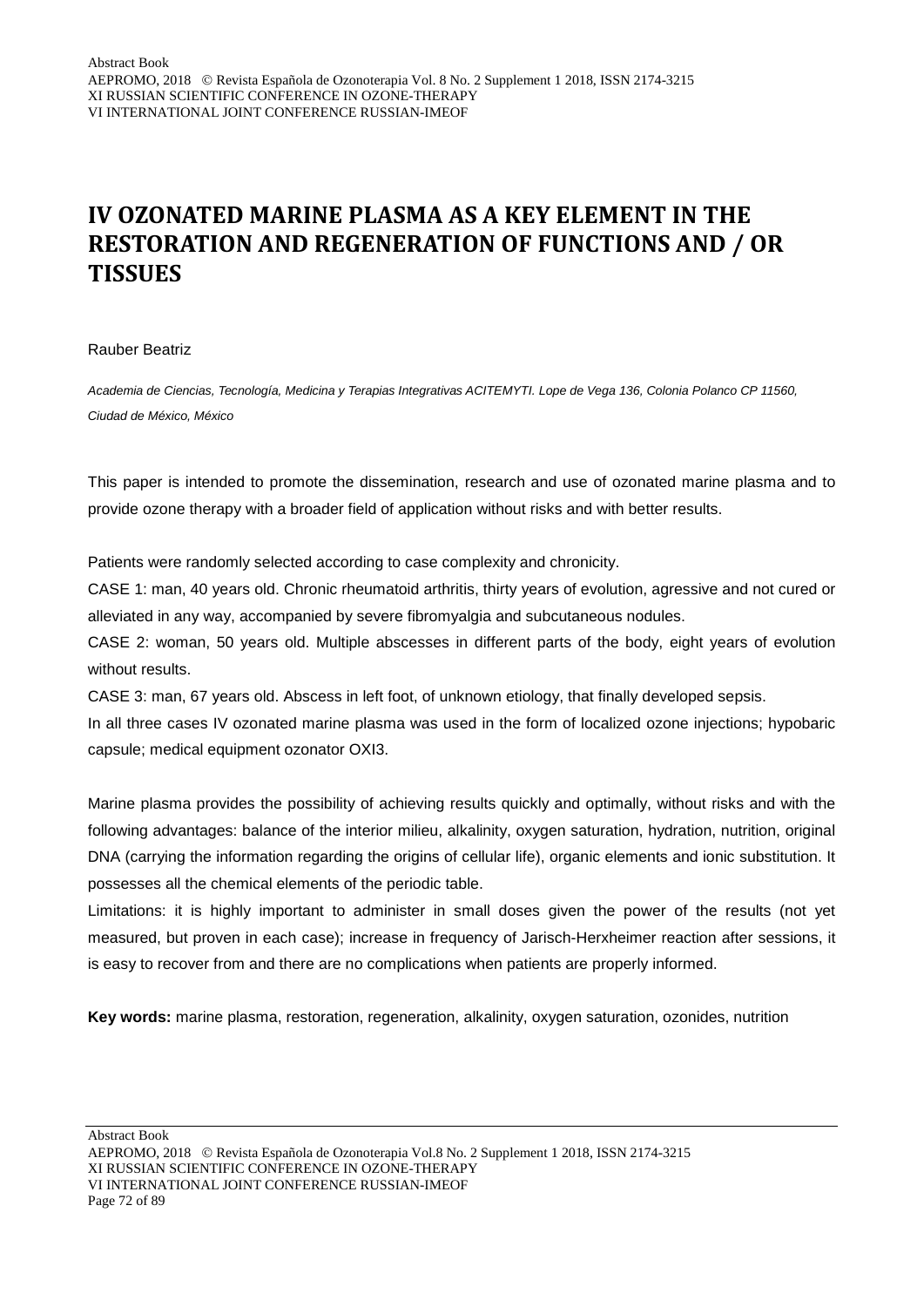# **PIE DIABÉTICO, TRATAMIENTO MÉDICO MULTIDISCIPLINARIO Y OZONOTERAPIA, UNA ALTERNATIVA MÁS**

Rivera-Soto María Ana<sup>1</sup>, Peredo Llaguno Aimeé<sup>2</sup>, Weber-Chuliá Nalleli<sup>3</sup>

*1 Médico Cirujano y Homeópata, M. en C. Toxicología, CINVESTAV. Candidato a Doctor en Ciencias Genómicas UACM 2 Lic. en Terapia Física. Universidad Politécnica de Pachuca*

*3 Médico Cirujano UNAM, Especialista en Salud en el Trabajo, Miembro de la Asociación Española de Ozonoterapia AC AEPROMO. Coordinadora Internacional de Ozonoterapia CIPREDIS, Consultor Internacional ISCO3. Presidenta de la Sociedad Nacional de Profesionales en Ozonoterapia SC- SONAPROZ SC – México*

Diabetic foot ulcers in Diabetes patients are consider a medical emergency and a public health problem, being the mean cause of hospital incomes and amputation. Is consider a multifactorial disease in which are involved venous insufficiency, motor and sensitive peripheric neuropathy, immunosuppression, oxidative stress, post-translational modifications developing claudication, dumbness in feet, anhidrosis, hyperkeratosis, helomas, dryness, no perceptible cutaneous loss integrity leading to ulcers, infections and gangrene. A multidisciplinary approach is recommended to deal with metabolic disorder, mobility, ulcer healing. Our proposal is to include ozone therapy as medical treatment for diabetic foot ulcers and diabetes. In the four cases that we presented with chronic infected diabetic foot ulcers diagnosis, we proposed an eight weeks multidisciplinary treatment included, diet, hygienic and general indications, pharmacological treatment for diabetes and venous insufficiency, physiotherapy and parenteral (ozonized saline solution) , and local ozonetherapy (ozonized olive oil and hermetic boot) in which we observed at the end of the treatment a glycemic low down at normal levels, a total ulcer healing and a recover of the claudication symptoms.

**Key words:** diabetes, foot ulcer, multidisciplinary approach, ozone therapy

AEPROMO, 2018 Revista Española de Ozonoterapia Vol.8 No. 2 Supplement 1 2018, ISSN 2174-3215 XI RUSSIAN SCIENTIFIC CONFERENCE IN OZONE-THERAPY VI INTERNATIONAL JOINT CONFERENCE RUSSIAN-IMEOF Page 73 of 89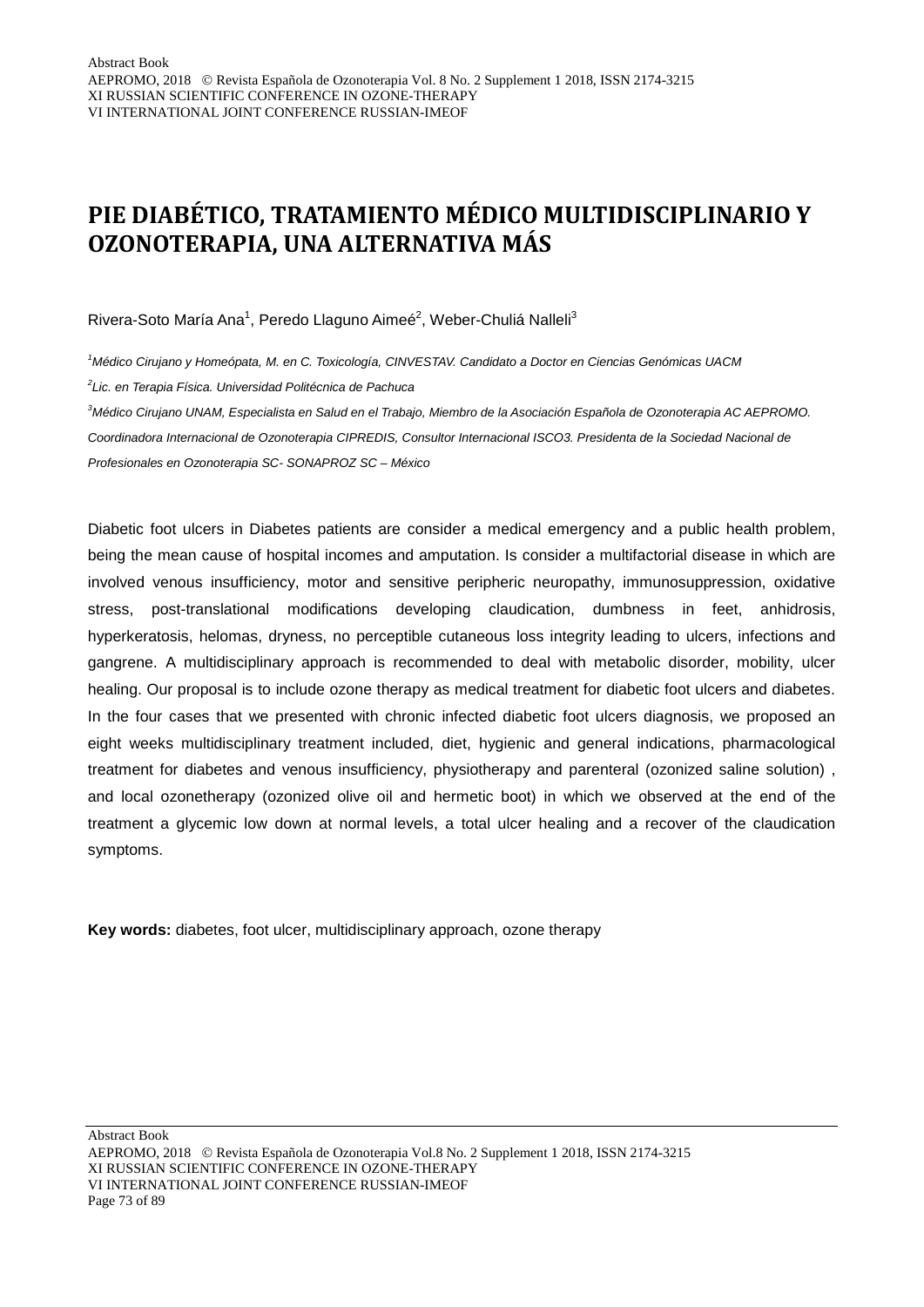## **OZON AS EFFECTIVE COMPONENT OF COMBINED TECHNOLOGY OF BONE GRAFTS STERILIZATION**

V.V. Rozanov<sup>1,2</sup>, I.V. Matveychuk<sup>2</sup>, I.V. Panteleev<sup>3</sup>, A.P. Chernyaev<sup>1</sup>

*1 Moscow State University, Moscow, Russia 2 Russian Institute of medicinal and aromatic plants, Moscow, Russia 3 "VIP OZONE" Ltd, Kirov, Russia*

#### **Introduction**

One of the most common technologies for sterilizing bioimplants today is radiation treatment with γ-radiation or a fast-electron flux. In Russia, a dose of 25 kGy is taken as the "standard" dose of absorption, which determines the effectiveness of suppressing various pathogens. This value is consistent with the recommendations of the International Atomic Energy Agency (IAEA), but in some countries there are other standards (30 kGy and even more). At the same time, it is known that, the higher the dose of absorption - the stronger the radiation sterilization affects the change in the properties of bioimplants. The purpose of this study is to reduce the dose of radiation exposure through the development of a combined technology for sterilization of bone implants based on the combination of ozone and radiation treatment in a single production process.

#### **Material and methods**

As an experimental bone-plastic material, fragments of the bull's femoral diaphysis were used, from which samples of rectangular shape with dimensions of 6x8x18 mm were mechanically cut out. In the initial state, all samples were contaminated with a mixed microflora. The sample groups were separately or sequentially subjected to an ozone-air mixture and radiation treatment. The control of sterility was carried out during microbiological studies with the use of a thioglycolic medium (for the presence of aerobic and anaerobic bacteria) and the Saburo medium (for the presence of microscopic fungi).

#### **Results and discussion**

The conducted studies showed that control samples, as well as samples subjected only to ozone or only radiation treatment did not satisfy the required degree of sterility and showed the presence of dissemination on 3-14 days at least on one of the culture media. Complete sterility in both culture media after 14 days of the experiment was demonstrated only by the samples subjected to combined action - sequential treatment with an ozone-air mixture with a concentration of 6-8 mg / L for 10-20 min and radiation irradiation with absorbed dose values of 11, 15 and 27 kGy.

AEPROMO, 2018 Revista Española de Ozonoterapia Vol.8 No. 2 Supplement 1 2018, ISSN 2174-3215 XI RUSSIAN SCIENTIFIC CONFERENCE IN OZONE-THERAPY VI INTERNATIONAL JOINT CONFERENCE RUSSIAN-IMEOF Page 74 of 89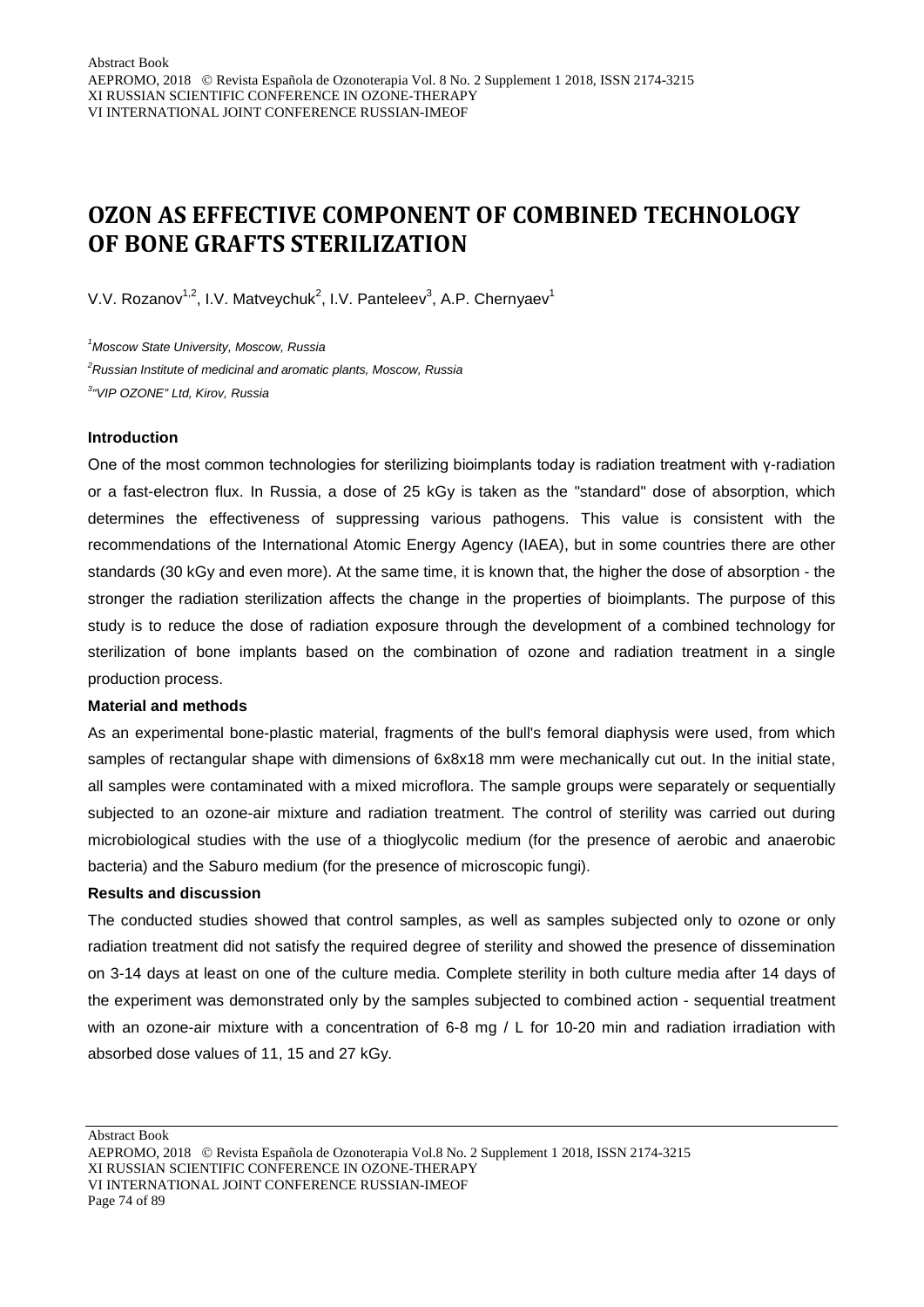#### **Сonclusion**

A new two-stage combined technology for sterilization of bone implants has been developed. At the first stage, the biomaterial is subjected to ozone treatment, at the second stage - radiation irradiation is carried out by a flow of fast electrons. Ozone exposure leads to a significant weakening of the population of pathogens and, as a consequence, to a decrease in their radioresistance, which in turn increases the efficiency of subsequent radiation treatment even at a half-lower dose of absorption. The developed technology is protected by the patent of the Russian Federation.

**Key words:** bone grafts, ozone, radiation sterilization, combined technology

Abstract Book AEPROMO, 2018 Revista Española de Ozonoterapia Vol.8 No. 2 Supplement 1 2018, ISSN 2174-3215 XI RUSSIAN SCIENTIFIC CONFERENCE IN OZONE-THERAPY VI INTERNATIONAL JOINT CONFERENCE RUSSIAN-IMEOF Page 75 of 89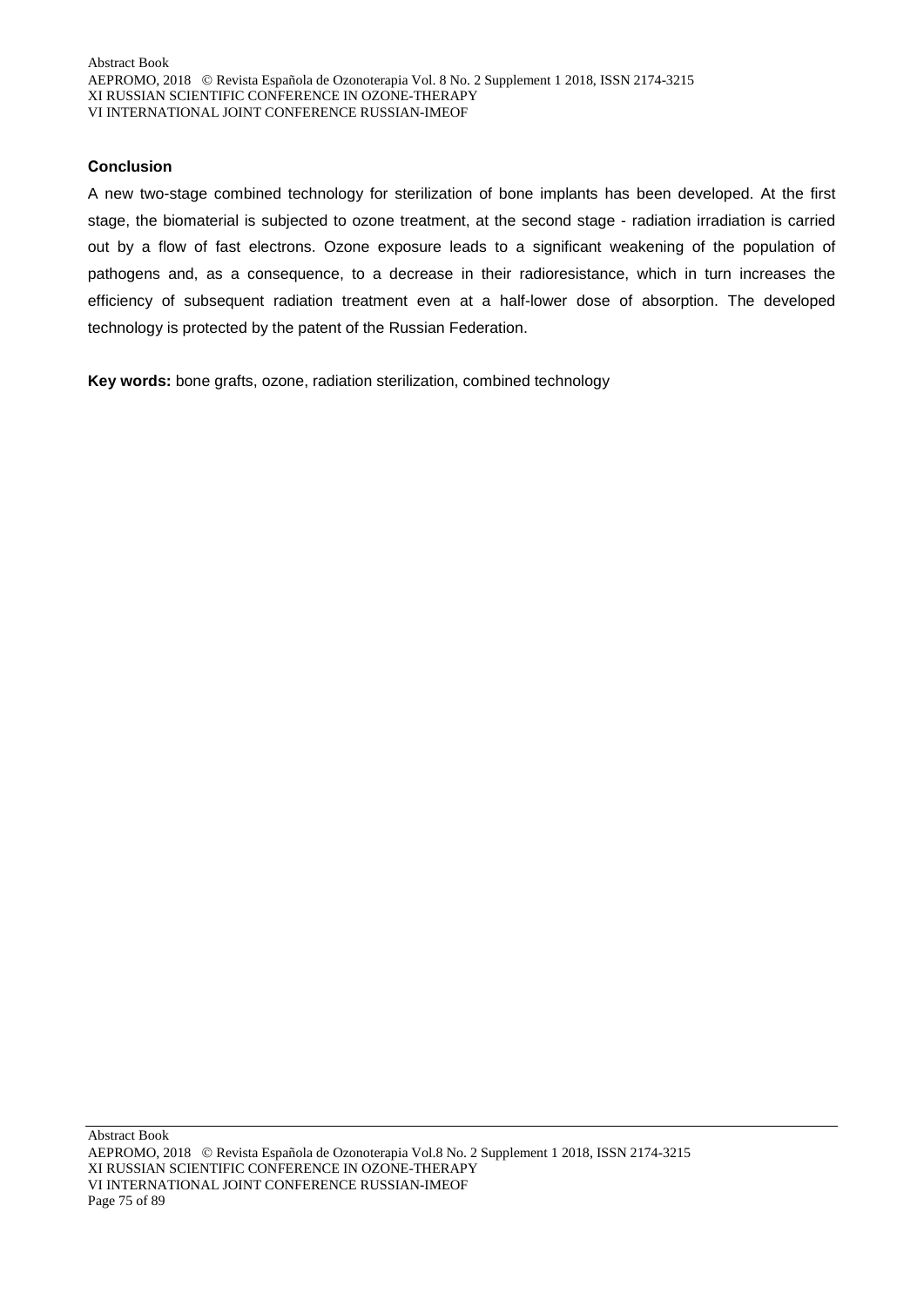# **OZONE THERAPY IN HUMAN PAPILLOMAVIRUS (HPV) INFECTION**

Adriana Schwartz

*Fiorela Clinic "Medical Center of Pain Management, Madrid, Spain*

Study of 30 patients infected with human papillomavirus (HPV) without having spontaneous remission after one year as of the first diagnosis. The samples were collected between October 2014 and February 2017. Cervical swabs were analyzed both HPV genotyping by PCR and Reverse Line Blot, and cervical cytology by Pap testing.

The study was carried out with the objective of verify the efficacy of O2 / O3 alone and in combination with other complementary measures. The patients were divided into two groups.

a) **Group O3 + (treated with ozone plus integrative therapy)**: It was treated with intravaginal ozone, ozonated saline solution, micro-immunotherapy and administration IV of GSH, Se, Zinc and VitC.

b) **Ozone group (treated exclusively with ozone)**: It was administered with intravaginal ozone therapy alone. Although the number of patients does not allow a safe conclusion, the group of patients treated with ozone plus integrative therapy presented a great advantages (p˂0,05) compared to the group of patients treated exclusively with ozone.

#### **Positive (negative cytology after 3 months of finishing the therapy)**

- **Group O3 +** (patients treated with ozone plus integrative therapy):16 de 20 =  $> 80.0\%$
- Ozone group (patients treated exclusively with ozone): 6 de 10 => 60.0 %

It was shown that the synergy of the ozone therapy with the other treatments was more effective, permanent and harmless than the application of intravaginal ozone alone.

**Key words:** intravaginal ozone, ozonized oil, human papilloma virus, ozonated saline solution, genotype 16, 18, condiloma acuminata, ozone therapy, womb cancer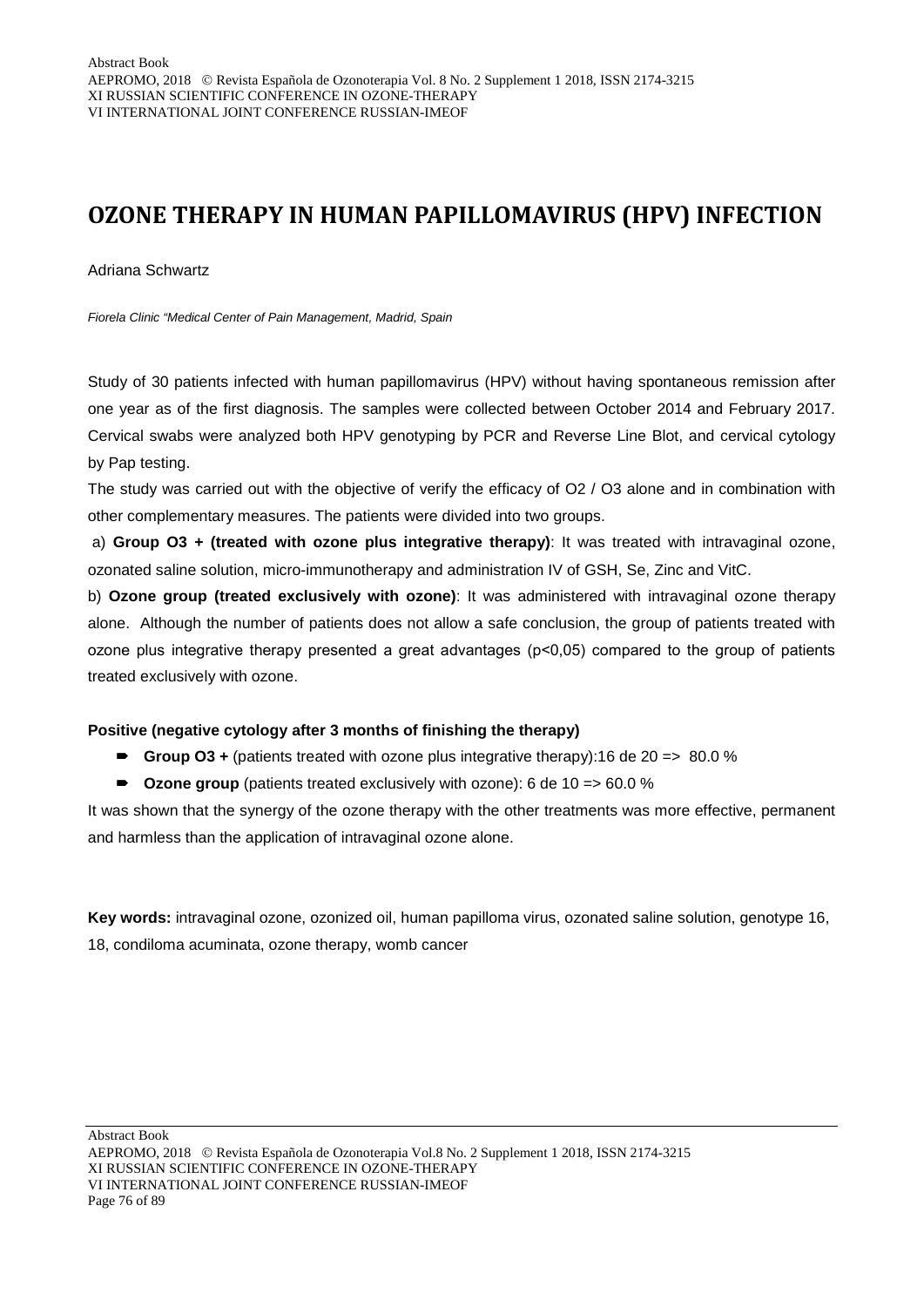# **INTRADISCAL OZONE FOR BACKACHE, A PAKISTANI EXPERIENCE**

#### Shahzad Karim Bhatti

*Sir Ganga Ram Hospital/Fatima Jinnah Medical University, Lahore, Pakistan*

**Aim:** Ozone is an upcoming remedy for most of musculoskeletal related pains specially for backache. Directly injecting Oxygen-Ozone in to the discs has proved to be the effective alternative for surgery in patients with disc herniation. We share our experience with ozonucleolysis with patients affected by lower backache and sciatica due to disc herniation including post operative recurrence.

#### **Material and methods**

Twenty two thousand patients were treated with single to multiple sessions of Oxygen Ozone therapy from January 2008 to June 2017. All the patients had MRI evidence of annulus tear/ disc prolapse with clinical signs of nerve root compression. All the patients received intra discal injection of Oxygen Ozone mixture under angiofloro with 22/23 G cheeba needle at an ozone concentration 27 Ugm/ml with peri ganglionic infiltration with depomedrol and 1% xylocaine. Males were 15600 and 7400 females between the age of 18- 80 years. Therapeutic outcome was assessed 5 months after treatment by using modified MacNab method.

## **Results**

A satisfactory therapeutic outcome was obtained. 75 % showed signs of recovery. Among them 55% of the patients showed complete recovery with resolution of symptoms. 20% of the patients complained of occasional episodic pain and with no limitation of occupational activity. 15% of cases showed insufficient improvement. 5% of cases had insufficient improvement and went for surgery. 5% of cases never turned up after the first visit.

#### **Conclusion**

Intradiscal injection of Ozone for herniated discs has revolutionized percutaneous approach to nerve root diseases making it safer, cheaper and easier to repeat than treatments currently used in Pakistan.

**Key words:** backache, intradiscal ozone therapy

AEPROMO, 2018 Revista Española de Ozonoterapia Vol.8 No. 2 Supplement 1 2018, ISSN 2174-3215 XI RUSSIAN SCIENTIFIC CONFERENCE IN OZONE-THERAPY VI INTERNATIONAL JOINT CONFERENCE RUSSIAN-IMEOF Page 77 of 89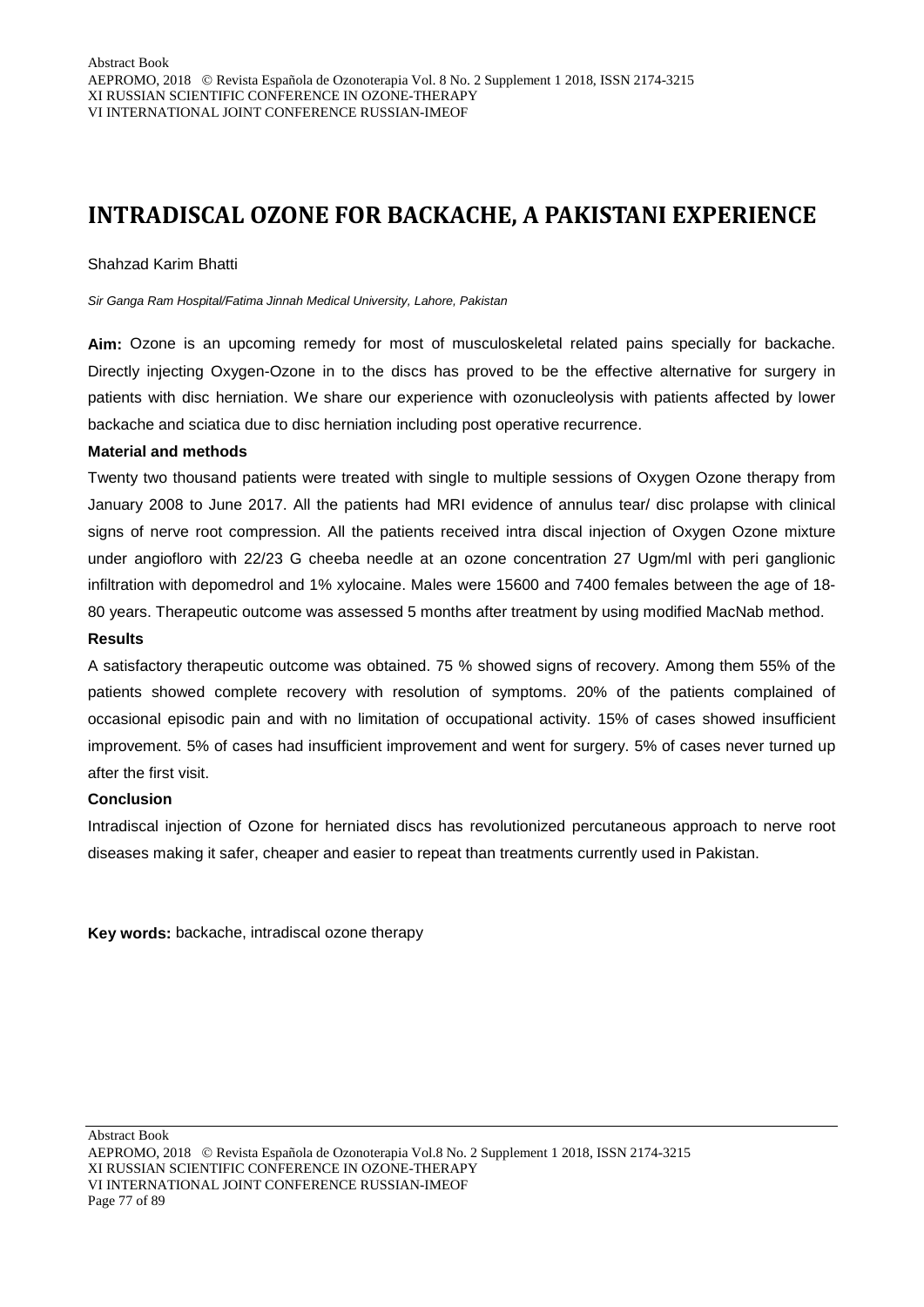# **THE USE OF A MEDICAL OZONIZER FOR THE PURPOSE OF INDUCING DNA DAMAGE FOR THE MODIFICATION OF COMET ASSAY TECHNIQUE**

T. Shcherbatyuk<sup>1</sup>, I. Chernigina<sup>1</sup>, A. Gapeyev<sup>2</sup>, V. Selemir<sup>3</sup>

*1 Privolzhsky Research Medical University Nizhny Novgorod, Russia*

*2 Institute of Cell Biophysics of Russian Academy of Sciences, Pushchino, Moscow Region, Russia 3 Russian Federal Nuclear Center - All-Russian Research Institute of Experimental Physics, Sarov, Nizhny Novgorod Region, Russia*

#### **Introduction**

Comet assay reveals various DNA damage in individual nucleated cells and is used in laboratory studies to solve mainly fundamental ecological, toxicological, and biomonitoring problems (Sirota and Kuznetsova, 2010; Tice et al., 2000; Collins et al., 2008). However, the comet assay is not currently used as a standard analytical method in clinical laboratories, since there are some methodological difficulties that prevent its good reproducibility and accuracy (Tice et al., 2000). Most researchers use gamma radiation at specific doses as a test load on DNA in individual cells (Sirota and Kuznetsova, 2010). However, in order to ensure this approach, it is necessary to comply with a number of requirements of sanitary standards. As a result, the need to modify the comet assay technique at certain stages of its protocol remains relevant. The purpose of this work was to assess the possibility of using ozone to induce DNA damage in individual cells.

#### **Materials and Methods**

The experiments were performed with peripheral blood leukocytes of 13 non-linear intact non-native male rats (5 months of age). For each blood sample, three microscopic slides were prepared, consisting of two layers of low-melting agarose, upper of which contained individual nucleated cells. DNA damage in these cells was induced by phosphate-buffered saline (pH 7.4), through which the ozone-oxygen mixture was preliminary passed for 5 min at a gas flow rate of 0.5 L/min and ozone concentration in a mixture of 200, 400, and 900 μg/L with the help of the medical ozonizer AOT-NSK-01-"C (A-16)" TM "Teozon" (Sarov, Russia). The cells in the agarose slides were treated for 5 and 10 min. Immediately after the treatment, main procedures of comet assay were as follows: cell lysis, DNA denaturation (at pH > 13), electrophoresis at pH > 13, washing, staining DNA with SYBR GREEN I, fluorescence microscopy analysis, and processing of DNA comet images. To quantify the level of DNA damage, the parameter TDNA% (the percentage of DNA in the comet tail) was used.

AEPROMO, 2018 Revista Española de Ozonoterapia Vol.8 No. 2 Supplement 1 2018, ISSN 2174-3215 XI RUSSIAN SCIENTIFIC CONFERENCE IN OZONE-THERAPY VI INTERNATIONAL JOINT CONFERENCE RUSSIAN-IMEOF Page 78 of 89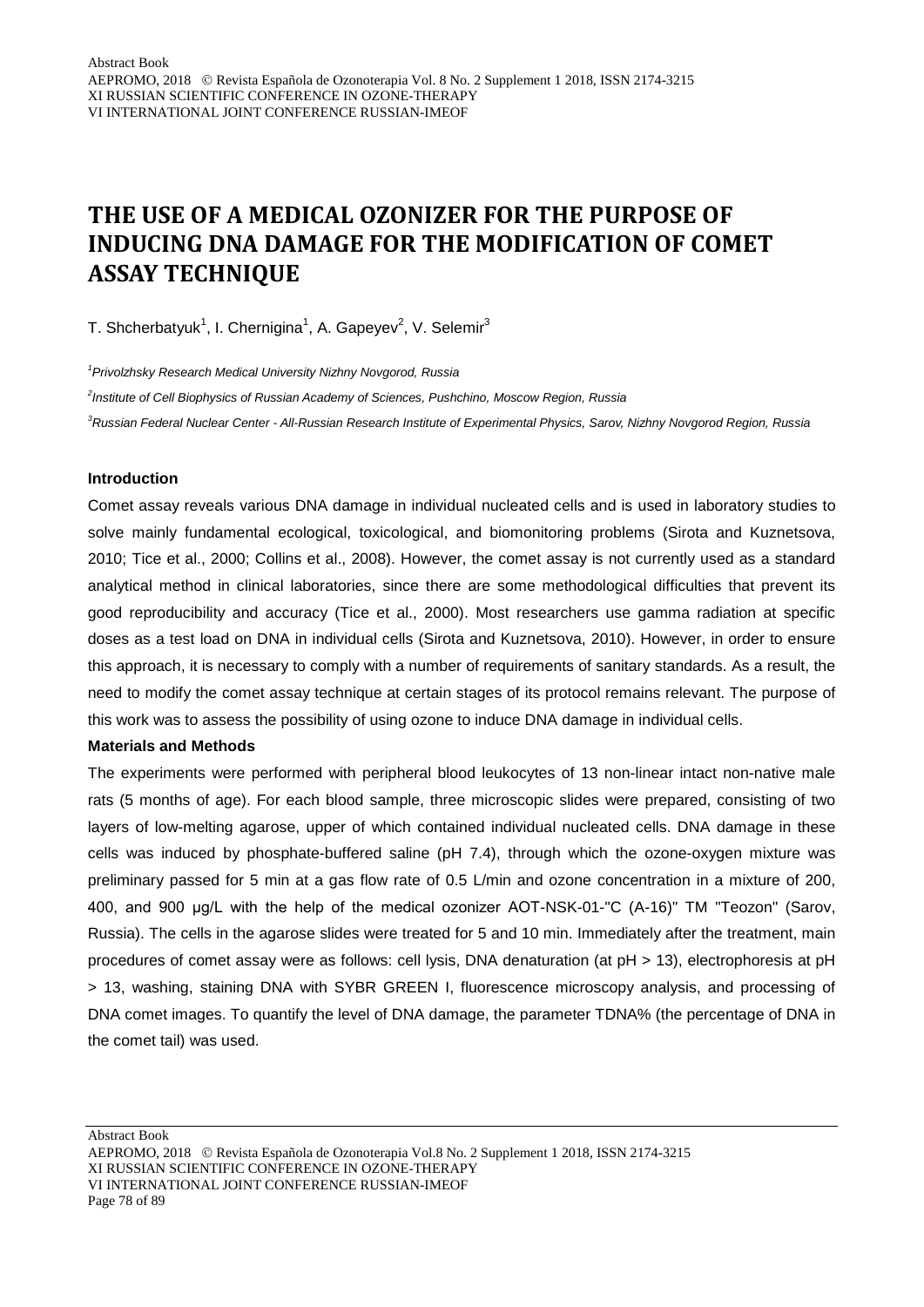## **Results**

The level of DNA damage induced by exposure to  $O_3$  at a concentration of 900 µg/L in the ozone-oxygen mixture for 10 min was  $12.4 \pm 0.8$ %, which is comparable to the level of DNA damage induced by exposure to gamma radiation of  ${}^{60}$ Co at a dose of 3 Gy (12.1  $\pm$  0.8%) (Table).

*Table. The average level of DNA damage in peripheral blood leukocytes induced by exposure to ozone at concentrations of 200, 400, and 900 μg/L for 10 min and gamma-radiation of 60Co at a dose of 3 Gy.*

| Ozone concentration (µg/L) |               |                | <b>Gamma radiation</b> |
|----------------------------|---------------|----------------|------------------------|
| 200                        | 400           | 900            |                        |
| $2.6 \pm 0.5$              | $3.1 \pm 0.8$ | $12.4 \pm 0.8$ | $12.1 \pm 0.8$         |

## **Conclusion**

Thus, it was found that the ozone concentration of 900 μg/L is optimal for application as a genotoxic load in the analysis of DNA damage. Using ozone instead of traditional gamma radiation, we solved a problem of development of a new test load for the comet assay.

**Key words:** ozone, comet assay, DNA damage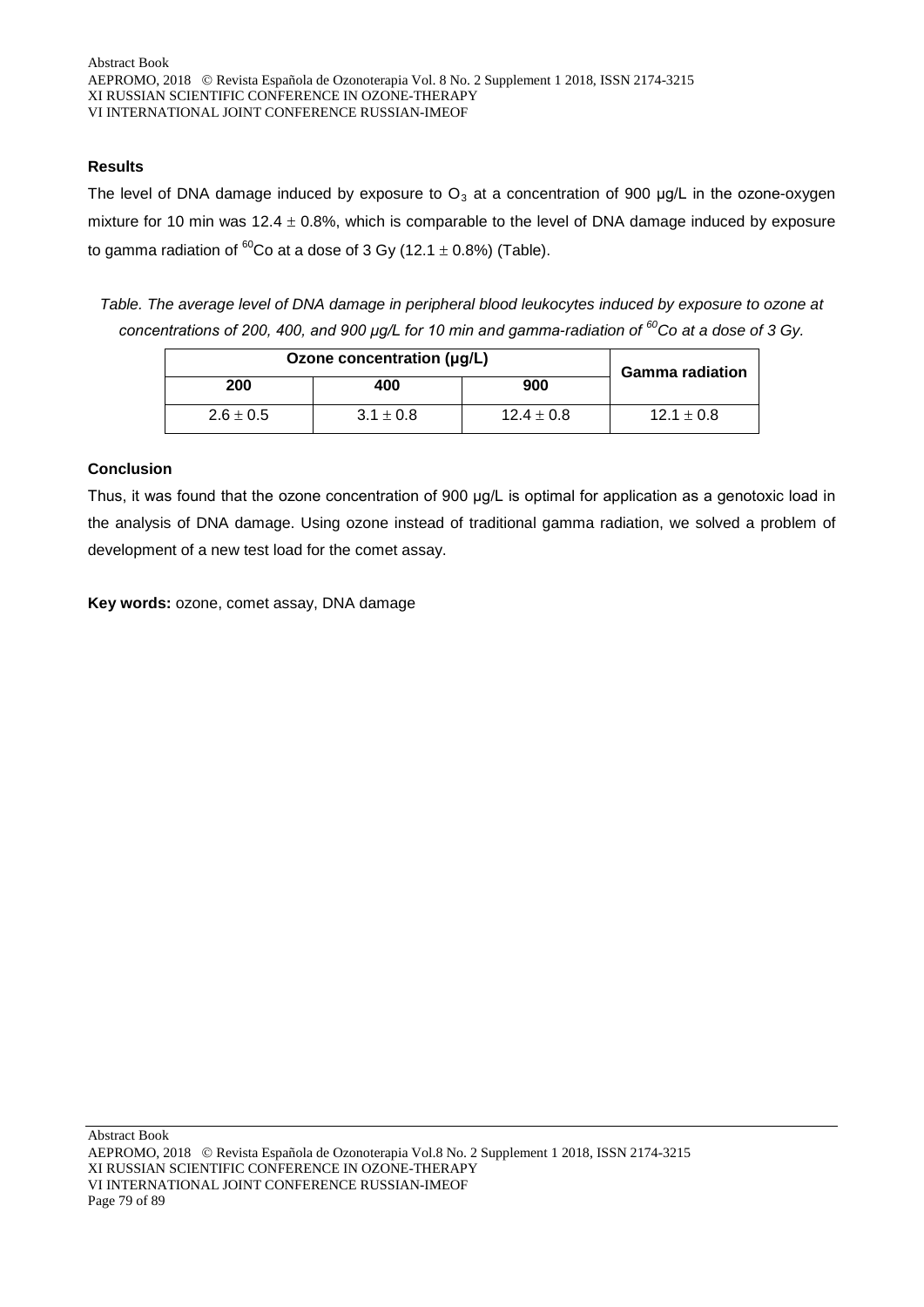# **DNA DAMAGE IN RAT BLOOD LEUKOCYTES AFTER OZONE-PHOTODYNAMIC THERAPY OF EXPERIMENTAL MALIGNANT NEOPLASMS**

T. Shcherbatyuk<sup>1</sup>, I. Chernigina<sup>1</sup>, E. Plekhanova<sup>1</sup>, A. Gapeyev<sup>2</sup>

*1 Privolzhsky Research Medical University, Nizhny Novgorod, Russia*

*2Institute of Cell Biophysics of Russian Academy of Sciences, Pushchino, Moscow Region, Russia*

#### **Introduction**

For the wide use of photodynamic therapy (PDT) in the clinic, it is necessary to search for new approaches to improve its anti-tumor efficacy. Based on the knowledge of the mechanisms of PDT and the effects of medical ozone, we suggested a hypothesis about the possibility of potentiating the efficacy of photodynamic effects by ozone technologies. With such a combination, genotoxicity control is of great importance, which we propose to assess by the level of DNA damage and repair in whole blood leukocytes. The proposed hypothesis was tested in experimental models of neoplasia in rats. The genotoxic effect of anti-tumor ozonephotodynamic therapy was assessed using the alkaline comet assay.

#### **Materials and Methods**

Xenograft cancer models on 58 non-linear non-native male rats (250±25 g in body weight) were used. Transplanted sarcoma RA was used as a neoplasia model. Rats were divided into four groups: "Intact" – healthy animals (n=14), "Control" – animals with subcutaneously transplanted sarcoma RA without treatment  $(n=14)$ , "PDT" – rats with neoplasia treated with PDT  $(n=15)$ , "PDT + ozone" – rats with neoplasia treated with both PDT and injections of ozonated physiological saline (OPS) with ozone concentration of 400 μg /L in the ozone-oxygen mixture (n=15). The tumor volume varied from 0.5 to 4.2 cm<sup>3</sup> in experimental animals. The photosensitizer "Photosens" (NIOPIK, Russia) was introduced intratumorally. The anti-tumor effect of the therapy was evaluated using the coefficient of the absolute tumor growth. DNA damage and repair in blood leukocytes was assessed using the authors' modification of comet assay (Chernigina and Shcherbatyuk, 2016). To quantify the level of DNA damage, the percentage of DNA in the comet tail was used (Sirota and Kuznetsova, 2010).

#### **Results and Discussion**

Analysis of data on the intensity of transplanted tumor growth showed statistically significant inhibition of neoplasia growth only at combined use of PDT with OPS injections (table). At the same time, the average level of spontaneous DNA damage of blood leukocytes in experimental groups was practically the same. However, the analysis of reparative capabilities of blood leukocytes after treatment by ozone test load revealed an increased average level of residual DNA damage in "PDT" group, indicating a violation in the

AEPROMO, 2018 Revista Española de Ozonoterapia Vol.8 No. 2 Supplement 1 2018, ISSN 2174-3215 XI RUSSIAN SCIENTIFIC CONFERENCE IN OZONE-THERAPY VI INTERNATIONAL JOINT CONFERENCE RUSSIAN-IMEOF Page 80 of 89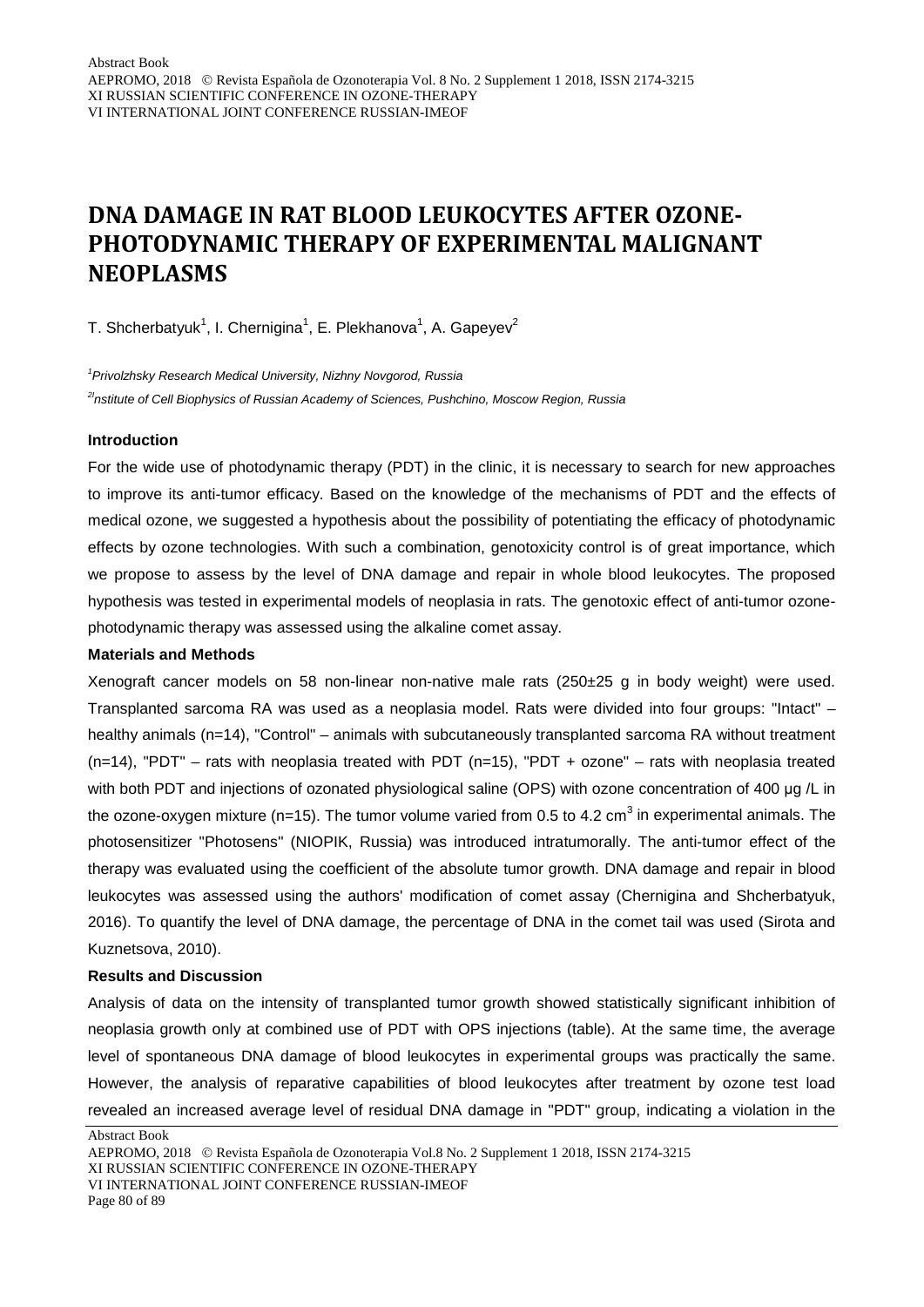DNA repair system and probably genotoxicity. At the same time, no such phenomenon was observed after the combined action of PDT with OPS injections, which indicates to low genotoxicity.

| Groups        | Coefficient of the    | Spontaneous DNA | Residual DNA damage |
|---------------|-----------------------|-----------------|---------------------|
|               | absolute tumor growth | damage, %       | after test load, %  |
| Intact        |                       | $4.3 \pm 0.3$   | $11.3 \pm 0.6$      |
| Control       | 7.57 [3.57; 11.63]    | $5.8 \pm 0.6$   | $13.7 \pm 1.0$      |
| PDT           | 1.92 [-1.0; 17.26]    | $4.2 \pm 0.7$   | $38.5 \pm 5.5^*$    |
| $PDT + ozone$ | $0.42$ [-0.21; 3.49]* | $7.6 \pm 1.0$   | $9.7 \pm 1.4$       |

| Table. Changes of different indices in animals after treatments |  |  |  |
|-----------------------------------------------------------------|--|--|--|
|-----------------------------------------------------------------|--|--|--|

Note. Data for Coefficient of the absolute tumor growth are presented as Median [25%, 75%], data for DNA damage are presented as  $M \pm SE$ .  $*$  - statistically significant differences compared to the "Control" group by the Mann-Whitney *u*-test (*p* < 0.05).

## **Conclusion**

Thus, the combined ozone- photodynamic therapy has the strongest anti-tumor activity and low genotoxic effect on whole blood leukocytes of cancer rats compared with PDT alone.

**Key words:** photodynamic therapy, ozone therapy, DNA damage, comet assay, experimental oncology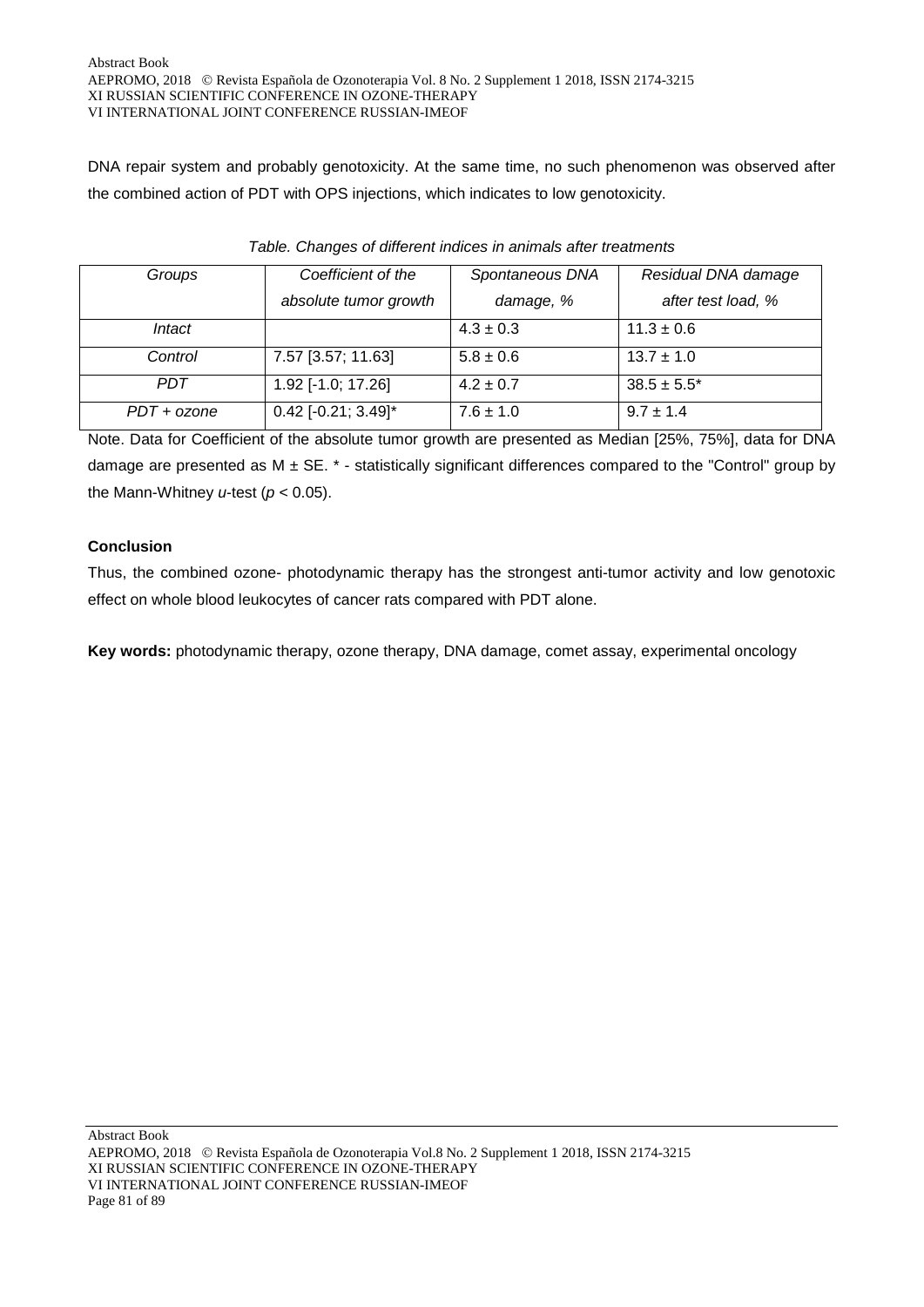## **THE STATE OF OXIDATIVE METABOLISM IN LUNG AND HEART OF RATS AFTER A PROLONGED COURSE OF NITRIC OXIDE INHALATIONS**

A.G. Soloveva<sup>1</sup>, V.L. Kuznetsova<sup>1</sup>, P.V. Peretyagin<sup>1</sup>, N.V. Didenko<sup>1</sup>, A.I. Dudar<sup>1</sup>, E.S. Terekhina<sup>1</sup>, S.P. Peretyagin<sup>2</sup>

*1 Privolzhsky Research Medical University, Nizhny Novgorod, Russia 2 Association of Russian Ozone Therapeutists, Nizhny Novgorod, Russia*

#### **Introduction**

Nitric oxide (NO) is a universally recognized universal regulator of cellular and tissue metabolism. Using NO in biology and medicine with sanogenetic purposes, it is necessary to remember the problem of intensification of free radical oxidation (FRO).

The **aim of the work** was the assessment of the state of pro- and antioxidant systems in the lungs and heart of rats after a long course of inhalation of different concentrations of nitric oxide.

#### **Material and methods**

The experiment was conducted on male Wistar rats. 7 rat groups were formed: 1 – control (healthy animals, n=8); 2, 3, 4 – experimental (n=5 in each), rats were subjected to inhalations of 20ppm, 50ppm and 100ppm NO (10 min) for 30 days, respectively; 5, 6 and 7 – experimental (n=5 in each), animals 30 days were daily inhalated for 10 minutes by 20ppm, 50ppm and 100ppm NO and then 30 days were not subjected to manipulation. Rats of 2, 3 and 4 groups were removed from the experiment on the  $30<sup>th</sup>$  day, rats of 5, 6, 7 groups-on the  $60<sup>th</sup>$  day under anesthesia. Synthesis of the gas mixture was produced using an experimental apparatus for generating NO (Sarov). FRO and total antioxidant activity (TAA) were studied at BHL-06 (N. Novgorod), malonic dialdehyde (MDA), superoxide dismutase (SOD) and catalase activity were determined in cytosolic and mitochondrial fractions of the lungs and heart. The results were processed using Statistica 6.0.

#### **Results and discussion**

There was an increase of FRO, MDA and TAA in the cytosol and mitochondria of the lungs after use of NO (days 30). On days 60 the FRO significantly decreased in mitochondria and cytosol of the lungs after the application of NO in the concentration of 50ppm and 100ppm. After the recovery period, the MDA content decreased in the cytosol and mitochondria of the lungs at all investigated concentrations of NO. The use of NO for days 30 resulted in an increase in TAA in the mitochondria of the lungs with all NO concentrations. On the 60<sup>th</sup> day of the TAA remained elevated in the cytosol of the lungs. NO after days 30 of inhalation increased the activity of SOD and catalase in lung rats especially at 20 ppm NO.

AEPROMO, 2018 Revista Española de Ozonoterapia Vol.8 No. 2 Supplement 1 2018, ISSN 2174-3215 XI RUSSIAN SCIENTIFIC CONFERENCE IN OZONE-THERAPY VI INTERNATIONAL JOINT CONFERENCE RUSSIAN-IMEOF Page 82 of 89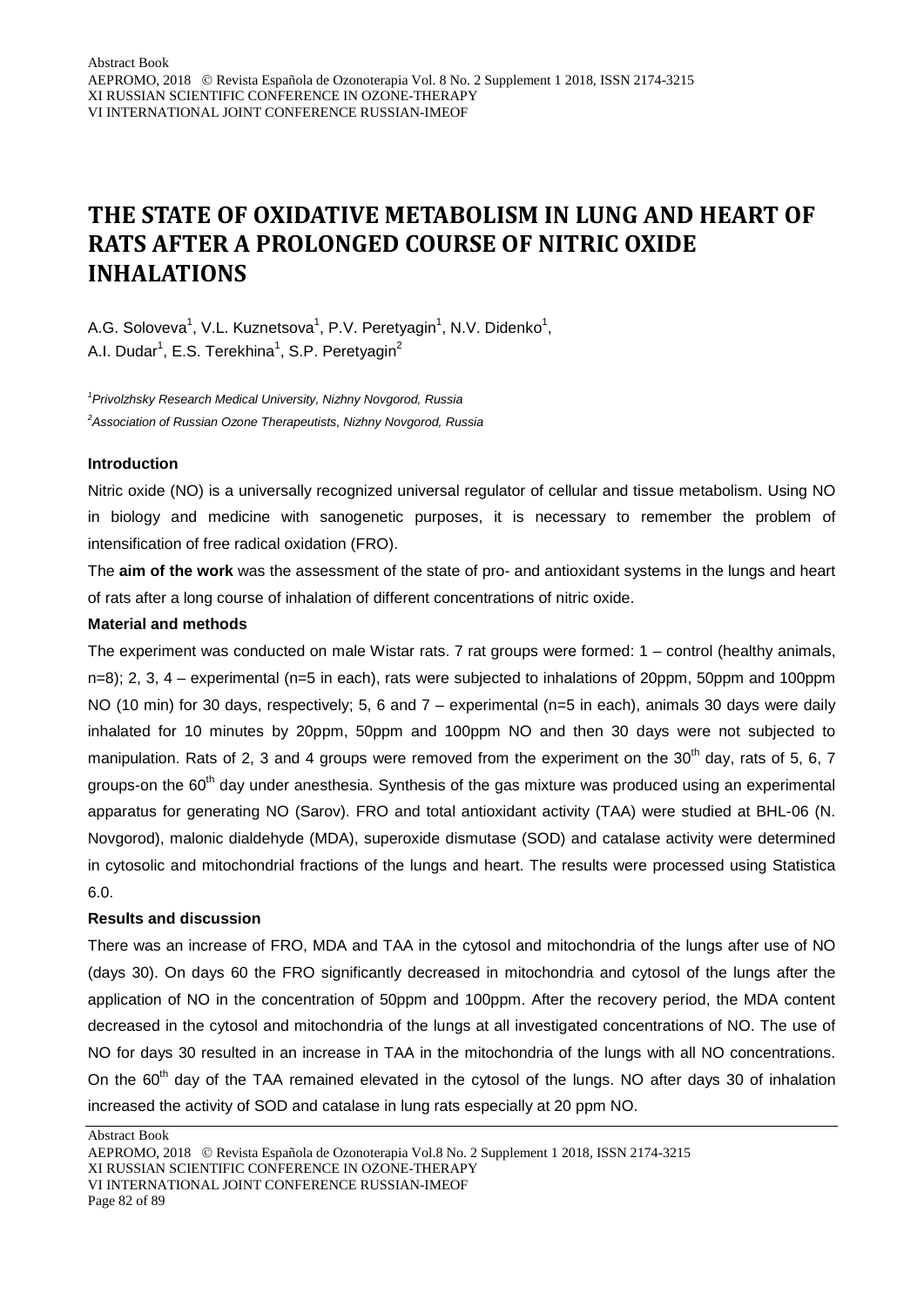On the 30<sup>th</sup> day of the experiment, an increase in FRO and MDA was observed in the cytosol of the heart using all NO concentrations, most pronounced at 100ppm. There was a tendency to normalization of FRO and MDA concentration in the heart mitochondria of rats of groups 5, 6 and 7. NO (20ppm) after a 30<sup>th</sup> day course of NO inhalations had a stimulating effect on TAA in the cytosol of the heart, which increased after 60 days. In this case, the stimulating effect of all NO concentrations on TAA in the mitochondria of rats of 2-7 groups was revealed. Inhibition of SOD and catalase activity under the influence of 50 and 100ppm NO in cytosol and mitochondria of rat heart in 30 days after inhalation was noted.

## **Conclusion**

Thus the prooxidant effect of NO was revealed in mitochondria and cytosol of the lungs and heart of rats after days 30 inhalation-external application of NO. There was the increase in the activity of SOD and catalase in the mitochondria of the heart of rats in the recovery period (60 days).

**Key words:** nitric oxide, free radical oxidation, antioxidants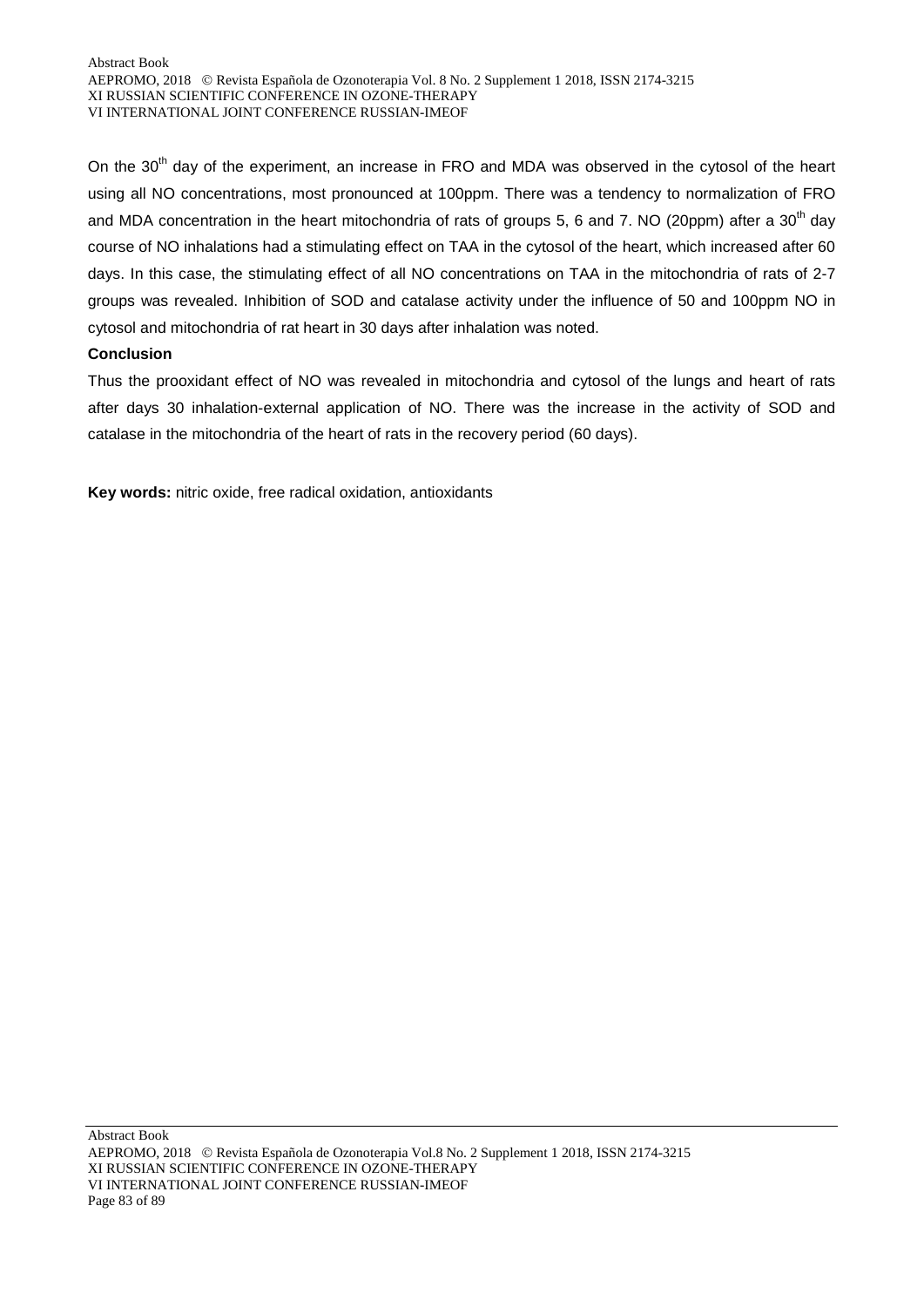# **OZONE THERAPY IN SMALL ANIMALS VETERINARY MEDICINE. PRACTICAL APPLICATION**

Rugina Stefan

*S.C. CENTROVET BUCURESTI SRL, Bucuresti, Romania*

The highlighting of the connections between oxidative therapy protocols, practical target pathology and clinical results, under the specific limited conditions of small animal veterinary medicine in a private business, was performed.

Ozone generators, oxygen/ozone quality control modes, ozone therapy protocols increased effectiveness by adding light blood irradiation and practical results are exposed in full pictures.

Controversial issues about ozone therapies regarding D.I.V. and i.v. U.V. laser treatment are described.

These findings have significant implications for undervalued protocols in human medicine (ex: bag treatments in military and civil traumatology medicine) and industrial growth of large animals (ex: D.I.V. is a fast, cheap and efficient protocol for infectious diseases).

The results obtained by applying oxidative therapies, with or without phototherapy, offer astonishing medical solutions, some of them with very low financial impact.

**Key words:** veterinary ozone therapy, direct intravenous ozone, ultraviolet laser therapy intravenous, ozone bag treatment

AEPROMO, 2018 Revista Española de Ozonoterapia Vol.8 No. 2 Supplement 1 2018, ISSN 2174-3215 XI RUSSIAN SCIENTIFIC CONFERENCE IN OZONE-THERAPY VI INTERNATIONAL JOINT CONFERENCE RUSSIAN-IMEOF Page 84 of 89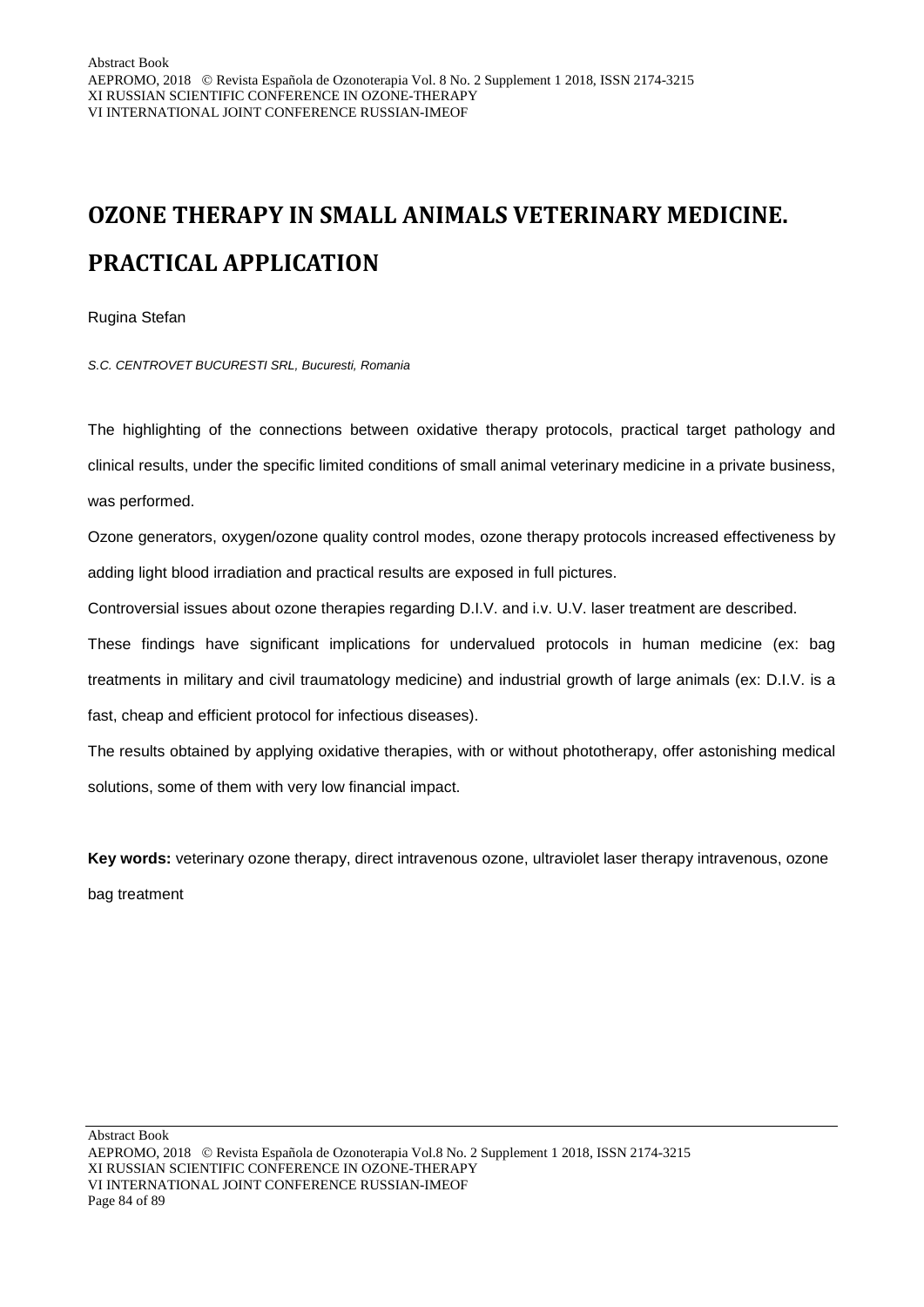## **OZONE THERAPY IN A COMPLEX TREATMENT OF PATIENTS WITH ATHEROSCLEROSIS**

E.I. Sycheva

*Clinical Spa Resort, Sochi, Russia*

The aim of our research has been to study efficacy of ozonetherapy integrated in the complex spa treatment of patients suffering from atherosclerotic lesion of vessels located in certain organs, and to suggest appropriate schemes and methods of ozonetherapy at the given nosology, in the given spa treatment programs.

Our examination has covered 185 patients with atherosclerotic lesion of arteries in certain parts of organism and 355 cardio patients with arterial herpertension (AH) and ischemic heart disease (IHD).

Methods of research: clinical and biochemical blood tests (to define the parameters of lipid and carbohydrate metabolism, as well as of coagulation system).

The course of ozonetherapy consisted of intra-vein capillary infusion of ozonated saline (OS). Patients in the control groups received complex spa treatment.

While analyzing lipidogram, we have witnessed a clear fall by 18,4% of the level of cholesterol, as atherogenic fractions of lipoprotein of low density and of very low density have been reduced by 28,7%, amount of triglycerols has decreased by 17,2%, and index of atherogenity has dropped by 24,1%.

| Location of the process     |                        | <b>Efficacy of treatment</b> |              |  |
|-----------------------------|------------------------|------------------------------|--------------|--|
|                             | <i>Improved</i>        | Satisfact.                   | Unsatisfact. |  |
| Atherosclerotic lesion of   | 71 pers.               | 28pers.                      | 3 pers.      |  |
| vessels                     | 69,6%                  | 27,5%                        | 2,9%         |  |
| Atherosclerotic lesion of   | 65 pers.               | 14 pers.                     | 4 pers.      |  |
| vessels of the lower        | 78,3%                  | 16,9%                        | 4,8%         |  |
| extremities                 |                        |                              |              |  |
|                             | Ischemic heart disease |                              |              |  |
| Atherosclerotic lesion of   | 185pers.               | 28pers.                      | 6pers.       |  |
| cardiac<br>vessels<br>in in | 84,5%                  | 12,8%                        | 2,7%         |  |
| patients (IHD) and (AH)     | Arterial hypertension  |                              |              |  |
|                             | 122pers.               | 11 pers.                     | 3pers.       |  |
|                             | 89,7%                  | 8,8%                         | 2,2%         |  |

Analysis of the changing parameters of coagulograms has revealed the hypercoagulation effect caused by low concentrations of ozone applied in patients' treatment. In cases of ozonetherapy there was noted a clear decrease in the amount of fibrinogene by 17,0 %. At the same time there was a clear decline in the

AEPROMO, 2018 Revista Española de Ozonoterapia Vol.8 No. 2 Supplement 1 2018, ISSN 2174-3215

XI RUSSIAN SCIENTIFIC CONFERENCE IN OZONE-THERAPY

VI INTERNATIONAL JOINT CONFERENCE RUSSIAN-IMEOF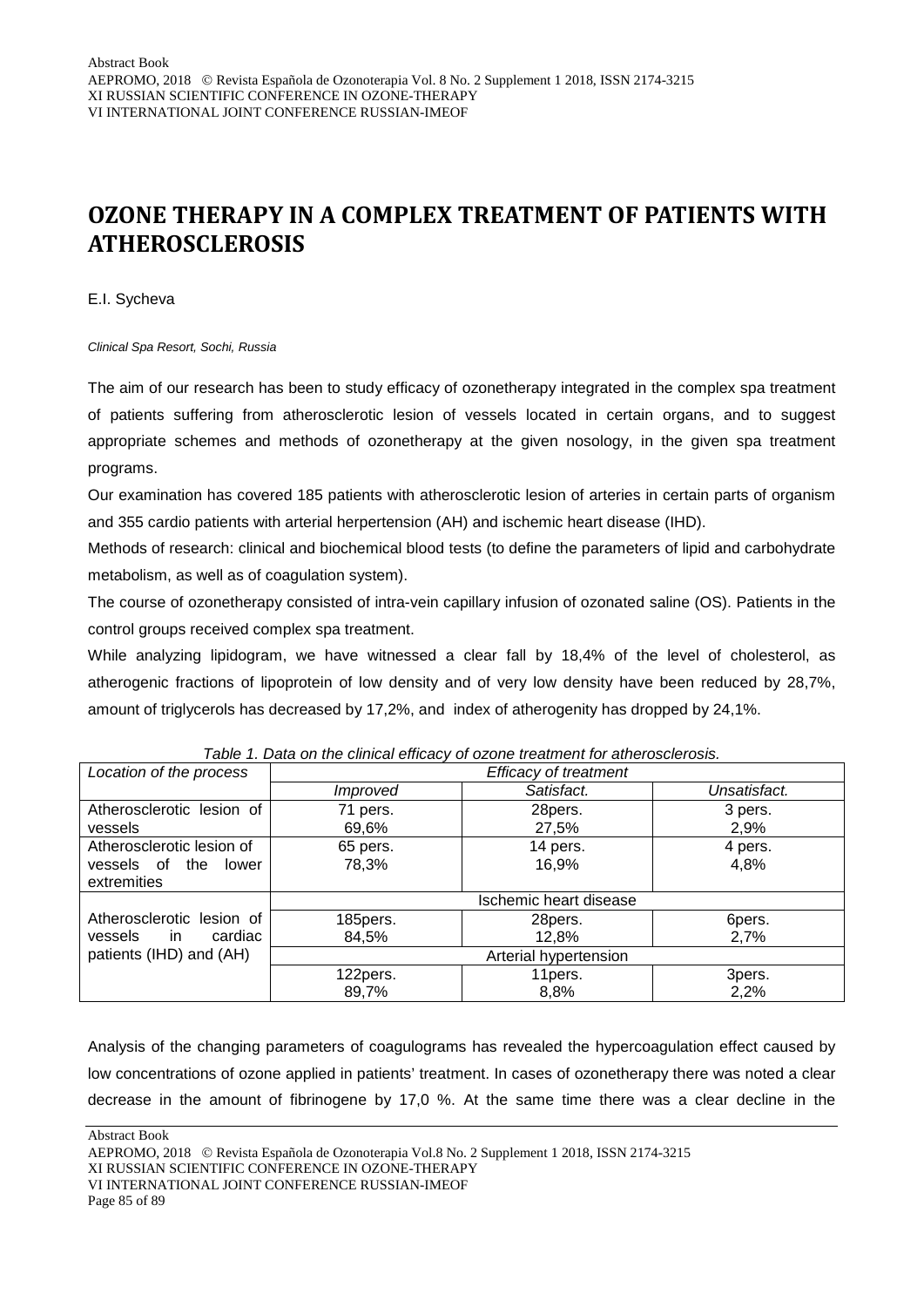parameters of free and inducted aggregation of thrombocites along with the noticeably increasing fibrinological activity of plasma.

Сlinical efficacy of ozone therapy in rehabilitation of cardio patients and patients with atherosclerotic lesion of vessels in different organs at the stage of spa treatment has been assessed as high (table 1), which implies further perspectives of integration of this method in rehabilitation programs provided to such patients.

**Keywords:** atherosclerosis, ischemic heart disease, ozone therapy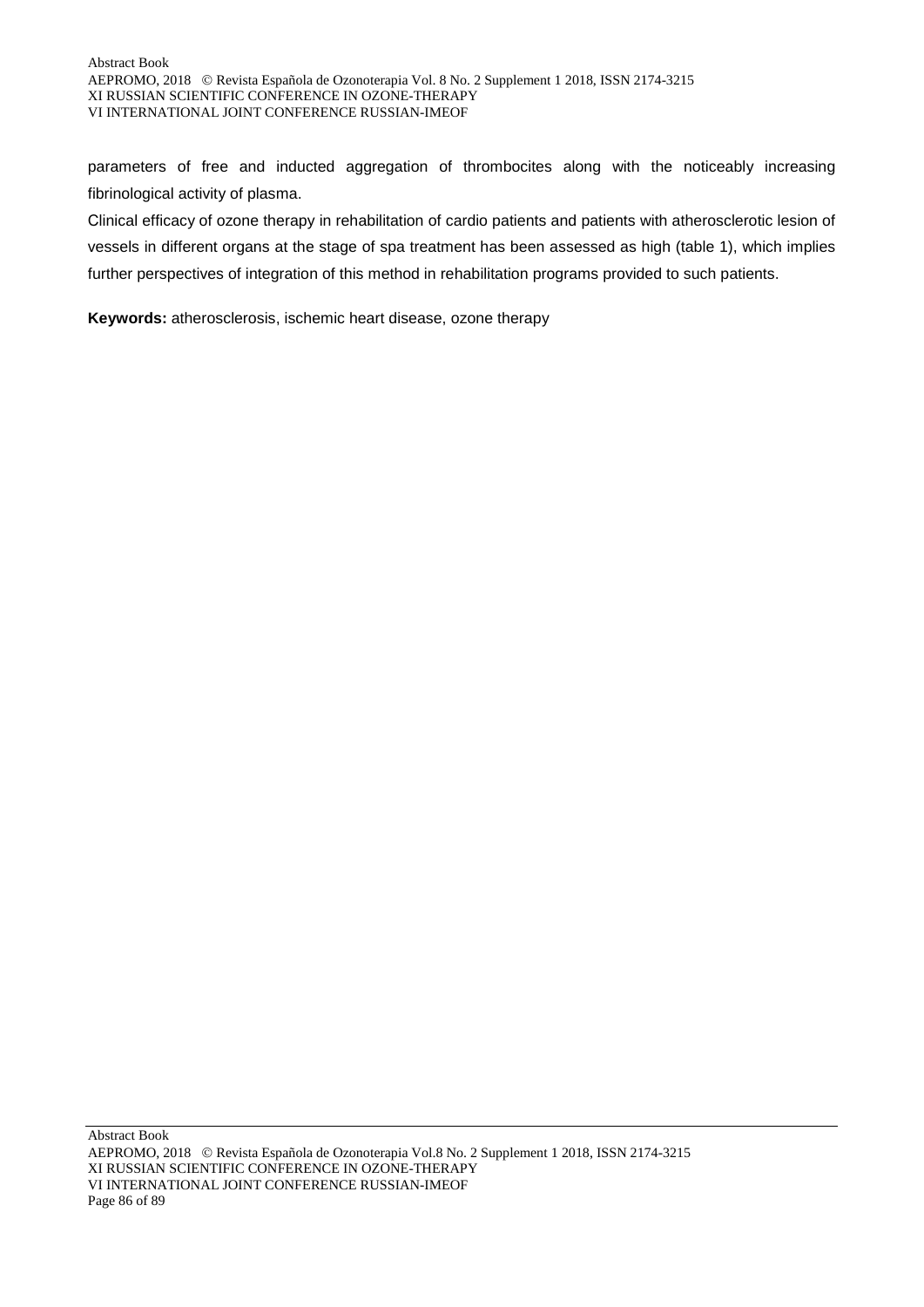# **SOME RESULTS OF THE OUTCOME AFTER OZONE THERAPY DIAGNOSED WITH DIABETES**

 ${\rm Tseveenmyadag.}$ Munkhtuya M.H.S. $^{1}$ : Khurelbaatar Solongo M.S.M. $^{2}$ ; Tseveenmyadag Munkhzaya $^{1}$ 

*1 Mongolian ozone end alternative therapy association, Mongolia 2 Wellness Med Hospital, Mongolia*

#### **Introduction**

Chronic hyperglycemia of diabetes is associated with long-term damage, dysfunction, and failure of various organs, especially the heart and blood vessels. It became clear that ameliorating oxidative stress through treatment with antioxidants might be an effective strategy for reducing diabetic complications. Medical ozone treatment useful in the treatment of diabetes and its complications.

#### **Materials and methods**

The study was designed as selective sampling and clinical trail study. There were enrolled 30 patients with diagnosis of diabetes type 2 at Wellness Med Hospital in Mongolia. Patients were used by Ozonatte medical ozone generator for major autohemotherapy (MAH). In this course, there were almost 10-12 treatments. The low intensity millimeter wave (MW) generator, and acupunctured for ear points were the supporting treatment for complications. All complications,  $HDA_{1c}$  were checked before and after course of treatment. Also every treatment day glucometer test was done.

#### **Results**

47 percent was male, 53 percent was female and the mean age was 55.13±10.62. After the course therapy 100 percent of them stopped complaints about being thirsty, chronic fatigue, insomnia and 30-70 percent of them reduced the following complications frequent urination, skin itching, dry in a mouth tingling sensation. And by the time the course ended, the glucose level lowered to almost 30 percent.

#### **Conclusion**

This study shows that HbA<sub>1c</sub> (p=0.014) were decreased with statistically significant by therapy of ozone may have an additive effect in the treatment of diabetes; this may attribute to the multiprotective antioxidant effect of ozone.

MW and acupuncture therapy well combined with ozone therapy for decreasing complications.

**Keywords:** antioxidant, diabetes, ozone, major autohemotherapy, low intensity millimeter wave, glycated haemoglobin  $HbA_{1c}$ 

AEPROMO, 2018 Revista Española de Ozonoterapia Vol.8 No. 2 Supplement 1 2018, ISSN 2174-3215 XI RUSSIAN SCIENTIFIC CONFERENCE IN OZONE-THERAPY VI INTERNATIONAL JOINT CONFERENCE RUSSIAN-IMEOF Page 87 of 89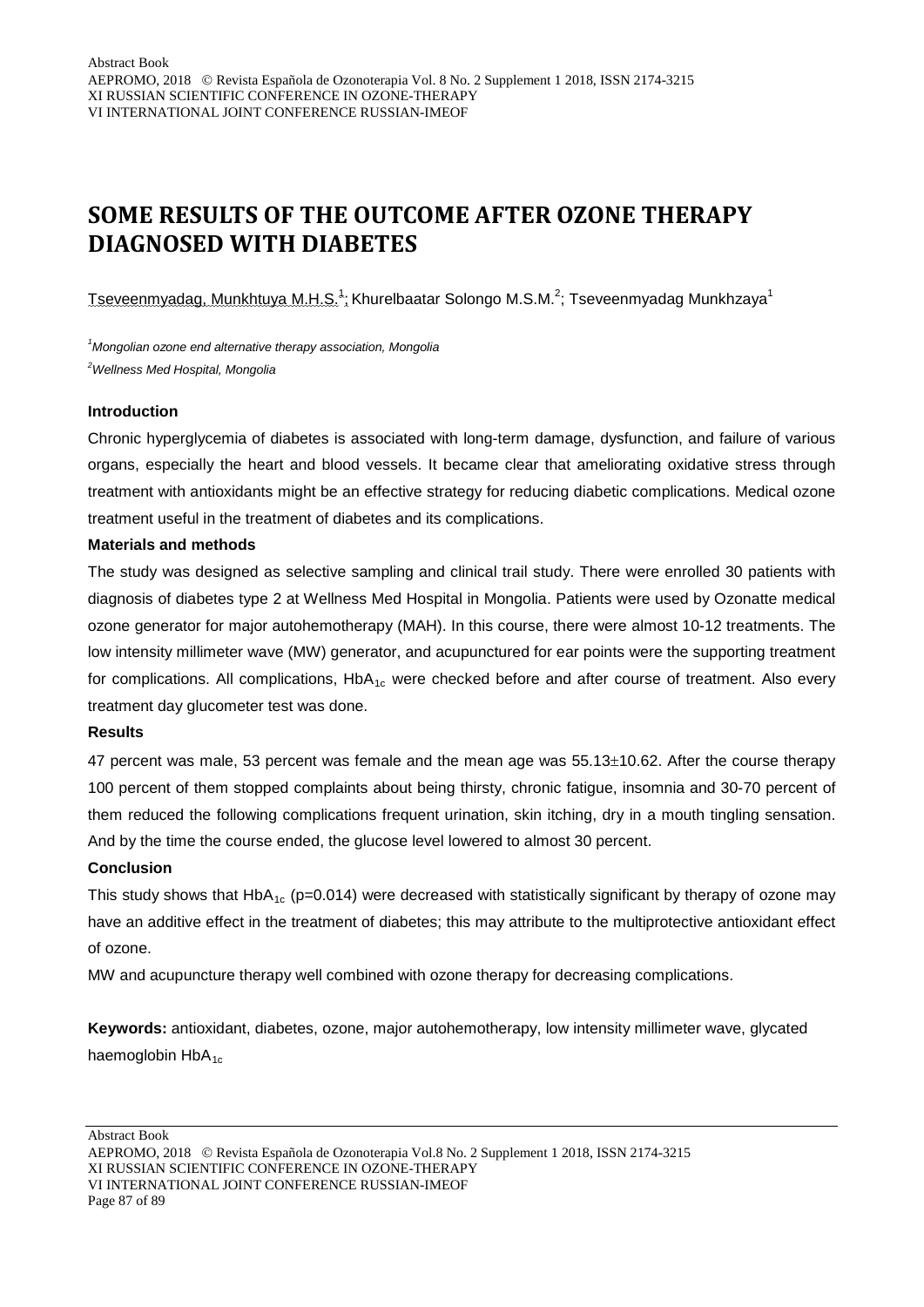# **EVALUATION OF INTEGRAL INDICATORS OF SYSTEMIC INFLAMMATORY REACTION IN PATIENTS WITH SURGICAL INFECTION OF SOFT TISSUES WHEN USING OZONE THERAPY**

A.A. Zasorin

*Ural State Medical University, Ekaterinburg, Russia*

The study assesses the effectiveness of ozone therapy in the complex treatment of surgical infection of soft tissues using the main indicators of the wound process (terms of cleansing wounds from fibrin, the appearance of granulations, marginal epithelization, the average daily percentage of area reduction), microbial contamination of wounds, criteria for systemic inflammatory response syndrome. The study included 545 patients: 225 patients in the study, where in combination with traditional treatment was carried out ozone therapy and 290 in the control group who received only traditional treatment. On the first, fourth, tenth days the study of indicators was carried out.

We observed a statistically significant improvement in wound healing process, microbial contamination, and a tendency to normalization of the main criteria of systemic inflammatory response syndrome on the background of the use of ozone therapy in comparison with traditional treatment.

**Key words:** ozone therapy, wound process, systemic inflammation response syndrome, phlegmons of extremities

AEPROMO, 2018 Revista Española de Ozonoterapia Vol.8 No. 2 Supplement 1 2018, ISSN 2174-3215 XI RUSSIAN SCIENTIFIC CONFERENCE IN OZONE-THERAPY VI INTERNATIONAL JOINT CONFERENCE RUSSIAN-IMEOF Page 88 of 89